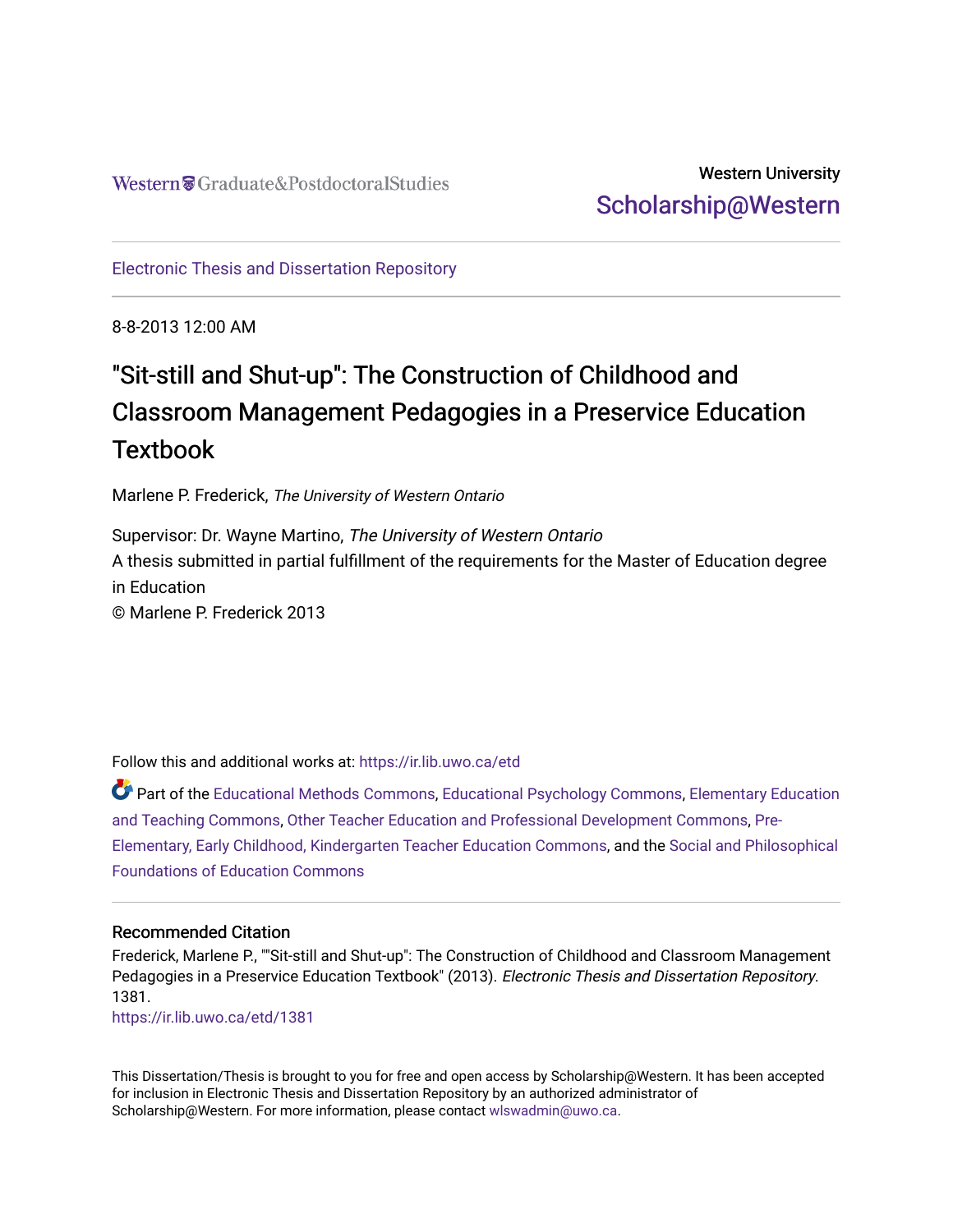## "SIT-STILL AND SHUT-UP":

### THE CONSTRUCTION OF CHILDHOOD AND CLASSROOM MANAGEMENT PEDAGOGIES IN A PRESERVICE EDUCATION TEXTBOOK

(Thesis format: Monograph)

by

Marlene Patricia Frederick

Graduate Program in Education

A thesis submitted in partial fulfillment of the requirements for the degree of Master of Education

The School of Graduate and Postdoctoral Studies The University of Western Ontario London, Ontario, Canada

© Marlene Patricia Frederick 2013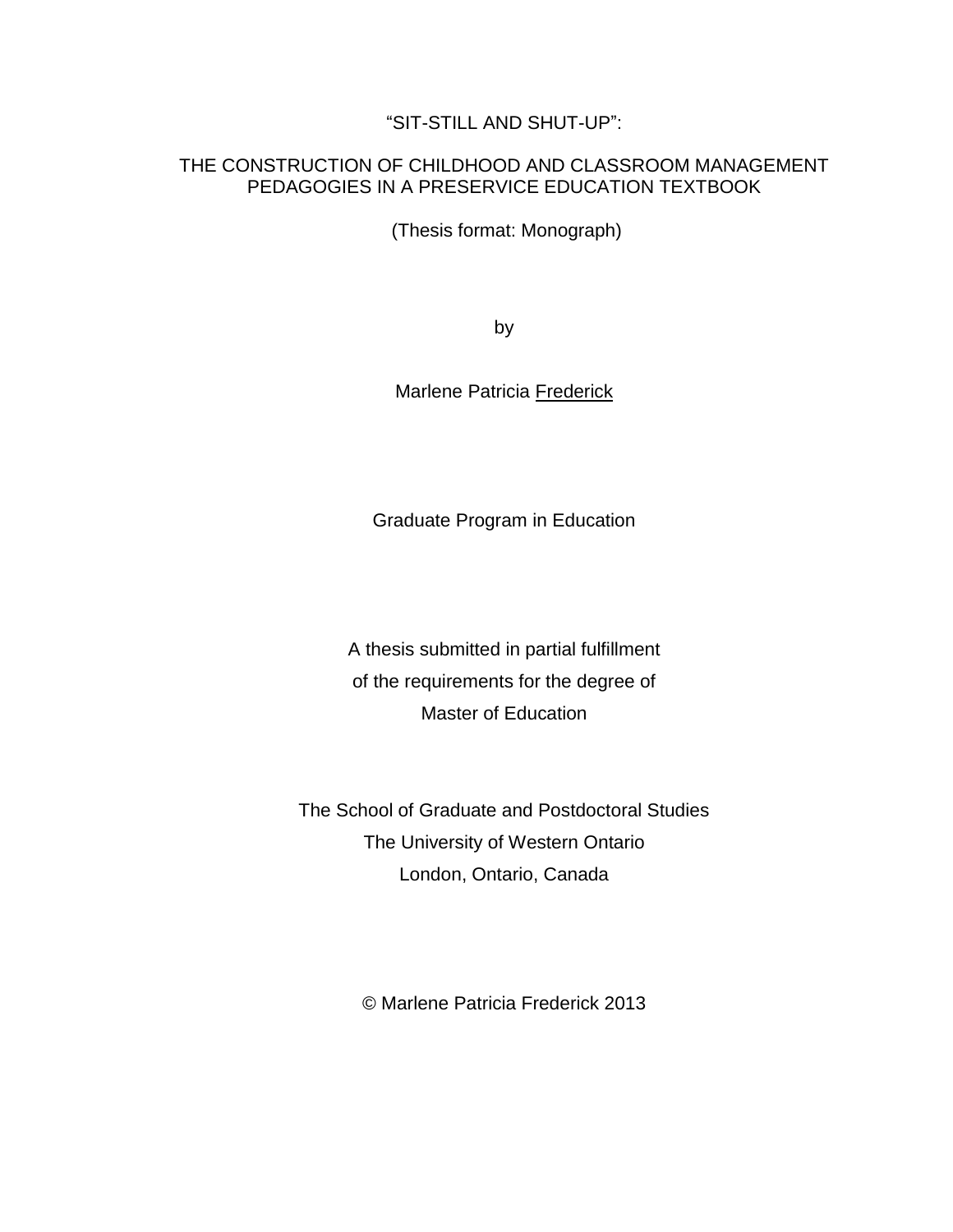# Abstract

<span id="page-2-0"></span>This study addresses the limitations and restrictions of approaches to classroom management that are promoted in one particular textbook that is used in Teacher Education faculties in Canada. It contributes to building an understanding of the role of textbooks in endorsing certain truth and knowledge claims about childhood and classroom management. The thesis is informed theoretically by Foucault (1977-1982), Gee (2001) and poststructuralists such as Weedon (1999). Through undertaking a discourse analysis informed by the work of Gee and Foucault, I conduct a single case study of one particular textbook to highlight the particular role of educational psychology as 'a regime of truth' in defining and legitimating what is to count as an effective approach to classroom management. My own autoethnographic accounts as a classroom teacher are also used and weaved throughout the analysis and serve to challenge the normative claims about classroom management made in the textbook. The implications of introducing preservice education students to only one 'regime of truth' concerning classroom management in terms of elaborating more socially just pedagogies are outlined. I argue a need to introduce preservice education students to a variety of approaches to classroom management, including approaches from a social actor theory or poststructuralist discourse. This thesis is a part of a larger attempt to achieve equity and social justice education in which the dignities of children are respected and their voices are heard.

### <span id="page-2-1"></span>Keywords

Childhood, classroom management, discourse analysis, educational psychology, Foucault, poststructural theory, preservice education, social actor theory.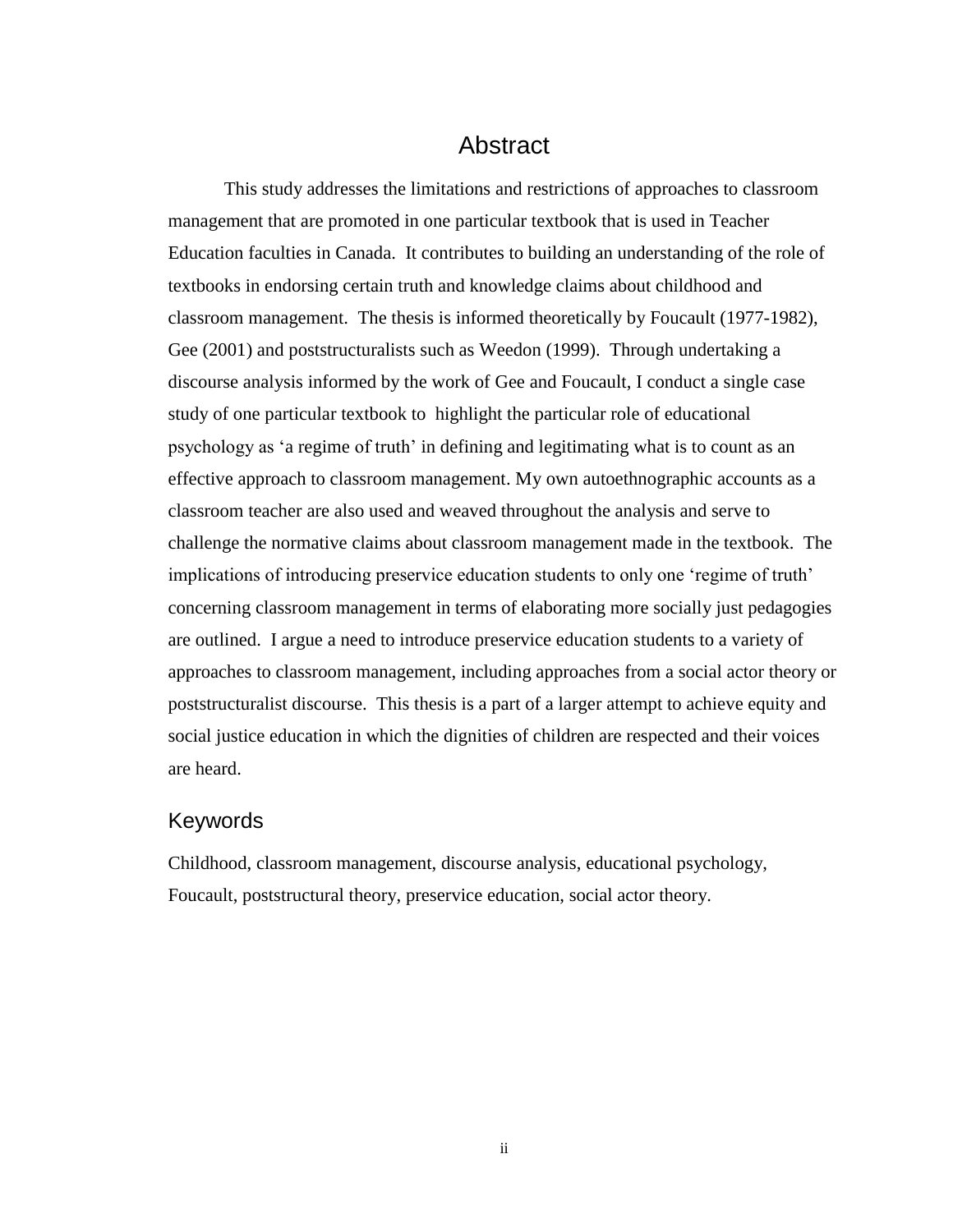# Acknowledgments

<span id="page-3-0"></span>Sincere thanks to my advisor, Dr. Wayne Martino, whose floods of e-mails were always followed by concerns that he may have overwhelmed me! His delicate way of challenging my perspectives was invaluable throughout this process. Also, many thanks to my committee member, Dr. Goli Rezai-Rashti, who encouraged me to explore this topic and offered much guidance and support. Thank you to my family, friends, and my partner, Taylor who endured this long process and celebrated the successes alongside me. Finally, to my kindergarten students who encouraged me to finish my 'really big paper' – you've been my inspiration. Thank you.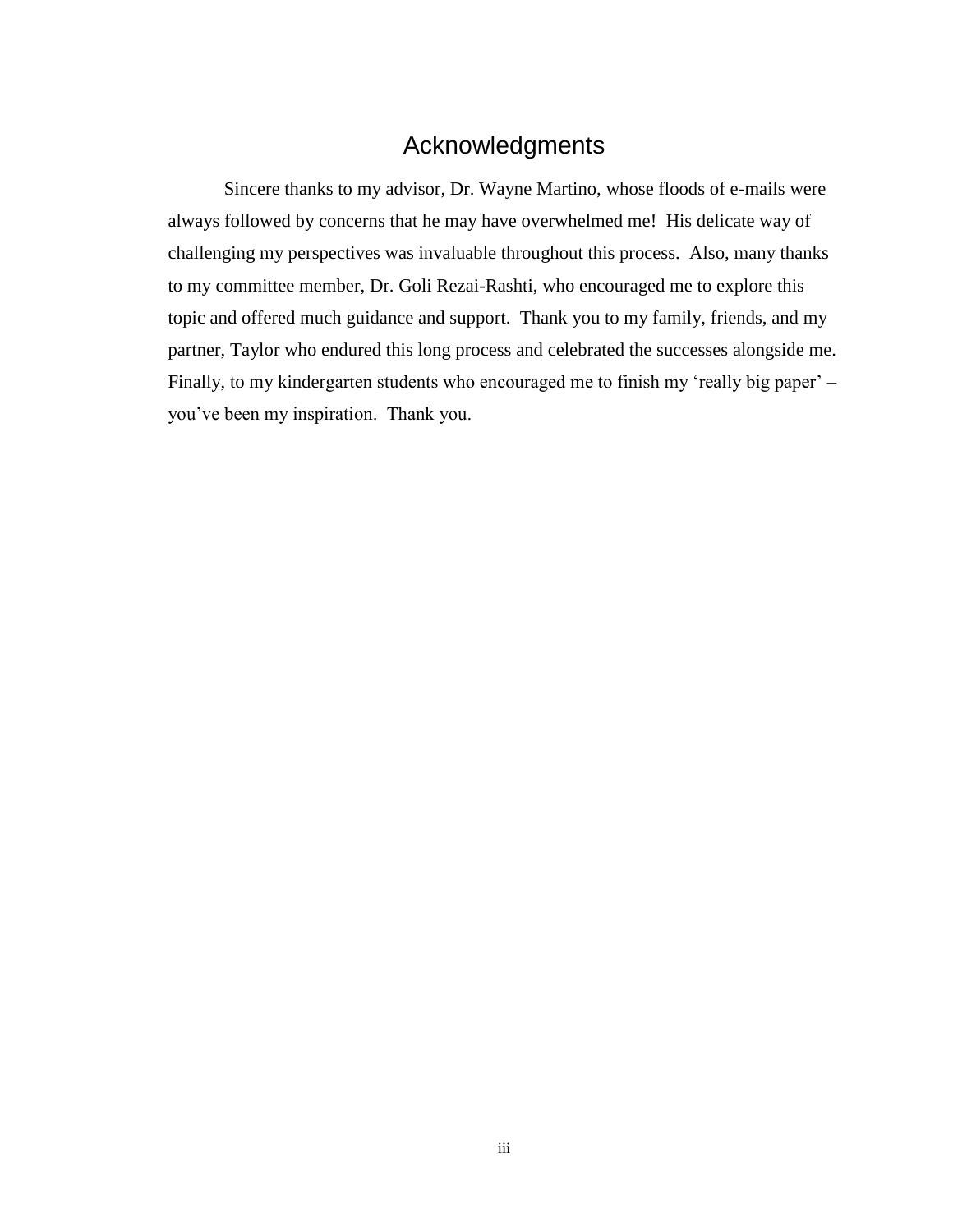| Social Constructionist Perspectives on Schooling and the Child 16 |    |
|-------------------------------------------------------------------|----|
|                                                                   |    |
|                                                                   |    |
|                                                                   |    |
|                                                                   |    |
|                                                                   |    |
|                                                                   | 29 |
|                                                                   |    |
| I iterature Review                                                |    |
|                                                                   |    |
|                                                                   |    |
|                                                                   |    |

# Table of Contents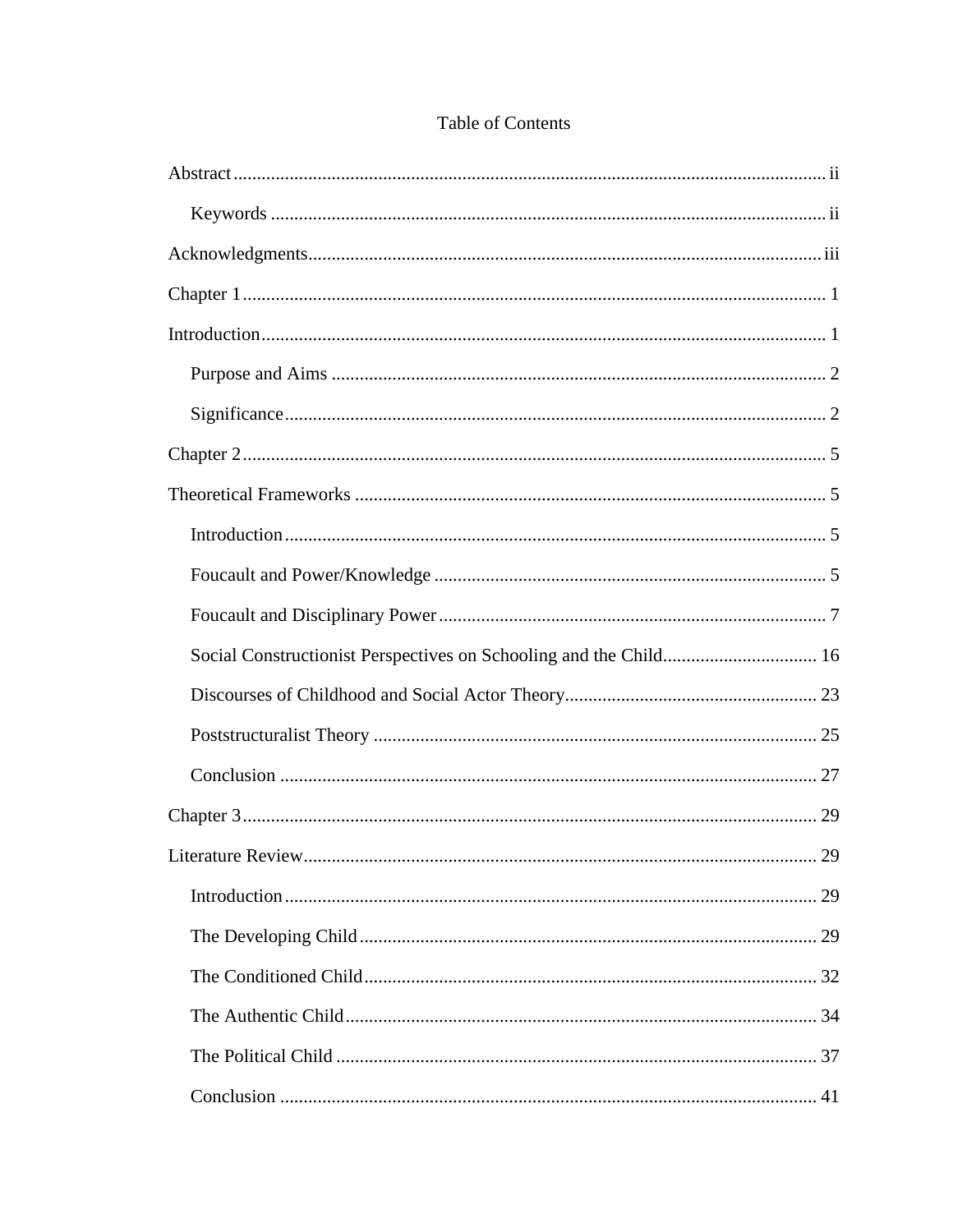| Privileged and 'Disprivileged' Discourses of Childhood and Pedagogy 66         |
|--------------------------------------------------------------------------------|
|                                                                                |
| Developmental Psychology as 'a Regime of Truth' and Authoritative Framework 71 |
|                                                                                |
|                                                                                |
|                                                                                |
|                                                                                |
|                                                                                |
|                                                                                |
|                                                                                |
|                                                                                |
|                                                                                |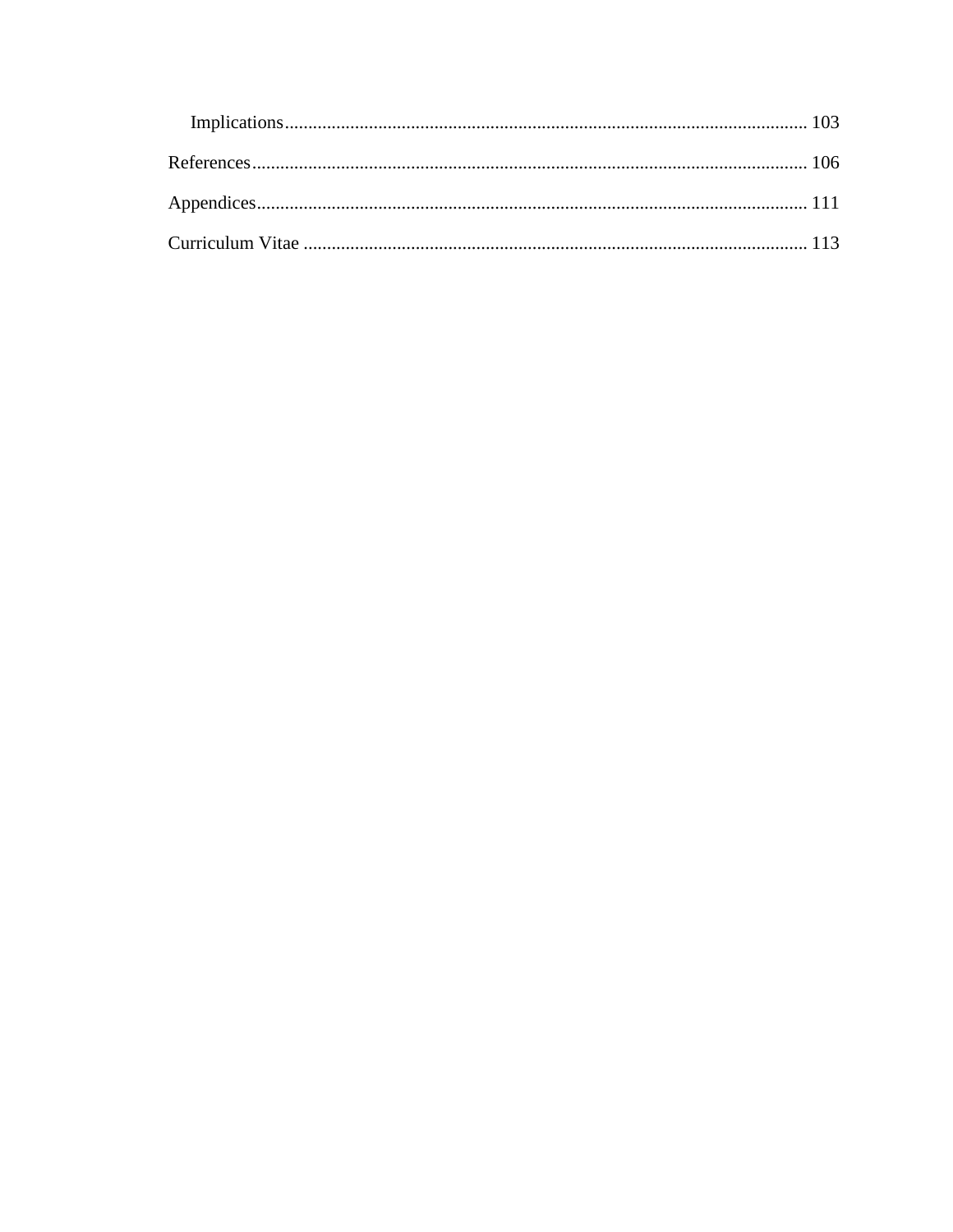# Chapter 1 **Introduction**

<span id="page-7-1"></span><span id="page-7-0"></span>As a new teacher, I continuously reflect on and challenge my own classroom management practices as I try to figure out who I am as an educator and which pedagogical practices fit with my beliefs about childhood. While I was supply teaching, I received a note from a grade six teacher whose class I had been assigned. She mentioned that I should not have any problems with classroom management, but that there was a new student, and if she had difficulty focusing she could sit in the three-wall carousel desk at the back of the class. The teacher also noted that the new girl would arrive late, most likely, as she was often in the principal's office. I started the lesson and the students were working quietly until the new student burst into the classroom, sat backwards in her chair, moved her desk roughly while searching for her textbook, and taunted other kids instead of starting her worksheet. I approached the student calmly and asked if she might focus better in the carousel desk, to which she responded, "Yeah, maybe I'll work better IN MY CAGE!" Then another student prompted a barbaric-chant: "Yeah! Send her to her cage! Send her to her cage!"

It was in this moment that I recognized the striking resemblance between schools and prisons: the way children are organized into straight lines, some wearing uniforms, and the way children are trained to respond to bells and whistles, the control of when children are permitted to eat, drink, sit, stand, speak and even go to the bathroom. It does not seem 'natural' or 'right' to enforce such rigid bodily control on children, and such practices raise issues, not only about what is taken for granted as normal in institutions such as schools, but of human rights and social justice. This particular experience prompted me to consider the discourses governing such approaches to classroom management, their historical construction and the perspective of childhood embedded within these regimes in order to understand the norms governing classroom management and how these define the limits of who we are or how we come to understand ourselves as educators today.

In this thesis I conduct a critical discourse analysis of a specific classroom management textbook that is used in preservice teacher education courses throughout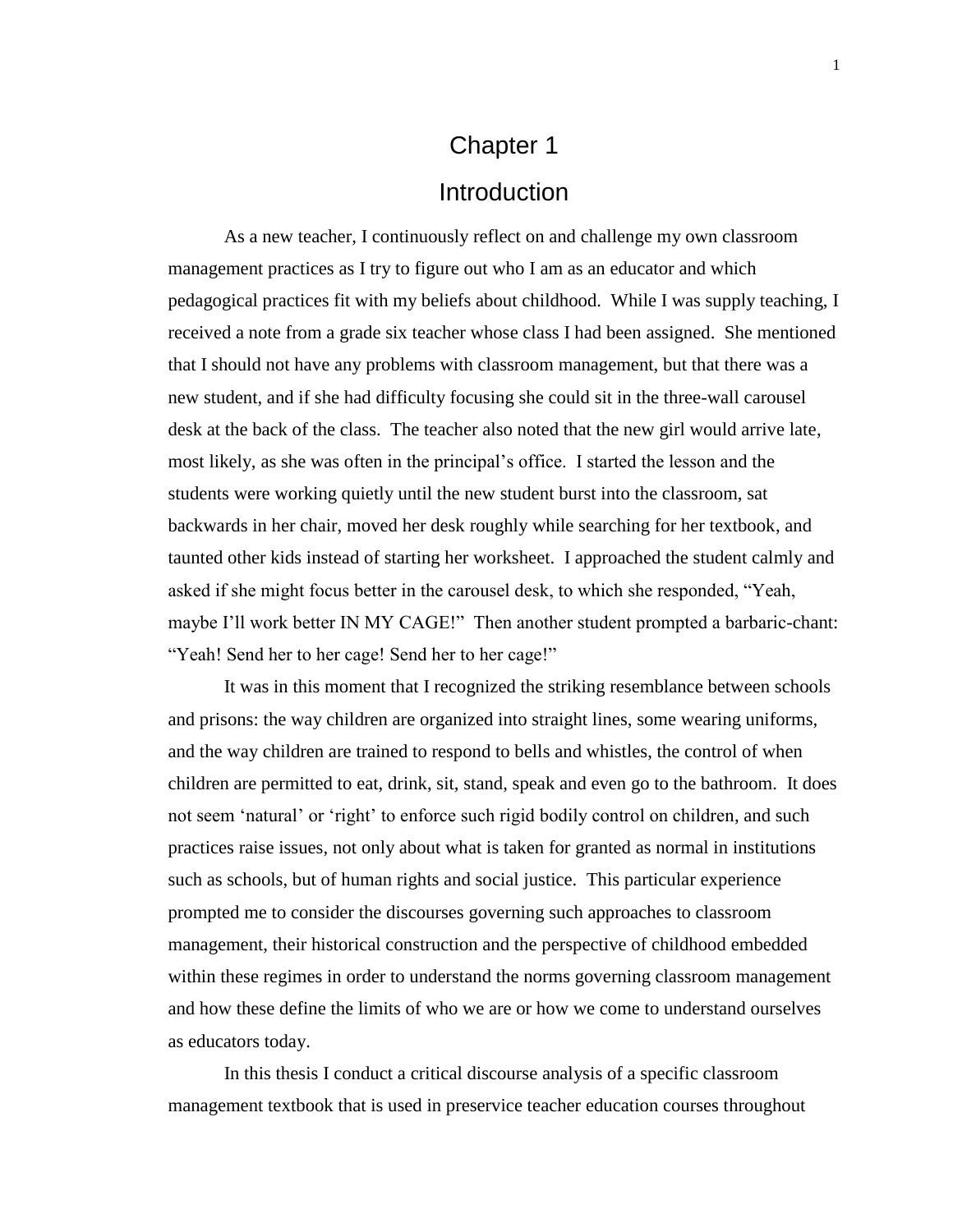Canada, while using my own autoethnographic narratives as a first year kindergarten teacher to counter-argue universalizing statements about normative teaching practices. I examine the discourses or systems of thought governing how pedagogical relations are being constituted and legitimated in the textbook in order to explicate and reflect on what I consider more equitable and socially just approaches to classroom management.

## <span id="page-8-0"></span>Purpose and Aims

By investigating the discourses of childhood and pedagogical practices endorsed in the official textbook, my aim in conducting this research is to understand how the textbook constitutes the child as an object of specific pedagogies within the context of teacher education, particularly as it pertains to framing and legitimating an educational psychology approach to classroom management. I investigate the implications of using the popular textbook and which by its selection testifies to the endorsement of officially sanctioned approaches to teaching classroom management. Drawing on the work of Michel Foucault (1977-1982) and James Paul Gee (2011), I aim to understand how the image of the child and schooling is constituted within the official classroom management textbook used in a mandatory course at one particular Faculty of Education. To achieve these goals, I seek to…

- 1. interrogate how childhood is constituted in a specific textbook which deals with classroom management;
- 2. develop an understanding of the sorts of discourses that inform pedagogical approaches to *modern* classroom management in the textbook;
- 3. and identify some of the ways in which the bodies of children are regulated and voices of children are silenced as a basis for building knowledge and understanding about the limits and possibilities for elaborating more socially justice pedagogical practices in classrooms.

## <span id="page-8-1"></span>**Significance**

Teaching is considered "a highly stressful occupation," and classroom management is repeatedly cited as the main cause of "burnout for teacher" (Kokkinos, 2004, p. 229; Sutton et al., 2009, p. 130; Covell et al., 2009, p. 282). Classroom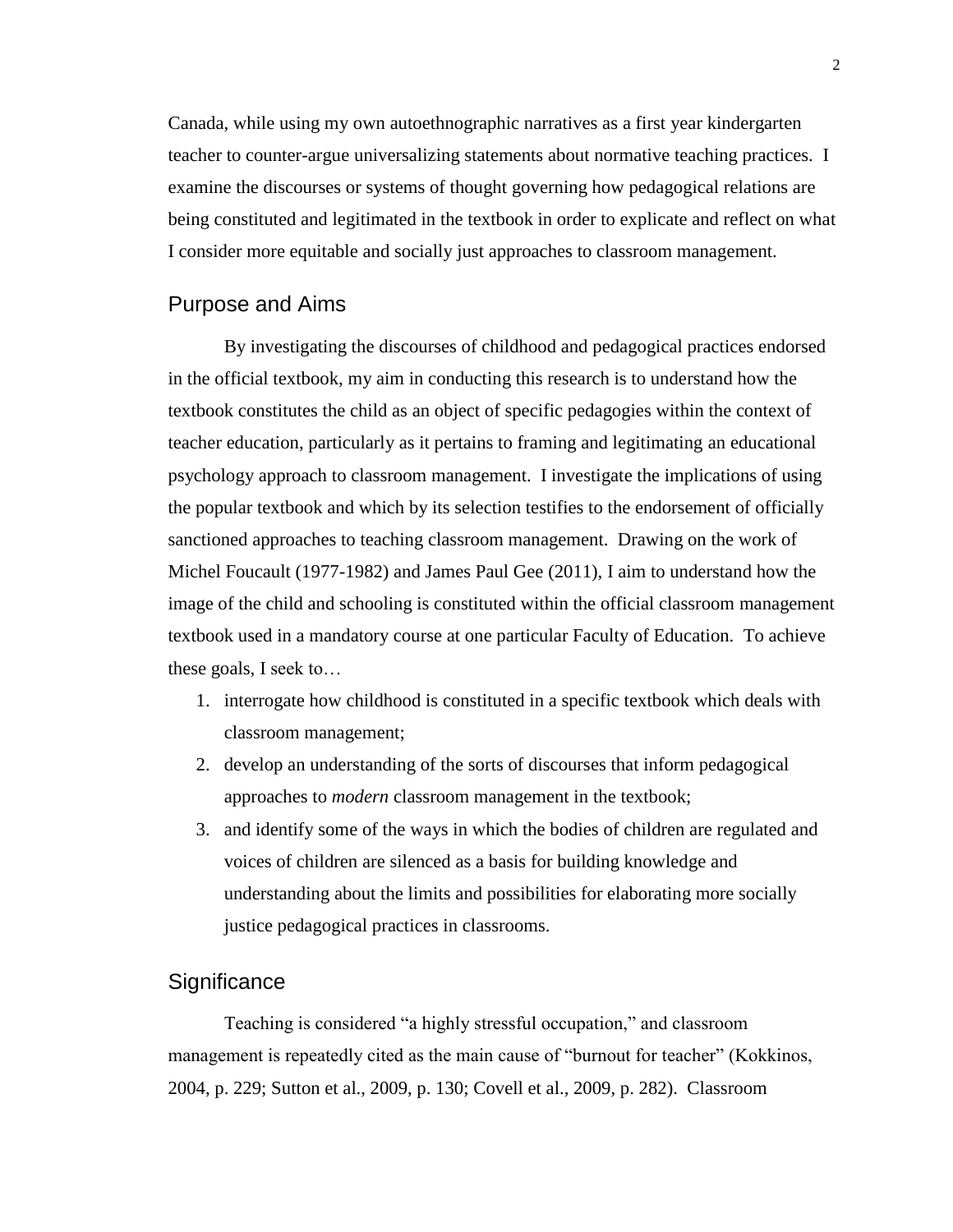management is also considered one of the most significant factors that contributes to student achievement (Marzano, 2011, p. 85), and of course, a topic of ongoing concern and anxiety for preservice and in-service teachers, administration and the public (Simonsen et al., 2008, p. 351; Milner & Tenore, 2010, p. 560; Freiberg & Lamb, 2009, p. 99). For new teachers, "managing student misbehaviour" is their most serious challenge (Kokkinos, 2007, p. 229; Covell et al., 2009, p. 282). In the blunt words of Charles (2002):

Our schools are in the grip of a serious problem that is wreaking havoc on teaching and learning. That problem is student misbehaviour. If you are now teaching, you have had ample experience with it. If you are preparing to teach, be forewarned: It is the major obstacle to your success and has the potential to destroy your career. (p. 1)

Despite the enduring concerns of educational practitioners, there is a lack of interest and research in the field of classroom management, as well as a negligence of explicitly teaching classroom management in teacher education programs (Evertson & Weinstein, 2006, p. 3). Simonsen et al. (2008) identify classroom management as a "critical skill area" which requires training and support that aligns with "practices that are backed with evidence" in order to enable teachers to be successful (p. 351).

In Farkas and Johnson`s (2005) survey of attitudes among professors of preservice education, there is an identified gap between the attitudes of teachers and those of their professors (p. 3). Virtually all classroom teachers (97%) say that good discipline "is 'one of the most important prerequisites' for a successful school"; fewer than 4 in 10 education professors (37%) consider it "absolutely essential to train 'teachers who maintain discipline and order in the classroom" (p. 3). Simonsen et al. (2008) raise concerns that even teachers who receive training in classroom management may be presented with outdated information stemming from preliminary findings of early research which may not have a sufficient evidence base (p. 351).

Milner and Tenore (2010) stress that there is not a "one-size-fits-all" approach that will allow a teacher to perfect his or her classroom management (p. 577). Rather, literature varies drastically in interpretations of effective teachers and definitions of classroom management. For instance, corporal punishment, a controversial method of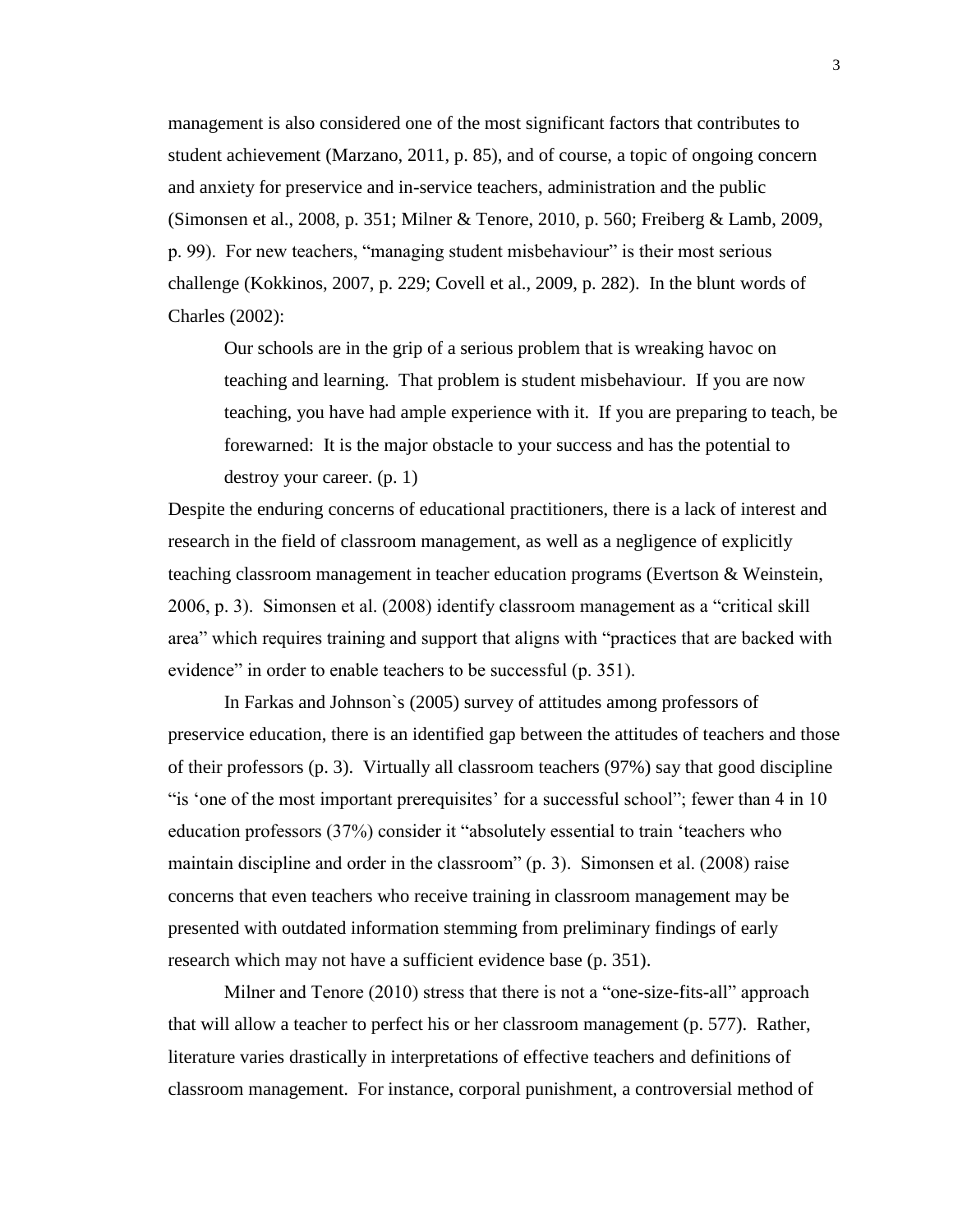discipline, is both legalized (with limitations) in Canada through Section 43 of the Criminal Code, and it is reported as an 'option' of maintaining order in the classroom, although such methods are rarely used (Little & Akin-Little, 2008, p. 227). With this disturbing fact in mind, it is essential to interrogate current approaches to classroom management, particularly those validated within educational policy, as well as pedagogies explicitly taught to preservice and in-service teachers, because there is not a 'best' form of classroom management; however there are certainly approaches that are legitimated and sanctioned within teacher education faculties and schooling systems and presented as the 'truth' about classroom management. In this thesis, I use a Foucauldian and poststructuralist lens to understand how the relationship between knowledge and power plays a role in the officially sanctioned approaches to classroom management, and investigate the extent to which such pedagogies respect the dignity and human rights of children. Conducting research into pedagogical approaches to classroom management, specifically as they relate to discourses of childhood, are essential in understanding and implementing educational practices that are in the best interests of the child.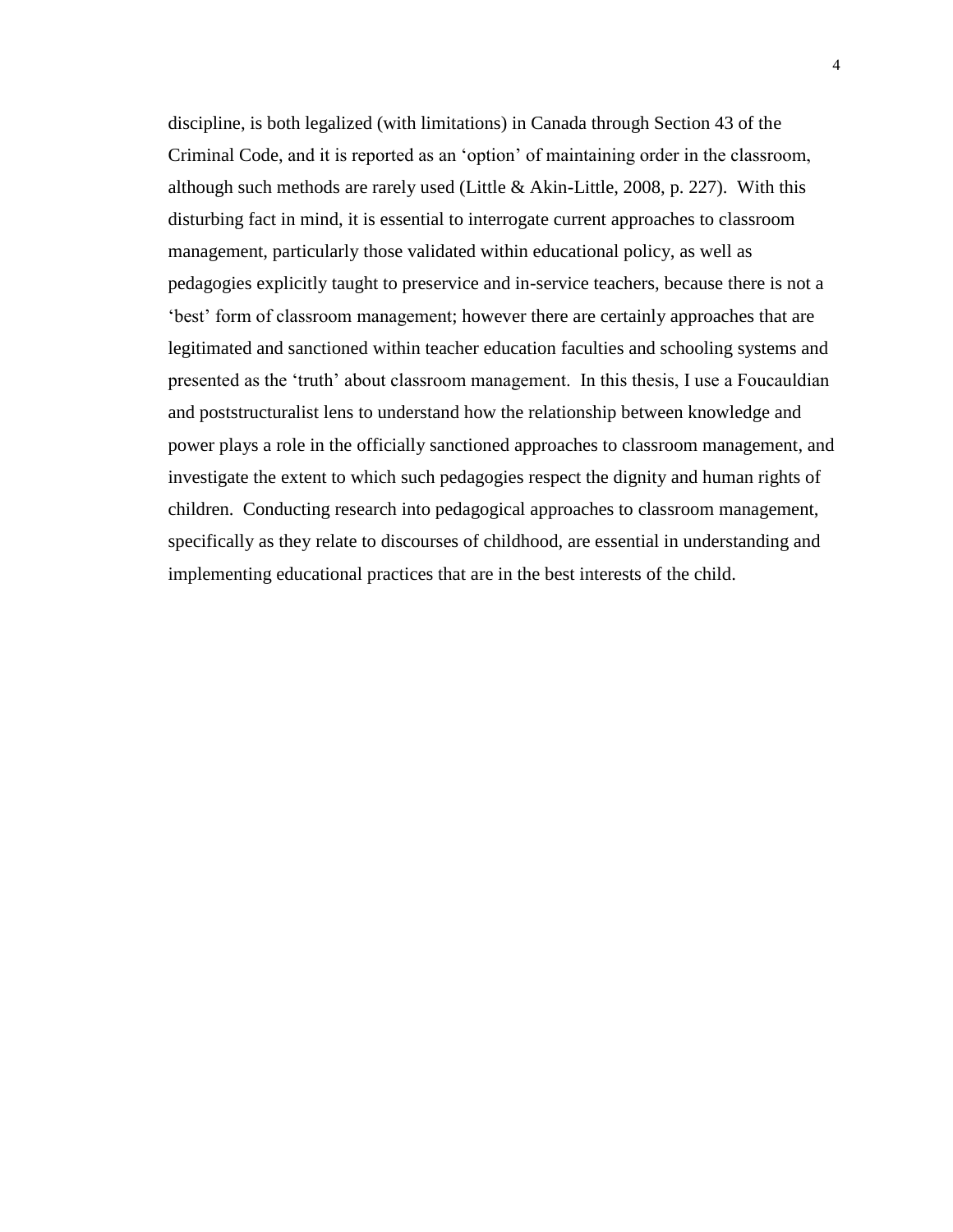# Chapter 2 Theoretical Frameworks

### <span id="page-11-2"></span><span id="page-11-1"></span><span id="page-11-0"></span>**Introduction**

In this chapter I outline the conceptual framework that informs my understanding of childhood and classroom management. While I predominantly engage with the philosophical work of Foucault (1977-1982) and Gee's (2011) perspective on discourse analysis, I also draw on theorists who work from a social constructionist world view, specifically James and Prout's (1990,1997) interpretation of social actor theory and Weedon (1999) and Sondergaard's (2002) reading of poststructuralist theory. The theoretical and analytic perspectives selected inform my understanding, both of schooling and of the child as normative, and the taken for granted social constructions which also enable my own creative exploration of truth claims about schooling and childhood presented in the preservice education textbook.

### <span id="page-11-3"></span>Foucault and Power/Knowledge

I utilize a Foucauldian (1977) understanding of power/knowledge to analyse the privileging and *disprivileging* of certain forms of knowledge and truth claims made in the textbook about childhood and classroom management pedagogy. According to Foucault (1977), "power is not a privilege that one possesses; rather power is embedded in a network of relations in constant tension and activity" (p. 27). For Foucault, power is not something the state exercises unilaterally over citizens or teachers over students. Power is not a 'possession' of states and their agents, such as teachers, who are 'free' to exercise power. Rather power is always already part of how we constitute the positions of 'teacher' and 'student' or 'adult' and 'child.' (Foucault, 1977, p. 27). Foucault claims that "power is not exercised as an obligation or prohibition on those who 'do not have it'; it invests them, is transmitted by them and through them; it exerts pressure upon them, just as they themselves, in their struggles against is, resists the grip it has on them" (p. 27). Coining the term "power-knowledge," Foucault states that it must be understood that "power produces knowledge" (27):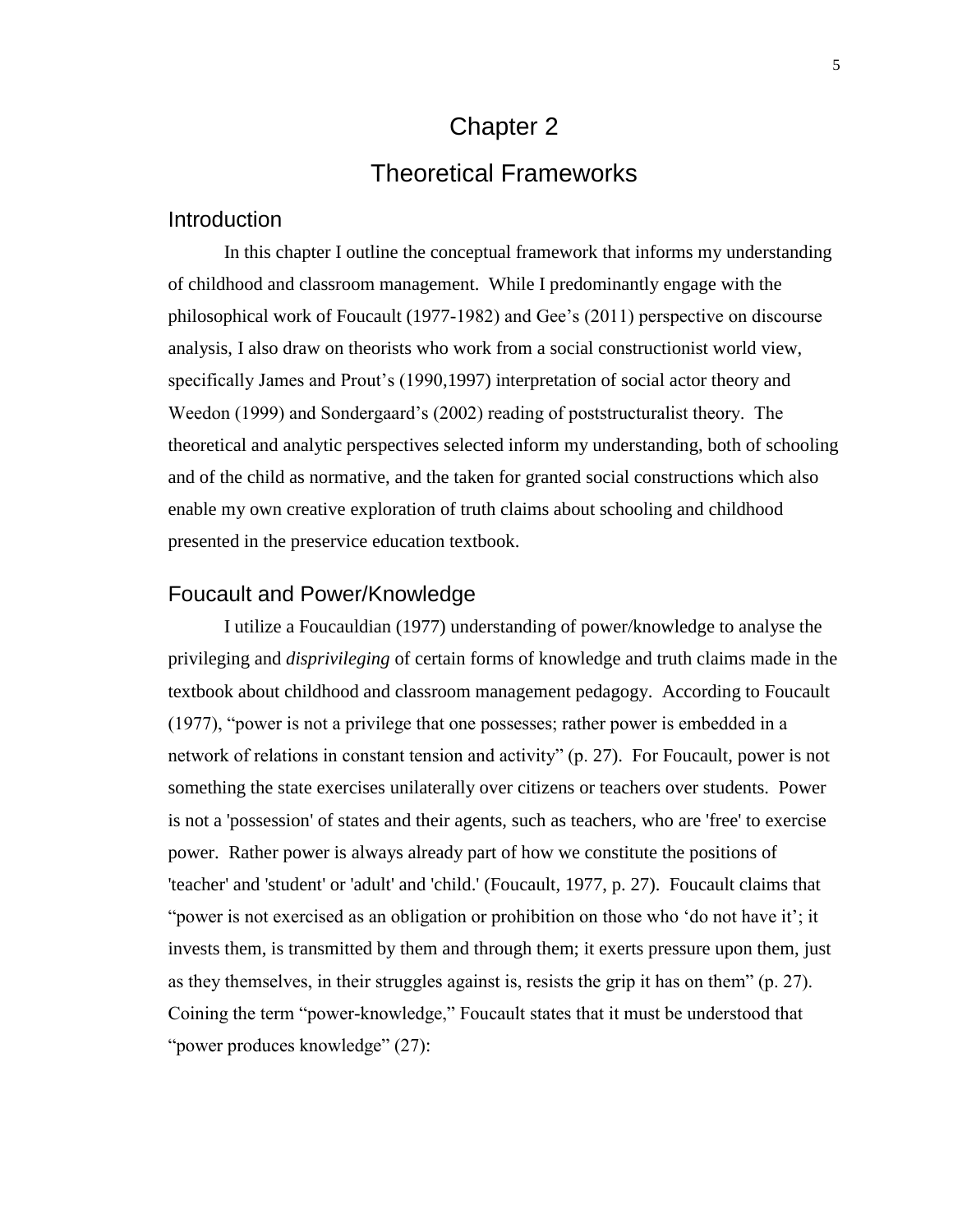…there is no power relation without the correlative constitution of a field of knowledge, nor any knowledge that does not presuppose and constitute at the same time power relations. These power-knowledge relations are to be analysed, therefore, not on the basis of a subject of knowledge who is or is not free in relation to the power system, but, on the contrary, the subject who knows, the objects to be known and the modalities of knowledge must be regarded as so many effects of these fundamental implications of power-knowledge and their historical transformations. (p. 27-28)

According to Foucault, knowledge is inseparable from power (p. 27). Stevenson and Cutcliffe (2006) explain that Foucault (1977) rejects "simple forms of describing the knowledge/power nexus, for example, 'Knowledge is power' or 'Holding power,' are dismissed by Foucault" (p. 6). Foucault (1982) argues that power does not act on others in a direct and immediate way, rather "it acts upon their actions: an action upon an action, on existing actions or on those which may arise in the present or the future" (p. 220). Stevenson and Cutcliffe (2006) interpret Foucault's (1977) idea that power produces knowledge with an understanding that "knowledge is used to select techniques of power, and to implement the chosen techniques in practice" (p. 6).

In this thesis, I use power/knowledge to address my concerns about the limitations and generation of knowledge from an Educational Psychology discourse that is often presented as 'truth' within classroom management textbooks. By understanding knowledge and power as interconnected ideas, I am able to explore Educational and specifically Developmental Psychology as a discipline with its own 'regime of truth', and to analyse how it functions to establish what is to count as legitimate and true when it comes to thinking about classroom management and the child as a particular sort of subject. I also utilize a Foucauldian (1977) understanding of disciplinary power to analyse the pedagogy endorsed in the textbook, specifically by relating examples of classroom management practices to Foucault's claims about hierarchal observation, normalizing judgement and evaluation.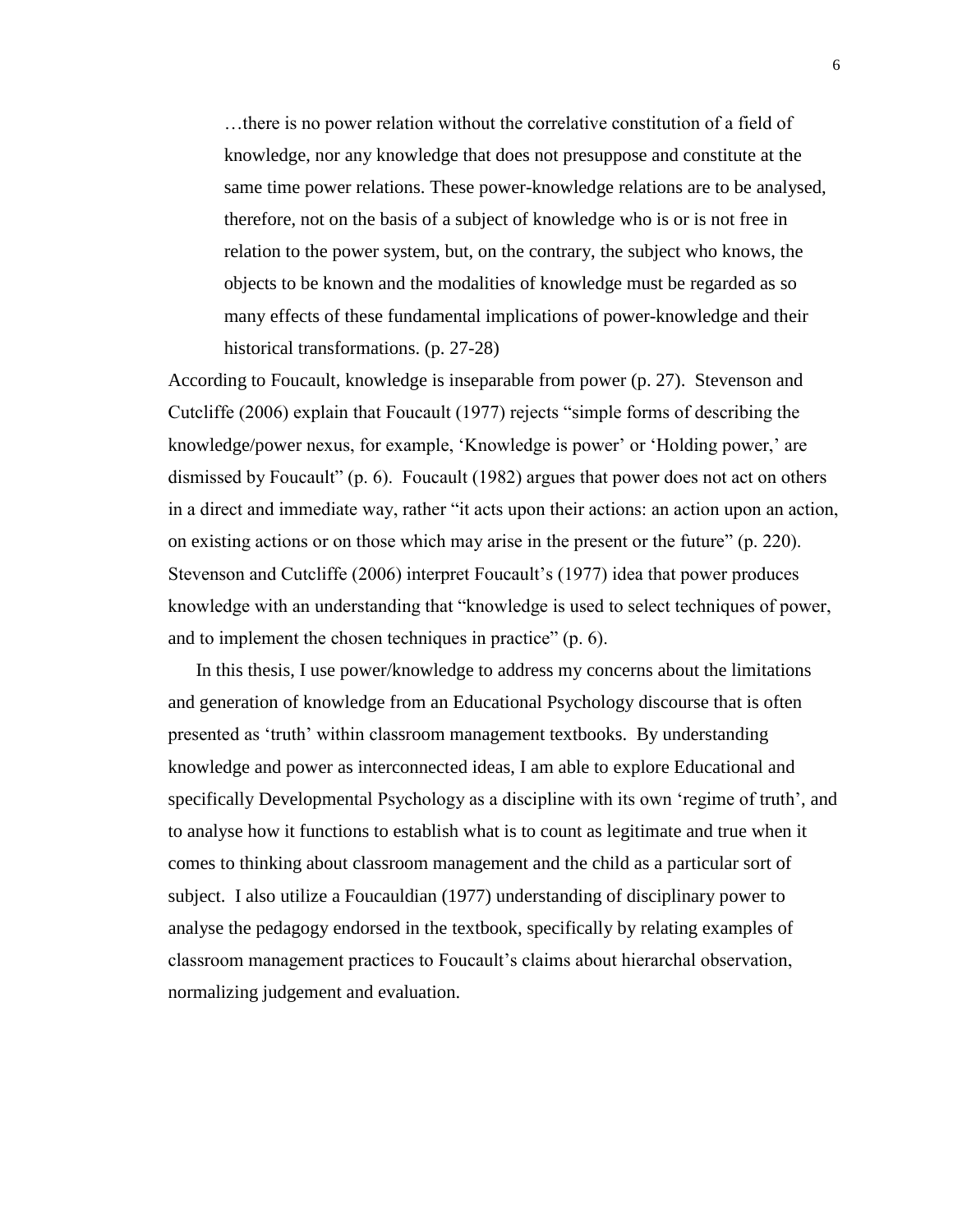#### <span id="page-13-0"></span>Foucault and Disciplinary Power

Within Michel Foucault's historical and philosophical investigations, his grounding question is one of who we are and how we understand ourselves. To understand who we are, we must recognize that "we do not act as isolated individuals; rather we are a product of a contingent history" (May, 2006, p. 16). May (2006) explains Foucault's philosophical understanding that the way we act is "not simply a result of individual choice, but an effect of the operation of certain historically contingent norms" (p. 16). In short, our actions and thoughts are "historically contingent" and cannot be understood necessarily as a product of rational choices or of an "enlightened consciousness" (p. 16). We do not choose to be who we are today, and we cannot simply reject who we are and become someone 'new'. There are certain historical contingencies and norms governing how we come to understand who we are today, and reflecting on these contingencies opens up possibilities for thinking otherwise as, "we do not have to be who we are" (May, p. 16). In following Foucault, May argues that to be otherwise is not an individual choice, rather "within our contingent present we can make collective decisions, redirect cultural epistemologies and practices, and essentially be something else" (p. 16).

I employ the philosophical work of Foucault (1977-1982) because his theories allow me to understand both the way in which current disciplinary practices and adult relations with students are deeply embedded in the history of schooling and historical constructions of childhood – in short they are contingent upon certain norms and discourses about the child and the role of teacher. Furthermore, Foucault's idea that we might be someone else allows for an optimistic outlook towards a potential change in how teachers think about children and classroom management practices, which might afford the latter greater access to human rights and dignities. Such analytic perspectives highlight the extent to which specific norms govern the construction of children and the role of the teachers' pedagogical practices, as they are embedded discursively in officially sanctioned approaches to classroom management that are endorsed through employing specific textbooks within the context of teacher education. In my interpretation of the discursive constitution of classroom management practices in one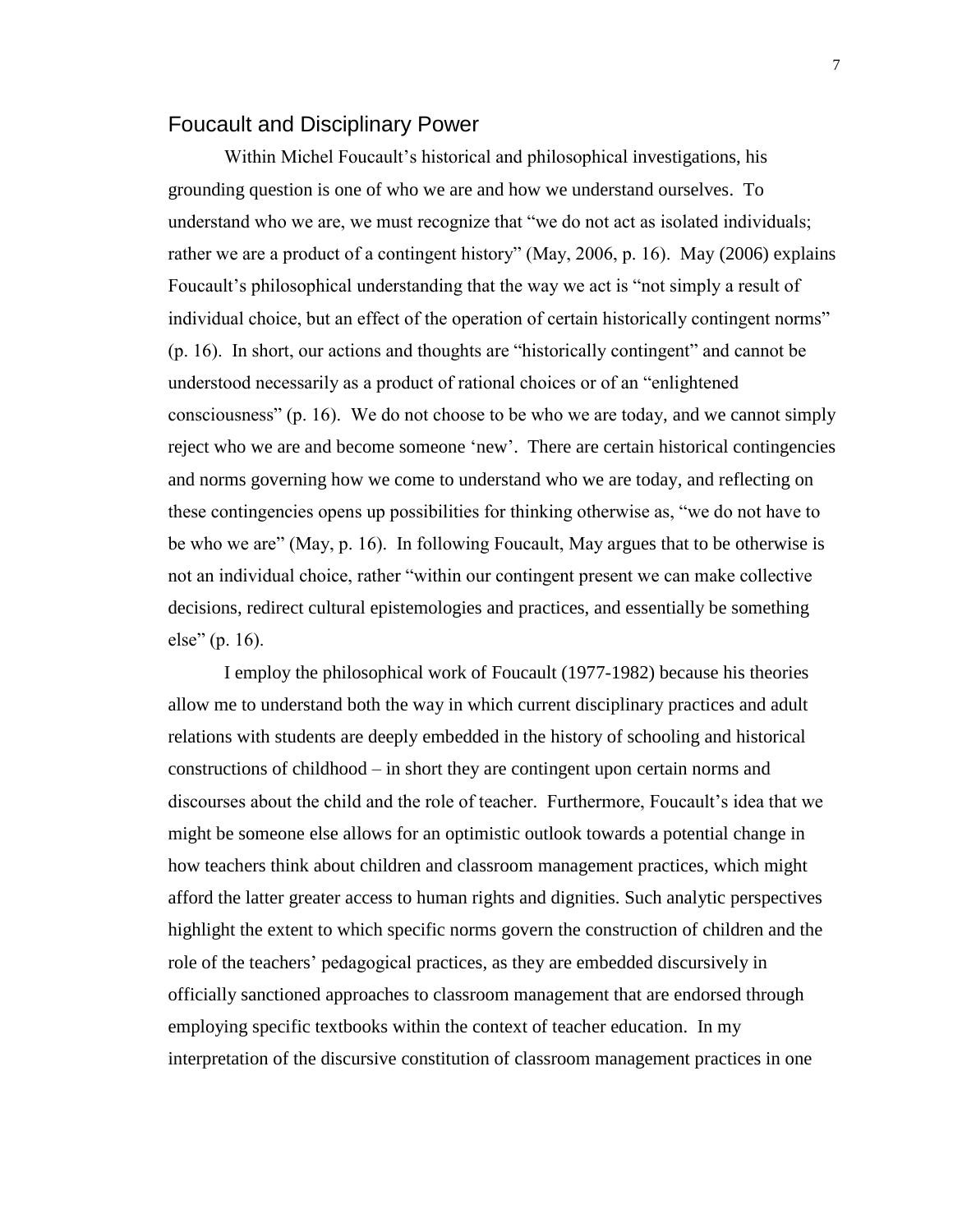teacher education textbook, I draw on certain analytic categories and frameworks that are informed by my reading of Foucault (1977) in his study of discipline and punishment.

Foucault's study of discipline and punishment situates punitive mechanisms and means of punishment within a complex social apparatus or system (Foucault, 1977, p. 23). Moreover, he understands punishment as both a way of exercising power and as a political tactic (p. 23). Foucault treats the history of penal law and the history of human sciences as separate epistemologies that overlap with disturbing or useful effects, depending on one's point of view (p. 23). By understanding the change and development of punitive methods as a "political technology of the human body," Foucault is able to read a common history of power and object relations to better understand "how man, the soul, the normal or abnormal individual have come to duplicate crime as objects of penal intervention; and in what way a specific mode of subjection was able to give birth to a man as an object of knowledge for a discourse with a 'scientific' status'" (p. 24).

Whereas psychology-based classroom management texts discuss discipline as an action of being disciplined or punished or as a state of being (see Millei, 2005), I utilize a Foucauldian understanding of discipline as a mechanism of power through which the behaviour of individuals is regulated, as well as understanding means by which power is exercised in terms of the organization of architectural or physical spaces, time, and individual behaviours in institutions (O'Farrell, 2007). Discipline for Foucault is the creation of the subject who takes itself as an object through the organization of time, space, and bodies. I subscribe to a "Foucauldian (1980) sense" by understanding discipline as "a practice that is produced historically in a specific socio-cultural context" which is "structured by assumptions and produces power" (Millei, 2005, p. 128). Discipline, according to Foucault, is not an institution or an apparatus, rather it is "a type of power, a modality for its exercise, comprising a whole set of instruments, techniques, procedures, levels of application, targets; it is a 'physics' or an 'anatomy' of power, a technology" (Foucault, 1977, p. 215). Schools are just one example of the disciplinary institution that Foucault examines.

Mirroring the penal evolution in society, educational disciplinary practices have become less cruel, less painful, and administered with more kindness and respect and considered more humane (p. 16). Foucault captures this transformation in a quote by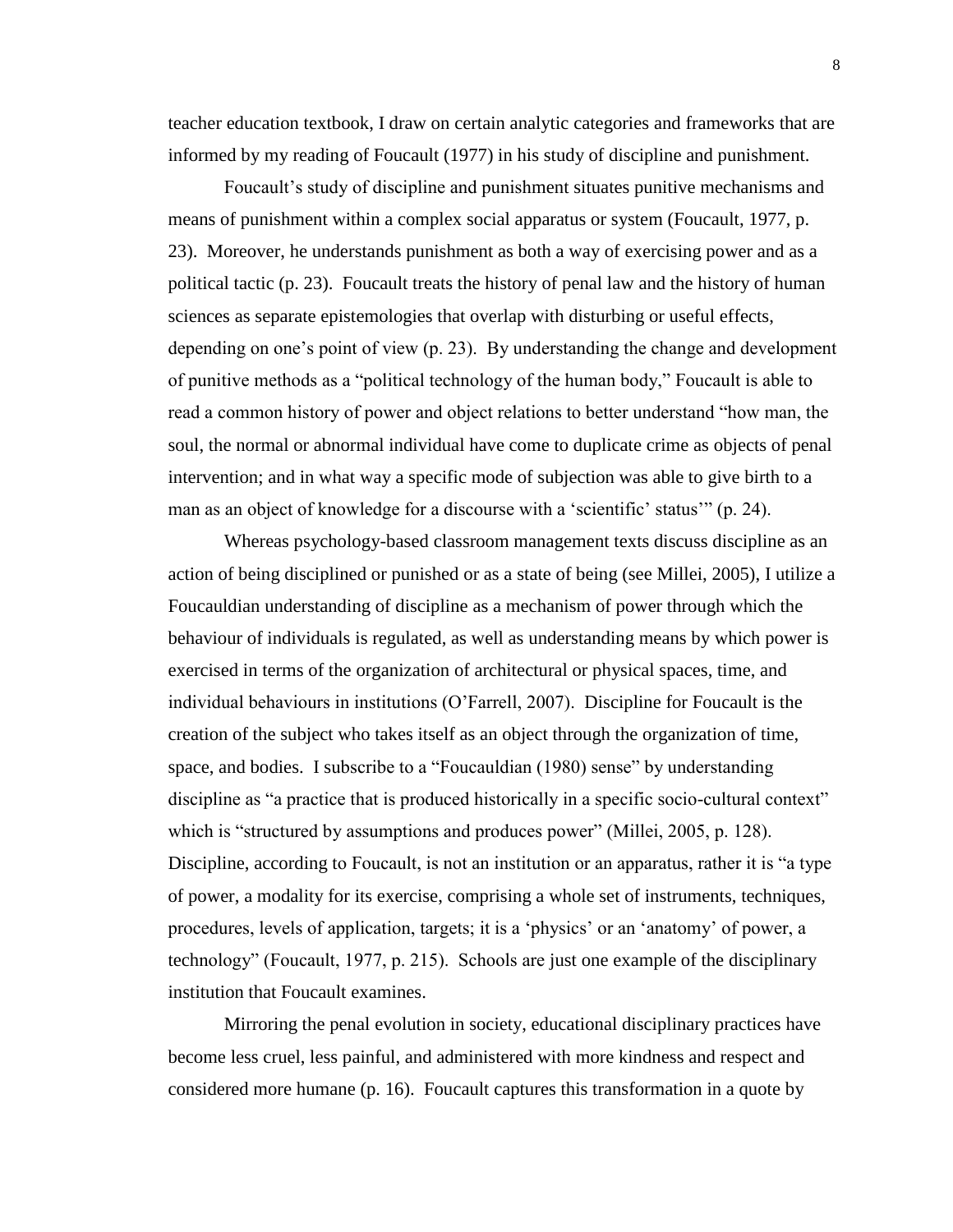Mably (p. 326): "punishment... should strike the soul rather than the body" (in Foucault, p. 16). As epistemologies about human behaviour change, disciplinary practices move away from practices of harming and inflicting pain on the body and instead *will the body* to behave in particular ways (p. 11). Disciplinary practices have a higher aim than physically punishing the body of perpetrators. Instead, discipline in modern society is the practice of submission of bodies through the control of ideas as expressed by Servan in Foucault (1977): "A stupid despot may constrain his slaves with iron chains; but a true politician binds them even more strongly by the chain of ideas" (p. 102). This "new art of punishing" reveals techniques of a "new politics of the body", which is the canvas for painting modern classroom management practices (p. 103).

Discourses about the human body and understandings of how to *discipline* the body, invest in it, make marks, and *will the body* to carry out certain tasks are bound up in an understanding of the body's economic use and a view of the body as a "useful force only if it is a productive body and a subjected body" (p. 26). Knowledge about the body is not just about its functioning; rather knowledge about the body is about "the ability to conquer the forces of the body" which Foucault calls the "political technology of the body" (p. 26). In this sense, the body is not viewed as "property to be manipulated"; rather as a "strategy to be exercised" (p. 26). Besley (2005) explores the changes in endorsed pedagogies surrounding the act of 'discipline' within educational institutions, as she identifies that "'discipline' [has] long been almost synonymous with 'corporal punishment' – a physical assault on the body of a person – the abolition of which [has] engendered a hugely emotive and long-running debate" (p. 310). My thinking about equity and social justice classroom management pedagogy is influenced by Foucault's (1977) concerns regarding discipline and punish. While the brutalities of public executions and ritual displays of excessive pain have been abandoned in *modern* educational institution, including within Ontario, Foucault asks if "we really entered the age of non-corporal punishment?" (p. 101). While practices of inflicting pain on students as a means to discipline the body is a way of the past in Ontario elementary schools, Foucault argues that the power within the apparatuses of educational institutions only "seem less 'corporal' in that it is more subtly 'physical,'" however, strict controls over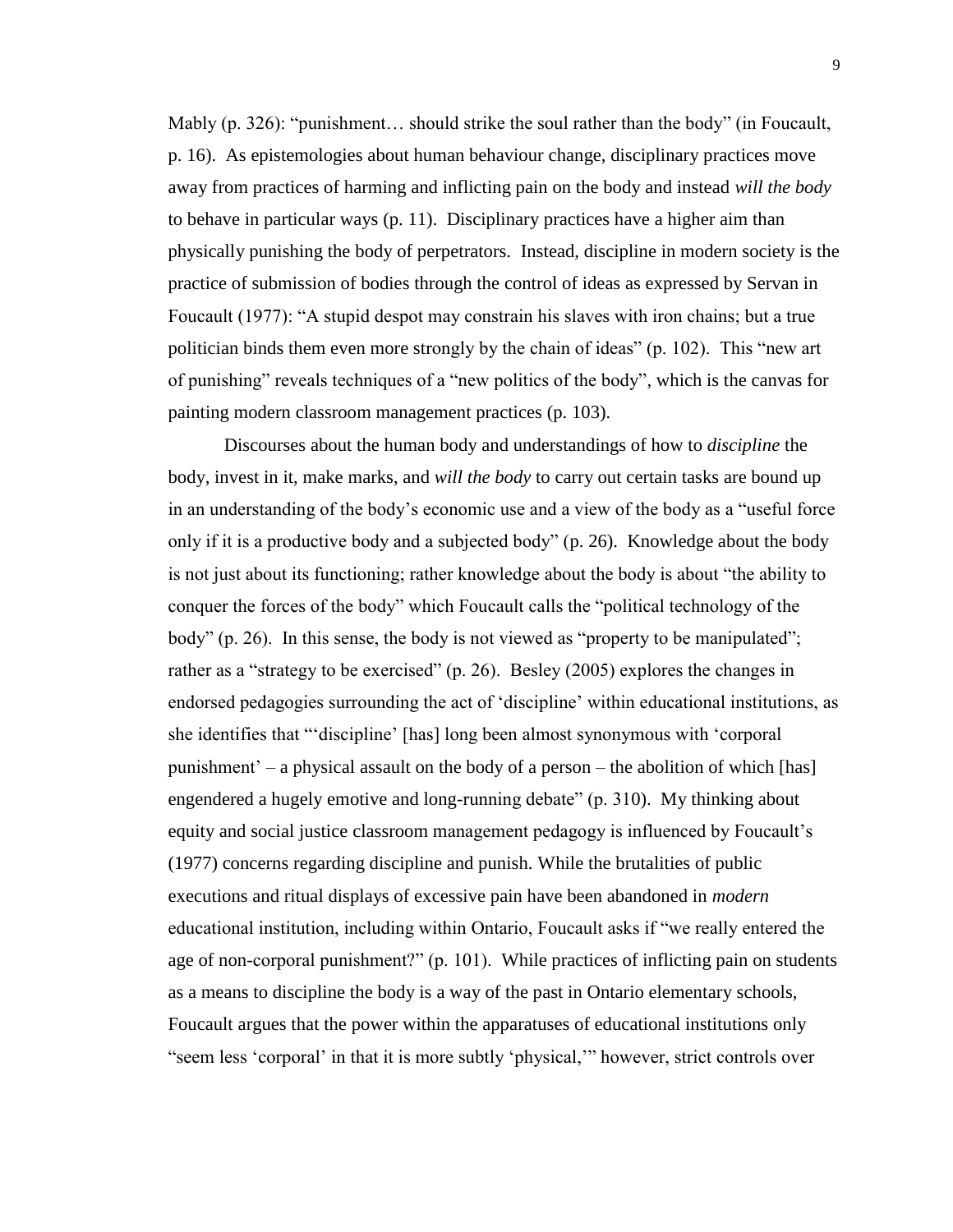the physical body of children continue to be heavily regulated through less physically and more psychological exercises of power (p. 177).

Foucault (1977) describes 'discipline' as a "way of enforcing respect for the regulations and authorities, of preventing thefts or losses", as well as a means to exert a moral influence over behaviour and which treats actions in terms of their results (p. 203). May (2006) explains that discipline is "the project for the body's optimization, for turning the body into a well regulated machine by means of "breaking down its movements into their smallest elements and then building them back into a maximally efficient whole" (p. 73). The organization and spatial dimensions of the mechanism of power and its regulatory effects or uses, as Foucault explains that for this "project" of discipline to be effective, discipline must take place in an enclosed area in which the movements of individuals and can be monitored and intervened upon" (p. 73). Foucault identifies that "that is what a prison is like, and disturbingly, so are schools" (p. 74). There are three central aspects of disciplinary training according to Foucault: "hierarchical observation, normalizing judgment, and examination" (May, 2006, p. 74), each of which can be identified in current classroom management strategies that are propagated in the textbook which is the subject of this thesis.

Foucault (1977) references nineteenth century monasteries and military training sites as instrumental in creating objective epistemologies of the human body. The "invention" of the technology of the human body ignites an understanding that "one may have control of another's body" to operate it as they please (p. 138). Disciplinary practices become about turning the body into an "aptitude" which can be "increased for economic utility while also increasing political obedience" (p. 138). Social institutions define a detailed "political investment in the body" (p. 138). The first of the disciplinary processes, hierarchal observation, is coercion of the body "by means of observation" (p. 170). Hierarchal observation is a technique in which the eyes of an observer "must see without being seen" within an observatory setting, such as a military camp, hospital, or school, which are all institutions that aim to alter the behaviours of those being observed (p. 171). Foucault describes the design of a school in Paris in which "the very building… was to be an apparatus for observation" (p. 172). For example, educators stand on elevated platforms in order to see the heads, hands and legs of each pupil at their desks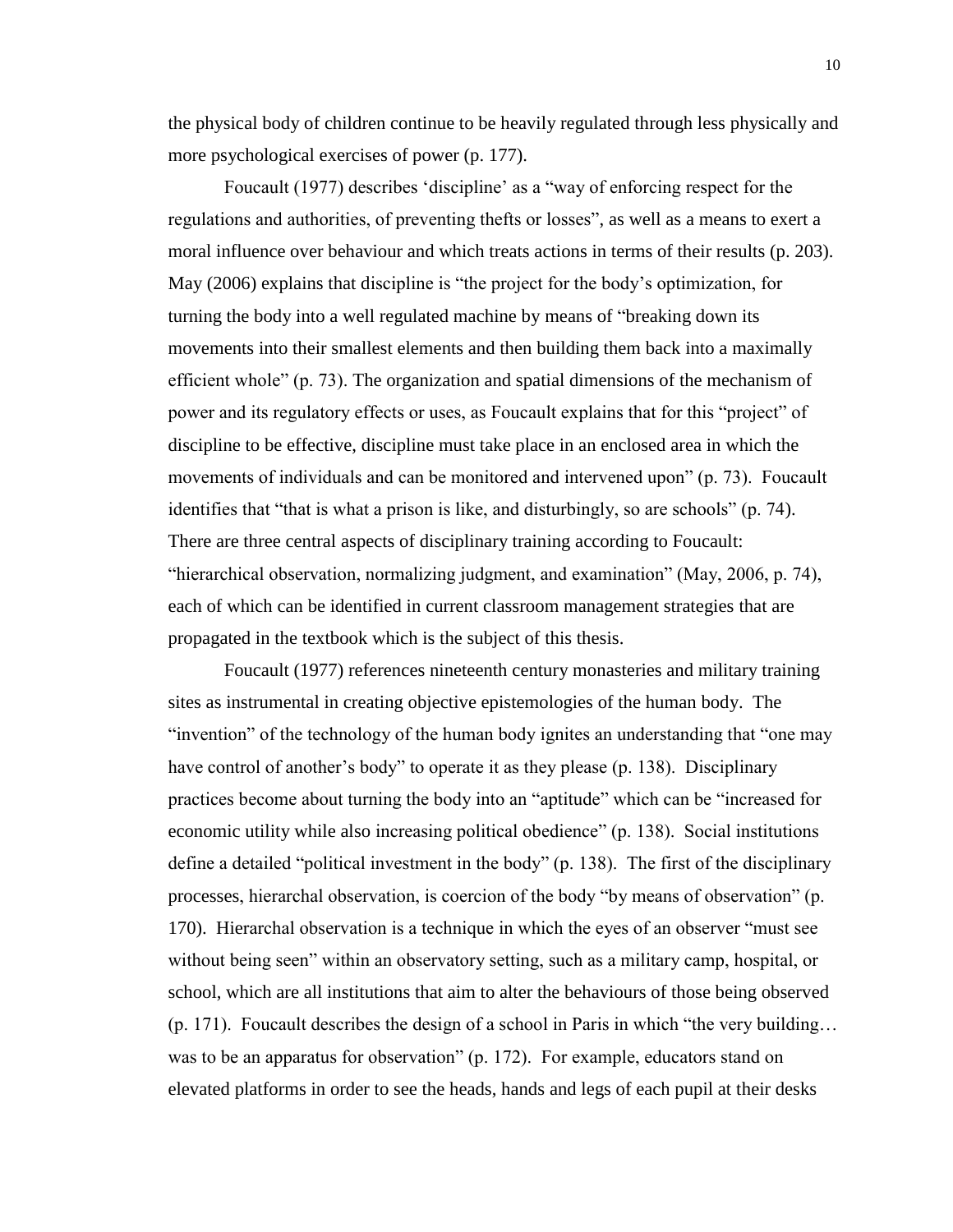(p. 173). This design makes it easier to "encourage obedience and work", as well as to record all activities so that offences could be perceived and judged immediately (p. 174). Hierarchical observation requires the gaze of the observer to always be "'on, must never let up, and must be as efficient as possible" (May, 2006, p. 74), which is a grounding theory in the modern day desk arrangement recommendations of classroom specialists Jones (2000) and Gibbs (2001) (p.21  $\&$  p. 57). Students feel the constant eye of the observer, which serves to have students internalize their behaviours and observe their thoughts and actions against the norm.

Normalizing judgment, the second aspect of disciplinary training according to Foucault (1977), is a binary operation that works by means of conformity, the norms and standards each child must strive to meet, and individualization, which are the interventions and training on particular individuals in order for them to achieve the norm (May, 2006, p. 74). Foucault claims that "at the heart of all disciplinary systems functions a small penal mechanism" (p. 177). In schools, Foucault explains that disciplinary punishments enforce the artificial order outlined in a curriculum in a way that is defined as natural and executed in a manner that allows for observable processes, such as dividing children by age and setting standardized expectations for children in that age group (p. 179). Distribution of children according to ranks or grades has a double role: to mark the gaps, rank qualities, skills and aptitudes, and punish and reward children (p. 181). In a standardized system, non-conformity is punishable and corrective disciplinary punishment is perceived as necessary for the natural development of the child (p. 177).

However, punishment is only one method in a disciplinary system. Foucault references earlier pedagogical documents that discuss the importance of altering behaviour through training and frequent rewards to increase desirable behaviour to achieve norms. He discusses that by clearly distinguishing good and evil behaviour with rewards and punishments, the penal system is understood to assess acts with precisions and judge individuals in truth (p. 181). In disciplinary institutions, normalizing judgment "compares, differentiates, hierarchies, homogenizes, excludes. In short, it *normalizes*" (p. 183). "The power of the norm appears through the disciplines" in education systems as "the Normal is established as a principle of coercion in teachings with the introduction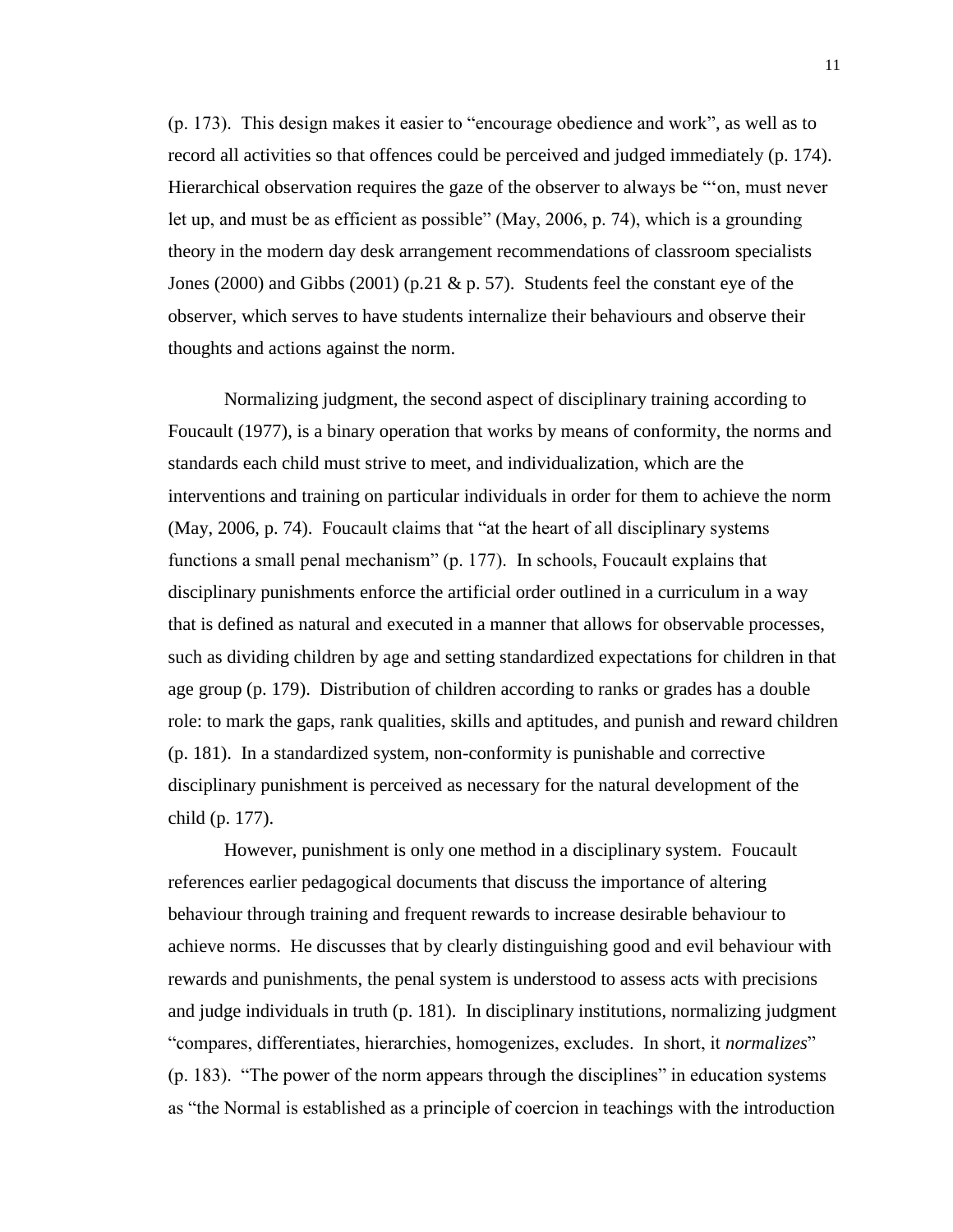of a standardized education and the establishment of… teacher's training colleges" (p. 184). The power of the normalizing process serves to homogenize the social body. Normalizing judgment also makes it possible to measure gaps, determine levels and fix differences (p. 184). Foucault explains that the techniques of normalizing judgment and hierarchal observation are combined to form the final ritual of discipline: the examination (p. 184).

Finally, Foucault (1977) discusses examination as a technology of power and an element of the disciplinary training process. Examination, according to Foucault, is an "marks out where [a child] stands relative to the standard, the Norm, to which [he or she is] being compared" (May, 2006, p. 76). Through a normalizing gaze, a constant surveillance makes it possible to qualify humans, as well as to classify and punish. Examination establishes a visible judgment of individuals, which justifies the reason that of all of the mechanisms of discipline the examination is the most highly ritualized (Foucault, 1977, p. 184). Foucault explains that examination is a "ceremonial display of power" and a form of experimentation, deployment of force and establishment of that which is considered to be true (p. 184). This aspect of the disciplinary training "manifests the subjection of those who are perceived as objects and the objectification of those who are subjected" (p. 185). Schooling, Foucault interprets, "became a sort of apparatus of uninterrupted examination… it became less and less a question of jousts in which pupils pitched their forces against one another and increasingly a perpetual comparison of each and all that made it possible to both measure and judge" (p. 186). Foucault claims that examination introduces a mechanism that links a certain type of the formation of knowledge to a certain form of the exercise of power (p. 197). In other words, power is exercised through the formation of power, such as through institutions that are designed for maximum visibility which ensures a hold of power exercised over subjects (p. 188). Foucault describes an epistemological transformation in which through the process of examination, the individual lives of people become strategically documented as means to identify differences from what is perceived a 'normal' (p. 189).

Historically, the lives of people of high status were documented, but in modern factories, hospitals, and education systems, a broader class of individuals is meticulously documented as a means of surveillance in attempts to capture and alter human behaviours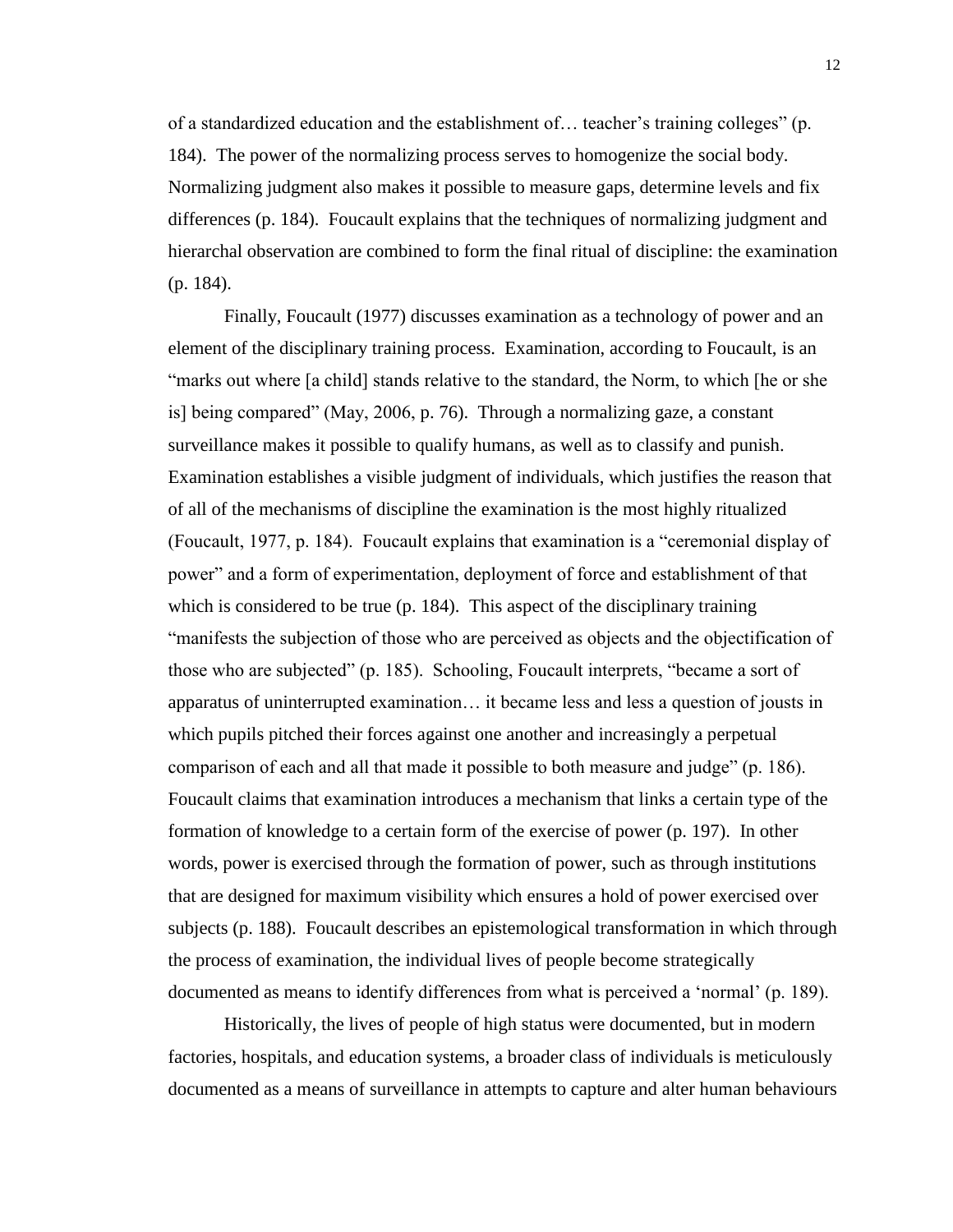(Foucault, 1977, p. 189). Foucault claims that "a 'power of writing' was constituted as an essential part in the mechanism of discipline" (p. 189). Through documentation, schools are able to "define the aptitude of each individual, situate his level and his abilities," and "indicate the possible use that might be made of [children]" (p. 189). Moreover, in a system of discipline that compares and measures humans against the norm, "the child is more individualized than the adult, the patient more than the healthy man, the madman and the delinquent more than the normal and the non-delinquent" (p. 193). These individualizing mechanisms "are turned into our civilization; and when one wishes to individualize the healthy, normal and law-abiding adult, it is always by asking him how much of the child he has in him, what secret madness lies within him, what fundamental crime he has dreamt of committing" (p. 193). Foucault references Jeremy Bentham's design of a Panopticon to make prisoners "perfectly individualized and constantly visible," or in other words, a utopia of disciplinary institution that "assures the automatic functioning of power" (p. 200-201).

In schools, the project of monitoring and intervention, as it relates to regulating the bodily movements of the child, is exemplified in such controls as the use of timers, bells, and whistles, insisting that students line up in single file lines, planned seating arrangements, enforcement of 'proper' posture or pencil grip, and uniforms. In fact, seating arrangements share a striking resemblance to Bentham's Panopticon, which is an architectural design envisioned for an ideal prison. The Panopticon is constructed with a ring around a central core so that guards can see inside all prison cells (Foucault, 1977, p. 200). Visibility becomes "a trap" when individuals can be monitored at all times from their individual prison cells (Foucault, 1977, p. 200). While guards cannot look into all of the prison cells simultaneously, the prisoner cannot be sure when he or she is being monitored or under surveillance. Moreover, since the guards cannot be seen by the prisoners, they must assume that they are being watched at all times, even if guards are not actually present in the central core tower. The result of this surveillance strategy is that prisoners guard themselves and they learn to self-regulate their behaviours under the gaze of prison authorities (p. 200).

Similarly, classrooms are designed so that the teacher can observe children at all times while self-regulating their own behaviours. Children are expected to "act as though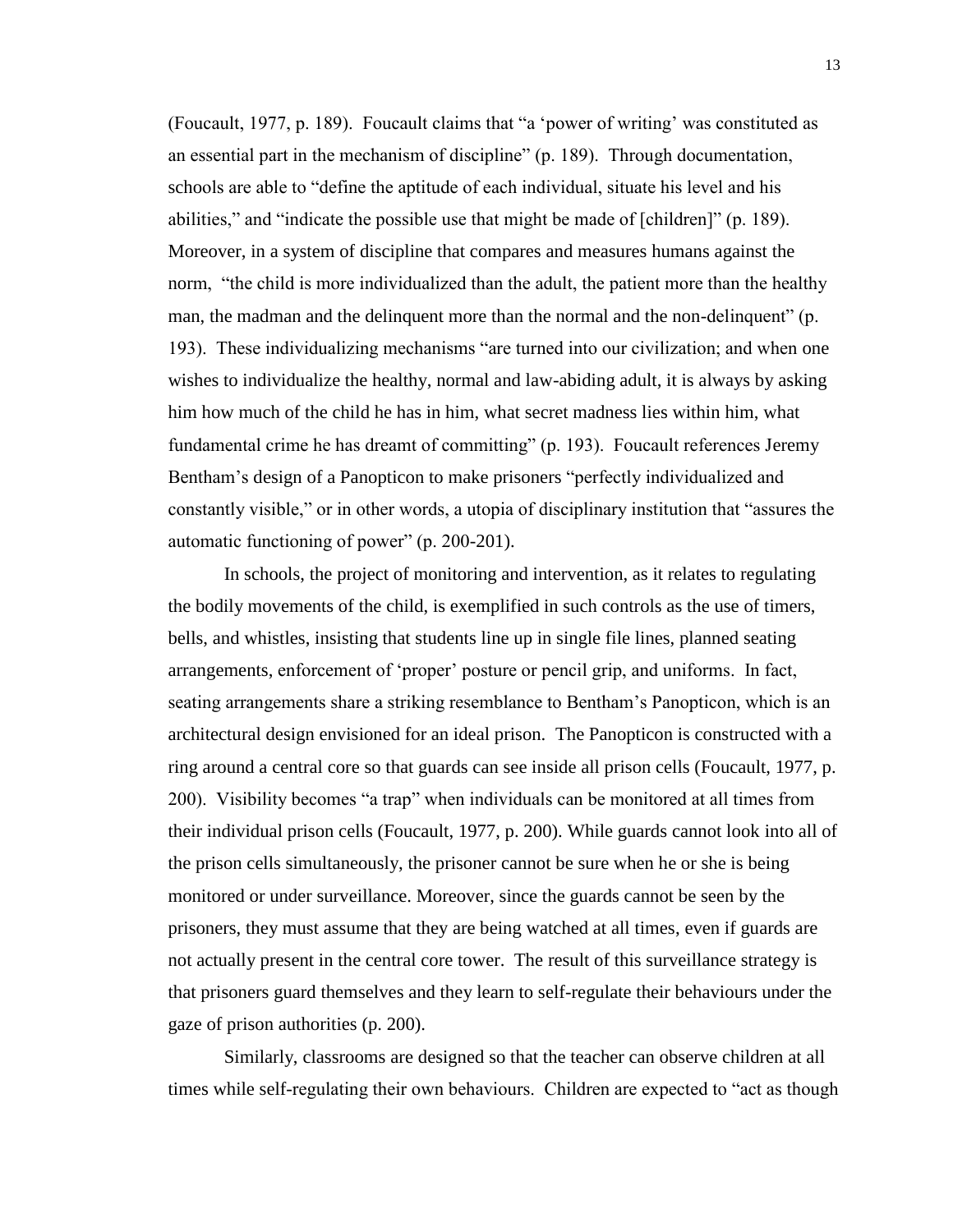they are under surveillance, even if there is nobody there to observe them" (May, 2006, p. 76-77). Foucault sees modern school discipline as an extension of Benthemite assumptions about the reform of criminals. Foucault explains that "The Panopticon is a marvellous machine which, whatever use one may wish to put it to, produces homogeneous effects of power" (p. 202). As inmates observe their own behaviours in relation to norms and examine themselves, the non-corporal disciplinary practices are meant to constrain humans and both alter, train and correct the prisoners, whether they are criminals, workers, patients, or students (p. 203).

Similar to the Panopticon, proclaimed classroom management specialists, such as Fred Jones (2000), provide educators guidance in preventing disruptive behaviour through manipulation of classroom space (p. 32). Jones recognizes that by arranging students' desks so that students can be seen and heard at all times, children are more likely to self-monitor and, hence, to regulate their own behaviour. He claims that by organizing desks so that a teacher is the shortest distance away from every child then a teacher "will soon come to enjoy the intimacy and control that proximity gives [him or her]" (Jones, 2000, p. 32). Furthermore, he indicates that children will feel that the teacher is too close to "goof off" which will deter children from engaging in off-task or disruptive behaviour (p. 21). Children, therefore, are trained to self-monitor their behaviour and the behaviour of their peers under the normalizing gaze of the teacher.

According to Foucault, Bentham believes that a greater aspect of the Panopticon is that the architectural design may even provide "an apparatus for supervising its own mechanisms" (Foucault, 1977, p. 204). In the disciplinary institution, the teacher is also under the constant gaze of the unseen observer, which alters the teacher's behaviour and ensures that teaching practices correspond with the supervisor's imposed methods (p. 204). In other words, there are certain normalizing judgments about how to conduct and manage children's behaviour in classrooms, which are often enforced by administrators and other teachers in their surveillance of one another, as I illuminate in this thesis with reference to my own experiences as a classroom teacher. After reflecting on my personal experience discussed earlier in this thesis involving the student in my class who referred to her secluded carousel desk as a 'cage,' a particular quote from Foucault (1977)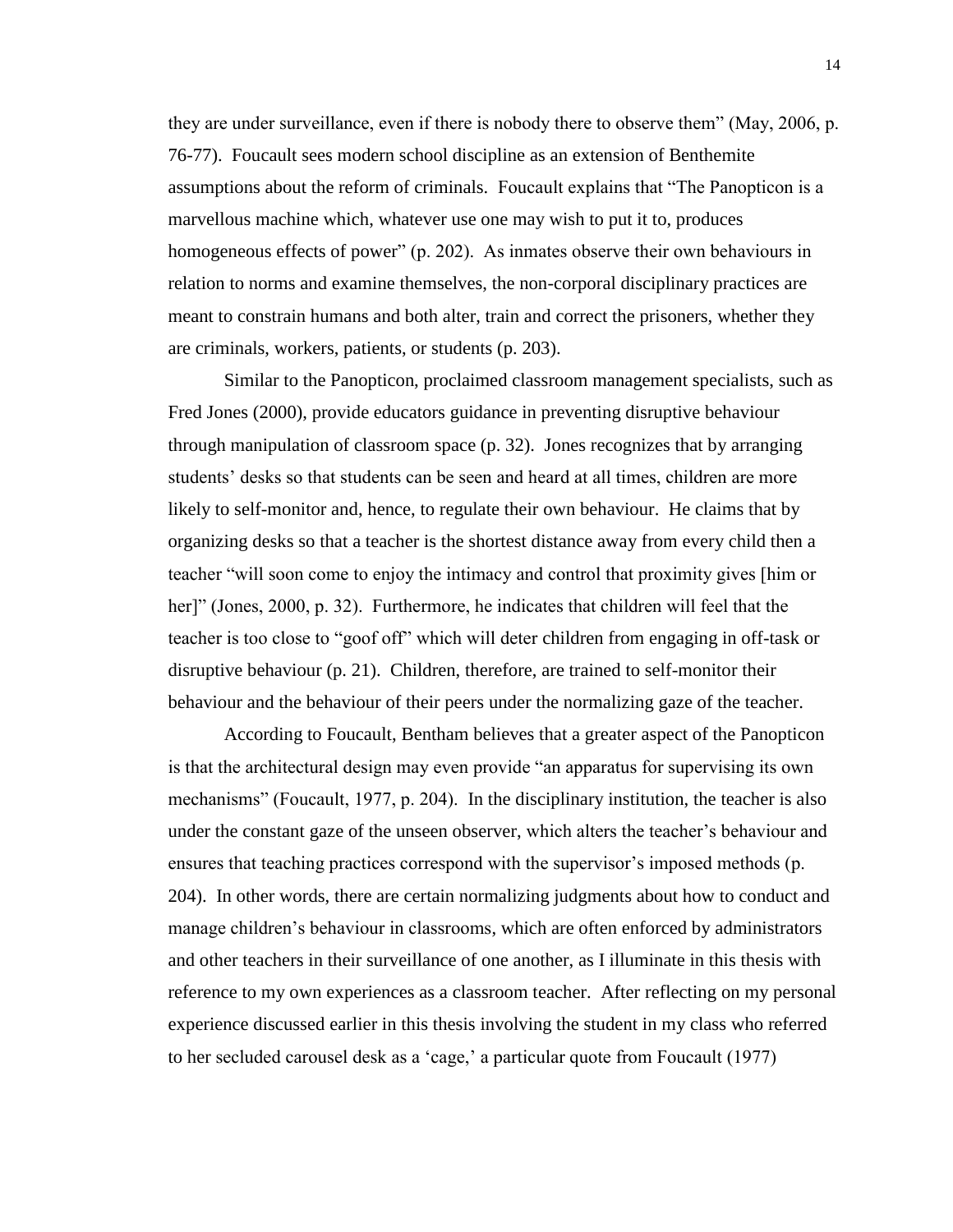resonates with me: "is it surprising that prisons resemble factories, schools, barracks, hospitals, which all resemble prison?" (p. 228).

I use Foucault's analytic framework on disciplinary power to investigate the unintended consequences and effects of embracing certain pedagogies and classroom management practices. As Foucault (1982) states: "people know what they do; they frequently know why they do what they do; but what they don't know is what what they do does" (p. 187). An unintended consequence of the rise of the disciplined child promoted throughout the history of education also serves to deny children access to their human rights and, hence, to their voices being heard (UNCRC, Art.12 (1)). This becomes for visible when when children resist being controlled like prisoners, they expose the weakness of "the centuries-old assumption that adults [can] orchestrate childhood without children perceiving it as such" (Ryan, 2008, p. 574). Children, as a vulnerable minority group, are often silenced within the education system due to adult perceptions of children as incapable or not worthy of an opinion. The structure of schooling has a long history of enforcing bodily controls on children, restricting their movement and voice.

In studying the practices of prisons, Foucault (1977) raises the disturbing resemblance between the treatment of prisoners and students in his connection that the Panopticon, as an architectural design for prisons, "provided the outlines for the general forms of educational discipline" (p. 202). This phenomenon is concerning because "the historical grip of [pedagogical] practices is a tight one," but a closer examination of the regime of practices allows the historical grip to be identified and interrogated so that it does not hold so tightly that educators are eternally bound to a particular path; instead by understanding history "[educators] can intervene upon it" (May, 2006, p. 21). In this sense, the work of Foucault provides analytic insights into disciplinary power that is exercised through the use of textbooks in preservice teacher education programs, specifically in terms of the particular truth claims and expert knowledge that are endorsed.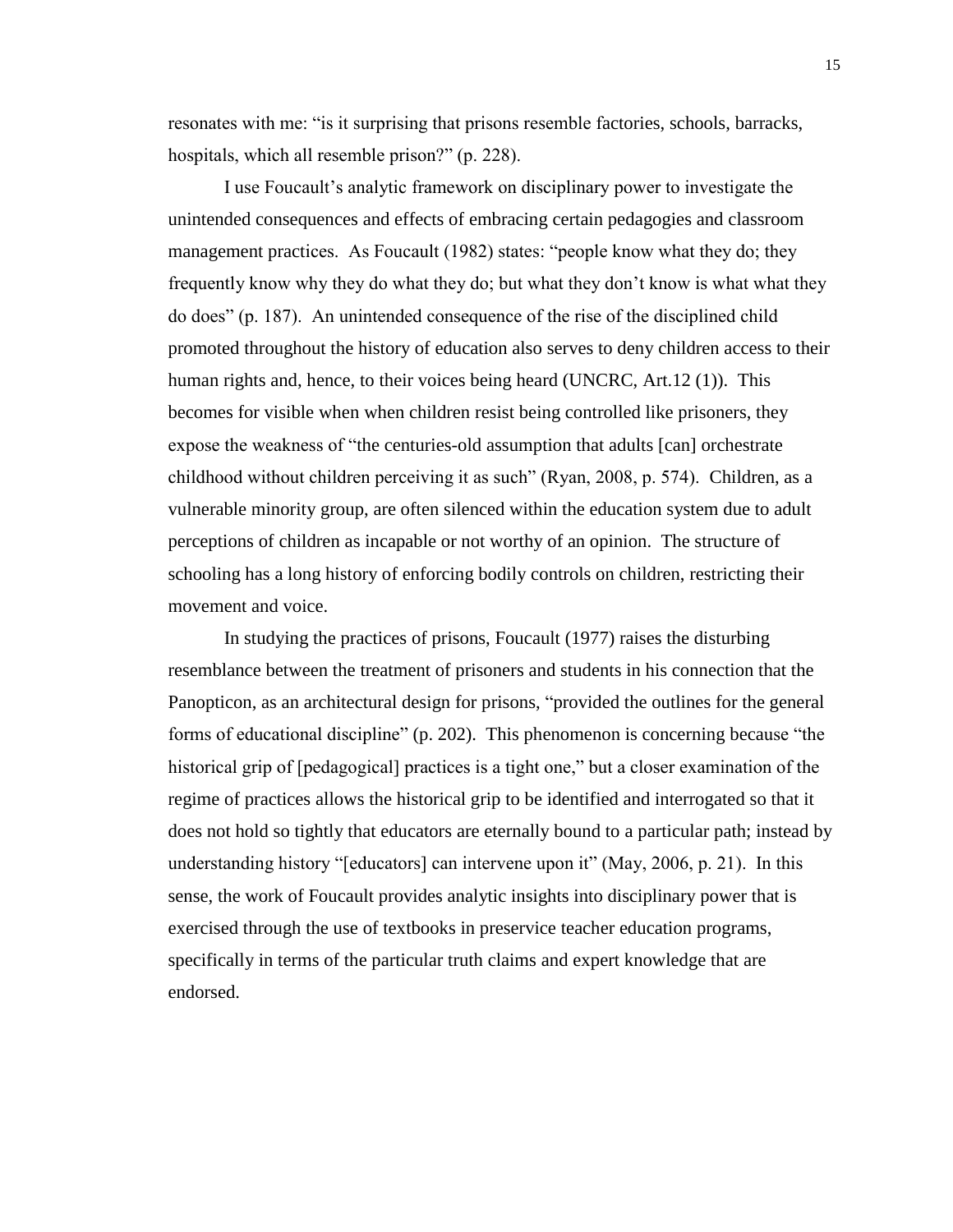### <span id="page-22-0"></span>Social Constructionist Perspectives on Schooling and the Child

In order to understand the sorts of discourses that inform pedagogical approaches to *modern* classroom management in specific textbooks, I embrace a social constructionist world view, specifically by drawing on the work of theorists who examine the social construction of childhood, schooling and processes of normalization that are embedded in such discourses. Social constructionism refers to the idea that all meaningmaking is a value laden practice that is mediated by language systems. Social constructionists view knowledge, objects and reality as something that is constructed as opposed to essential or discovered (Andrews, 2012, p. 1).

Social constructionism emerges through attempts to interpret and understand the nature of reality and it opposes scientific approaches that assume "observations are an accurate reflection of the world that is being observed" (Andrews, 2012, p. 2). Unlike a scientific pursuit of unmediated truth, social constructionism recognizes the role that social values and relationships play in the context of knowledge justification and creation of epistemologies (Boghossian, 2001, p. 5). A gap exists between what is said to be true using scientific evidence and what humans actually believe (p. 7). Knowledge is not a reflection of the world; rather communities "redefine knowledge as pertaining to invariances… in experience rather than to entities, structures and events in an independently existing world" (Gergen, 2001, p. 7). When people believe something to be true, they believe it because they think there are reasons or evidence to think it is true even if everyone does not share in the same belief. However, by examining the social element of knowledge and belief it can be understood that science is not purely a rational matter, rather it is influenced by "the thinker's background values and interests" (Boghossian, 2001, p. 7-8).

According to Boughossian (2001), in order to claim that something is a social construction, one must question the social values of the society in determining "why they believe that they believe" (p. 1). He explains that there is a difference between metaphysical claims that a thing or fact is real, but of our own creation in contrast to an epistemic claim that does not simply induce belief due to evidence, rather a particular belief has to do with the role that belief plays in social lives (p. 2). If people have a belief not because of evidence, but because of the social purpose the belief entails, then the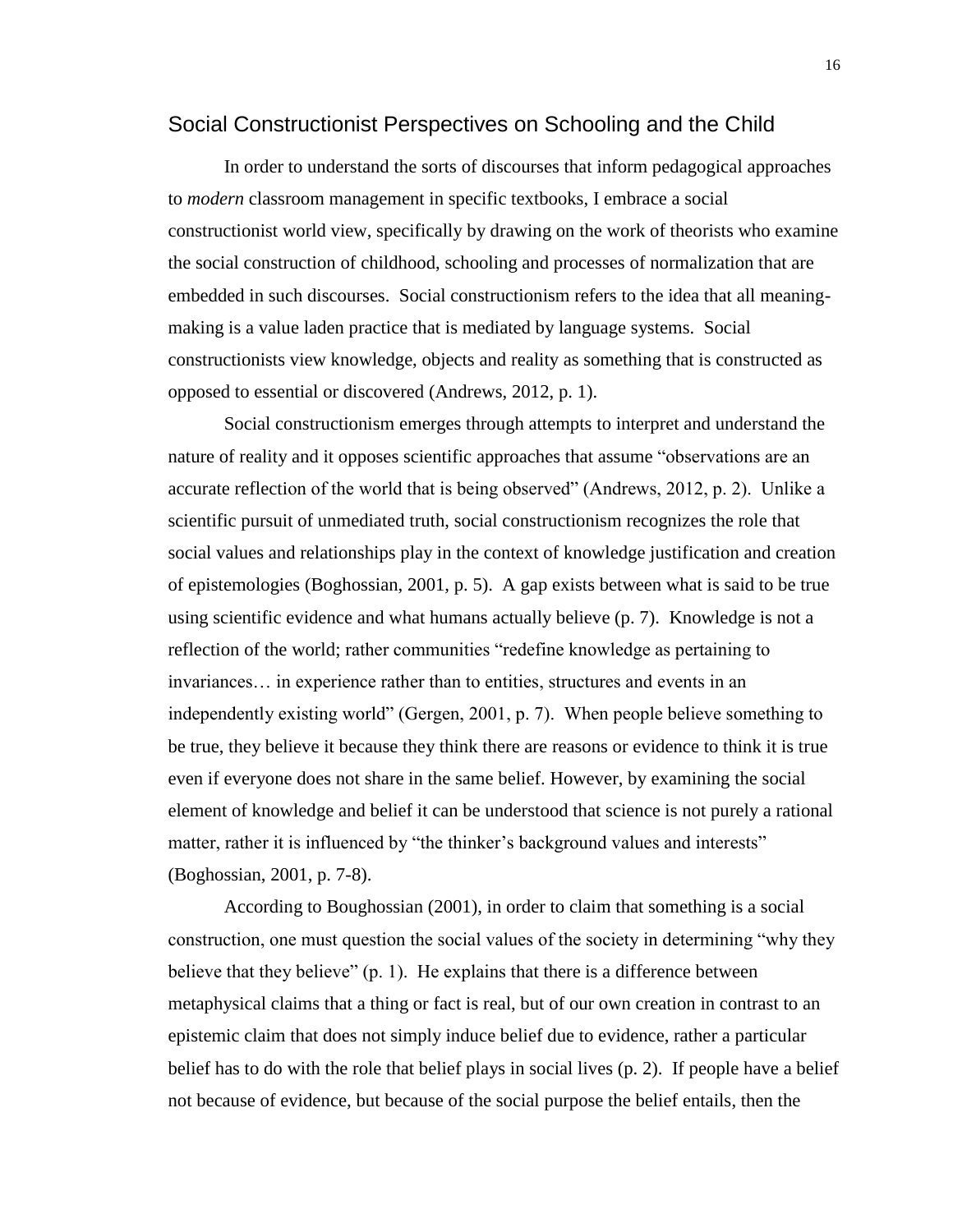belief is a social construction that could be abandoned without fear of irrationality (p. 2). Boghossian (2001) suggests that "a good reason for believing something… only has that status relative to variable social factors – a sharp separation between the rational and the social is illusory" and such beliefs become embedded in everyday practices. (p. 8).

Processes of interactions of people in the social world influence people and result in "routinization and habitualization" (Andrews, 2012, p. 3). Frequently repeated actions become a pattern that can be reproduced without much effort, which frees people to engage in innovation, building off of embedded ideas, rather than engaging in new ideas (p. 3). According to Andrews, the meaning of "habitualization" is weaved into routines and "forms a general store of knowledge that is institutionalized within society and extends to future generalizations as seemingly objective knowledge" (p. 3). Belief of objective knowledge or perceptions of fact is continuously reaffirmed in social interactions, as Andrews (2012) explains that "the world can only be known in relation to other peoples' experience of it and not independently of that experience" (p. 7). Gergen (2001) reinforces that knowledge is the by-product of communal relationships not of individual minds (p. 4). He states that ideas of what is natural or true have their origin in relationships and these ideas are carried out through cultural practices (p. 4). Language is pivotal throughout the process of knowledge creation through social practices and relationships (Andrews, 2012, p. 3).

Language maintains and reconstructs epistemologies and provides a means of structuring the way the world is experienced (Andrews, 2012, p. 3). Concepts do not need to be redefined in everyday conversations, rather there is a shared meaning and understanding of language used to express subjective reality of everyday life and how the world is understood to the extent to which the thoughts, feelings, and implications of everyday language are largely taken for granted and perceived as the objective reality of the natural world  $(p, 2-3)$ . It is this sense that the role of language within classroom management texts is important for understanding taken for granted educational practices embedded within everyday interactions between educators and students (p. 7).

In *Education and Constructions of Childhood*, Blundell (2012) examines the intellectual history of ideas around which the objectified idea of the child is constructed and he examines the way in which these ideas translate into educational institutions that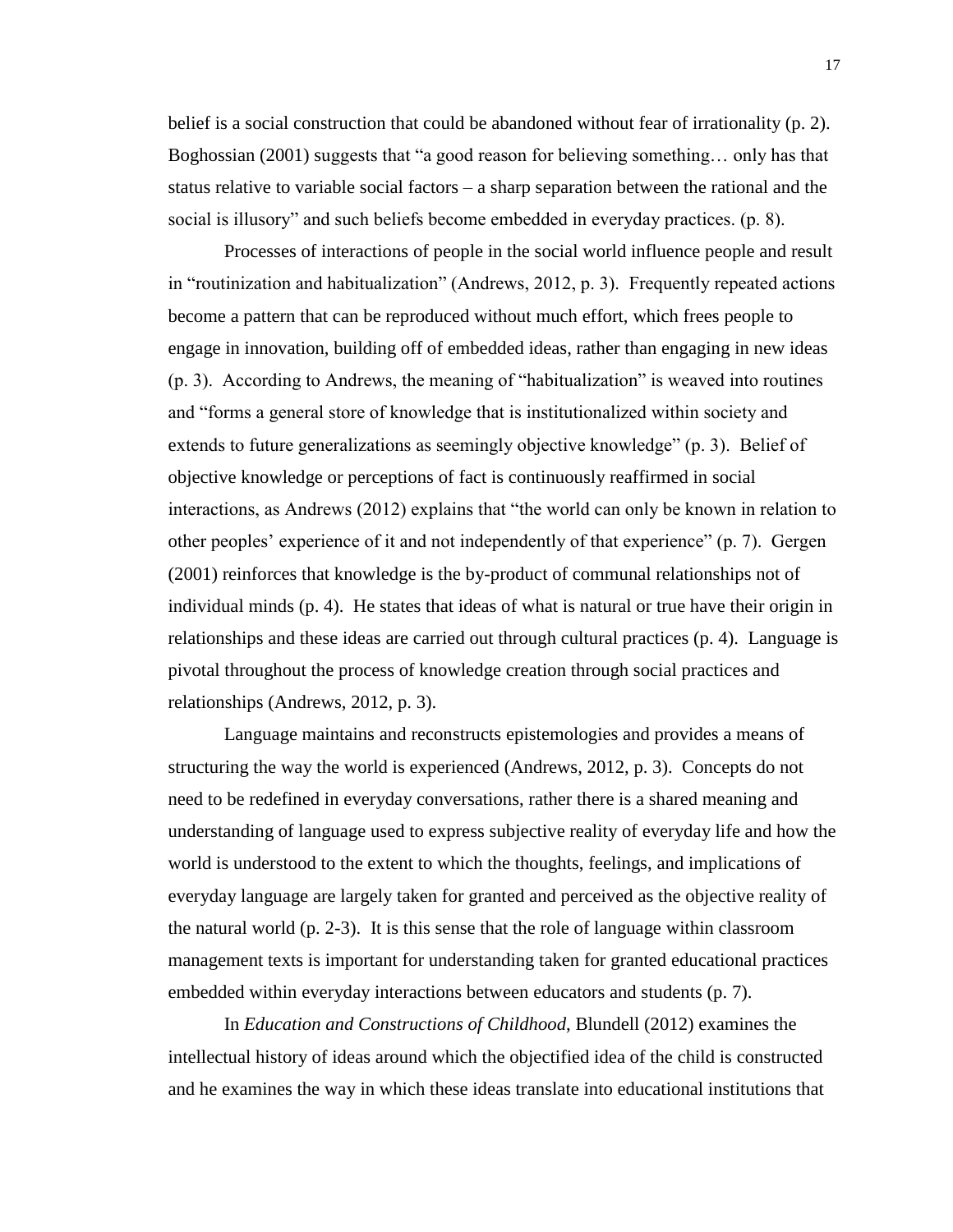create and validate the image of a *normal* childhood (p. 4). Furthermore, Blundell stresses that the socially constructed ideas of "the Child" and of childhood that inform thinking and shape institutions and direct practice may not be conductive to children's well-being (p. 2). Although Blundell's work focuses on educational movements in the United Kingdom, the history of ideas he presents mirror the construction of childhood and education in North America as well. Emerging dualisms in the Renaissance period of childhood in opposition to adulthood distinguished children as in a state of "becoming," otherwise described as a state of "futurity" and Blundell argues a need for change in the Western world view of childhood as he advocates for a movement towards understanding children as competent "beings" (p. 15). Blundell proposes that "childhood should be seen as a socially constructed phenomenon rooted in historical and cultural circumstance," as the interest in children during the Renaissance produced certain ideas about the child and childhood that continue shape educational provisions and the meaning of childhood today (p. 12).

With an increasing interest in childhood during the Renaissance, concerns were raised about good and proper childhoods compatible with Christian values, and as a consequence Blundell demonstrates how Protestant parents, for example, saw it as a central responsibility to educate their children about religious knowledge and beliefs (p. 17). With the invention of the protestant childhood, childhood was affirmed with the image of preparation for the future (p. 17). A shift in the social construction of childhood emerged during the Age of Enlightenment as philosophers, including Rene Descartes, came to understand children from a scientific perspective (p. 18).

Blundell (2012) describes the way in which the construction of childhood and education evolves during Enlightenment convictions concerning the power of reason. Emphasis on the capacity to exercise reason and the development of children as individuals became the primary concern of Western education and formed the basis upon which curricula, pedagogy and core education values were constructed (p. 19). However, Renaissance epistemologies of childhood as a stage of becoming were intertwined with scientific reasoning and developmental perspectives of childhood. As Blundell (2012) notes, philosopher John Locke (1693) suggested that childhood was an apprenticeship to adulthood (p. 22). Locke also prompted debate with his belief that adults should appeal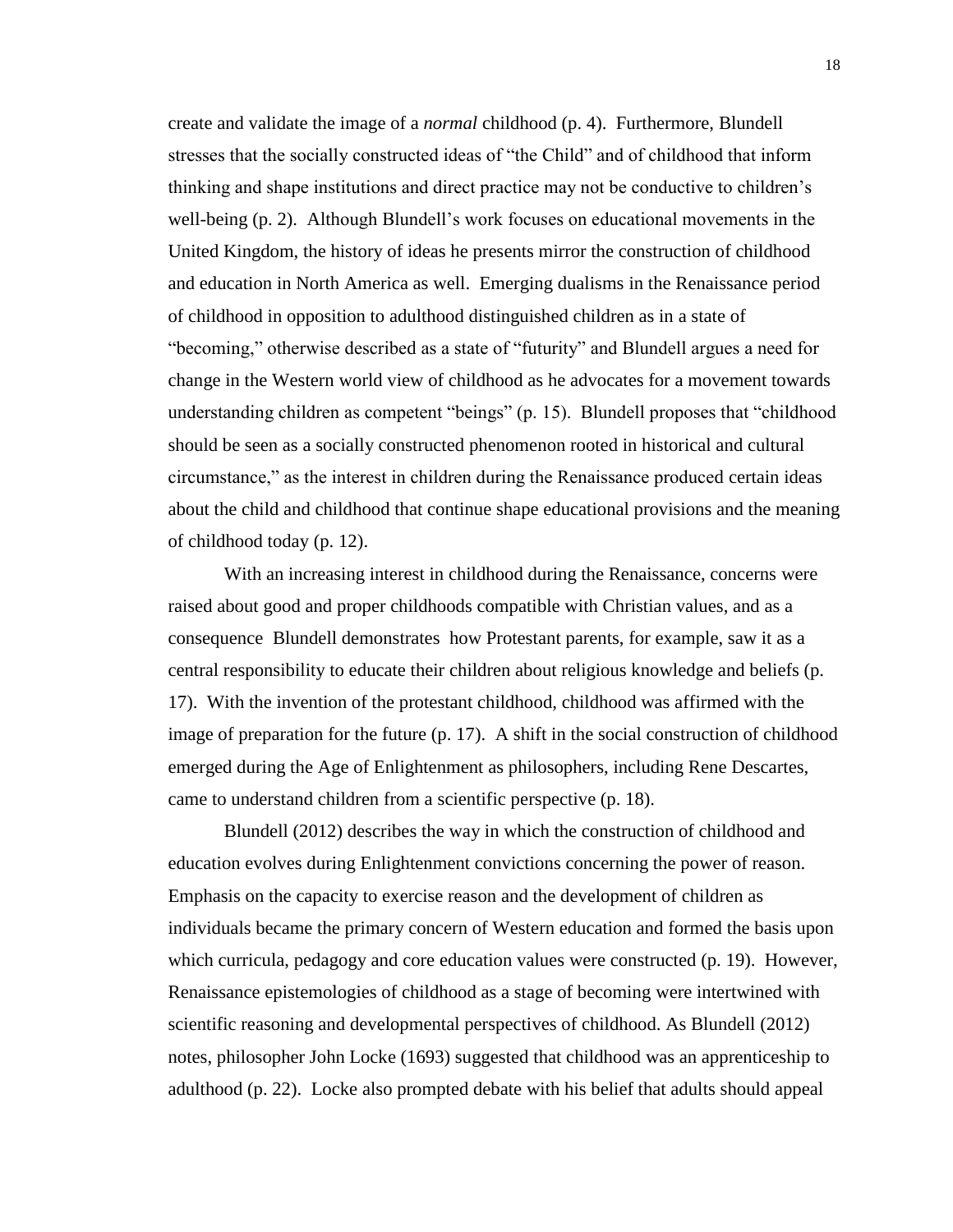to reason and not force with children because of the state of the child's nature as a rational being (p. 23). With the increase in interest in the development and education of children, formal schooling became normalized, particularly in a form that organized people into distinct groups based on age which defined a condition for childhood as a time of immaturity (p. 24). Blundell describes a movement towards a romantic perspective of childhood, a discourse which understands childhood as a state of "innocence, purity and natural goodness" that is only "contaminated on contact with the corrupt outside world" (p. 25). He expresses that romantic images of the child dominated schooling in early modern England, particularly with the impact of Jean Jacques Rousseau (1762), whose ideas continue to shape educational institutions and practices today (p. 25).

Rousseau drew attention to the role of society in avoiding the corruption of children and in supporting each child in developing 'self-love' (p. 29). His epistemologies about the freedom and nature of the child as a human being were paired with propositions for highly-structured, orderly and disciplinary educational regimes where childhood is conditioned by constant adult surveillance (p. 31). Rousseau's image of the idealized, natural and 'pure' child became dominant in opposition to demands of factory-like mass schooling in the nineteenth and twentieth centuries" (p. 33).

Such romantic images of the nature of the child as an innocent being were at the heart of Johann Friedrich Froebel's invention of kindergarten (p. 45). The program Froebel aimed to create intertwined the physical growth states of intellectual, moral and social development through a medium of play, which he considered to be natural and instinctual to children (p. 45). The identified need to play also emerged in Maria Montessori's educational methods in which she combined developmental theories and a romantic image of the child as evident in her permissive disciplinary practices which she called "active-discipline" (1972 in Blundell, 2012, p. 54). Blundell (2012) quotes Montessori (1912) in proclaiming that "a room in which all the children move about usefully, intelligently, and voluntarily, without committing any rough or rude act, would seem to me a classroom well disciplined indeed" (p. 55). As the Enlightenment came to an end and the Industrial Revolution introduced alternative perspectives of the child,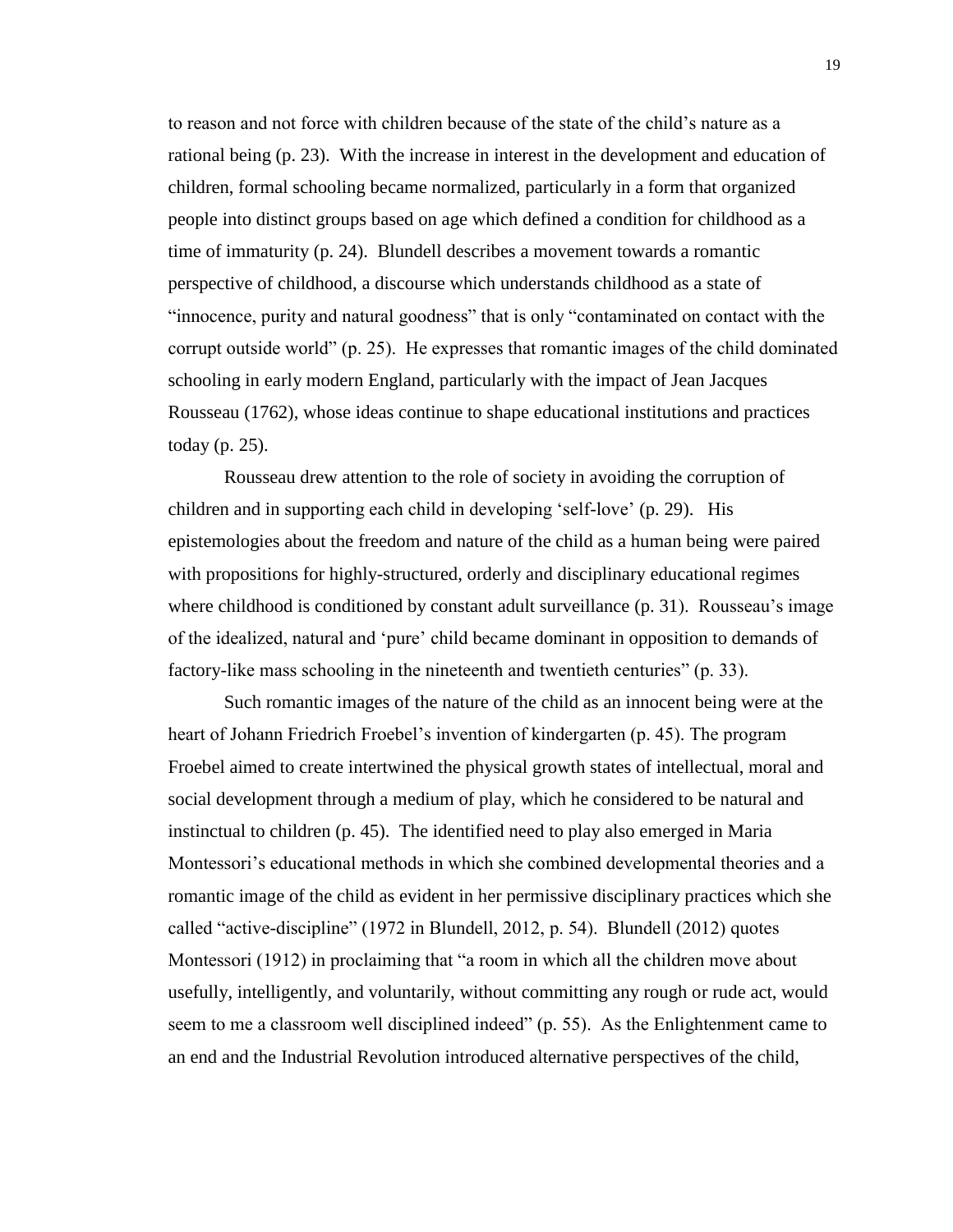Western society experienced a movement towards a perceived need for mass education (p. 67).

Blundell (2012) describes that with the emergence of the industrial society, the construction of schooling served two major purposes: the first was to keep children out of dangerous factories, and the second was to develop children in a manner that ensured the nation's future prosperity and well-being (p. 69). Schooling of all children, not just the elites, was perceived as crucial for the betterment of society, thus moving away from natural and romantic perspectives of the child towards perceiving childhood as impacted by society and the environment (p. 72). Blundell argues that Joseph Lancaster, a British educator who developed a system of mass education in the early nineteenth century, was pivotal in addressing the supposed need to monitor children in education systems and recalls Jeremy Bentham's Panopticon as Lancaster designed schools with elevated desks for optimal monitoring by the instructor (p. 75). Christian influences imposed ideas that all children "must be mild, obedient and good as He" in attempts to ensure the maintenance of Christian values in future generations (p. 81). Schools for the poor were also designed to meet the needs of working class families in order to ensure the "proper development" of future factory workers (p. 86).

Blundell (2012) suggests that attempts during the Industrial Revolution that burden children with the weight of the future "can be no less prevalent in current discourses on how social degeneration might be reversed and remedied" (p. 87). The growth and provision for the "newly invented 'public child'" prevailed through the Industrial Revolution with the idea that education could transform society (p. 90). The construction of schooling became a general condition for childhood in Western industrial societies and with the British Elementary Education Act of 1870, a core change in the experience of childhood came into effect with the introduction of both free and compulsory education (p. 99). Compulsory education was created due to the influence from employers of industries who believed that workers needed basic academic knowledge. In addition the general public believed that education could help improve the social and moral order (p. 99).

An unexpected reality was revealed when education became free and available to all, as students with special needs became visible to the public at schools (p. 105). New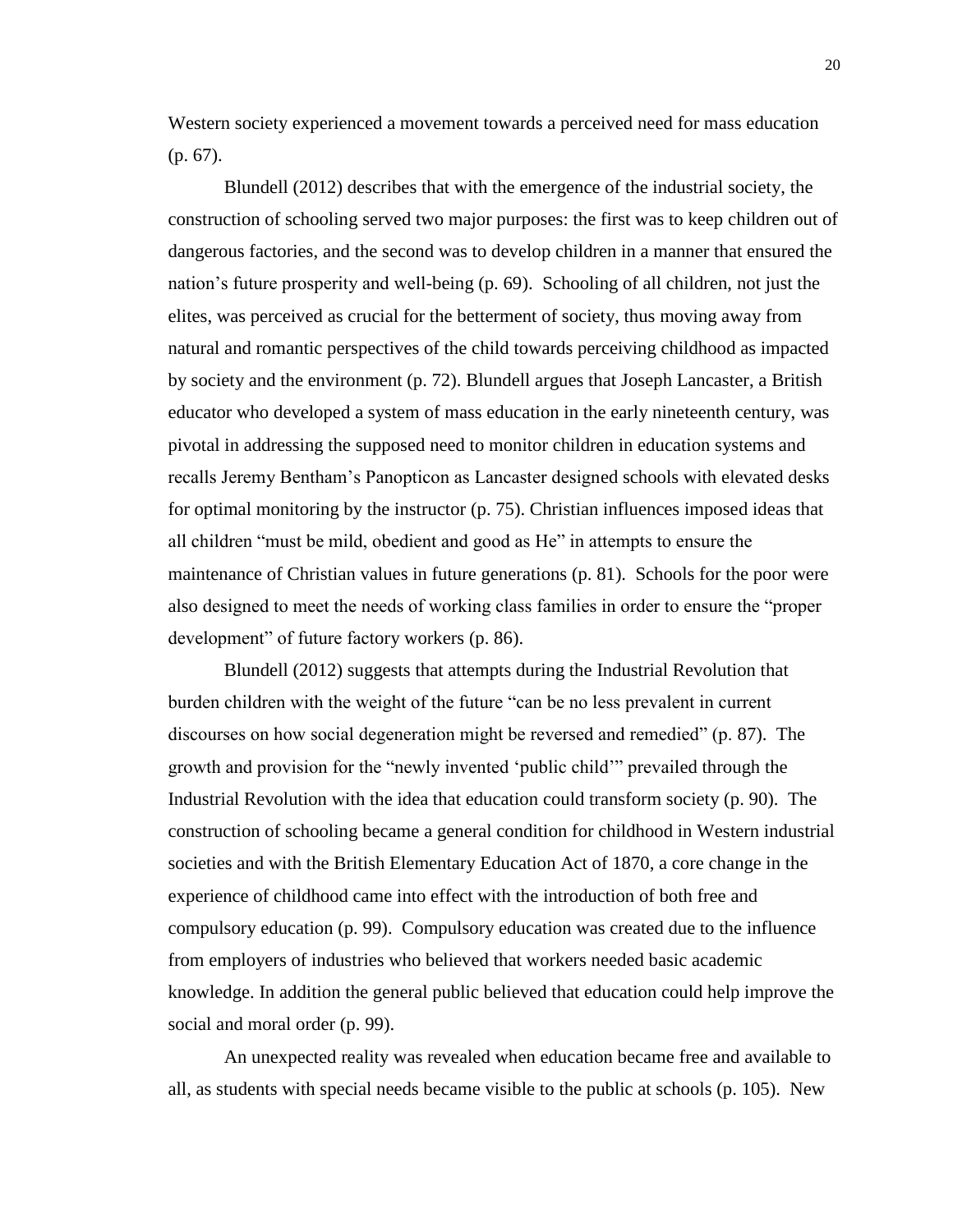vocabulary to describe the capabilities of children included, "dull, backwards" and "ineducable". Such children became a liability and shocked the education system as educators struggled to 'cope' with such students (p. 105). Blundell quotes Hendrick (1997) in stating that new compulsory education introduced "the right of strangers to assault children" (in Blundell, 2012, p. 101), and testimonies of those educated in the industrial system reveal that "teachers were incompetent and miserably paid and [they] could only maintain discipline 'by sheer brute strength'" (p. 104-5). Nevertheless, Blundell describes that the societal "commitment to the principle of universal access to elementary school education and the signature institutions that would shape children's experiences of education… were in place" (p. 105).

Blundell (2012) makes reference to Ellen Key (1909) who pronounced the 1900s to be "The Century of the Child" as health and welfare services became a priority with masses of children accessing the education system (p. 108). Medical inspections became normalized in schools, as children were weighed, measured and assessed by medical professionals (p.110). After the First World War, movement to new ways of theorizing the child and associated curricula and pedagogy emerged from discourses of the mind (p. 124). Blundell (2012) shows that as the idea of early child rearing and its importance to the developing child's psyche gained popularity, the child became the object of increasing psychological and behavioural observation (p. 126). He quotes Susan Isaac, a psychologist and follower of Freud, who commented that "the aim of education is to create people who are… self-disciplined" (p. 127).

Blundell also draws attention to Jean Piaget's studies of the "natural" development of the child, which tended to enforce a clear distinction of childhood as a separate condition from the rest of human kind (p. 128). He expresses that Piaget's convincing scientific evidence was "so engrained and naturalized that it passes as the indisputable truth about childhood and children" (p. 128). Even today, Piaget's work maintains highly-regarded in the construction of developmentalism as the dominant discourse shaping the language and practice of education (p. 129).

Blundell (2012) cites John Dewey as a major contributor to the development of social constructionist perspectives of educational theories that emerged during the 1920s and 1930s (p. 131). Social constructionists argue that the world is a constantly changing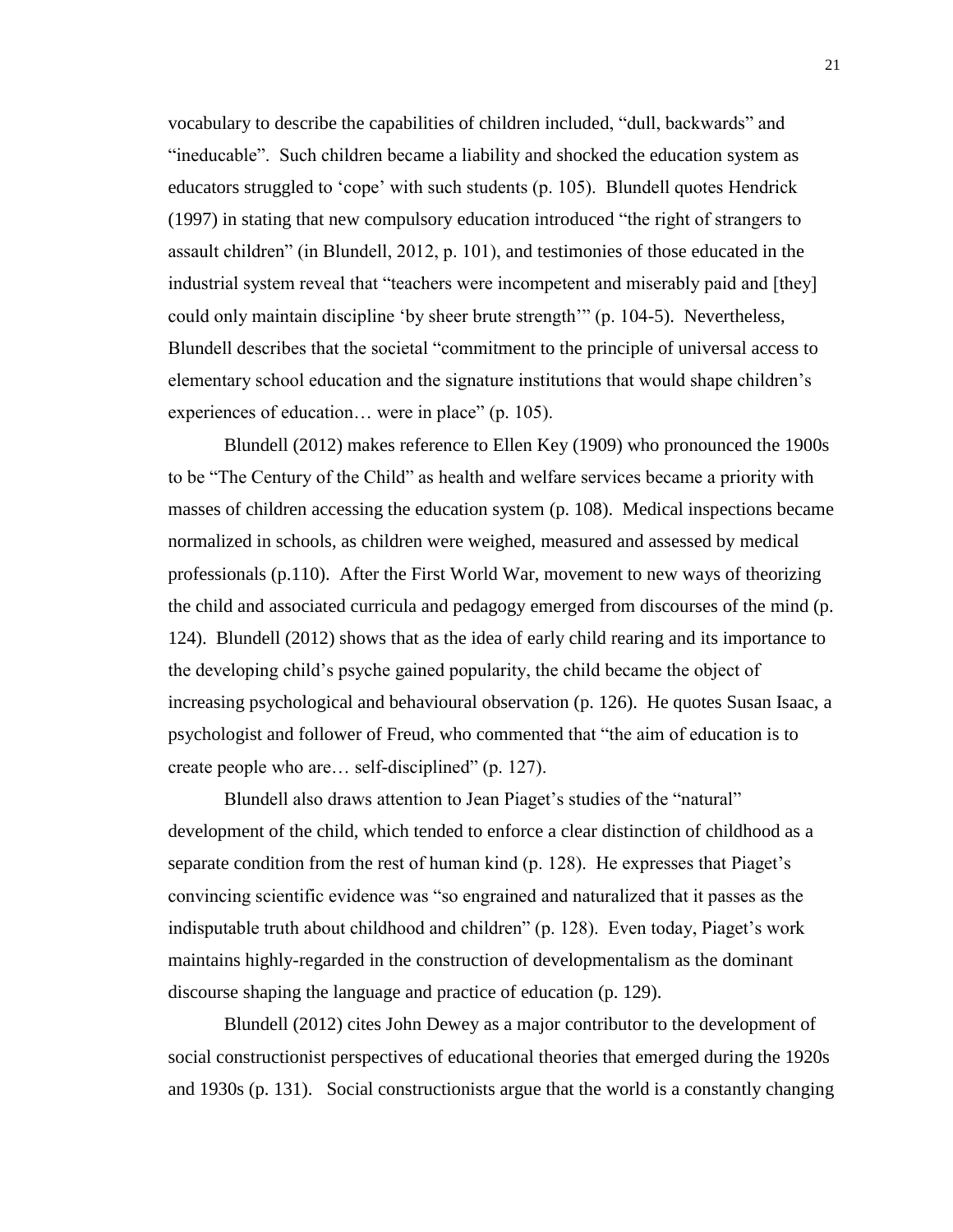social reality (p. 131). Blundell states that for Dewey, "knowledge always references the meanings shared in a social context rather than to absolute, unchanging or essential truths" (p. 131). Dewey did not believe that the child is a passive recipient of knowledge, rather he maintained that "the child has agency and an active disposition towards learning" (p. 134). Dewey's influence was evident in the British Education Act of 1944 which challenges Piaget's developmental theories of childhood such as "assumptions that 'younger equates to lesser' as justification for the continued subordination of childhood to adulthood" (p. 136). In opposition to Piagetian discourse, the 1967 Plowden Report prioritized creativity and choice, with the belief that this freedom would make learning more meaningful to children and extend naturally to skill acquisition, an idea which was criticized at the time by those with concerns about employability in the labour market and the importance of being able to read, write and perform calculations effectively (p. 149).

Debates continue today between knowledge-centered traditionalists and childcentered progressive perspectives on education, and so Plowden's child-centered method was short-lived due to scientific research that claimed his methods had few tangible benefits for children and society (p. 149). Blundell notes another significant difference in State education policy documents as the term "child," which was essential to Plowden's view, was supplemented with the low-status and assimilating term "pupil" used in The Education Reform Act or 1988 (p. 150). He states that policy documents outlined that "to be a good pupil is to be punctual, obedient, willful and industrious while climbing the ladder of knowledge skills and understanding set out by the curriculum" (p. 150). Once again, Piagetian ideologies prevailed and dominated discourses of childhood, as seen in the 1988 Education Reform Act and the accompanied establishment of the Office for Standards in Education in which a national system was locally administered (p. 147). The Act concerned school layout and furnishings that allowed for optimal teacher supervision, as well as regulation of time. In 1989, educational standards surpassed the national level with the introduction of the United Nations Convention on the Rights of the Child (UNCRC) (p. 158).

The UNCRC legitimated developmental, social and romantic perspectives of childhood, with its commitment to healthy development and growth, focused on cultural context and on the future of children and their place in society. Furthermore it broke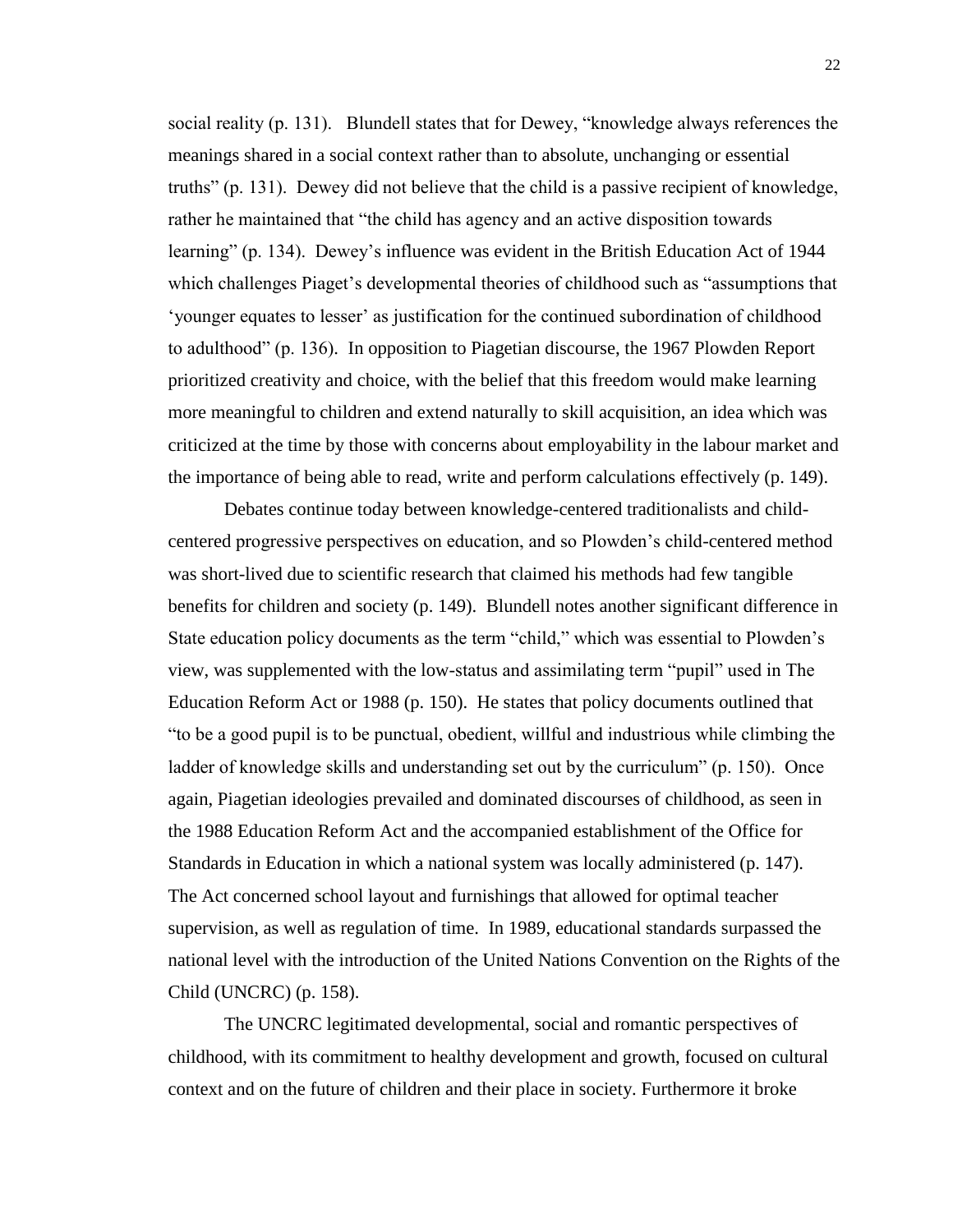ground as it confirmed the participatory rights of children to freedom of expression, especially over matters concerning them (p. 158). The focus on the participatory rights and understanding of children as competent, social agents is paramount in Alan Prout and Allison James' (1990) argument of a new paradigm for the sociology of childhood and the introduction of Social Actor Theory.

### <span id="page-29-0"></span>Discourses of Childhood and Social Actor Theory

James and Prout (1990) claim that children have perhaps at no other time been as highly profiled as during the twentieth and twenty-first centuries, and at the heart of current debate is the question: "What is a child?" (p. 1). Consistent with social constructionist perspectives, James and Prout argue that "The Century of the Child" is characterized by "the massive corpus of knowledge build up by psychologists and other social scientists through the systematic study of children" (p. 8). Psychological explanations of childhood development, announced early in the twentieth century have, until recently, dominated the study of childhood, and are supported by child-rearing and educational practices (p. 10). James and Prout explain that social actor theory stems from a framework of the 'new' social study of childhood which moves beyond assumptions of the naturalness of childhood thus making it possible to explore alternative perspectives of childhood, as they explore in *Constructing and Reconstructing Childhood* (p. 10).

James and Prout (1990) explore "the ways in which the immaturity of children is conceived and articulated in particular societies into culturally specific sets of ideas and philosophies, attitudes and practices which combine to define 'the nature of childhood'" (p. 1). They identify various perspectives of childhood and decipher a list of three guiding principles; the first is that childhood is to be understood as a political and cultural construction rather than as natural phenomena (p. 3). "Biological immaturity" is a universal experience of childhood, but ways of understanding childhood are neither universal nor natural (p. 3). Corsaro and Qvortrup explain that like other socially constructed categories including class, gender, and race, childhood is a "permanent structural form or category that never disappears even though its members change continuously and its nature and conception vary historically" (as cited in Ryan, 2008, p. 555). For many, childhood' remains a category of personhood similar to 'womanhood'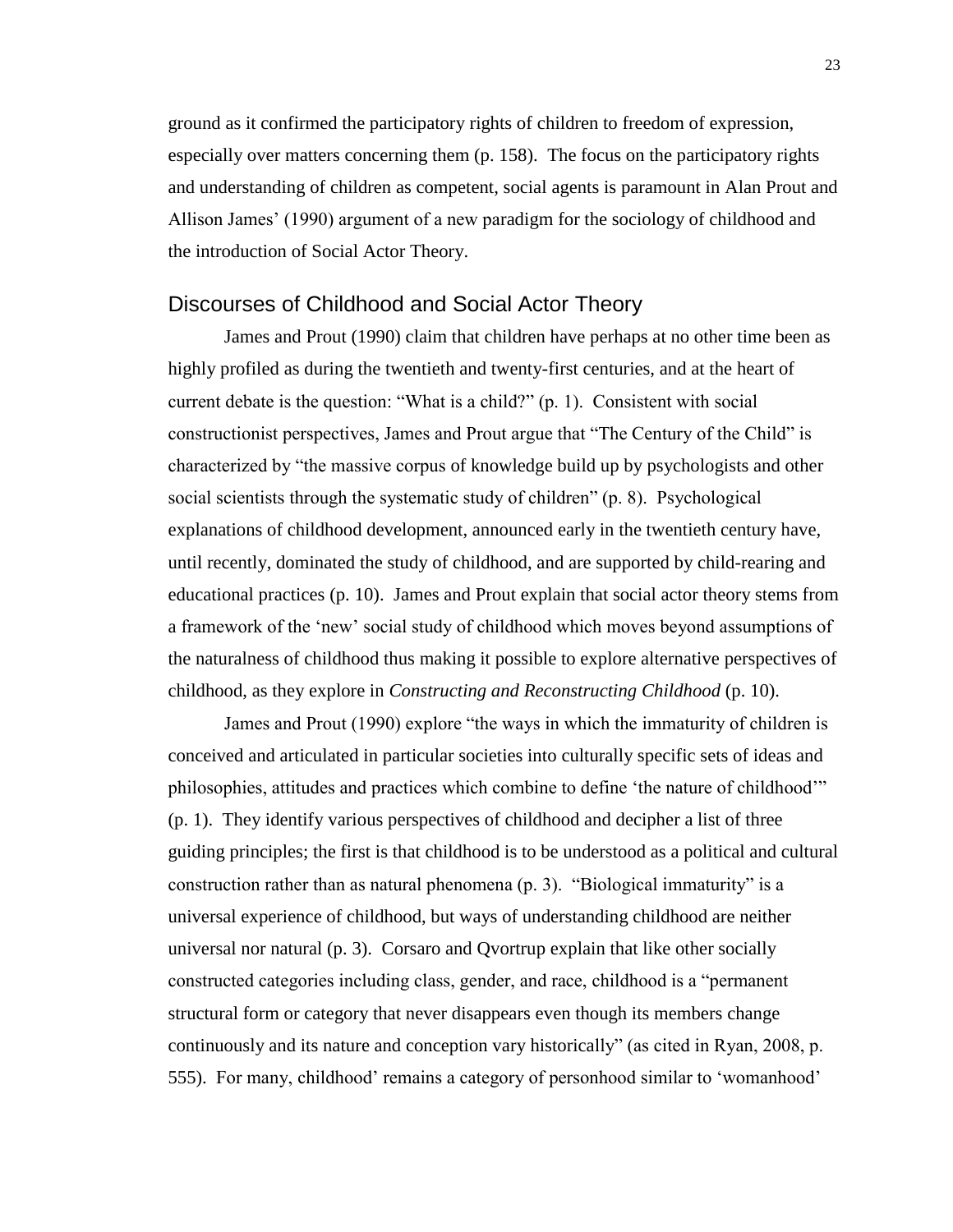prior to feminist thought, in the sense that both groups are undifferentiated in their purity, incompetency, irrationality and dependency" (James & Prout, 1990, p. 15). In fact, James and Prout (1990) argue that childhood is a social institution as it forms "a specific structural and cultural component of all known societies," although interpretations vary historically and cross-culturally (p. 3).

The second principle of social actor theory, according to James and Prout (1990) is that the study of the institution of childhood "can never be entirely separated from other variables such as class, gender or ethnicity" (p. 4). In Ryan's (2008) examination of James and Prout's *New Paradigm of Childhood*, he adds that "children are active subjects operating within a social field rather than mere products of heredity and environment" (p. 555). James and Prout (1990) stress that despite comparative historical and cross-cultural analysis studies that reveal a variety of childhoods – a single, simplistic, more traditional "world" view of "the Child" dominates literature and professional practice (p. 4).

The third principle raised by James and Prout (1990) is an idea of a paradigm shift in the way in which children are understood in comparison to adults. Ryan (2008) suggests that this 'new' approach to understanding childhood has evolved because "'plain observations' about the experiences of children do not align with modern ideals of childhood" (p. 556).

Social actor theory challenges the adult versus child modern dualism, allowing children to be viewed as competent agents (Ryan, 2008, p. 556). James and Prout (1990) argue that "children must be seen as actively involved in the construction of their own social lives, the lives of those around them and of the societies in which they live" (p. 4). Understanding the socially constructed distinctions between child and adult versions of personhood, particularly perspectives of the individual as a "product of society vs. rightsbearing subject" or as a "natural phenomena vs. political construction" are considered by Ryan (2008) as "integral to modern analytical thought" and valuable in interpreting how contemporary works about childhood relate to past ones (p. 555). Research from emergent paradigmatic perspectives attempt to give voice to children by regarding childhood and the social relationships of children as worthy to be studied in their own right and not "just as receptacles of adult teaching" (James & Prout, 1990, p. 8).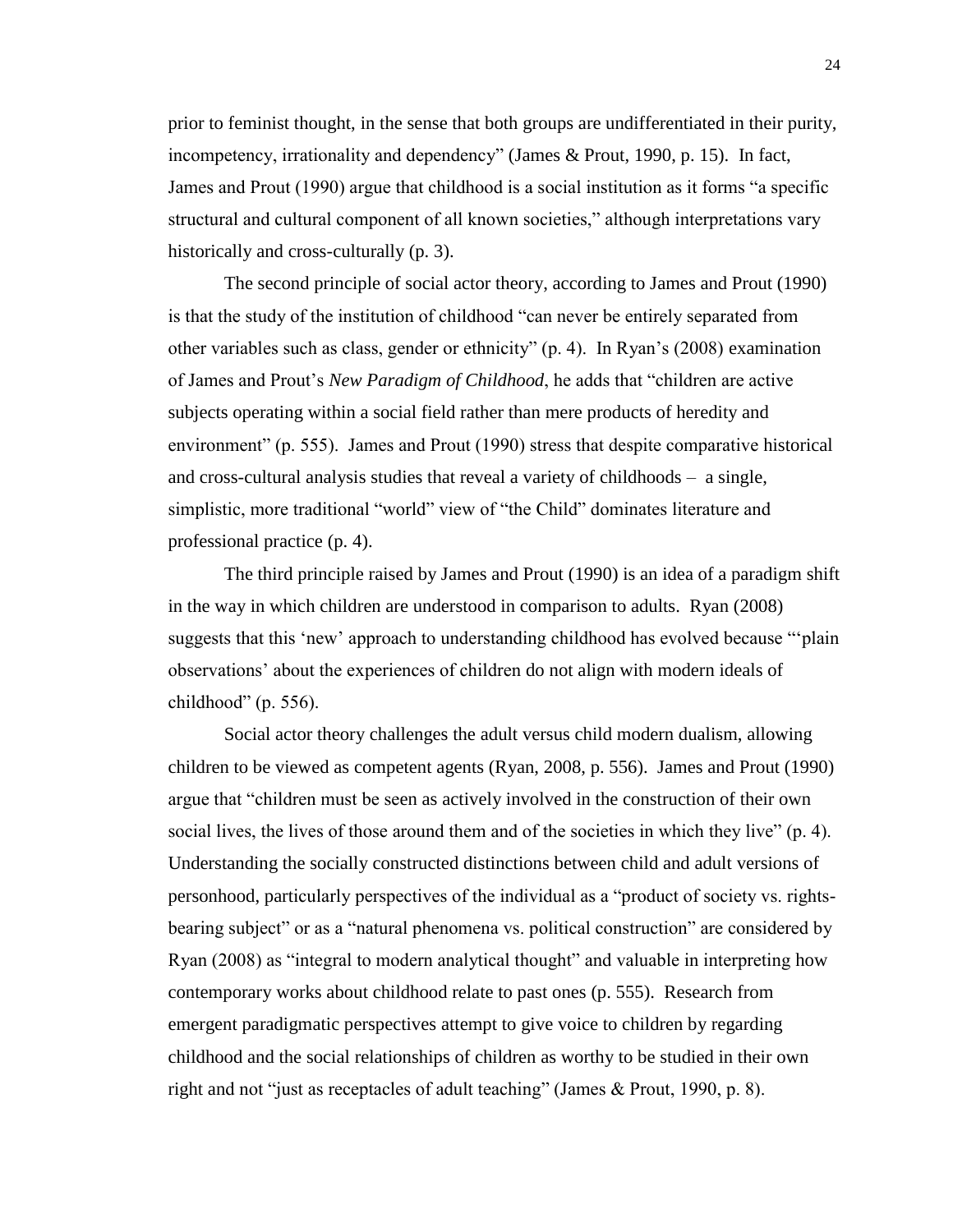The elements within social actor theory, particularly the idea of individual agency and the construction of childhood as a socially constructed category contradict the standpoints of socialization and developmental theories of childhood (Ryan, 2008, p. 554). Social actor theory conflicts with understandings of childhood "as a natural, universal and biologically inherent period of human development," such as within in a Piagetian developmental theory, in which the ultimate goal is adulthood (p. 115). From a developmental perspective, the meaning of childhood is defined by adults "who thus determine how a child should behave" (p. 115). On the other hand, when childhood is conceptualized as a social, political and cultural construction rather than as a *natural* phenomenon, it is possible to recognize children as right-bearing subjects as opposed to products of society and environment.

A perspective of childhood, which acknowledges children as persons who are able to participate in their own construction as subjects, enables researchers to recognize the latter as political agents who are imbedded within and constrained by social institutions, including education, in which certain groups are privileged and others are oppressed (p. 555). Furthermore, treating childhood as a social construction involves understanding that there is no such object as "the real child" or one authentic and universal experience of childhood (James & Prout, 1990, p. 27). Instead, from a social actor perspective, childhood can be understood in terms of "how different discursive practices produce difference childhoods, each and all of which are 'real'" and within what Foucault refers to as their own "regime of truth" (p. 27).

### <span id="page-31-0"></span>Poststructuralist Theory

The work of Sondergaard (2002) and Weedon (1999) indicate that poststructuralist approaches to empirical analysis draw on social constructionist epistemologies. According to Weedon (1999), Foucault is one of the major theorists that poststructuralist theories draw from, with a focus on "issues of language, subjectivity, the unconscious, the body, discourse of power… the transparency of language, the nature of power and the possibility of accessing truth" (p. 3-4). Sondergaard (2002) suggests that investigation of proposed "truth claims" are interesting to study because they produce social and cultural effects as well as induce "regular effects of power" (p.188).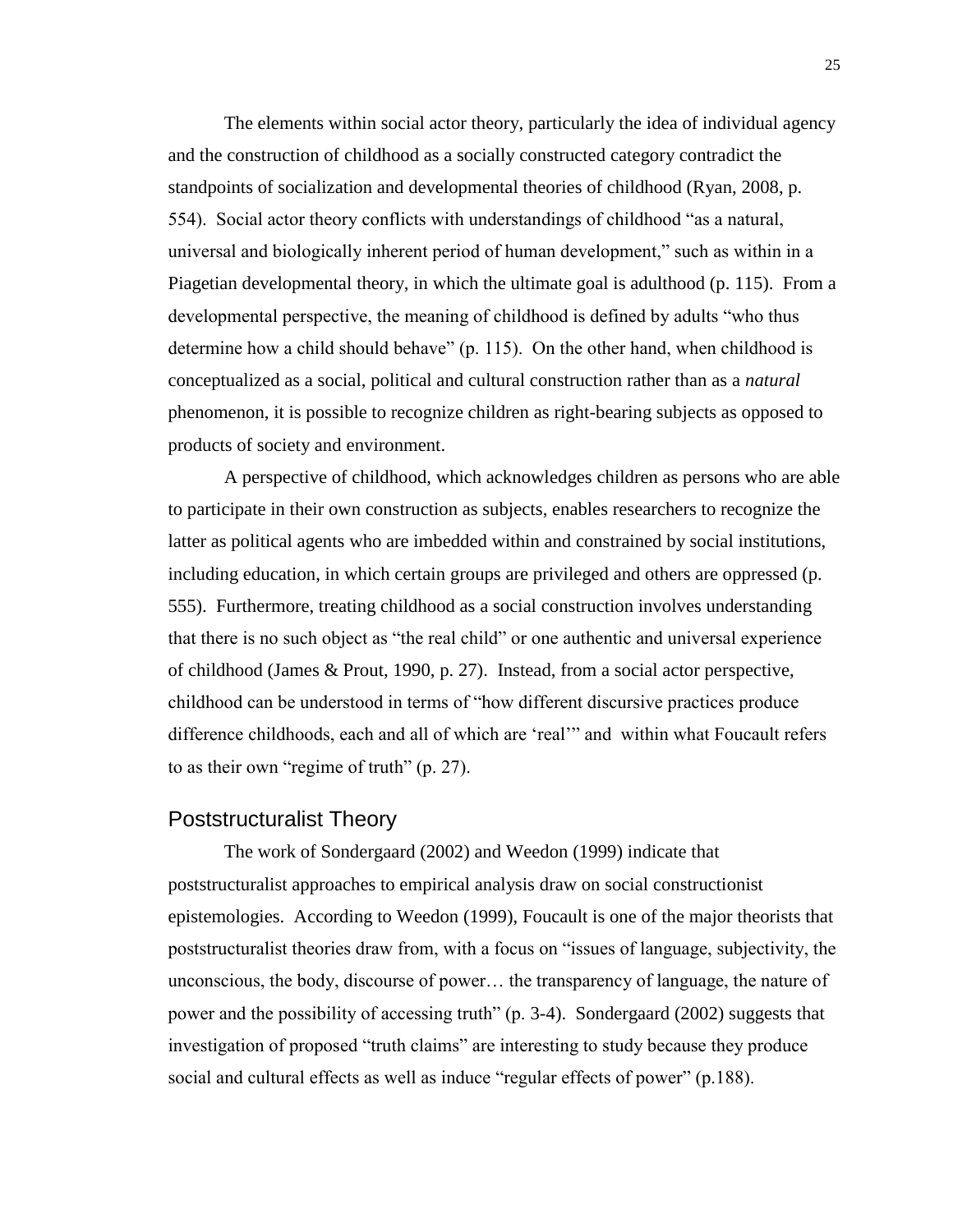Sondergaard proposes that perhaps the "most radical claim of poststructuralism is to reject the possibility of arriving at a 'truth' about the essence of a phenomenon" (p. 188). It is in this sense that a poststructuralist approach "opens up space for alternative voices" in interpreting social constructions and practices that are typically perceived as normal or natural (Weedon, 1999, p. 4).

While biological theories dominate the definition of the nature of childhood, Weedon claims that poststructuralists deconstruct meanings presented in biological difference as they "argue that difference is cultural rather than natural" (p. 23). She argues that the effect of poststructuralist theory is the ability to investigate biological differences "as material, as produced, but as ungrounded in any fixed nature" (p. 24). Poststructuralist perspectives examine the processes of subjectification in which "identities and social categories are constructed through processes of exclusion"; this process extends to one group "becoming subordinated by power" and "becoming a subject" (Sondergaard, 2002, p. 188). Furthermore, Weedon explains that poststructuralist theories stress the importance of language in challenging theories of "fixed meanings or bodies" (p. 102). She states that "meaning is an effect of language" and is, therefore, "historically and culturally specific" (p. 102). Meanings are formed within institutions and they create specific discourses (p. 102). The idea that discourses produce meaning and subjectivity is one of the fundamental poststructuralist ideas (p. 102-103). Weedon explains that just as gender discourses define what it means to be and behave as a woman or man, children and educators learn how to think and behave in accordance with social norms (p. 104). Poststructuralist theory prompts educators to reject ideas of the "natural order of things" and question current practices (Sondergaard, 2002, p. 187).

Using the poststructuralist idea that our access to all 'truths' or 'norms' about children are contingent upon and are historically embedded within institutional arrangements and discourses, in connection with readings of Foucault's power/knowledge, I am able to analyse the textbook with an understanding that authors work from different discourses of childhood and various 'regimes of truth' to make claims about classroom management pedagogy. An understanding of poststructuralist and Foucauldian notions of truth enable me to explore the textbook in a way that sheds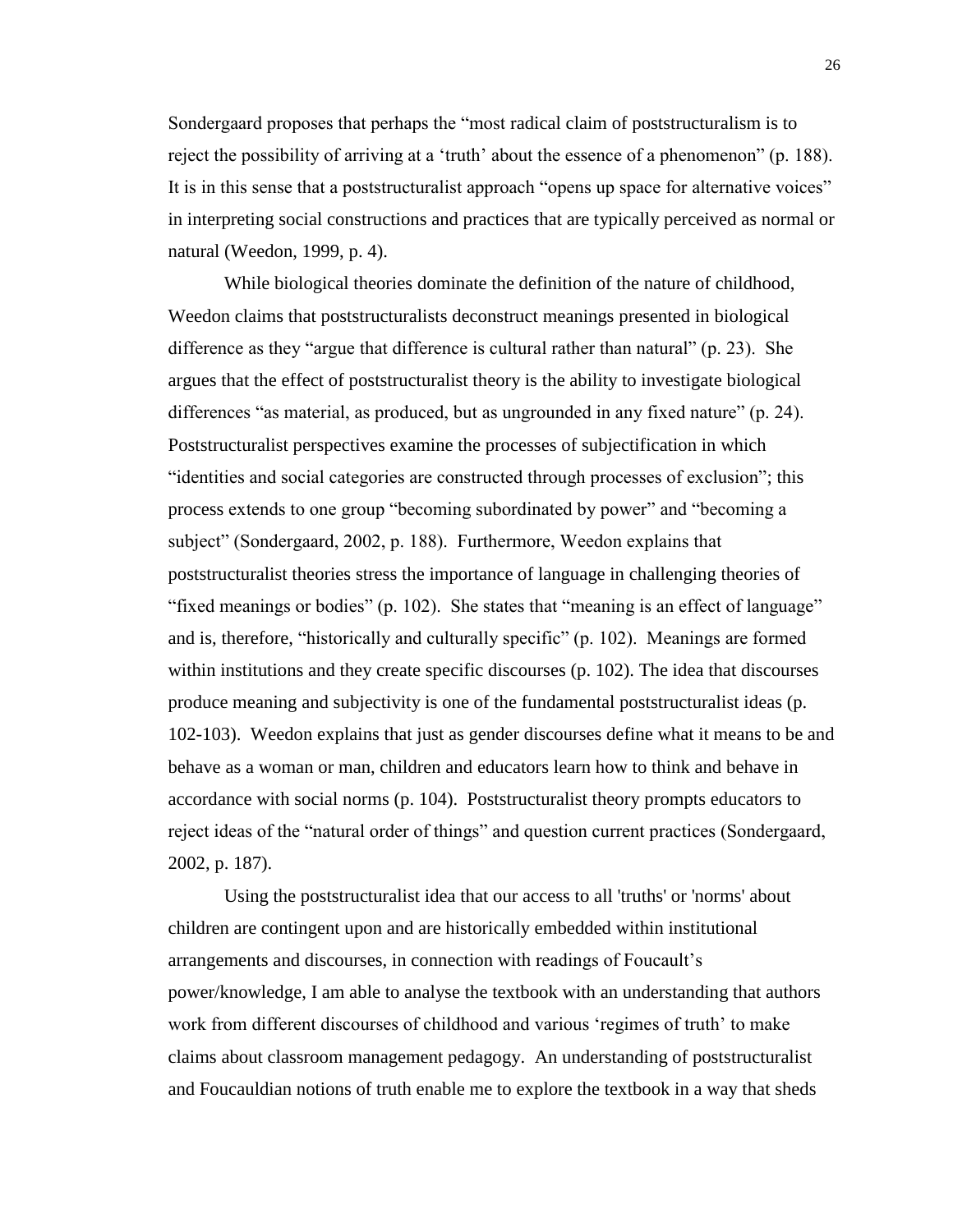light on the limitations of an approach to classroom management that relies entirely on Educational and Developmental Psychology and which ignores the significance of other theoretically informed perspectives such as those grounded in social actor and poststructuralist theories.

### <span id="page-33-0"></span>Conclusion

In this chapter I have outlined the theoretical frameworks that inform my understanding of the topic and focus on classroom management, particularly as they relate to the construction of childhood as a political category. I examined Foucault's (1977-1982) understanding of discipline as a 'technology' or form of power, as well as his understanding of disciplinary training in relation to the role of the Panopticon in institutions such as prisons, as basis for grounding my understanding of the role of knowledge-power relations in endorsing certain approaches to classroom management. For instance, developmental psychology rather than social actor theories are accorded more currency and legitimacy in the textbook that is the subject of this thesis and this has implications for how classroom management and the child are thought about and understood. The fact that the discourse on learning or pedagogy is dominated by the concept (goes under the title of) 'classroom management,' helps situate the practices of schooling under a larger disciplinary regime of truth. Developmental psychology and orthodox theories of human socialization are the most obvious and direct formal intellectual arms of this regime. It is no surprise that the instrumental assumptions, concepts, and images of childhood learning from these perspectives frame the textbooks on something called 'classroom management'. Such bodies of knowledge play a key role in justifying certain normalizing judgments, and support hierarchical observation, and examination as a means by which to exercise power and to control or subjugate students. I also drew on theorists who worked from a social constructionist world view, specifically Blundell (2012), James and Prout (1990 & 1997), to draw attention to the historical construction of schooling and perspectives on childhood. Finally, I examined Weedon (1999) and Sondergaard's (2002) reading of poststructuralist theory, which draws attention to the politics of truth embedded in discourses about schooling, childhood, and *discipline*. These various theoretical and philosophical frameworks have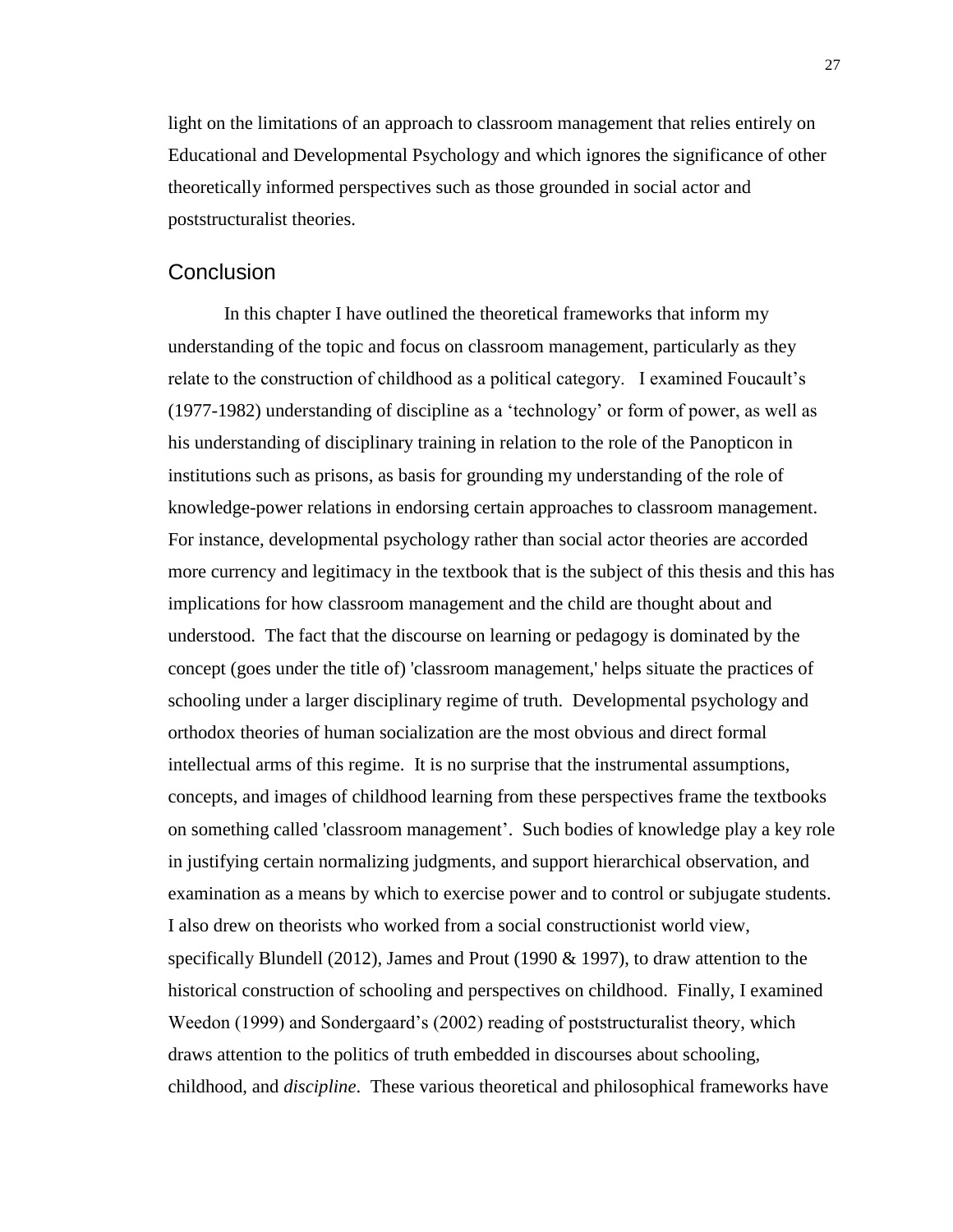enabled me to explore the perspectives of childhood and schooling from a political standpoint and to draw attention to the values and norms that govern thinking about classroom management.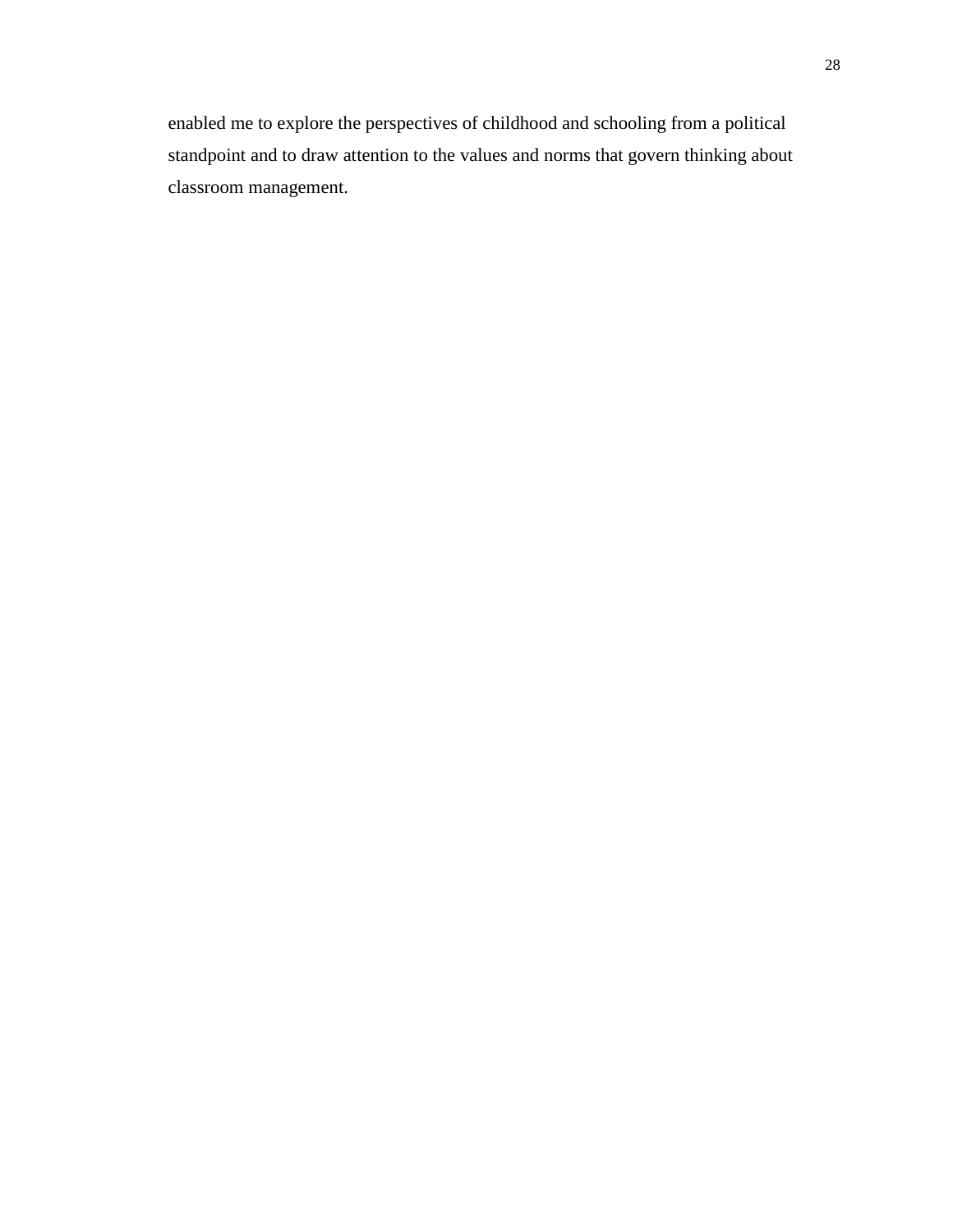# Chapter 3 Literature Review

### <span id="page-35-2"></span><span id="page-35-1"></span><span id="page-35-0"></span>**Introduction**

In this chapter I explore definitions of discipline and classroom management in literature written from a variety of perspectives on classroom management. Using Ryan's (2008) "Landscape of Modern Childhood," as a framework for categorizing researchers' understandings of childhood and classroom management, I locate various works within discourses of 'the developing child', 'the conditioned child', 'the authentic child', and 'the political child' (p. 558). Through the process of reviewing literature from various disciplines, I identify that a researcher's definition of classroom management reflects a particular construction of the child and childhood, which corresponds to an individual scholar's approach, methodology and claims made within the study about classroom management.

It is important to point out that many scholars do not strictly subscribe to one discourse of childhood; rather there are overlapping understandings and claims made about childhood and pedagogical practices pertaining to children in schools and classrooms. However, this is not to deny that there are generative tensions between scholars from opposing fields, thus creating inconsistent or competing definitions of and approaches to addressing classroom management. I begin the literature review by examining definitions of classroom management from within the field of education psychology, as this discipline dominates the literature on classroom management.

### <span id="page-35-3"></span>The Developing Child

The definition of classroom management that dominates classroom management research relies on a 'scientific' understanding of classroom management and childhood which draws significantly on educational psychology; one that is calculated, measurable, and testable. A developmental understanding of classroom management has its roots in psychological and behavioural discourses of childhood; major contributions to this field include Freud's model of psychosexual development, Piaget's model of cognitive development, and Kohlberg's model of moral development (Ryan, 2008, p. 559). Ryan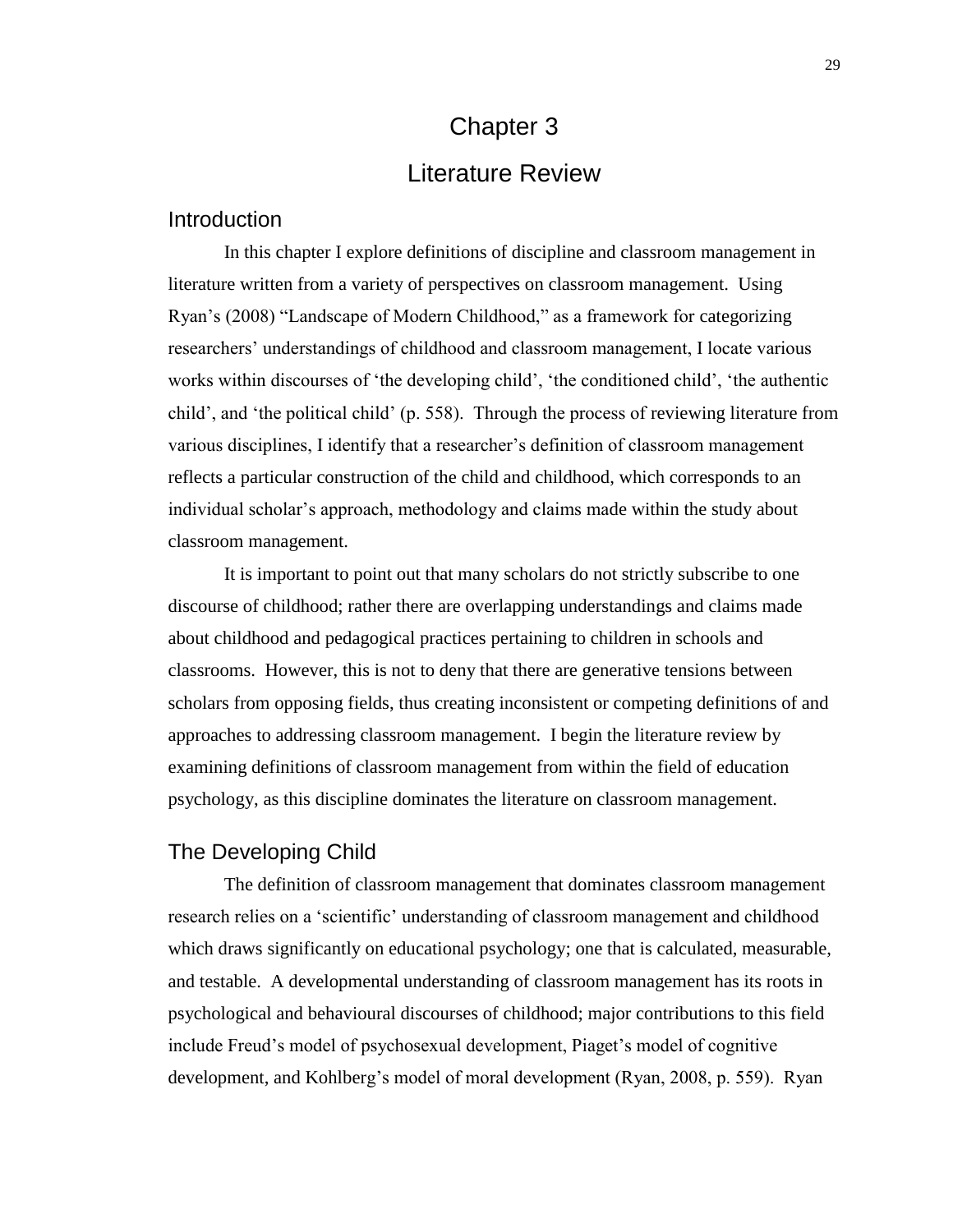explains that researchers "pursue objective knowledge of childhood as a natural phenomenon", which may maintain an "outright rejection of human subjectivity in behaviorism" (p. 562). Furthermore, Ryan indicates that such perspectives are pronounced in classroom management literature that describes normative behaviour, age and maturity guidelines, emphasis on testing and standardization, behaviour modification strategies, and recommendations for "often simplistic deployment of stage theories" (p. 561). Simonsen et al. (2008), for example, claim that studies involving classroom management from this domain are supported by "evidence-based" research, often involving experimental design, and with a long history in the field of education, and indicate that developmental perspectives may be the most persuasive in informing practitioners' approaches in schools to addressing and thinking about classroom management (p. 351).

Simonsen et al. (2008), promote the view that teachers need to be trained and supported in implementing practices which are supported by evidence; however, they argue for scientific approaches to research in a manner that de-validates other methodologies (p. 351). They state, for example, that "most organizations agree" that evidence-based practices meet the following five criteria: "(a) the use of a sound experimental or evaluation design and appropriate analytical procedures, (b) empirical validation of effects, (c) clear implementation procedures, (d) replication of outcomes across implementation sites, and (e) evidence of sustainability" (Kerr & Nelson, 1996, p. 89 as cited in Simonsen et al., 2008, p. 352). Furthermore, Simonsen et al (2008) attest that educators who follow "current trends" in classroom management need to be guided by "scientifically-validated" practice, which they identify as a "standard that has gained popularity in the past decade" (p. 352). The four critical features of effective classroom management, according to Simonsen et al., are consistent with much of the literature drawn from this field of developmental psychology.

The first feature of sound classroom management, according to Simonsen et al. (2008), coincides with research that finds that "classrooms with more structure have been shown to promote more appropriate academic and social behaviors" (p. 357). Little and Akin-Little (2008), for instance, claim that classrooms should "maximize structure and predictability," such as strategic designs of the classrooms that allow for close physical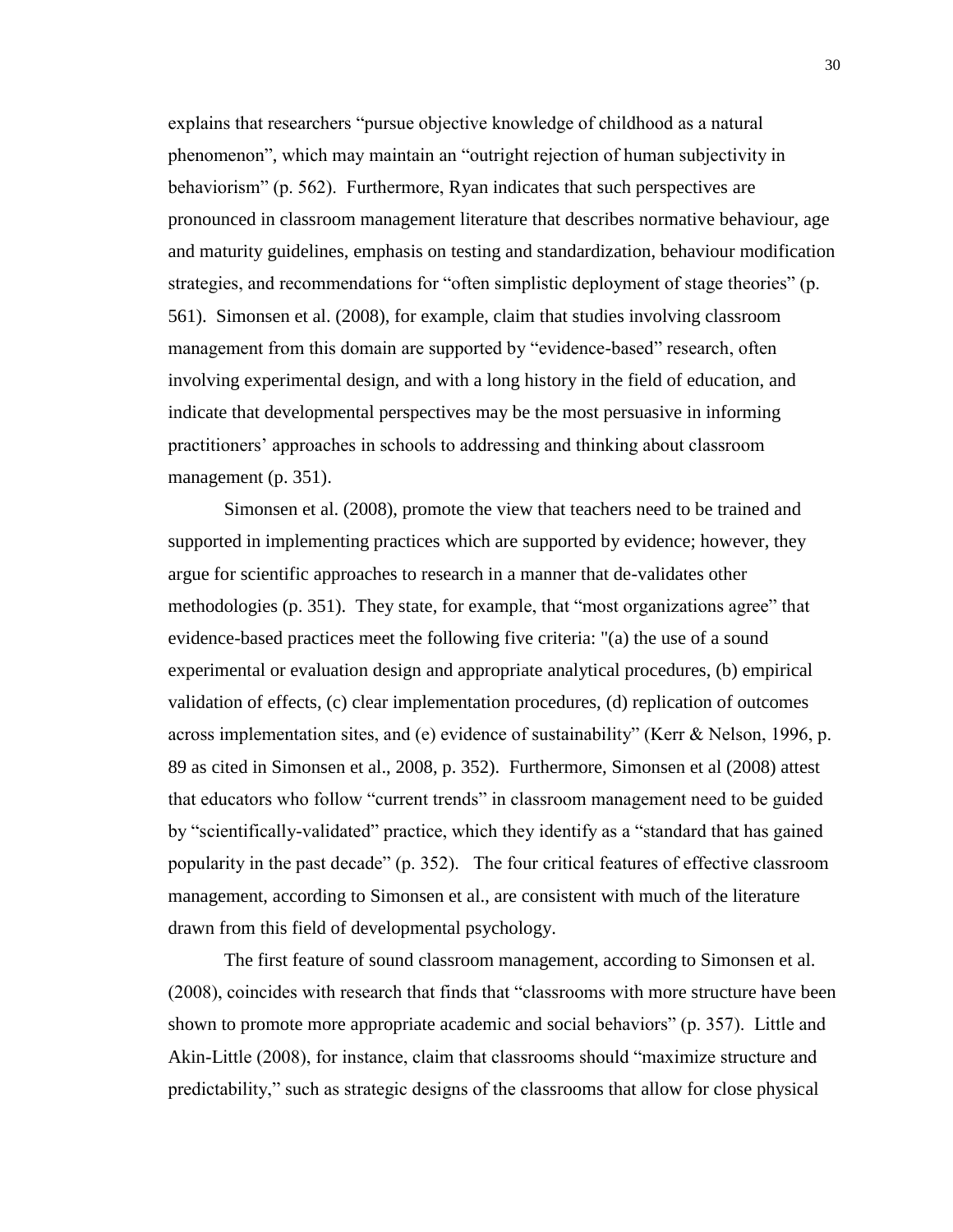proximity between the teacher and students in order to help "curtail disruptive behaviours and refocus a student to instructional tasks" (p. 228). This position is supported by Simonsen et al. who state that physical arrangements such as desks, educational tools, and posters should be arranged in a way that minimizes distractions (p. 352). Simonsen et al also stress that classroom structure and routines should be predictable and consistent for students and rules and expectations must be explicitly defined through a high amount of teacher-directed activity (p. 354).

According to Simonsen et al. (2008), the second feature of classroom management is a structured process of teaching, reviewing, monitoring and reinforcing classroom rules and expectations (p. 358). For instance, Little and Akin-Little (2008) claim that rules are "the first place to start in effective classroom management" (p. 228). They argue that rules should be very specific, describe an observable behaviour, focus on behaviours that are measurable, positively stated (for instance, Little and Akin-Little cite a school 'pact' to "Be Safe, Be Responsible, Be Respectful"), rules should be posted in a prominent place in the classroom, and directly connect to consequences (p. 230).

Thirdly, Simonsen et al. (2008) argue that rules should be "explicitly and systematically taught to students" with "frequent review" and constant monitoring and supervision by the teacher in order for the teacher to appropriately apply reinforcement strategies (p. 358). This teacher-regulated method is said to lead to great gains in decreasing disruptive behaviour, specifically "talking out," and increase academic achievement, particularly when paired with feedback and reinforcers (Simonsen et al, p. 358).

The fourth element of classroom management, according to Simonsen et al. (2008), is the use of strategies to acknowledge appropriate behaviour – this strategy is considered essential for teaching students to understand expectations and to associate their behaviours with specific consequences (p. 364). Behavioural research provides numerous examples of reinforcement strategies, some of the most popular being verbal teacher praise or "explicit reprimands", such as stating the observed behaviour and telling the student "exactly what they should do in the future in a brief and concise manner" (p. 364). Written feedback is also recommended, such as sticker charts used to track a student's time on-task which may result in a reward if the criterion is met (p. 364). Little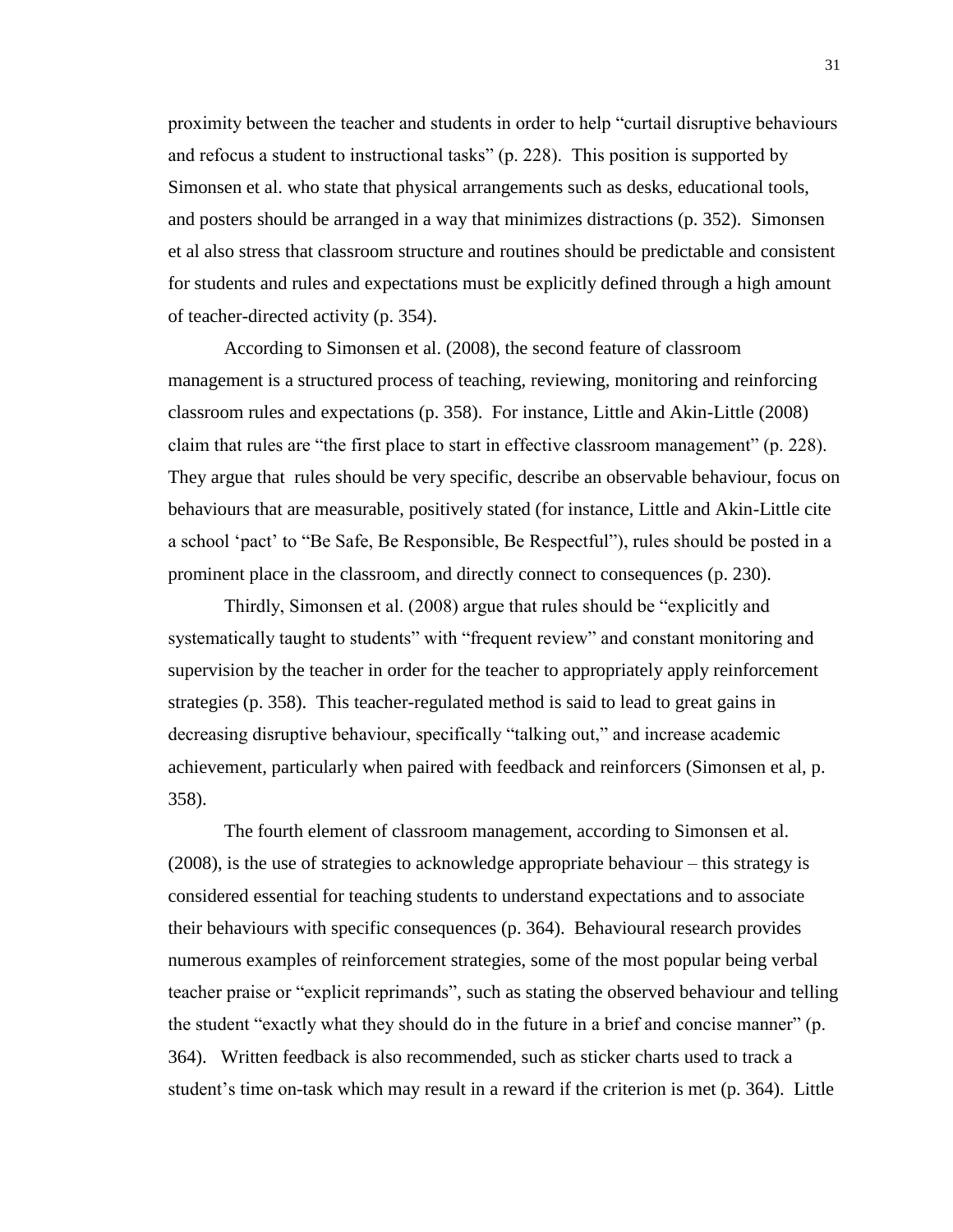and Akin-Little claim that group reinforcement and token economies "have the potential to be fun" (p. 232), and furthermore, Simonsen et al. claim that there is "broad evidential support" that these systems encourage students to self-monitor and peer-monitor behaviours as the group works collectively to achieve a tangible reward or desirable activity (Simonsen et al, 2008, p. 363). Planned ignoring of improper behaviour while praising the positive behaviour of other students is repeatedly cited as an effective "error correction" technique (Little & Akin-Little, 2008, p. 230; Simonsen et al., 2008, p. 368). Removing a student from a "reinforcing environment (e.g., play structure with peers) to a less reinforcing environment (e.g., empty classroom)" is another evidence-based method of reducing undesired behaviour (Simonsen et al., 2008, p. 365).

The fifth feature, according to Simonsen et al, is "evidence-based practice" which supports the use of direct instruction from the teacher, as well as computer assisted instruction, class-wide peer tutoring, and guided notes, as these practices involve highly structured engagement and active student participation, such as writing and answering questions as opposed to passively listening to the teacher (p. 359). They state that classroom management approaches are used to create ample opportunities for students to respond, which is considered a key element in maintaining student engagement (p. 359). In addition, they indicate that some engagement strategies include whole-group responds and response cards "i.e., erasable boards on which all students write their answers to a question and then hold the boards up for the teacher to see" (p. 359). They argue that "if students are actively engaged in instruction, then it is difficult to engage in incompatible behaviours (e.g., talking out, out of seat)" (p. 359). The notion of preventing undesirable behaviours is also pivotal in socialization theories of classroom management.

## The Conditioned Child

Like developmental perspectives of childhood, theorists from a socialization or 'conditioned child' perspective also explore childhood as an objective phenomenon; the difference, however, is that childhood is not understood as a natural phenomenon, rather children are considered to be a "product of environmental conditioning" (Ryan, 2008, p. 559). Ryan, for example, claims that the perspective of the conditioned child plays on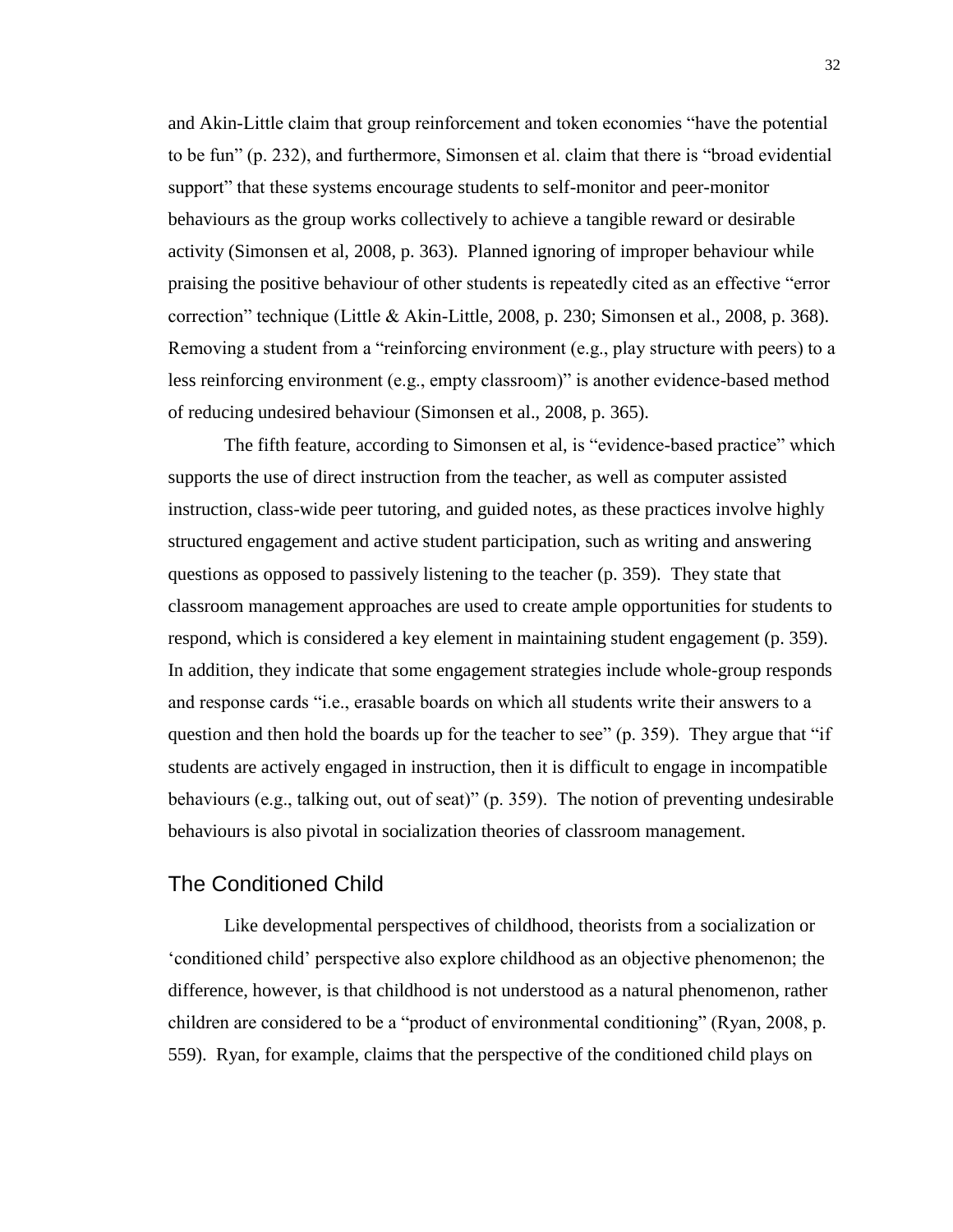ideologies of children's subjectivity and emphasizes classroom management that encourages children to develop into certain kinds of adults (p. 563).

Ryan (2008) states that "modern socialization theory can be traced back at least to Locke's rejection of 'innate 'ideas;" a theory that the child is "a blank slate for adults to write upon so long as they do it with adequate finesse" (p. 569). From this perspective, nothing is "natural" about the child; rather adults attempt to prompt desirable habits "without the child perceiving it as such" (p. 560). For example, Ryan explains the experiment of "Skinner's Box," in which an enclosed devise is used to control the physical environmental conditions of his daughter's crib, "because it allowed the Skinners to change their baby's behavior 'to suit [their] convenience,'" by reducing feeding times and elongating their baby's naps until the parents were ready for breakfast (p. 563). This form of classical conditioning appears in less drastic forms within literature dealing with classroom management in which childhood is perceived as a stage of conditioning children to behave in accordance with certain norms, values, and behaviours that are consistent with a particular view of their role in society as future adults.

Researchers who subscribe to a socialization perspective, as described by Marshall (2008), manipulate fear tactics by raising concerns about 'the undisciplined child' and potential criminal behaviour children may exhibit as youth or as adults (p. 268). Little and Akin-Little (2008) emphasize the importance of studying classroom management by relating children's misbehaviour to "tragic events in locations such as Red Lake, Minnesota, and Litteton, Colorado" (p. 227). From this fear-induced perspective, researches such as Milner and Tenore (2010) are able to argue that poor classroom management may contribute to undesirable behaviours from students, perpetuating a cycle of criminality (p. 563). Noguera (2003) raises a concern that "disciplinary practices in school often bear a striking similarity to the strategies used to punish adults in society," particularly exclusionary practices with "the assumption that safety and order can be achieved by removing 'bad' individuals and keeping them away from others who are presumed to be 'good' and law abiding'" (p. 342). The result, however, according to Noguera, is that "those most frequently targeted for punishment in school often look – in terms of race, gender, and socioeconomic status – a lot like smaller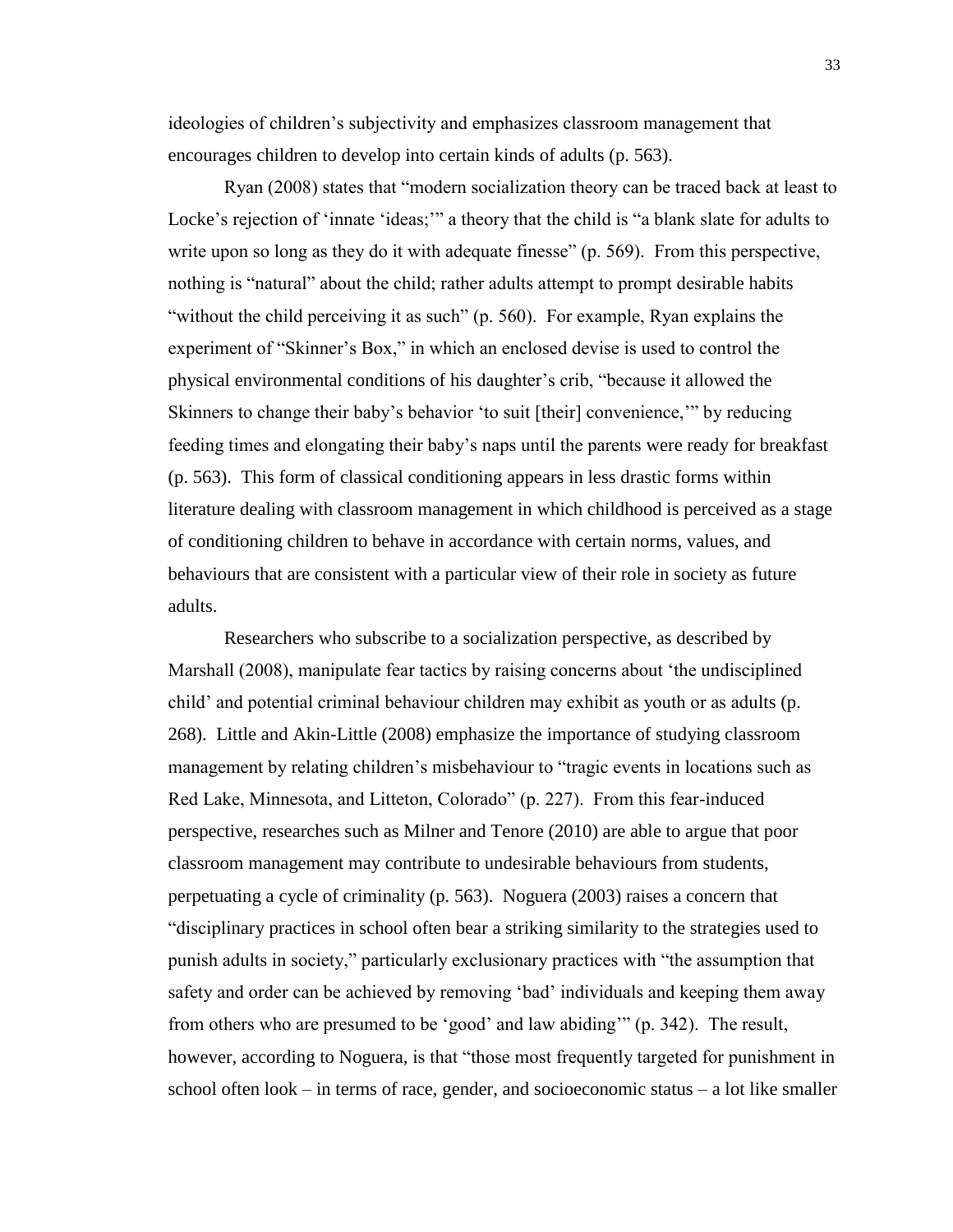versions of the adults who are most likely to be targeted for incarceration in society" (p. 343).

Midthassel (2006) claims that students are thought to view teachers as rolemodels and mimic their behaviours and, therefore, "the teacher has to behave in a way that creates a positive adult model for their pupils" (p. 372). For example, teachers are expected to consciously regulate their emotions as to avoid "losing it" with students during challenging confrontations, and so teachers model and even use self-talk strategies for emotional regulation, such as deep breathing and diverting their attention from the problem (Sutton et al., 2009, p. 132). In Midthassel's (2006) study of a teacher-created school-wide classroom management initiative, the element identified as most important is that for "clear classroom management… the teacher is a model for the pupils' behaviour" (p. 380). One teacher interviewed stated, "'for some kids you are going to be mama, daddy, brother, auntie, uncle, grandmother, and granddaddy… For some of them it's going to be almost like a big brother. They're going to do what you do. Now if you're modeling good behavior, they're going to act like you, almost like a younger sibling would'" (Milner & Tenore, 2010, p. 584). In Milner and Tenore's example, the teacher's understanding of their relationship with students emphasizes the conditioned child perspective in that children are expected to passively adopt the behaviours being modeled by the teacher and to internalize specific societal norms. Views from a 'conditioned child' standpoint generate tension with classroom management researchers who position themselves with romantic theories of classroom management which appeal to the intrinsic wants and needs of the 'natural' or 'authentic child'.

## The Authentic Child

A significant portion of classroom management literature exemplifies an understanding of childhood as a "natural phenomenon" that "romanticizes the subjectivity of children" (Ryan, 2008, p. 559). Freiberg and Lamb (2009), for instance, hold a romantic perspective of childhood which leads to claims that classroom management is about authenticity and developing relationships with children (p. 102). Milner and Tenore (2010) interpret student misbehavior as a product of disconnected teachers, suggesting that "students often question: 'Why should I adhere to this teacher's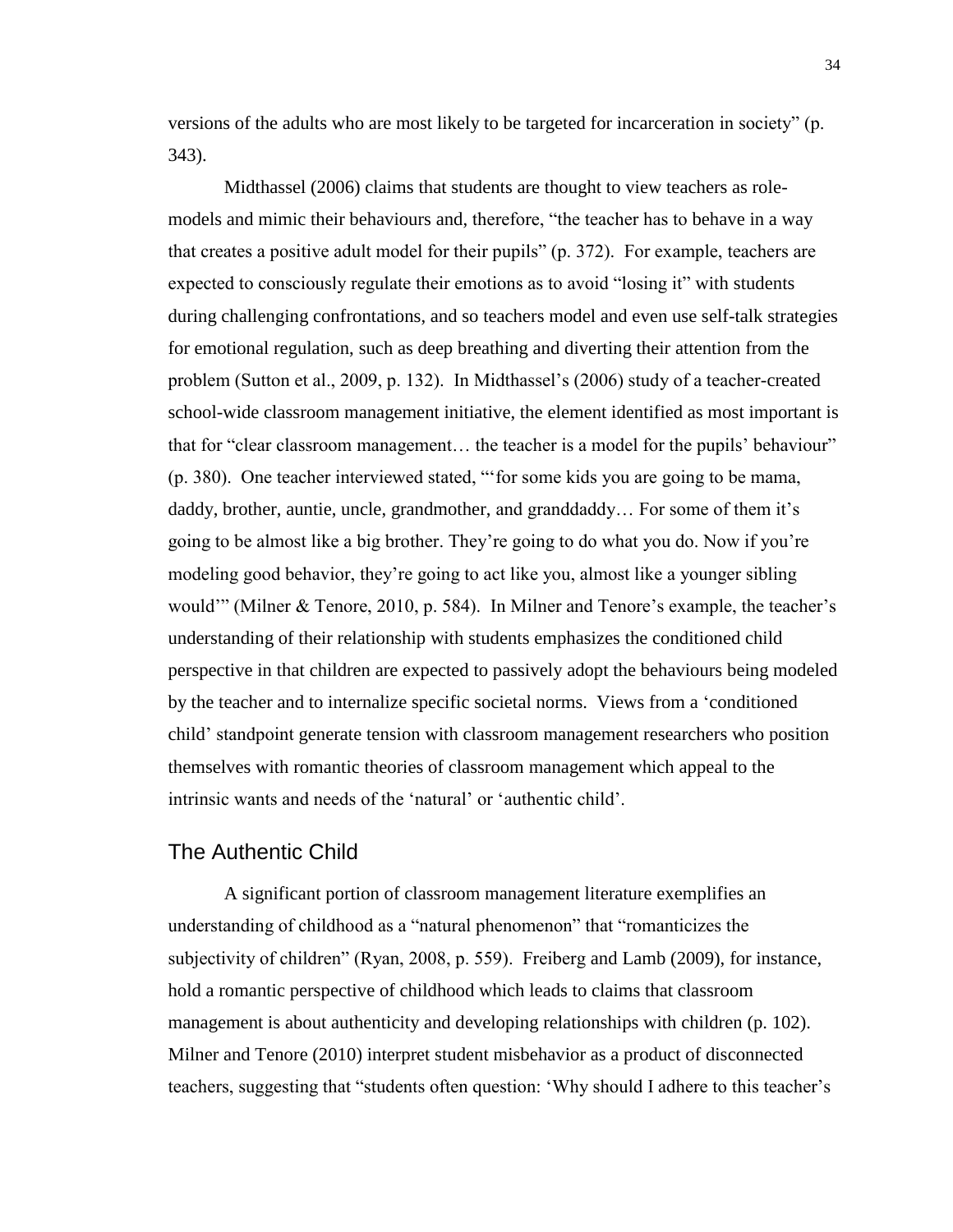management desires when she or he does not really care about me?'" (p. 567). Authentic relationships between students and teachers are said to be "essential for [teachers'] effectiveness" (Sutton et al., 2009, p. 131). From this sentimental view, images of innocent children needing to be loved and cared for are consistent with discourses in the literature that promote meeting the emotional needs of children (Marshall, 2008, p. 358).

Ryan (2008)'s "Landscape of Modern Childhood" illustrates how romantic theories of childhood bear similarities to developmental perspectives of childhood in their connection to biology and natural stages of early development; the difference is an understanding that children are not mere "products of biology"; rather they are subjects who "actively participate in their own representation" (p. 564). Milner and Tenore (2010) claim that individualism is important in this domain as emphasized by the rejection of universal pedagogical practices in favour of building "solid and sustainable relationships with… each student as an individual" (p. 577). In opposition to socialization approaches to classroom management, dealing with student misbehaviour does not require teachers to conceal their emotions; rather teachers are advised to show their true emotions. For example, in Milner and Tenore (2010) one teacher shares a narrative of a heated argument which he compares to that of "two brothers fighting," in which he and the student yell and wave their arms in frustration as a means of communicating their feelings (p. 579). Milner and Tenore explain that the consequence of such outbursts contributes to the powerful relationship the teacher develops with their students. They conclude in claiming that classroom management is about teachers' trying to understand each student by respecting their right to express themselves (p. 599). The premise of their idea is that "where there is respect, there is less defiance and more cooperation" and that students are motivated to "please teachers who they like", particularly those who show genuine care (Englehart, 2012, p. 71-72; Covell et al., 2009, p. 285).

Englehart (2012) claims that quality relationships "feed students' developmental needs", and "provide a sense of emotional security that would otherwise be missing for some kids" (p. 72). Marshall (2008) describes how literature portrays children as "pure and uncorrupt" beings, using quotes consistent with a theme of dependency which attracts "sympathies… [and tends] to show children as passive victims" (p. 360-361). To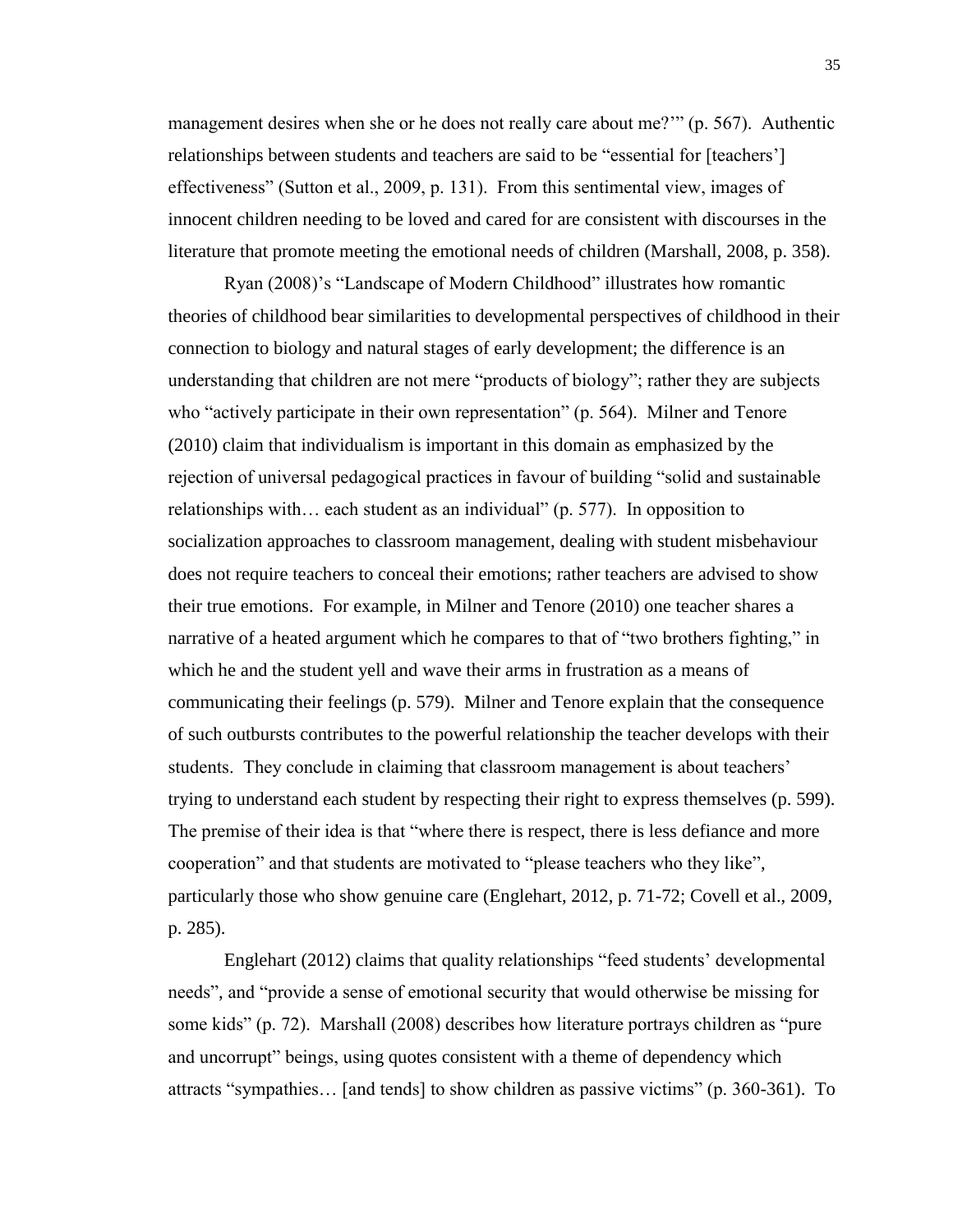emphasize that "teaching is about building relationships," Freiberg and Lamb (2009) include an emotional story from an elementary school teacher:

I needed to build a relationship with Andrew, though he frightened me. We began to talk at recess, about cartoon art and cars—his passions. Slowly, we started to connect. I was no longer his disciplinarian; I was his mentor, friend, and teacher. He learned to make changes in his actions and his reactions to peers. Andrew began to trust me and sought me out to talk. He tried harder in academics and we celebrated his successes. By the end of the year, the child feared by many hugged me and said, 'I don't know how I'm going to make it without you next year.' I nearly cried. And I thought, me too, Andrew (p. 102).

This individualized and student-centred approach to classroom management expressed by Freiberg and Lamb may have its roots in the work of major romantic theorist, Jean-Jacques Rousseau, who opposed socialization theories of conditioning obedience in children with his idea that "individual virtue [can] emerge only when love of self…[is] developed through engagement with 'natural consequences'" (Ryan, 2008, p. 570). A romantic belief in "naturalness" of children," (Marshall, 2008, p. 359) is reflected in the "natural reinforcers" documented in classroom management literature (Little & Akin-Little, 2008, p. 229).

While natural reinforcers such as specific verbal praise or a positive note home from the teacher is encouraged, numerous researchers argue that the power of physical touch is a stronger reinforce for children (Simonsen et al., 2008, p. 362; Little & Akin-Little, 2008, p. 229). The use of touch "(e.g., pat on the back or shoulder)" is considered one of the most powerful reinforcement techniques because of its "ability to comfort and quiet" students (Little & Akin-Little, 2008, p. 229). Likewise, the use of an educator's touch in corporal punishment is also considered "an effective and necessary disciplinary practice," by some *modern* classroom management researchers as identified in Paolucci and Violato (2004) (p. 197).

Ironically, views of the authentic child are used by both researchers who advocate for and against the use of corporal punishment as a disciplinary practice. This "spare the rod and spoil the child" attitude towards a perceived necessity of the using corporal punishment on children to 'train' them can be traced back to romantic perspectives,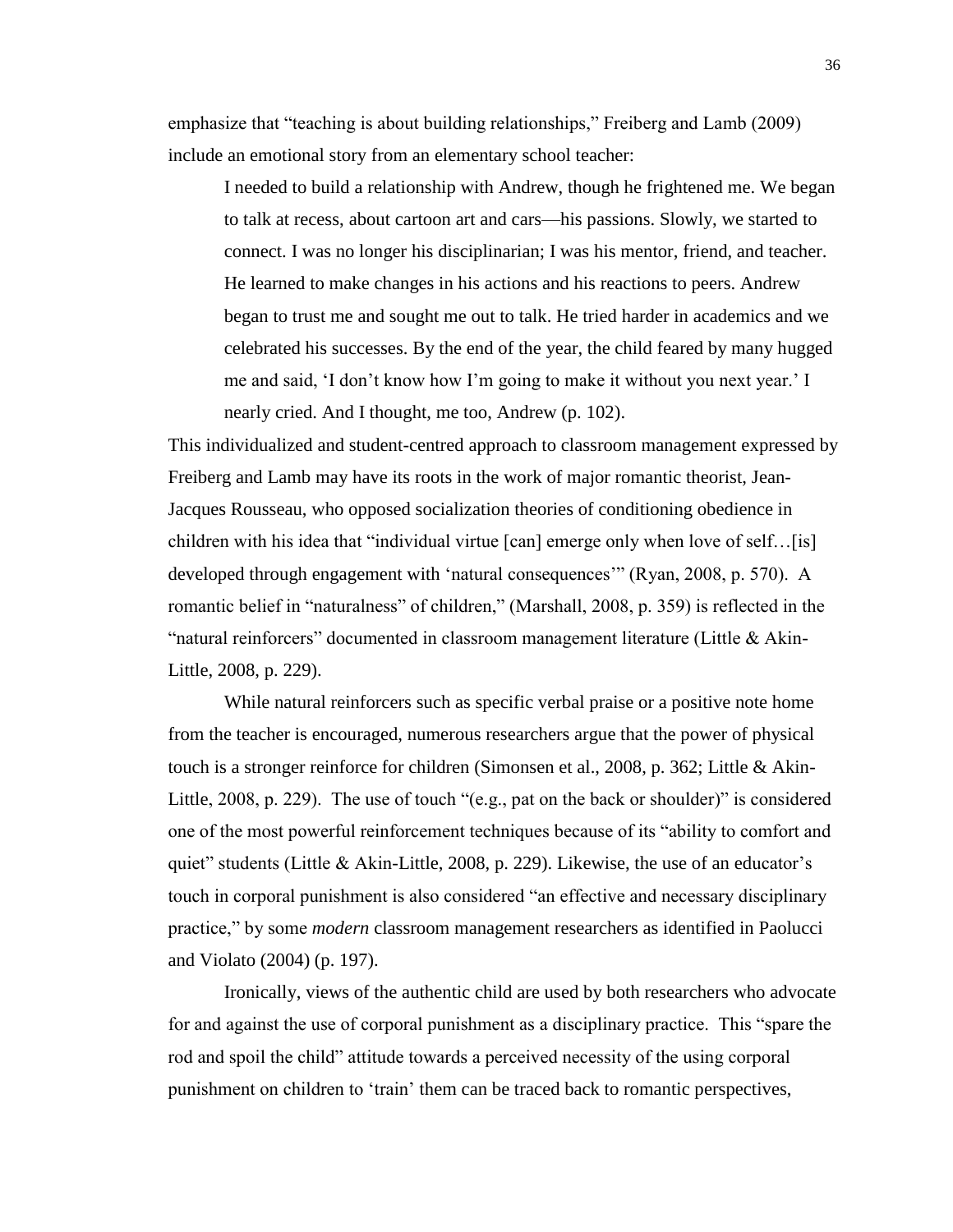specifically from the Victorian Age, of "beating the devil" out of inherently evil children (Bartman, 2002, p. 287). Within Paolucci and Violato's (2004) meta-analysis of published research on the affects of corporal punishment in the United States and Canada, they note that spanking, which is defined as "physically noninjurious and as administered with an opened hand to the extremities or buttocks, with the intention of modifying behavior," has potential to benefit children long-term (p. 198). Finding that disciplinary spanking "does not appear to pose a serious emotional, cognitive, or behavioral health problem" for most children exposed to it, Paolucci and Violato (2004) claim that when corporal punishment is administered by an adult with whom the child has a "warm, nurturing relationship," then this form of touch can "facilitate a child's happy accommodation to the world" (p. 216).

On the other hand, romantic images of pure and innocent children in need of protection are prominent in more recent works advocating against the use of corporal punishment on children. In Kilimci's (2009) study of teachers' perception of corporal punishment as a method of discipline in elementary schools, the dominant moral and ethical arguments against use of force is that spanking denies children the right to be protected from abuse (p. 242). Using the same argument, Bartmen (2002), claims that it is the responsibility of school officials to "protect children from violence in schools;" therefore, allowing the use of corporal punishment is an infringement on the basic human right to be free from violence (p. 283). Romantic images of the child are often the foundation of initiatives that promote children's rights, such the United Nations Convention on the Rights of the Child (UNCRC) (Kilimci, 2009, p. 242), specifically, the child's right to be protected. From an alternative perspective in which children are seen as political agents as opposed to passive victims in need of protection, researchers working within a social actor theory framework advocate for classroom management practices that protect children from harm and enable children to participate in major educational and legal decisions that concern them.

#### The Political Child

Ryan (2008) identifies the political child as "construed as a subject participating in the social construction of childhood," with a part to play in the politics of education (p.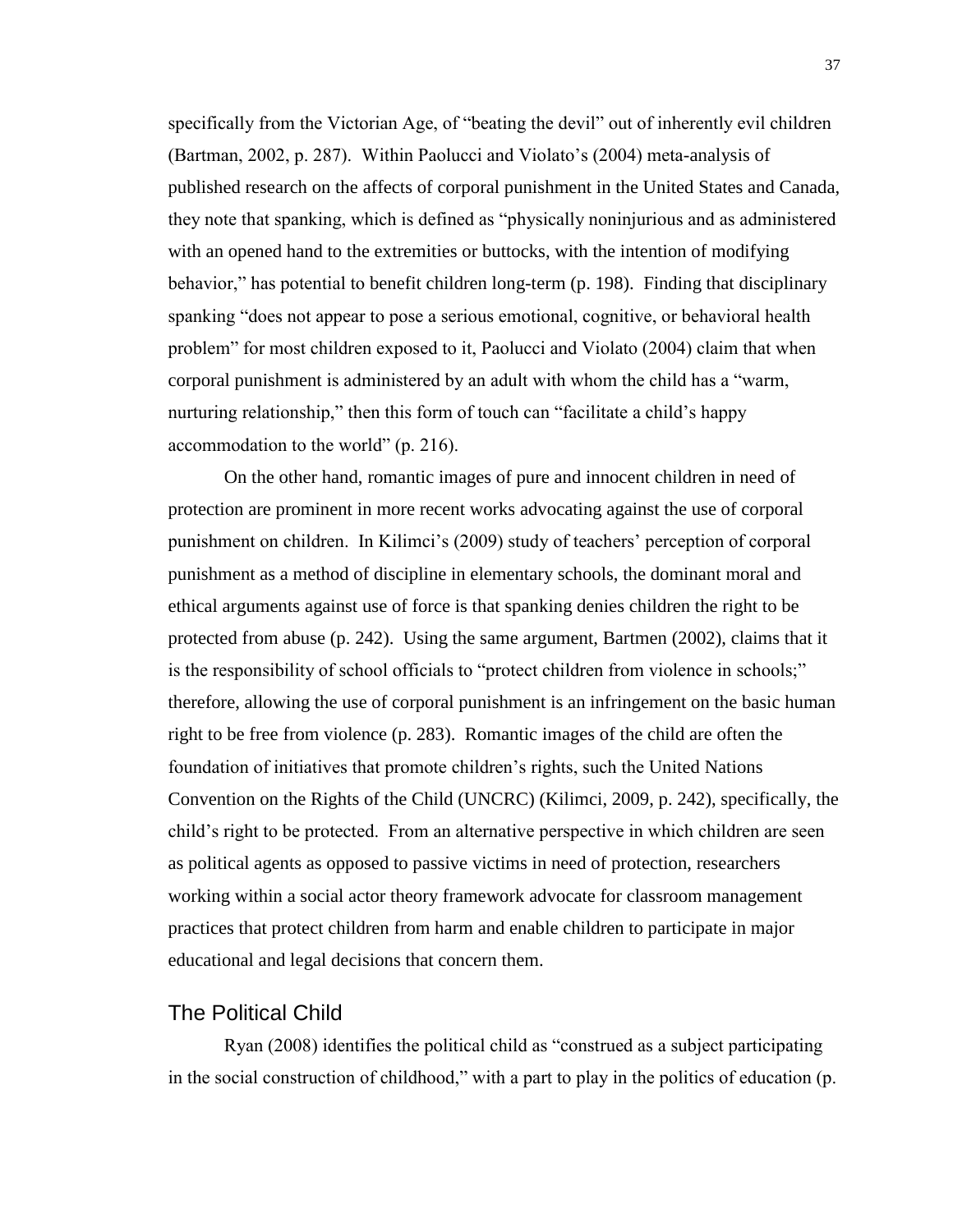574). For researchers working within a social actor theory discourse, classroom management is about child participation. Ryan states that literature from the political child perspective includes research which explores childhood as a "political and cultural construction rather than a natural phenomena" (p. 555). Researchers view children as social actors, meaning they are "active subjects operating within a social field rather than mere products of heredity and environment" (Ryan, 2008, p. 555). Researchers such as Freiberg and Lamb (2009) reject the limitations of cognitive developmental charts and stimulus-behaviour consequences and they recommend educators challenge current classroom management pedagogy:

Look inside today's American classrooms and you will find many students still living in a behaviorist world: struggling to earn that next gold star that equals extra privileges or living in perpetual fear of that dreaded check next to their name, meaning a loss of privileges. In this traditional model of classroom management, based on behaviorism, discipline is teacher-directed. There are fixed rewards and consequences for student behavior. Fear of predetermined consequences and desire to earn rewards are used to motivate students and keep them compliant and obedient. Is this the most effective way to focus student attention on learning and reduce discipline problems? (p. 99)

The alternative involves embracing practices which value children's voices, acts on their claims, and shifts control and responsibility from teachers to students for meaningful participation in their education.

With a view of children as competent social actors, researchers recommend facilitating an environment in which children participate in active, not passive roles in their education by providing children with opportunities to be heard by adults willing to make change (Lundy, 2007, p. 931). In accordance with Article 12 of the UNCRC, children are entitled "to have their view given due weight in all matters affecting them," particularly within education (Lundy, 2007, p. 929). In many classrooms "students have little (if any) voice and perspective in the learning environment" (Milner & Tenore, 2010, p. 569). Milner and Tenore (2010) claim that in classrooms where teachers admit that they do not have "everything figured out," listen to their students' perspectives on educational issues, and take action on their student's voiced concerns, then relationships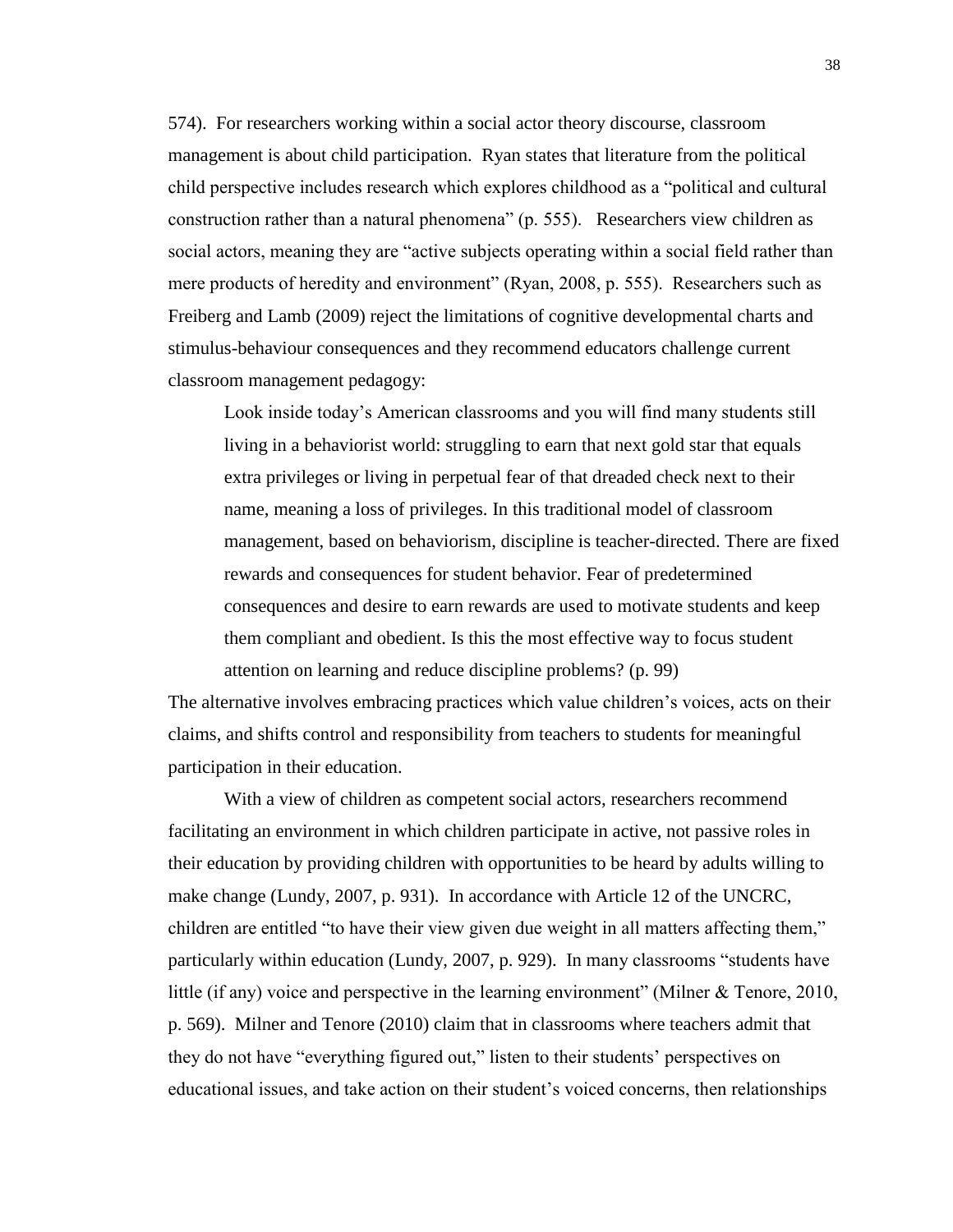between teachers and students strengthen and student misbehaviour decreases (p. 568). Educators are coming to realize different ways in which students voice their opinions, not only though verbal and written exchanges, but also through body language and behaviours (Lundy, 2007, p. 937), as exemplified in Hall and Rudkin's (2011) *Seen and Heard: Children's Rights in Early Childhood Education*.

In Hall and Rudkin (2011), children's rights are investigated from children's perspectives and different forms of expressions are considered worthy of being listened to. In a case study, four-year-old students worked collaboratively to create a world for their classroom pet hamsters in which human rights are respected, reflecting both their broader interest in rights, their desire to advocate, and their deep-thinking voiced by nontraditional means (Hall & Rudkin, p.  $68$ ). With emphasis on freedom and mobility, the students create a world which protects the rights they afford animals, specifically they honour the hamsters' rights to security while granting them freedom to move, explore and make mistakes. Most profoundly, students value the hamsters' voices. Students interpret the hamsters' body language and translate it, for example, Jack announces that when the pets nibble on their cage, the hamsters are saying: "'Please let me out of my cage!'" (Hall & Rudkin, p. 69). Social actor theory perspectives of classroom management require the same attention to children's behaviours in order for adults to amplify children's voices in the same way children listen to the voices of their pets.

Heydon (2008) argues that to listen to children requires humility that allows educators to enter into a relationship with the belief that children have something to teach adults (p. 30). When adults listen and amplify the voices of children, whether it is through speech, jumping, twirling, biting or drawing, then children's deep thinking and competency becomes apparent (Hall & Rudkin, 2011, p. 90). Students who "talk back" or "mouth off" to teachers may be heard differently by educators who believe that students voices are worthy of being listened (Milner & Tenore, 2010, p. 563). Lundy (2007) argues that simply listening to children is not sufficient (p. 931), rather action and a shift in control and responsibility are necessary in social actor theory discourses of classroom management strategies "that reify systems of oppression and voicelessness among students" (Milner & Tenore, 2010, p. 570).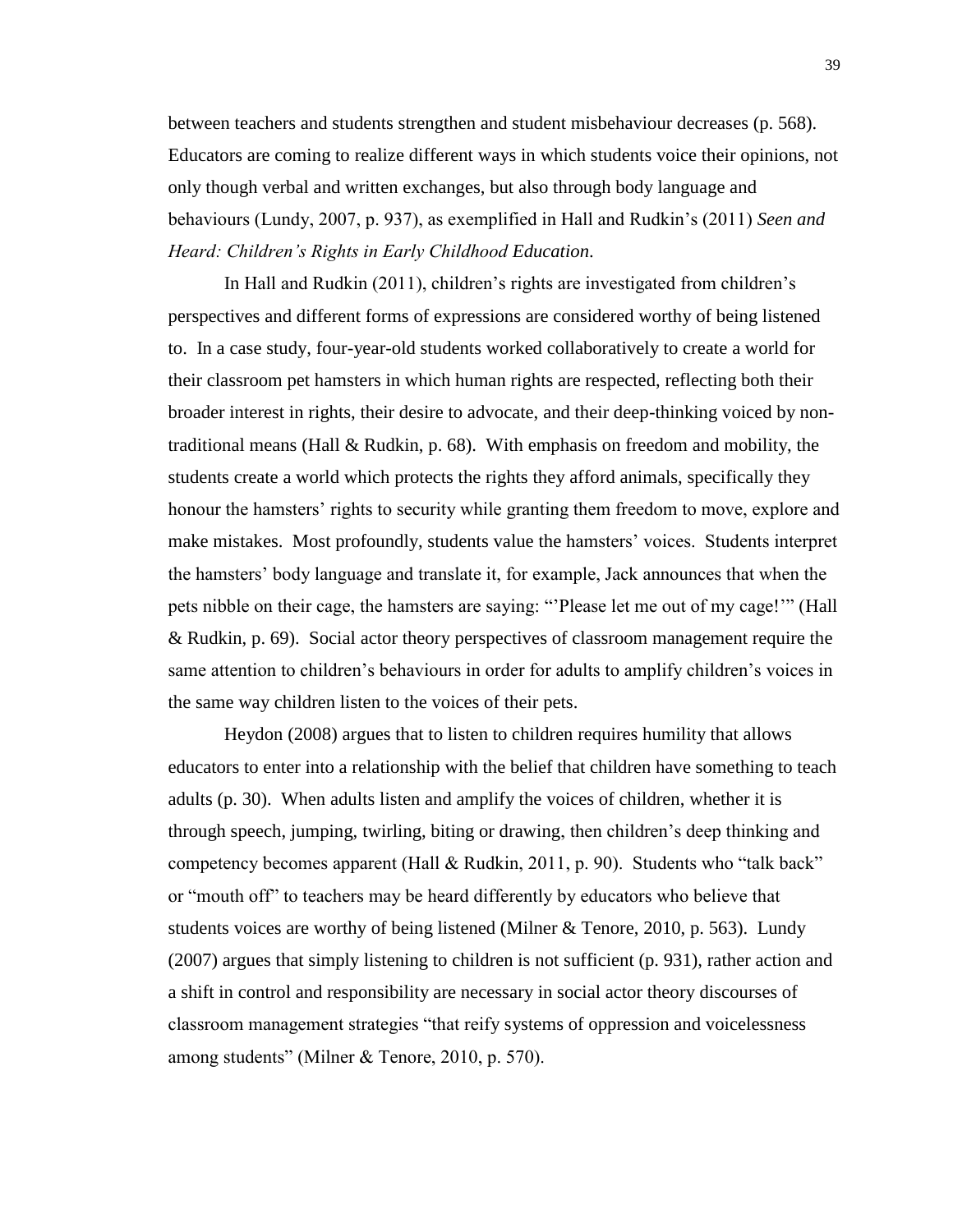When children are seen as "active in the construction and determination of their own social lives, the lives of those around them and of the societies in which they live," then educators recognize the value of granting children responsibility and control in their education (James & Prout, 1997, p. 8). Lundy (2007) uses a rights-based argument towards classroom management pedagogy by referencing Article 12 of the UNCRC, which entitles children to be "involved at each of the stages at which decisions are made which will ultimately impact on the child in the classroom"; specifically, Lundy argues that children should be included in decisions which impact the individual pupil, school and classroom policies, as well as government policy and legislation (Lundy, 2007, p. 931). Marzano (2011) describes a "powerful" school-wide classroom management initiative which involves students in designing rules and procedures, signing a studentmade contract and having students enforce their rules (p. 86). Freiberg and Lamb (2009) argue that when classroom management becomes the responsibility of the student, then students have "opportunities to be responsible, with freedom and choice, but not [a] license to do whatever they [wish]" (p. 101). Releasing responsibility to pupils requires a change in a "teacher's perspective from 'I am in control' to 'we are in control'" (p. 104- 105). In a rights-respecting environment, children have "the freedom to participate actively in the curriculum" (Tzuo, 2007, p. 38), thus increasing student engagement, which is often cited as the root of student misbehaviour (Covell, 2010, p. 39).

In a comparative study, Covell (2010) relates the consequences of classroom management practices in traditional schools in contrast to schools that explicitly teach and attend to children's rights to be heard and participate in educational decisions in accordance with Section 12 of the UNCRC (p. 39). Students in rights-respecting schools are involved in developing behaviour codes of conduct, they participate in classroom teaching that is democratic, and they have numerous opportunities to participate in school functions, such as budgeting and hiring (p. 40). Covell concludes that pupils' in rightsrespecting schools identify higher levels of school engagement, referring to their "positive perceptions and feelings about their school, teachers and peers," as well as their "active participation in school-related activities and learning" (p. 39). Rights-based schooling is found to increase children's enjoyment, and strengthen their self-esteem and academic motivation. Furthermore, Covell claims that this method of management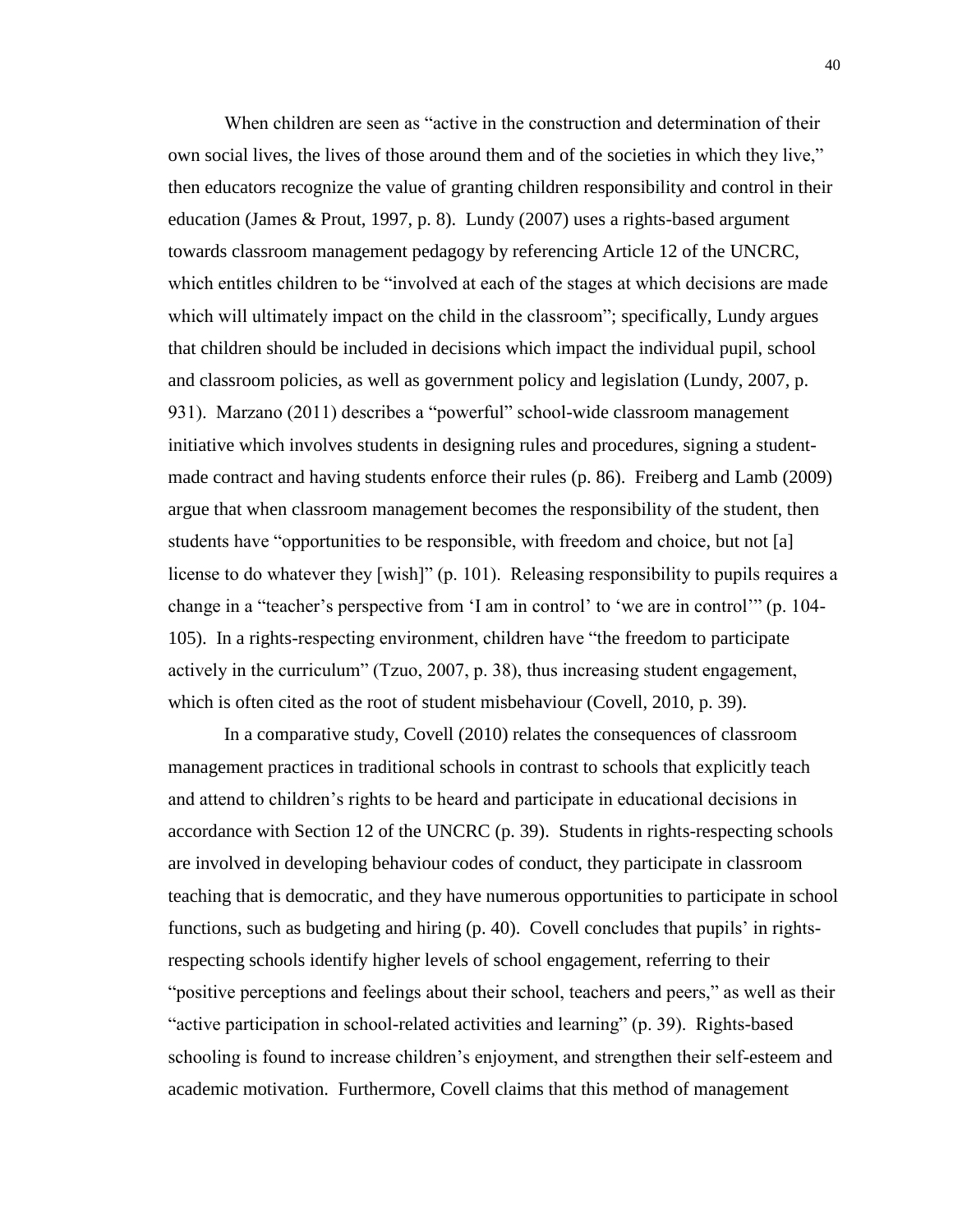encourages greater respect for the rights of others which fosters "prosocial behaviors" and strengthened relationships between teachers and pupils (p. 41).

## **Conclusion**

In this section I categorized classroom management literature into four perspectives of the child based on Ryan's (2008) "Landscape of Modern Childhood" (p. 558). Classroom management practices from a political child perspective connected with the authentic child view of the importance of developing teacher-student relationships. The political child and the conditioned child shared perspectives of using institutionalized education as a means by which to raise democratic citizens. Conversely, the political child has generative tensions with age and maturity limitations regulated through classroom management practices rooted in a view of the developing child. As Milner and Tenore (2010) affirmed: "Indeed, what has become increasingly clear in this line of scholarship is that researchers do not necessarily agree on the constructs used to conceptualize classroom management" (p. 572). While the perspectives of childhood were reflected in diverse and sometimes conflicting claims and recommendations for the future of classroom management, research from all four perspectives agreed that classroom management requires much more research, and educators require additional support in implementing classroom management practices, both at the in-service and preservice level (Midthassel, 2006, p. 369). I identified a gap in literature that explores how Faculties of Education might incorporate a wider variety of discourses of childhood and classroom management pedagogy into their programs, or how they might explore more equity and social justice approaches to classroom management. In this thesis, I am concerned to investigate the discourses of childhood and pedagogical practices endorsed in one officially sanctioned classroom management textbook that is used in a preservice education program. This literature review enables me to contextualize and also serves as important backdrop to important discussions regarding the politics of classroom management and the various constructions of childhood that are embedded in different theoretical perspectives and approaches..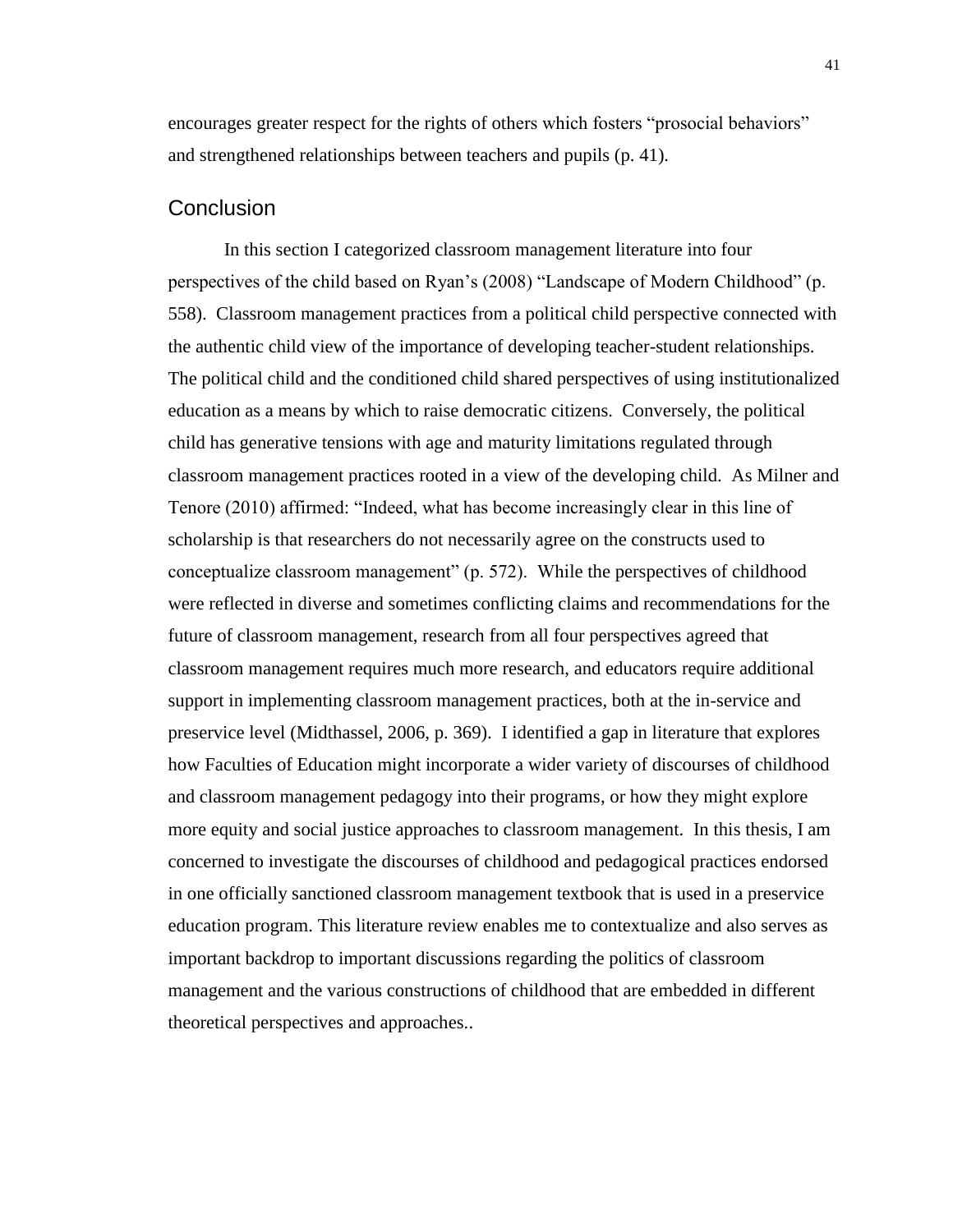# Chapter 4 Methodology

## Introduction

In this chapter I outline my methodological approach to undertaking a case study involving a critical discourse analysis of a specific textbook written by Edmunds and Edmunds (2010) that is used to introduce teacher education students to effective classroom management strategies. The single, instrumental case study is bound by an analysis of one preservice education classroom management course textbook along with reference to a corresponding course syllabus. The main issues that I examine include the way in which the child is constituted in the language used in the textbook, the sorts of discourses that inform the pedagogical approach to current classroom management legitimated by the authors and the phenomena of specific ways in which the bodies of children are regulated and the voices of children are silenced in the classroom management practices endorsed in the textbook. I seek to identify patterns and emergent themes through a poststructuralist approach to critical discourse analysis informed by the work of Gee (2011) and Foucault (1977-1982).

I use a Foucauldian (1975-1977) understanding of disciplinary power and power/knowledge to investigate the coercion of the body and silencing of students' voices endorsed in the classroom management textbook. By examining examples from the textbook in connection with Foucault's understanding of disciplinary training, I examine more specifically the notions of power that inform and are embedded in the Edmunds and Edmunds text. I examine the authors' examples of classroom management in practice using the elements of the disciplinary process, as identified by Foucault (1975), specifically hierarchical observation, normalizing judgment and examination. By drawing on Foucault, I analyze the systematic power Edmunds and Edmunds endorse in the textbook, which appears to provide students with active participatory rights. However, upon closer examination, I examine how the power-knowledge underpinning Edmunds and Edmunds' approach to classroom management involves more systematic ways of coercing the body to behave in a particular way by 'training' students to both self-regulate their behaviours and pressure their peers to conform to particular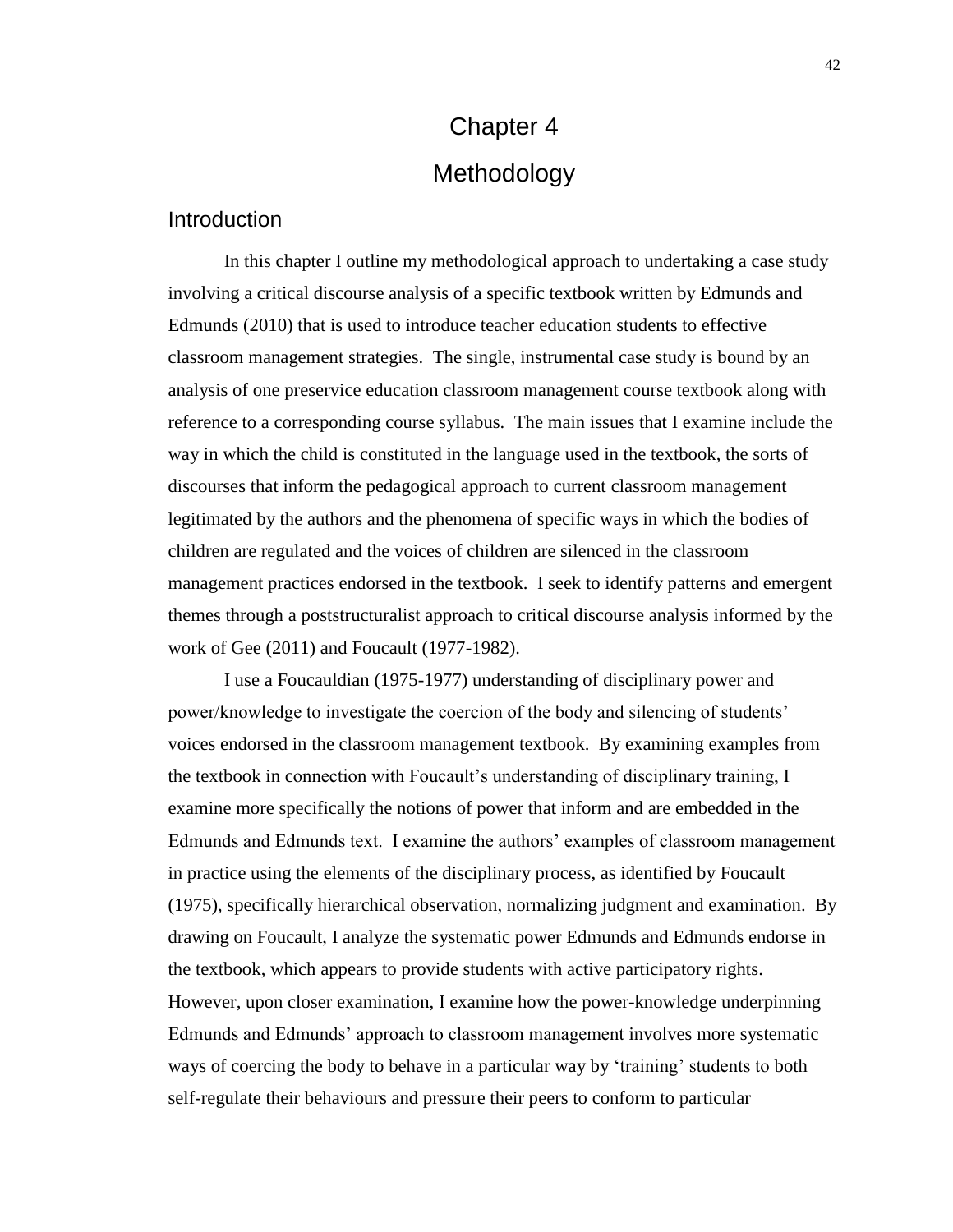behavioural norms. I address Foucault's (1975) claims about using normalizing judgment strategically to "homogenize the social body" as a means by which to analyze techniques endorsed in the textbook (p. 184). I also explore "regimes of truth" surrounding Edmunds and Edmunds' claims about effective teaching practices and discuss the consequences and effects of embracing pedagogies and classroom management practices that reinforce adult superiority over children.

In order to interpret the richness and complexity of social and political issues involved in the knowledge construction throughout the textbook, I engage in "triangulating" key observations from multiple theoretical conceptualizations, including elements from Foucault's epistemological framework, social actor theory and poststructuralism (Stake, 2005, p. 443). Weaving in ethnographic observations enable me to strategically employ personal counter narratives in response to the dominant approach to classroom management that is presented in the textbook. Such alternative interpretations challenge official and dominant constructions of childhood and schooling that are advocated in the textbook. The bounded and focused case study of this particular textbook and syllabus allows for a deeper understanding of the political significance of the various discourses at play in how classroom management is constituted and the idea of the child-student that is implicated in such discourses. The purpose is to reflect on the implications of official textbooks for authorizing certain pedagogical strategies in terms of how to best manage children in the current education system, with the specific aim of entertaining possibilities for elaborating more socially just practices in classrooms.

## An Instrumental Case Study

This case study involves an examination of a textbook used in a preservice education program in the only course at a particular Faculty of Education that claims to explicitly teach theories of classroom management. Case study method allows for a concentrated focus on the single textbook in a manner that is specific and bounded (Stake, 2005, p. 444). While the textbook is the main focus of the study, the syllabus is included in order to examine which chapters of the text are identified as important enough for required reading, as well as to frame the manner in which the textbook is used for assessment purposes. Stake proposes that "the more the object of the study is a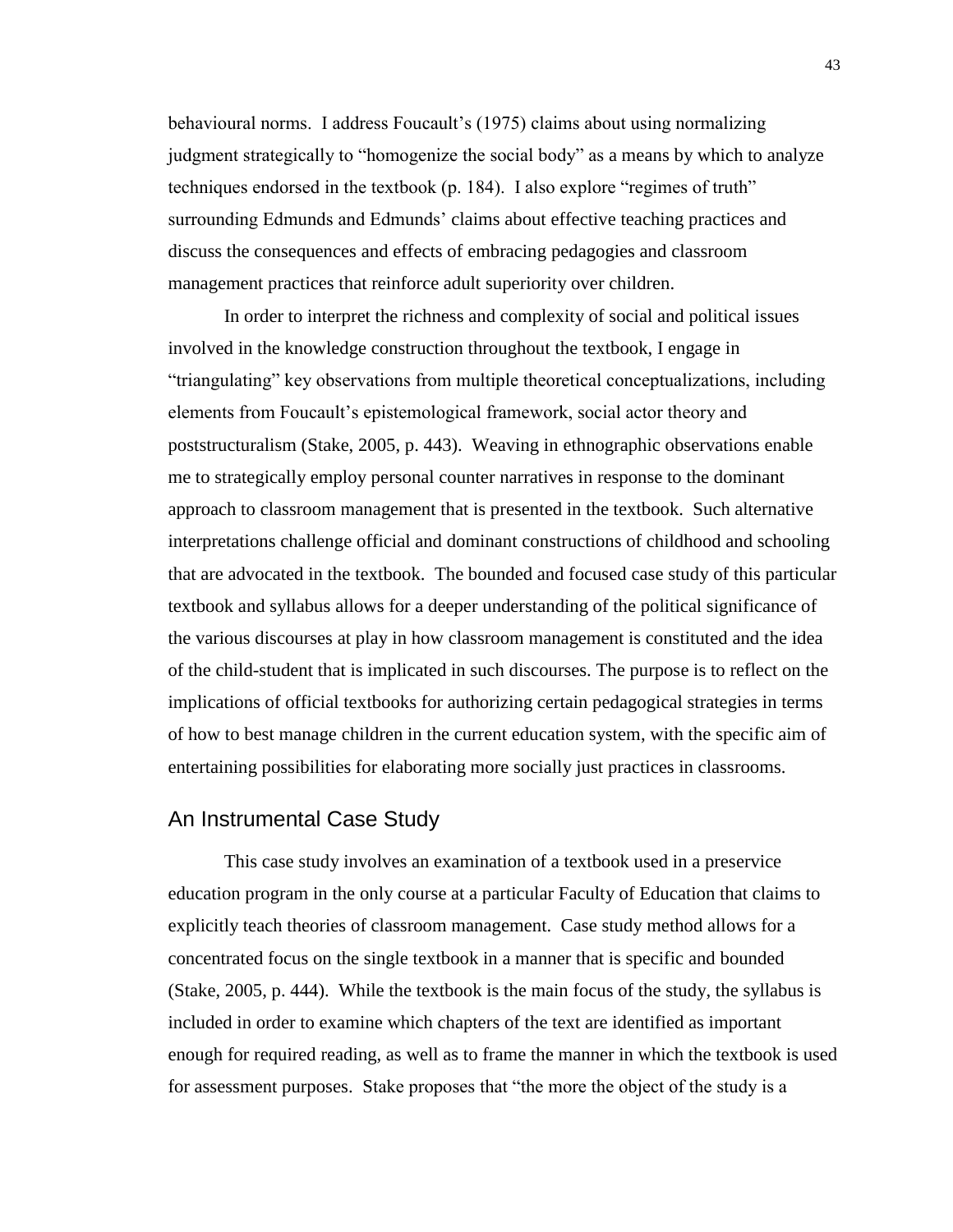specific, unique, bounded system, the greater the usefulness of the epistemological rationales," which is why this study is limited to an analysis of the course textbook and course syllabus (p.445). In examining the textbook and syllabus, I also raise important issues about knowledge construction and reproduction (Stake, p. 144). I concentrate on the influence of the textbook's social and political context, both in its use at the particular Faculty of Education, as well as more generally within the Ontario education system as a whole.

In this qualitative analytic investigation into the way in which the image of the child and schooling is constituted within the official classroom management course textbook and syllabus, I adhere to the definition of research offered by Denzin and Lincoln (2005): "Qualitative research is a situated activity that locates the observer in the world" by utilizing "a set of interpretive, material practices that make the world visible" (p. 3). According to Denzin and Lincoln, qualitative research differs from quantitative research in that the former seeks to answer questions about "how social experience is created and given meaning," whereas the latter emphasizes "measurement and analysis of casual relationships between variables, not processes" (p. 8). They compare qualitative researchers to quilt makers because of their ability to assemble images and pieces of a story using various hooks to create a new creation of a single quilt which makes something visible to the world in a meaningful way (p. 4-5). In my own artistic endeavor, I weave my own personal experiences as a new teacher throughout my analysis of the textbook alongside an engagement with theoretical frameworks elaborated by Gee and Foucault. These narratives function not only to illuminate injustice in practices of knowledge reproduction involving official approaches to classroom management as they are articulated in the textbook, but they also serve to explicate my own misalignment with the official stance on classroom management as it is endorsed by the writers of the textbook. Like a quilter, I stitch, edit, and "puts slices of reality together" to interrogate how childhood is constituted in the textbook in order to generate an understanding of the sorts of discourses that inform pedagogical approaches to classroom management and use strategies to metaphorically stitch a quilt that might 'make visible' possibilities for elaborating more social justice pedagogical practices in classrooms (p. 5).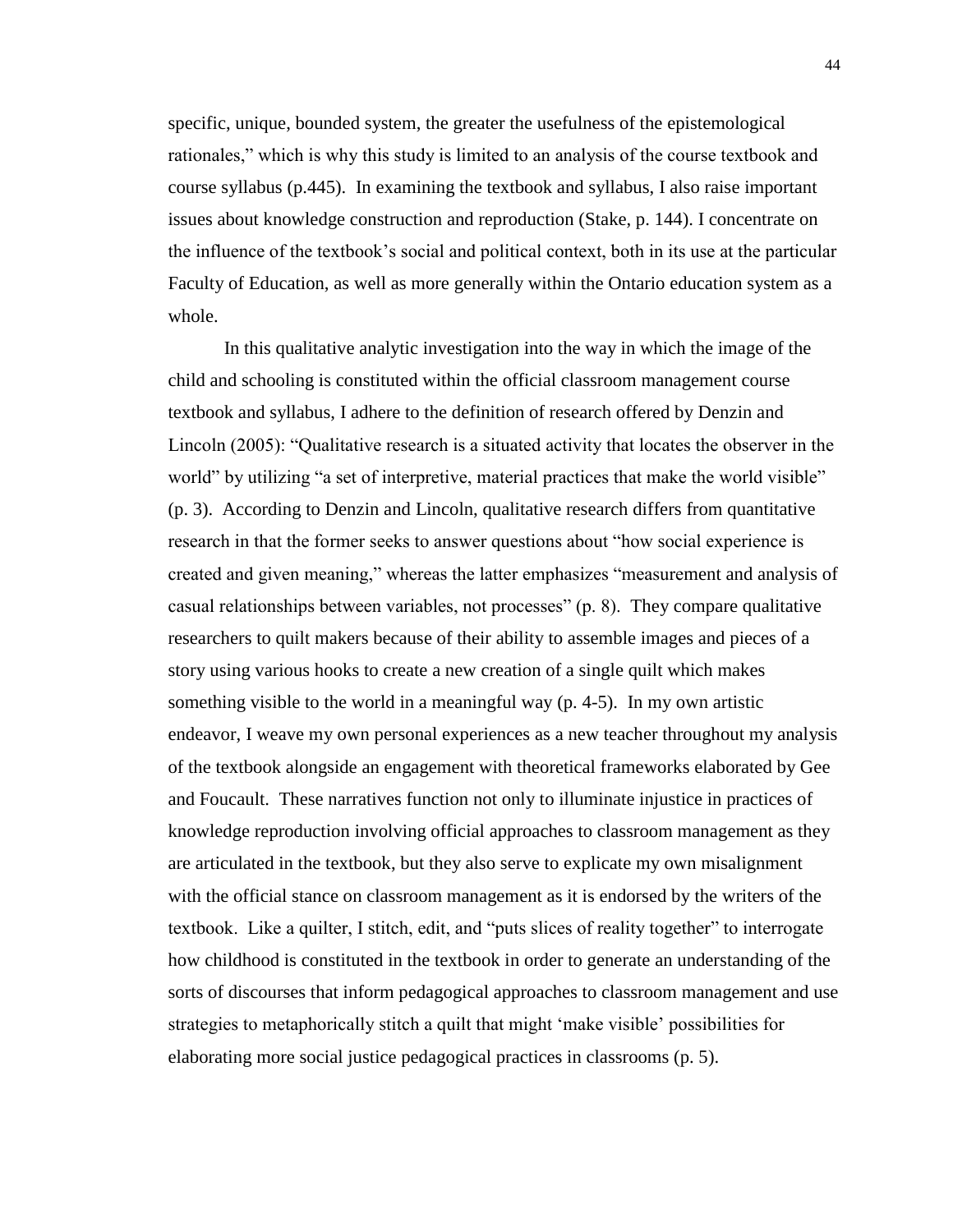In order to "provide insight to an issue," I engage in an "instrumental case study" (Stake, 2005, p. 445). An instrumental case study enables my work to "advance understanding" of social justice classroom management pedagogies and constructions of childhood that perceive children as competent social agents (p. 455). Instrumental case studies differ from intrinsic case studies, which seek to better understand a particular case; rather I build on theoretical conceptions of education and childhood to as basis for reflecting on the politics and truth claims governing educational practices that deal with classroom management (p. 446). Unlike intrinsic case studies, an instrumental case study may examine a case that is either typical of other cases or it may be a unique phenomenon in its own right (p. 445).

In arguing for adopting case studies as a research strategy, Karl Popper, a philosopher of science, coined the argument that no matter how many white swans one encounters, the universal statement "all swans are white" can never be confirmed as true: "for the future could yield a black swan" and indeed, black swans do exist (Redman, 1994, p. 68). Popper proposes that just one observation of a single black swan falsifies the generalizing statement about all swans. Case studies allow researchers to focus indepth on phenomena that occur in a real-life context and researchers may find that "what appears to be 'white' often turns out on closer examination to be 'black'" (Redman, 1994, p. 68). The "loose plan" characteristic of an instrumental case study allows for the opportunity to "recognize and develop late-emerging issues" that arise throughout my investigation which may bring forth an insightful and powerful understanding of the social and political issues involved in knowledge dissemination through the textbook. By following Gee's (2011) guideline and approach to discourse analysis, I am seeking to see "what is ordinary" in the language of the text though a social constructionist lens (Stake, 2005, p. 445). In addition, I use my authoethnographic narratives to challenge the universalizing and normalizing effects of the regimes of truth that govern officially sanctioned approaches to classroom management that are endorsed in the textbook .

## The Study of Textbooks

Distinctive to instrumental case studies, I purposely and carefully selected a case that provides a learning opportunity to reflect on and challenge my own pedagogy of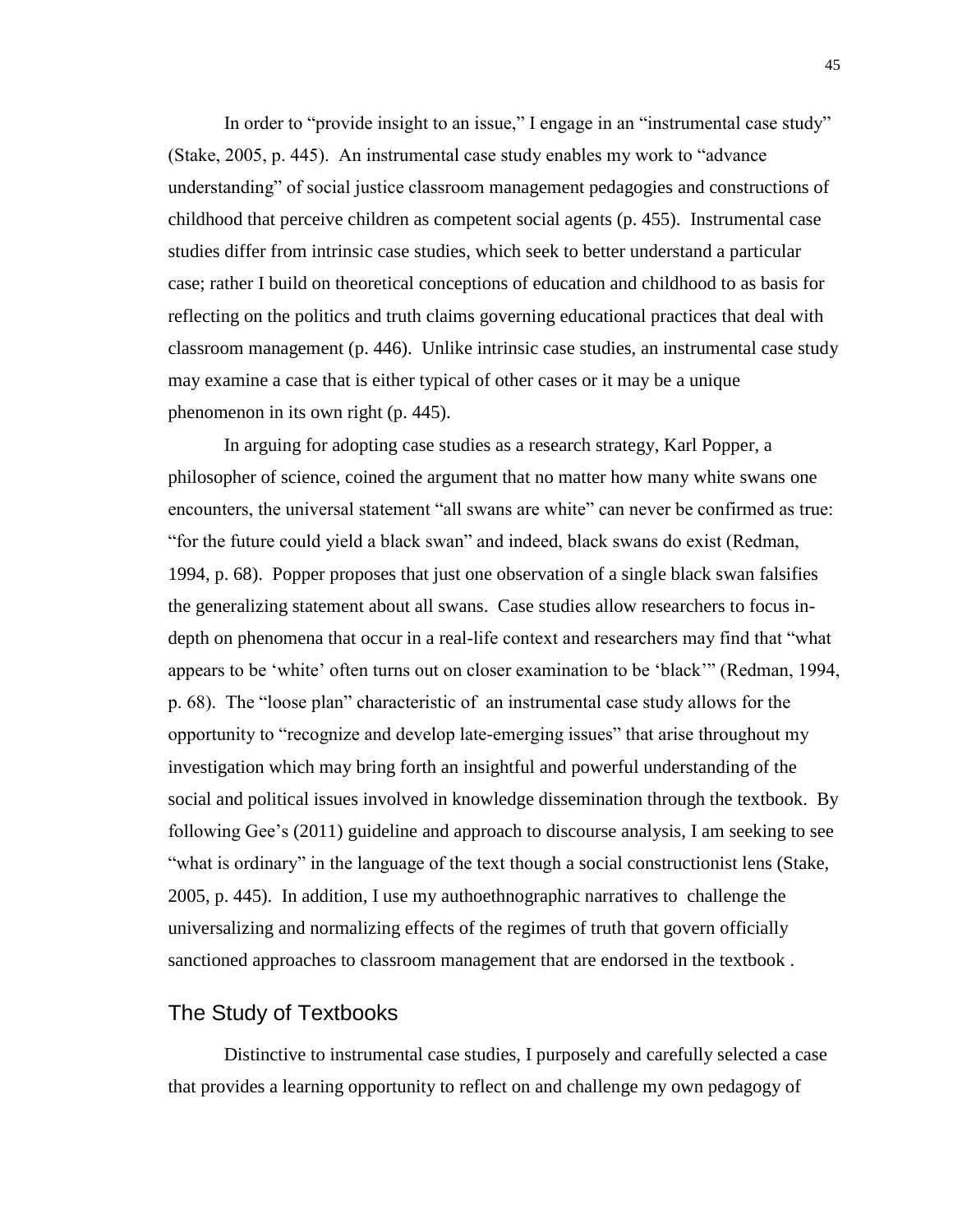classroom management in connection with the preservice education textbook in order to achieve my ultimate purpose of working towards equity and social justice education (Stake, 2005, 445). According to the research of John Issitt (2004), editor of a journal of textbook study, textbooks "offer an empirical ground on which to base investigation" because they represent "a form of certified 'official' knowledge" (p. 684). Issitt loosely defines textbooks as objects which "cast as surveys of ideas, mere compendiums of existing knowledge arranged and served up for the learner's consumption" (p. 687). Textbooks achieve a "temporary status as a legitimate form of knowledge" and they are presented in educational institutions as both certain knowledge and necessary knowledge (p. 685). Embedded in textbooks is a "foundational epistemological assumptions – that they have a status… with potential for universal application" (p. 685). Issitt insists that the process of exploring the different elements expressed in textbooks is deeply revealing (p. 685). He claims that despite the assumption that textbooks maintain political neutrality, upon close examination, textbooks rarely sustain an ideologically neutral position (p. 688). Analyzing the "hands and forces" that create certain textbooks is revealing, as Issit points out that only select elite authors, writers and researchers have cultural status and "license to produce the 'new'" (p. 685).

 As I discuss the relevant political and ethical issues surrounding the use of the textbook as a set text within teacher education faculties, I maintain that my work is not meant to 'expose' the authors, but to understand the major role that textbooks play in authorizing, privileging and endorsing certain constructions of knowledge and truth claims.

Issitt argues that textbooks have a practical purpose and it is not reasonable to expect that one textbook can embody infinite perspectives on classroom management or present views free of political implications (p. 690). Nevertheless, analysis of the textbook used in this preservice education program is crucial, particularly from a social constructionist perspective, as "textbooks present a fine target for the researcher setting about revealing the patterns of the construction of knowledge" (p. 688) The course textbook examined in this study, therefore, in its role as an essential site of learning in the preservice educational program, "is a key mechanism for the production and reproduction of ideas" about the child and classroom management pedagogies (p. 688).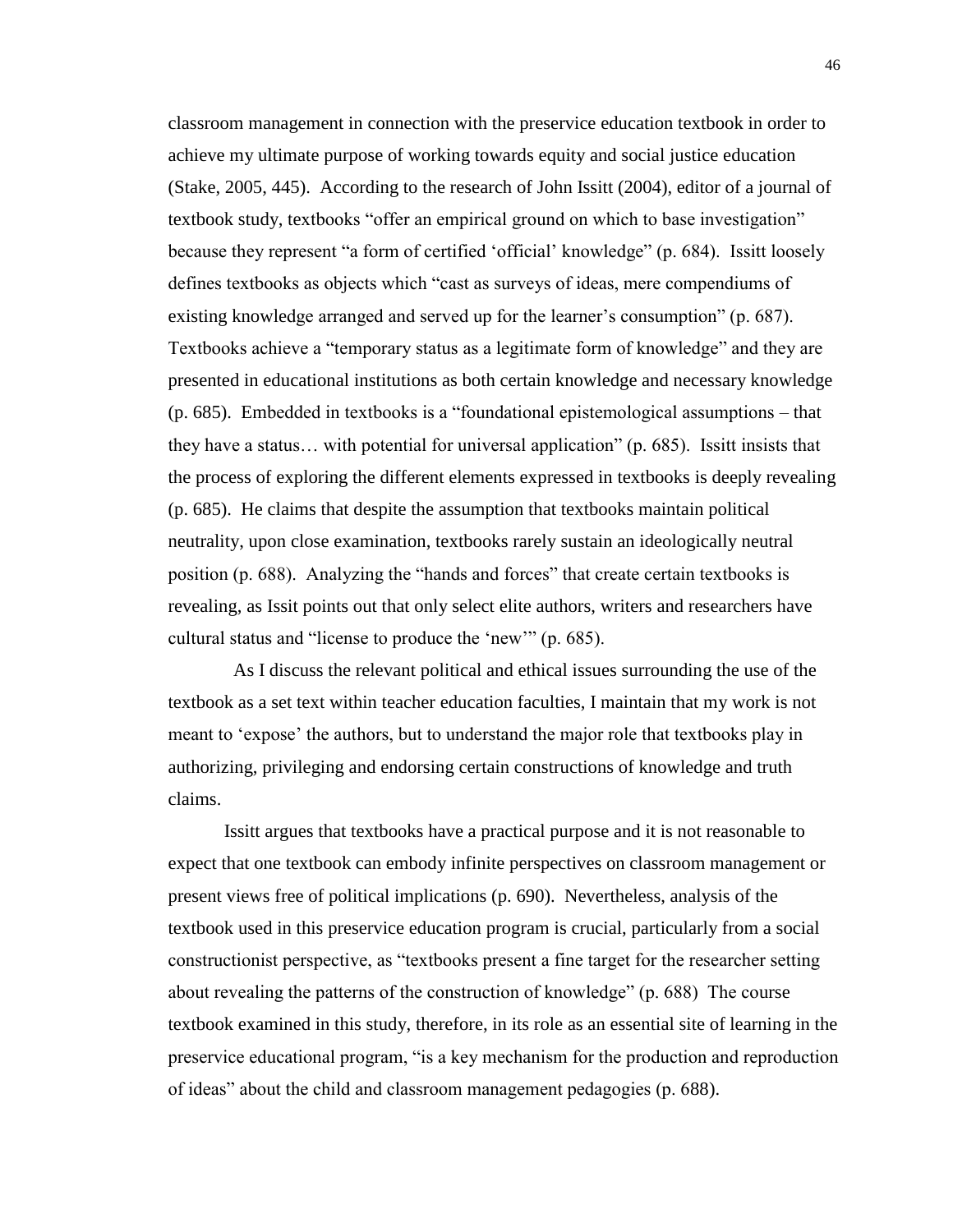In the study of the textbook, Issitt insists that it is relevant to acknowledge the way in which textbooks and the learners are positioned in a manner that presents the learner as having a "subordinate epistemological status," for instance, the learner is expected to consume knowledge in preparation for regurgitation in an examination or assignment (p. 689). The learner is not expected to think critically about the information or knowledge presented in the text; rather the learner is presented with knowledge that "counts" as the truth and, thus, "alternative claims on the same knowledge area or alternative lines of exploration are cast as irrelevant" (Issitt, p. 689). In order to understand the relationship between the textbook and the learner, it is essential that I examine the textbook in the context of the classroom management course, by framing the textbook in connection with the course syllabus.

Issitt argues that it is important to study the textbook currently in Canadian Faculties of Education because, while it is relatively easy to identify equity issues and political bias in hindsight, such as in examining late nineteenth-century colonial history textbooks in which nations, classes, racial types or genders are referred to in value-laden terms, "it is less easy to see the constructions of our own contemporary ideologies and witness the epistemological assumptions circumscribing the mindset of late modernity" (p. 690). In other words, it is more challenging to identify the injustices in current theories and practices presented to teacher candidates through modern course texts. Swayed by my own interest in achieving classroom management practices that are socially just and which afford children their human rights, I examine the current Edmunds and Edmunds (2010) textbook using critical discourse analysis, which enables me to interrogate and unravel how the textbook functions socially and politically to legitimate certain approaches to addressing classroom management in *modern* educational institutions (Gee, 2011, p. 69).

#### Discourse Analysis

My understanding of critical discourse analysis is informed by the work of Gee (2011) and Foucault (1966)*.* Gee (2011) defines discourse as "ways of combining and integrating language, actions, interactions, ways of thinking, believing, valuing, and using various symbols, tools, and objects to enact a particular sort of socially recognizable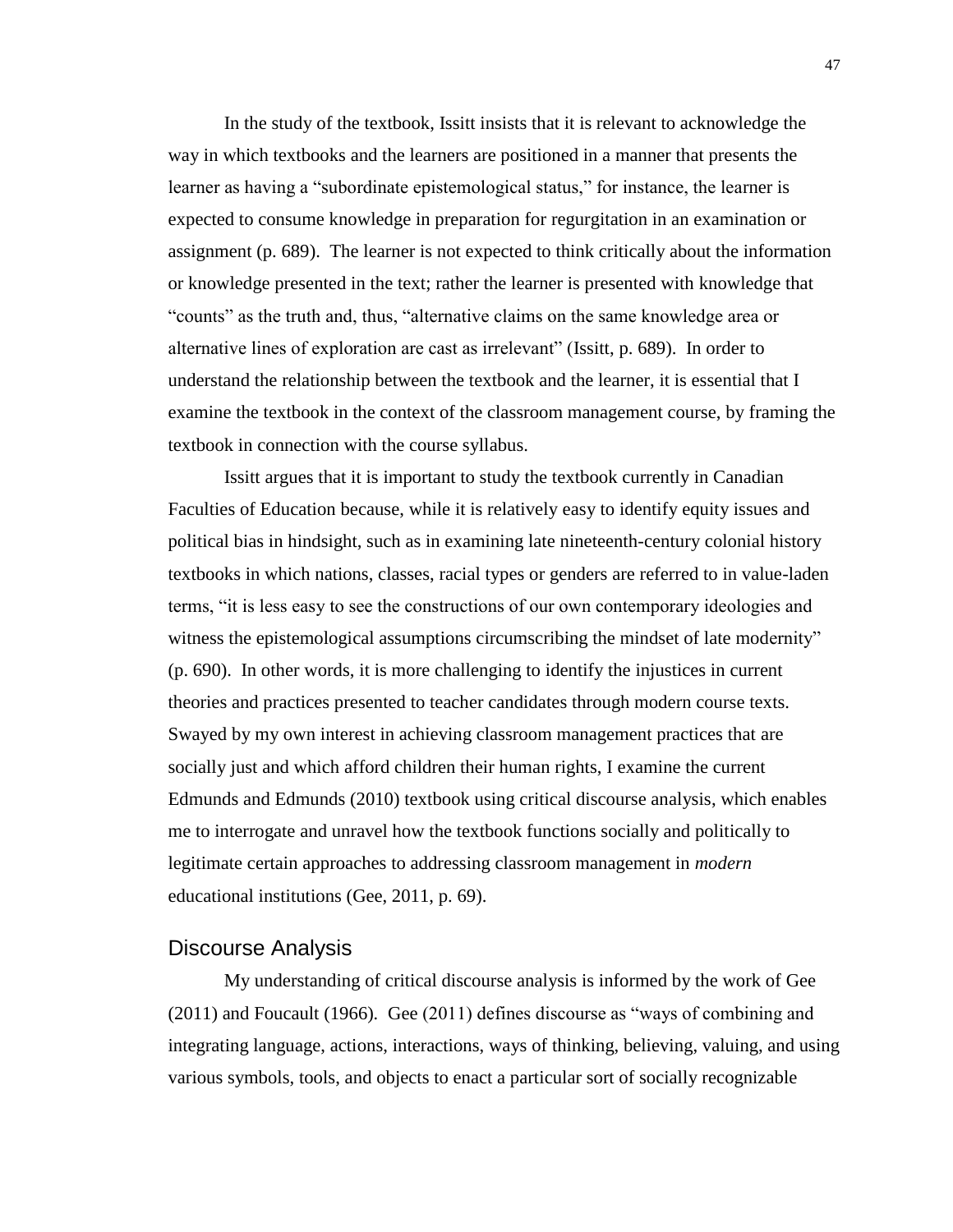identity;" in other words, a discourse "is a characteristic way of saying, doing, and being" (p. 29-30). These elements of a discourse are combined through one's identity and practices in a way that others recognize one as being engaged in a particular discourse (p. 35). For instance, in the same way a dancer combines movements of twists, jumps, and twirls in a manner that makes the movements recognizable as particular forms of dance, I aim to recognize the performance of the authors of the classroom management text who combine the "patterns of words…values, beliefs, symbols, tools, objects, times and places" in a particular manner that makes the text recognizable as legitimate and essential for 'normal' or 'acceptable' pedagogical practice in education.

Discourse analysis, Gee (2011) explains, is "the study of language-in-use," such as conversations, stories, or in this case, language used in a preservice textbook (p. 8). With an understanding from Gee that some forms of discourse analysis examine the linguistic and grammatical elements of language, I conduct a different form of discourse analysis in which I seek to understand the situated meaning, social practices and implications of knowledge construction about officially sanctioned pedagogical approaches to classroom management, as well as the construction of childhood and schooling that are endorsed in one particular textbook (p. 8). Through critical discourse analysis, I examine how the text functions socially and politically to certify particular truths about what is to count as effective classroom management practices (p. 69).

Gee's (2011) approach to critical discourse analysis is influenced by the Foucauldian interpretation of discourse as "a practice that is produced historically in a specific socio-cultural context" that is "structured by assumptions and produces power" (p. 69). I analyse implications and issues of power involved in the process of legitimating certain pedagogical beliefs in an officially sanctioned classroom management textbook (Millei, 2005, p. 129). Specifically, I examine the relationship and presentation of the discourses legitimated in the textbook and other discourses that are excluded or even de-legitimated in the text (Gee, 2011, p. 38). I also identify some of the ways in which the language in the textbook influences thinking about classroom management practices in terms of systematically working to regulate the bodies and voices of children. In doing so, I am able to interpret the phenomenon as a basis for building knowledge and understanding about the limits and possibilities for elaborating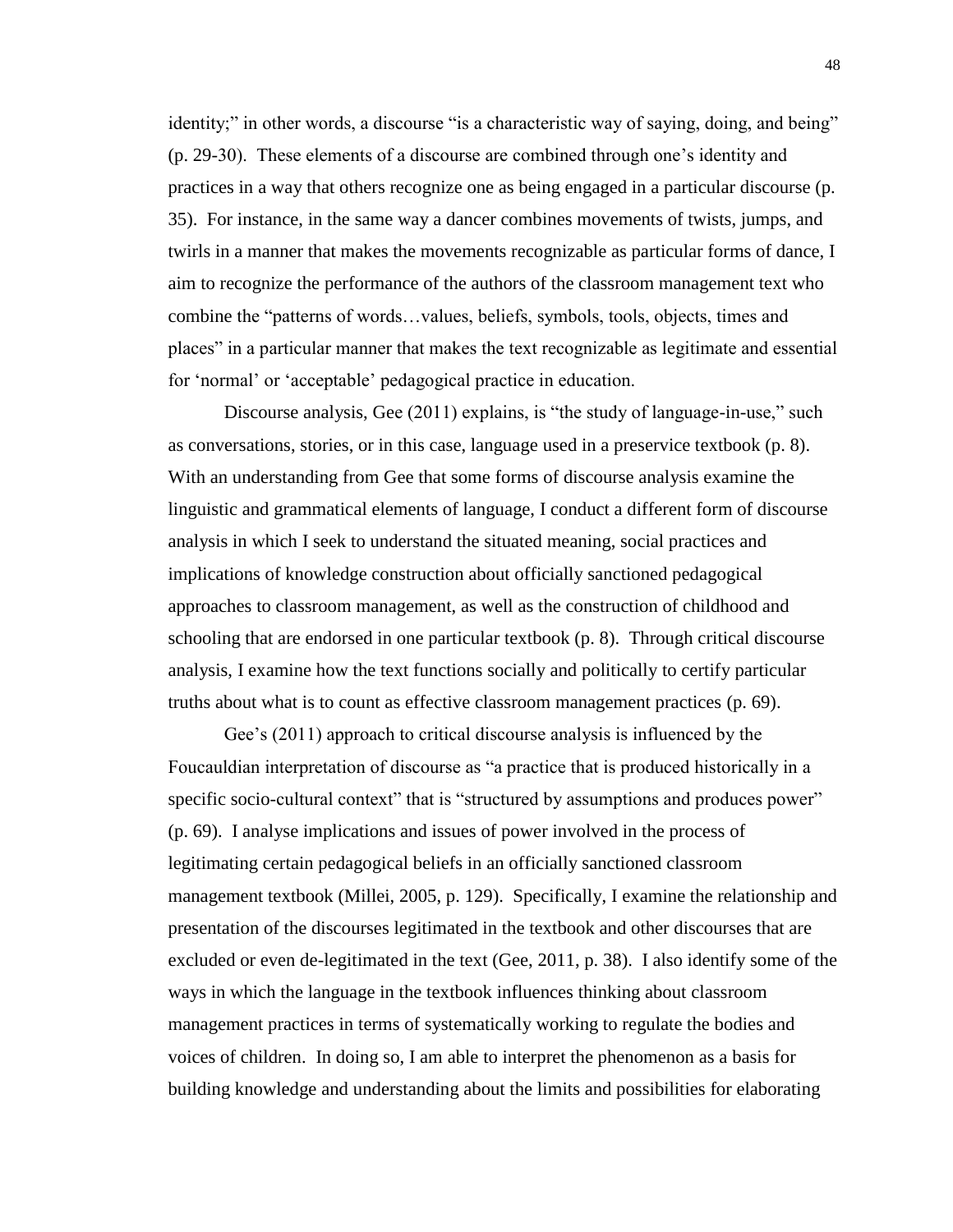more socially justice pedagogical practices in classrooms. Thus, I am able to "engage in politics" and analyze "whose 'interests' are represented, helped, or harmed" by the way in which the authors write about childhood and classroom management (Gee, p. 204).

Through discourse analysis I make problems and controversies visible to the world in a new way (Gee, 2011, p. 8-9). Gee (2011) claims that "language is always political because language is pivotal in how humans interpret and negotiate the world, institutions, and relationships" (p. 8-9). In dealing with issues of equity and human rights, it does not suffice to identify how texts function in social interactions; rather it is necessary to analyze how texts function politically in social interactions (p. 68). Similarly, Burr (2004) states that when people speak and write to each other, the world gets constructed and the use of language can therefore be thought of as a form of action (p. 8). I examine the way in which writing and presenting certain perspectives on classroom management reinforces and constructs norms, because, as Gee (2011) claims, the specific use of language implies to the reader "what is 'appropriate,' 'normal,' 'natural,' 'good,' or 'acceptable'" with regards to the relationships between children and adults and the treatment of children in education (p. 210). To guide my analysis, I adhere to many of the seven questions that Gee states a discourse analyst should ask of any piece of language-in-use, as well as the corresponding tools and building tasks he proposes (p. 17).

Gee (2011) lists "seven building tasks of language" or areas of questioning that are examined in this study (p. 17). The seven building tasks are areas that construct "reality" by building the world and accomplishing actions and identities whenever one speaks or writes (p. 16-17). In this study, I approach the textbook by questioning the following areas that are outlined by Gee: the way in which language is used to identify certain discourses of childhood and pedagogical practices as more or less significant than other discourses, the way language is used to engage in certain practices or activities, the sorts of identities the language attributes to children and educators or the way in which language is used to create a particular identity of the writer, the relationship the language seeks to enact with others, the way language is used in a taken-for-granted manner which serves to identify discourses or practices as "normal," "good," or "the way things ought to be", the way language is used to draw connections, and finally, how the use of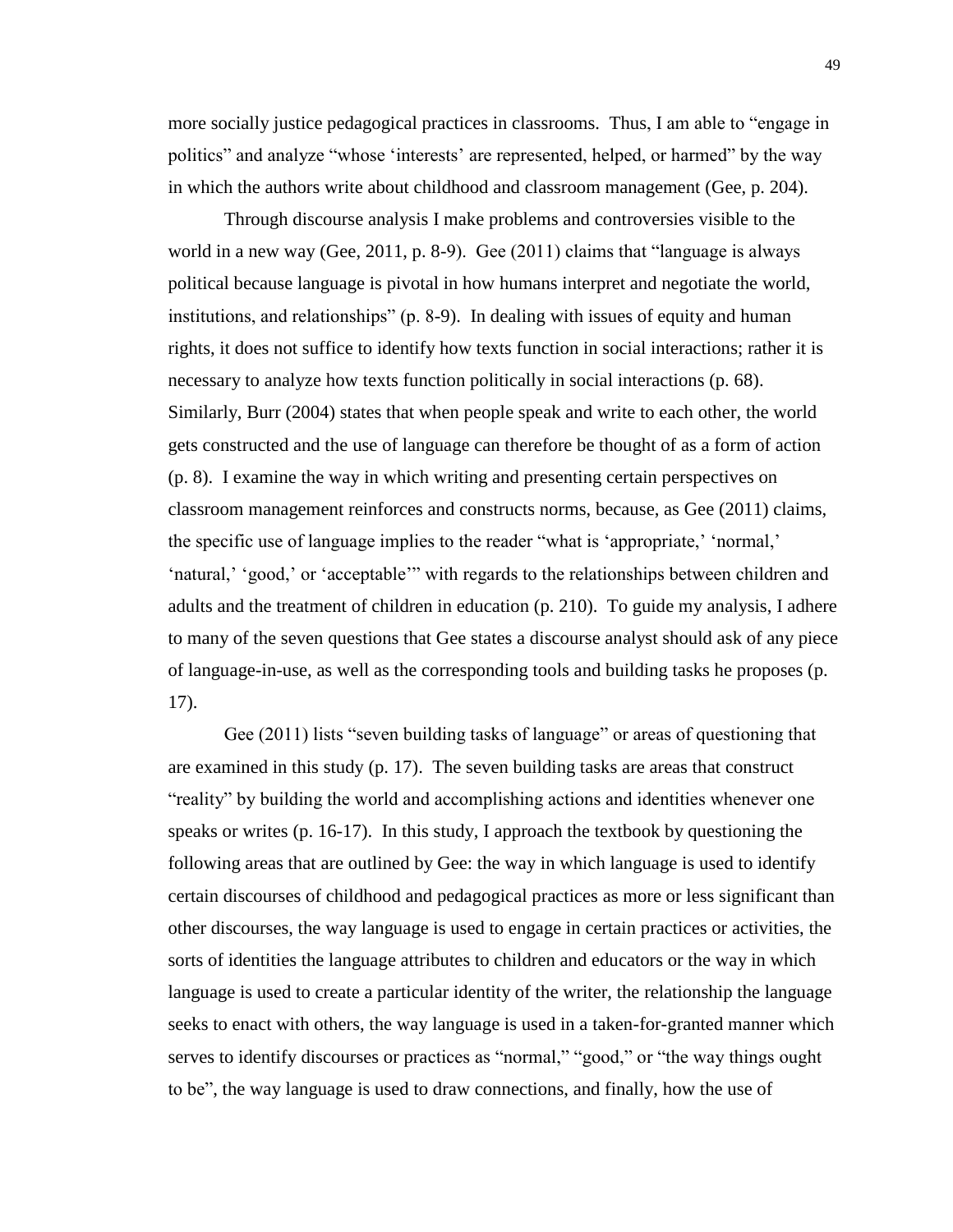language "privileges or disprivileges" certain epistemologies about childhood and classroom management (p. 17-20). I use the "six tools of inquiry" that Gee discusses in order to understand how the seven building tasks are used in language to "enact or build in the world" (p. 28).

Situated meanings, figured worlds, social languages, discourses, conversations and intertextuality are the six tools of inquiry or "thinking devices" that help me to interpret "how people build identities and practices and recognize identities and practices that others are building around them" (Gee, 2011, p. 28). While engaging in questioning most of the seven building task areas, I use situated meaning as a guide to consider the context in which language is used to "create or construe" information about classroom management in certain ways (p. 73). Gee's explanation of "figured worlds," meaning the image of a typical story or "simplified world" that "captures what is taken to be typical or normal," enables me to examine the textbook in terms of "words and phrases of communication" that make assumptions about childhood or classroom management practices (p.72). Furthermore, I examine the use of "social languages" which Gee uses to refer to the way in which people "use different styles or varieties of language for different purposes" (p. 28). The expressions and "voice" used by the authors is telling of the values and beliefs legitimated in the text (p. 46). The choice in language expresses the discourses endorsed in the textbook as the authors use certain language to "build identities and activities" and engage in "ways of thinking, acting, interacting, valuing, feeling, and believing" (p. 28). I also analyze the manner in which the authors address large scale societal "Conversations" or debates about childhood and schooling (p. 29).

To explore the social and political implications of the language used in the textbook, I use Gee's "big questions" as a guide to the six thinking devices (situated meanings, figured worlds, social languages, discourses, conversations and intertextuality) to ask questions about the seven building tasks (significance, practices/activities, identities, relationships, politics, connections and sign systems/knowledge) (p. 121) (Appendix A). I focus heavily on the thinking devices and rely mostly on the tools of inquiry that enable me to examine the text in terms of understanding the discourses of childhood endorsed by the authors, the way that the discourses inform pedagogical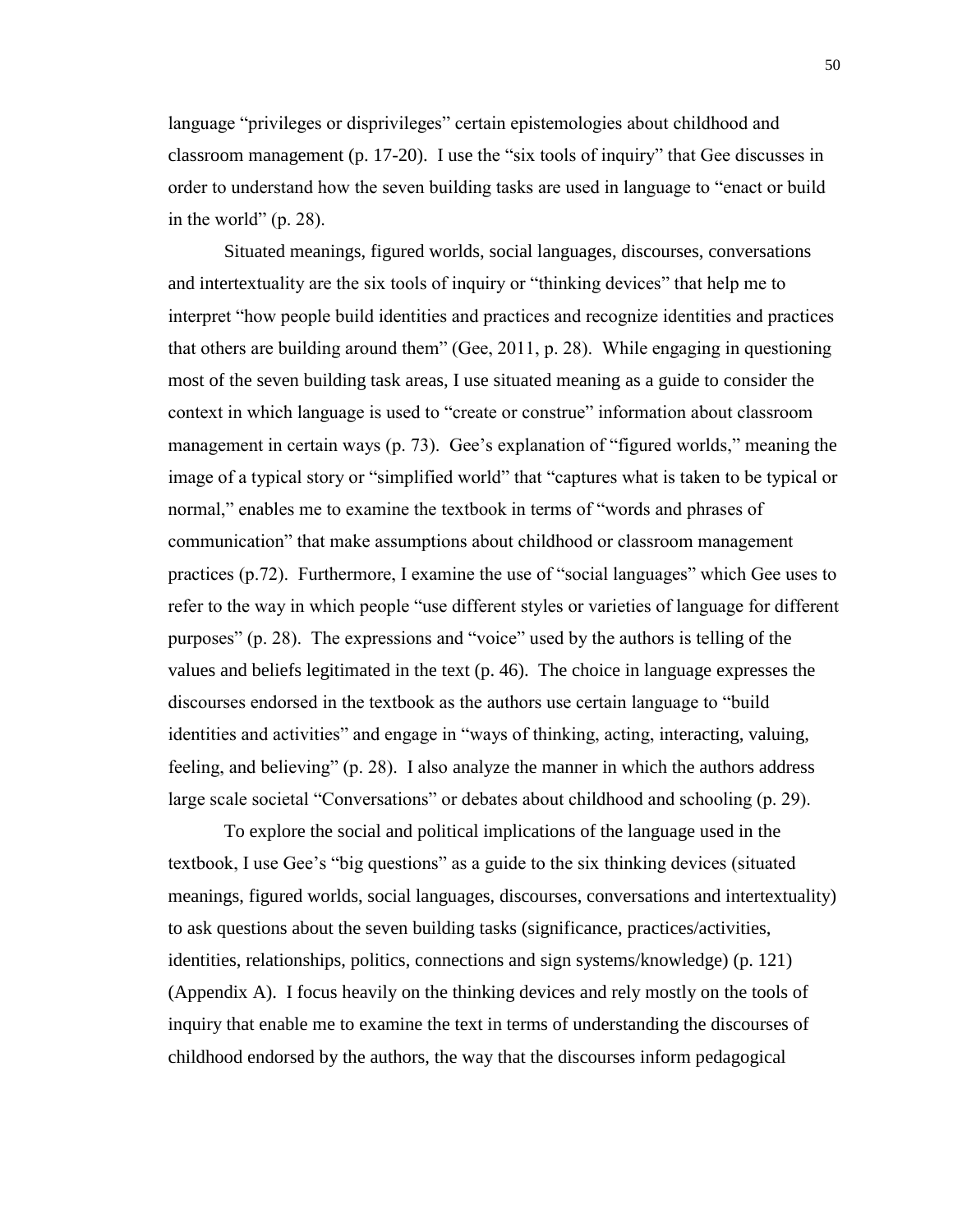approaches to classroom management, and the consequences of the authors' perspective that limit and exclude more socially just pedagogical practices.

Gee states that framing the problem is both a tool and a hindrance as "discourse analytic interpretations (just like people's everyday interpretations of language) are always vulnerable to changing as we widen the context within which we interpret a piece of language" (p. 67). To maintain validity in my analysis, I "keep widening the context in which [I] interpret" to include both the course textbook as well as the syllabus, "until [I] see what information and values are being left unsaid or effaced in a piece of language;" Gee states that it is at this point I can stop and make claims (p. 68). While critical discourse analysis is criticized because the analyst "is swayed by his or her own interest or passion for intervening in some problem in the world", I believe that by combining my own personal experiences as a new teacher through autoethnography in combination with critical discourse analysis, it is possible for my work to "speak to" and "intervene in" social and political issues surrounding the presentation of certain pedagogical practices in a preservice textbook (p. 9).

#### Autoethnography

According to Denzin (1997), autoethnography is "a performance text… turning inward waiting to be staged" (p. 199). While engaging heavily in classroom management literature, both for the purpose of this study, as well as for my own personal growth as a first year teacher, I continuously reflect on my own trials and tribulations, internal conflicts, and questions about who I am and who I want to be as an educator. Through autoethnography, I am able to reflect on my experiences to share them in a way that will provoke the reader to think critically about their own practice. I weave in my own narrative with critical discourse analysis of the textbook to create "charged moments of clarity, connection, and change" (Jones, 2005, p. 765). The emotional element that I bring to the analysis is important for "understanding and theorizing the relationship of self, power, and culture" (Jones, p. 767). Jones claims that personal stories engage the reader in scenes of conflicting moments as I tell a story and connect experience and theory in hopes that readers "will bring the same careful attention to [my] words in the context of their own lives" (p. 765).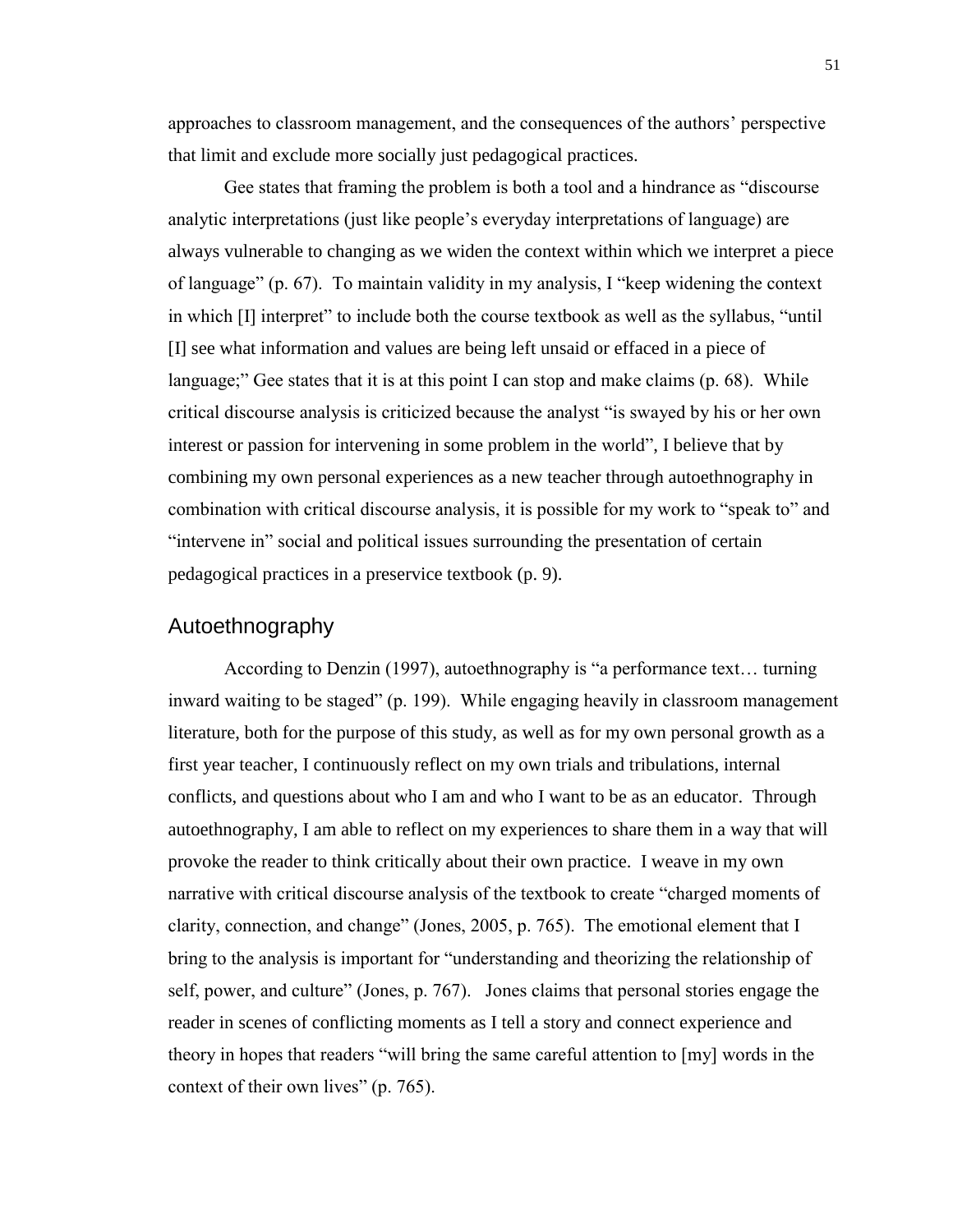Through autoethnography, I demand "attention and participation" on the part of the reader; I encourage the reader witness my experience and create an opportunity for change (Jones, p. 765). In telling my story, I reveal my own part, particularly my own "frightened or cowardly or self-deceived part" in the bodily control and silencing of children's voices through classroom management practices and attempts to fit in or reject certain teaching norms (Jones, p. 767). The "power of narrative" helps to "create, interpret, and change" the social, cultural, politically and personal reality of those involved in the institution of education (p. 767). I challenge myself to critically reflect on my own experiences through "self-investigation" of my own role in the social world as my narrative becomes a "means for interpreting the past, translating and transforming contexts, and envisioning a future" (p. 768).

Jones (2005) argues that autoethnography is grounded in the ideas that "our identities and daily practices are a series of performance choices (conscious and unconscious) that we improvise within cultural and social guidelines" and "that we learn through participation or through performance" (p. 771). I challenge particular "identities or ways of life" that are prescribed for educators in the classroom management text by presenting my individual lived experience "as a means for pointing up the subjective and situated nature of identity" (p. 771). As Jones proposes, my personal narrative performance blends "art" and "life", as I present my experience as one that invites critique, rather than presenting my experience as "authentic (true) and untouchable" (p. 781). Most importantly, my story reflects a "'disturbance' in social, cultural, and political networks of power'" (p. 781). My story is different and unique from the universalizing story that the classroom management textbook attempts to construct for new educators – or in the words of Karl Popper, my experience as a new teacher is a "black swan" (Redman, 1994, p. 68).

#### **Conclusion**

In this chapter I outlined my methodological approach in undertaking a singular case study analysis of a particular textbook used at multiple Faculties of Education across Canada. I justified my use of autoethnographic narratives as a basis for counter-arguing normative claims made in the textbook. My understanding of critical discourse analysis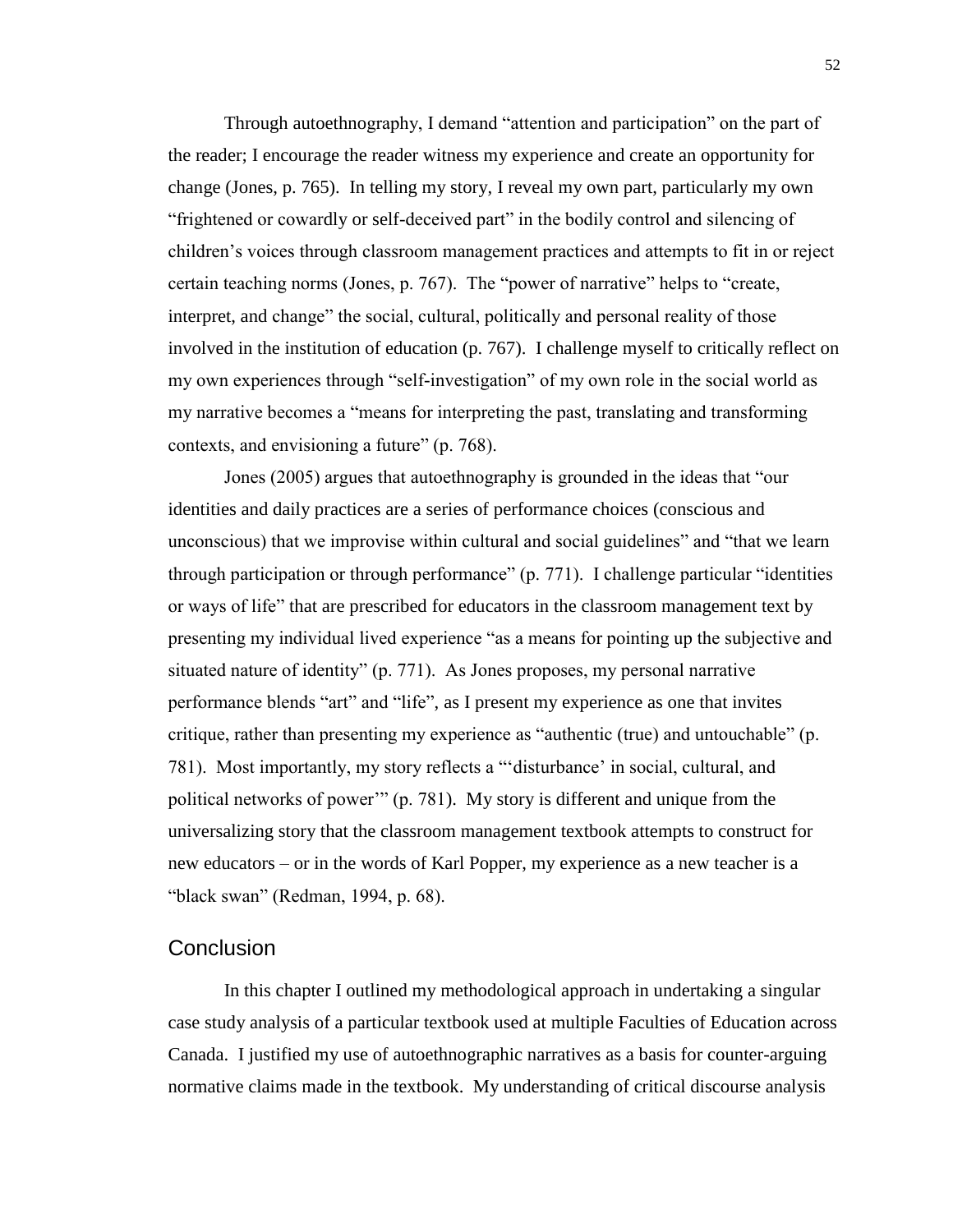has been informed by the work of Gee (2011) and Foucault (1977-1982). The chapter also outlined how I use discourse analysis to identify how the child is constituted discursively in the textbook, the sorts of discourses that inform the pedagogical approach to modern classroom management legitimated by the author and specific ways in which the bodies of children are regulated and the voices of children are silenced in the classroom management practices endorsed in the textbook.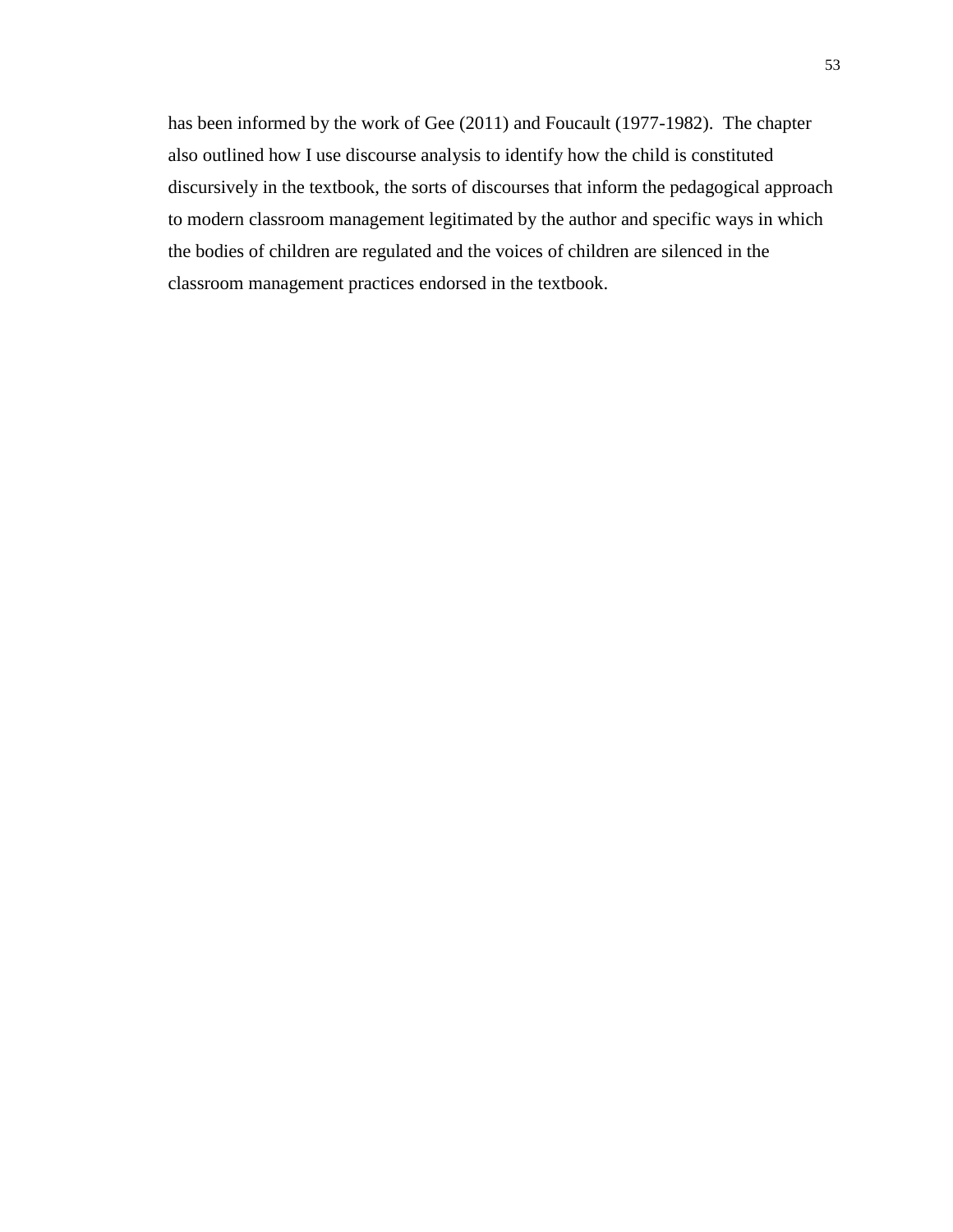## Chapter 5 Discourse Analysis

#### Introduction

In this chapter, I present a singular case study through undertaking a discourse analysis of a specific textbook that is used to introduce effective classroom management strategies to preservice education students. The textbook I examine, "Educational Psychology: Applications in Canadian Classrooms" by Alan Edmunds and Gail Edmunds (2010), is currently in use at more than five preservice education faculties across Canada. I focus on how the textbook is deployed at a particular faculty of education to explicitly address classroom management. For instance, the course at this particular faculty for which this textbook is required reading is the only course in the preservice education program which claims to explicitly teach theories and applications of classroom management. The analysis focuses substantially on chapters one and three as these chapters are identified in the course syllabus at this particular university as mandatory readings specifically concerning classroom management.

As a recent graduate from a preservice education program, I engage in my analysis of the textbook by critiquing and reflecting on my own practice as a first year Kindergarten teacher. Throughout my analysis, I weave in ethnographic narratives about my experience navigating applications of classroom management pedagogy. These accounts serve as counter-narratives in the sense that they challenge the universalized positions that are endorsed in the textbook about what constitutes effective classroom management strategies and approaches in the classroom. I use a poststructuralist perspective on the politics of knowledge to guide my explicit political stance and critically reflect on how on the "regimes of truth" about what constitutes effective classroom management as they are authorized in the textbook. A poststructuralist lens enables me to analyse and critique certain perspectives that conflict with my own understandings and teaching practices about how best to manage classroom behaviour in the early childhood classroom (Mac Naughton, 2005, p. 3).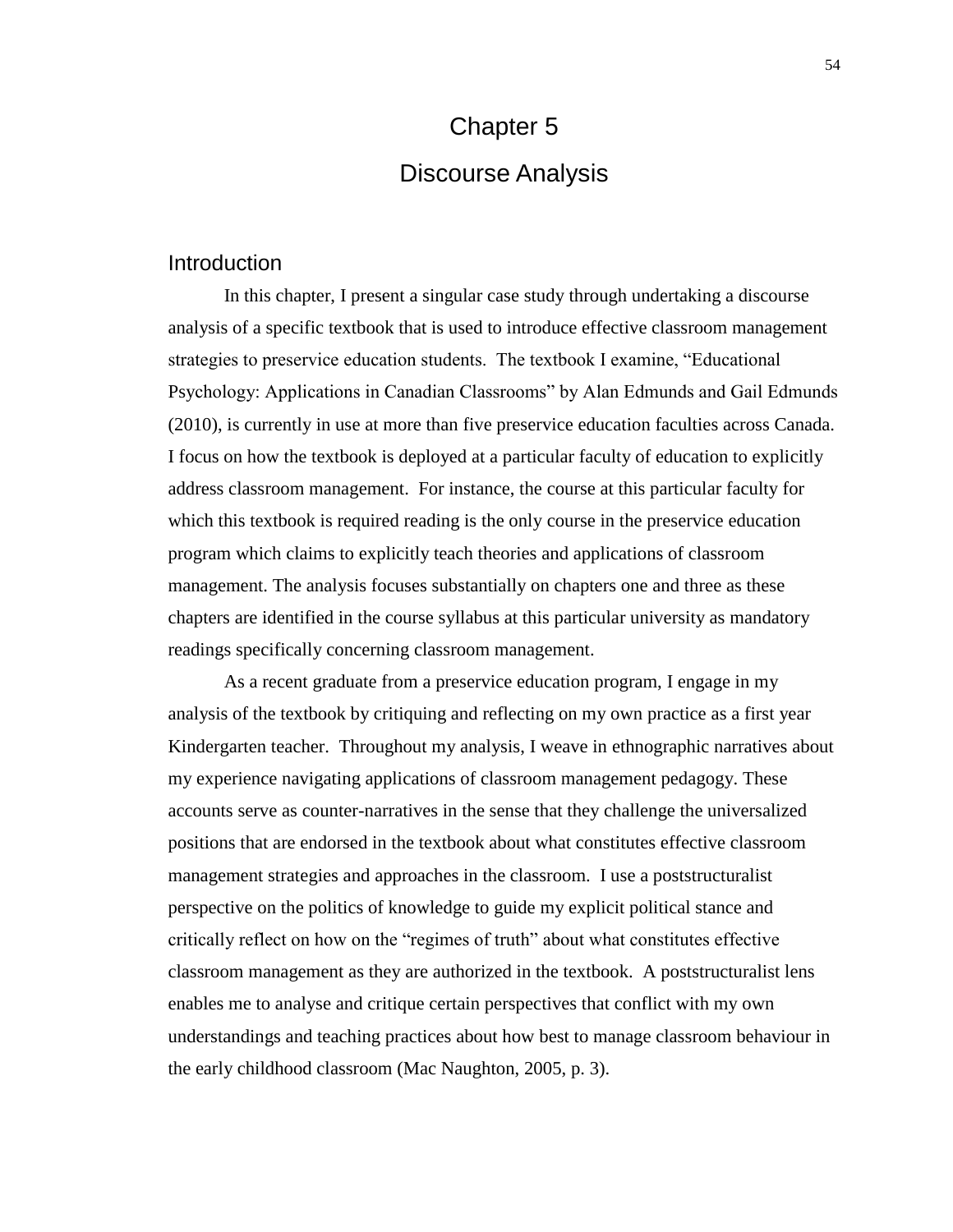Poststructuralist thinkers, according to Mac Naughton (2005), are influenced by the work of Foucault as they challenge "the assumption that knowledge is free of – and distinct from – politics" (p. 4). They argue that language is intimately connected with "the politics of knowledge and that those politics are evident in the language [educators] use to think of [themselves], [their] subjectivities and to describe our actions and institutions" (p. 4). Furthermore, poststructuralists challenge the idea that "individuals can think and act freely outside of politics of knowledge" (p. 4). Like Mac Naughton, Sondergaard (2002), argues for research that investigates "truth claims," such as those made in the textbook from an Educational Psychology discourse of knowledge, as such "truth claims" produce social and cultural effects as well as induce "regular effects of power" (p.188). Mac Naughton discusses the importance of being a critically reflective educator, so in my practice I consider the "effects of power relationships between people" and I "seek to analyse [the] implication in oppressive and inequitable power relationships with students and then use [my] analysis to work against that oppression and inequity" (p. 7). Critical reflection, Mac Naughton explains, "is the process of questioning how power operates in the process of teaching and learning and then using that knowledge to transform oppressive or inequitable teaching and learning processes" (p. 7).

The assumption in Mac Naughton's claim is that there is no single, universal, or correct way to be an educator and that "all teaching and learning can either contribute to or contest oppression and equity" (p. 7). I believe that there are many different ways of 'doing' classroom management. However, in my analysis of a preservice education textbook, I identify a particular regime of truth and knowledge/power that informs the particular approach to classroom management that is being advocated, and seek to challenge it in support for an approach that, as I understand it, is more democratic, rightsbased, and which values children as competent, political actors and decision-makers.

I rely heavily on Gee's (2011) seven building tasks (relationships, identities, sign systems and knowledge, politics, connections, practices and significance) and six thinking devices (figured worlds, social languages, situated meanings, discourses, intertextuality and conversation) to examine how this particular textbook functions socially and politically in educational practice (p. 69). By first positioning the discourse of childhood that Edmunds and Edmunds rely on to explore classroom management, I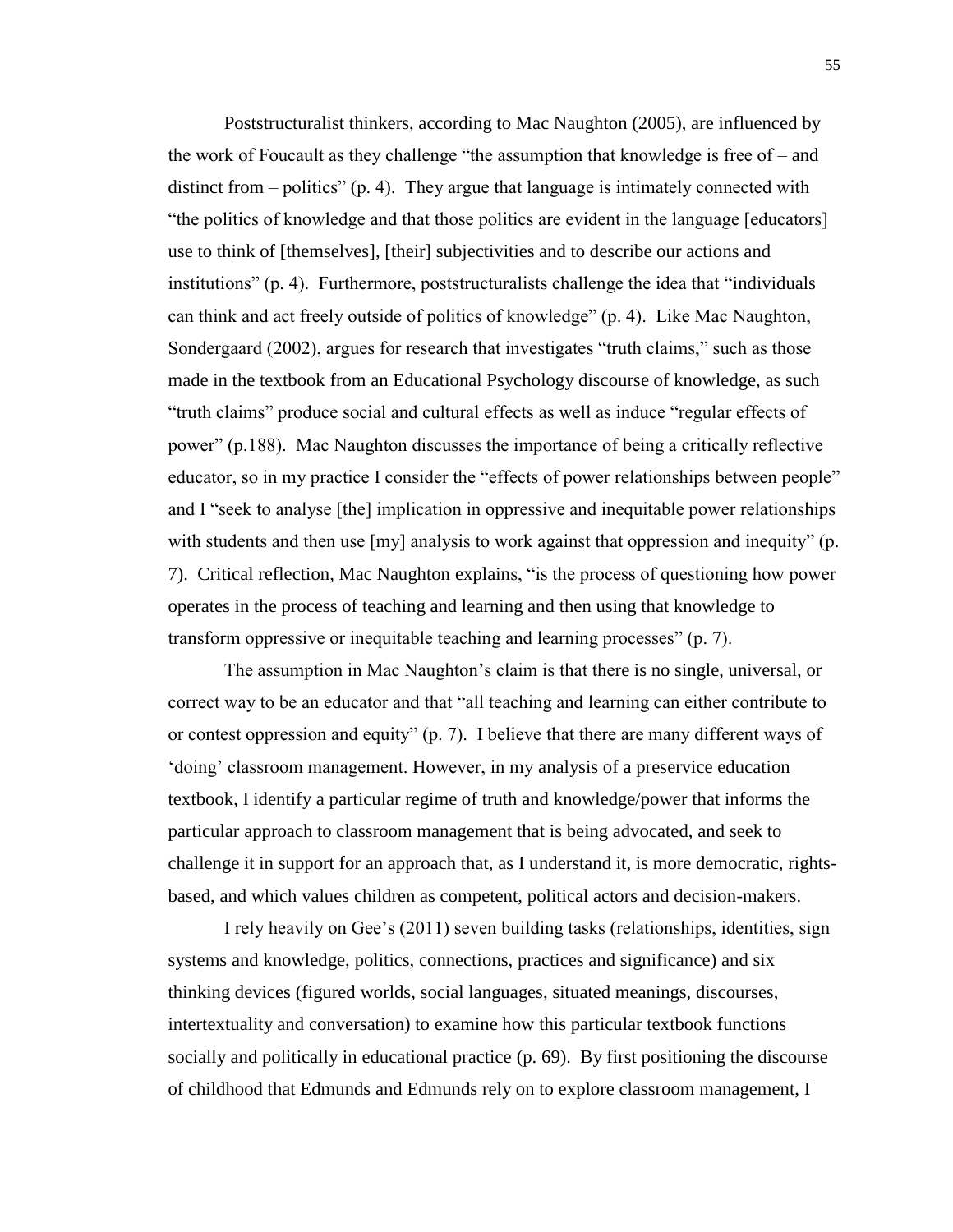analyse how language is used politically to construct a hierarchical power relationship between the authors as experts of knowledge and the readers as passive consumers of knowledge and I examine how the knowledge-power relations enable the textbook to function as a 'regime of truth.' This focus on the construction of knowledge is examined by focusing on the way in which Edmunds and Edmunds favour and certain discourses of childhood and pedagogical practices. I examine the politics of language embedded within the text, and the connections drawn to other texts that serve to reinforce an authoritative relationship between teachers and students by utilizing a developmental educational psychology discourse of childhood as an authoritative framework, specifically by exploring the understanding of self-regulation endorsed in the text. I question the idea of power that appears to be exercised in the constitution of the child as a particular object of the teacher's pedagogical gaze, such as by examining their approach to a democratic rule-making process endorsed in the text.

The focus of my analysis is on the disciplinary practices endorsed in the text by using Foucault's theories of discipline and power/knowledge to investigate the coercion of the body and silencing of student's voices. I also investigate the unintended consequences and effects of embracing pedagogies and disciplinary practices that reinforce adult superiority over children, particularly in order to recognize the ways in which the bodies of children are controlled and their voices are silenced, and to understand the exercising of power as a political tactic within the educational institution. Finally, I argue for a need for change, to present multiple discourses of knowledge in preservice education programs to enable new teachers to make informed and critical decisions about elaborating on more socially just pedagogical approaches to classroom management.

#### Classroom Management from an Educational Psychology Discourse

Edmunds and Edmunds claim that the goal of using this particular textbook to teach preservice education students is not only to introduce students to "evidence-based" research from the field of educational psychology, but to also demonstrate the importance or necessity of using the principles of education psychology to endorse and justify a particular pedagogical approach. They define classroom management as: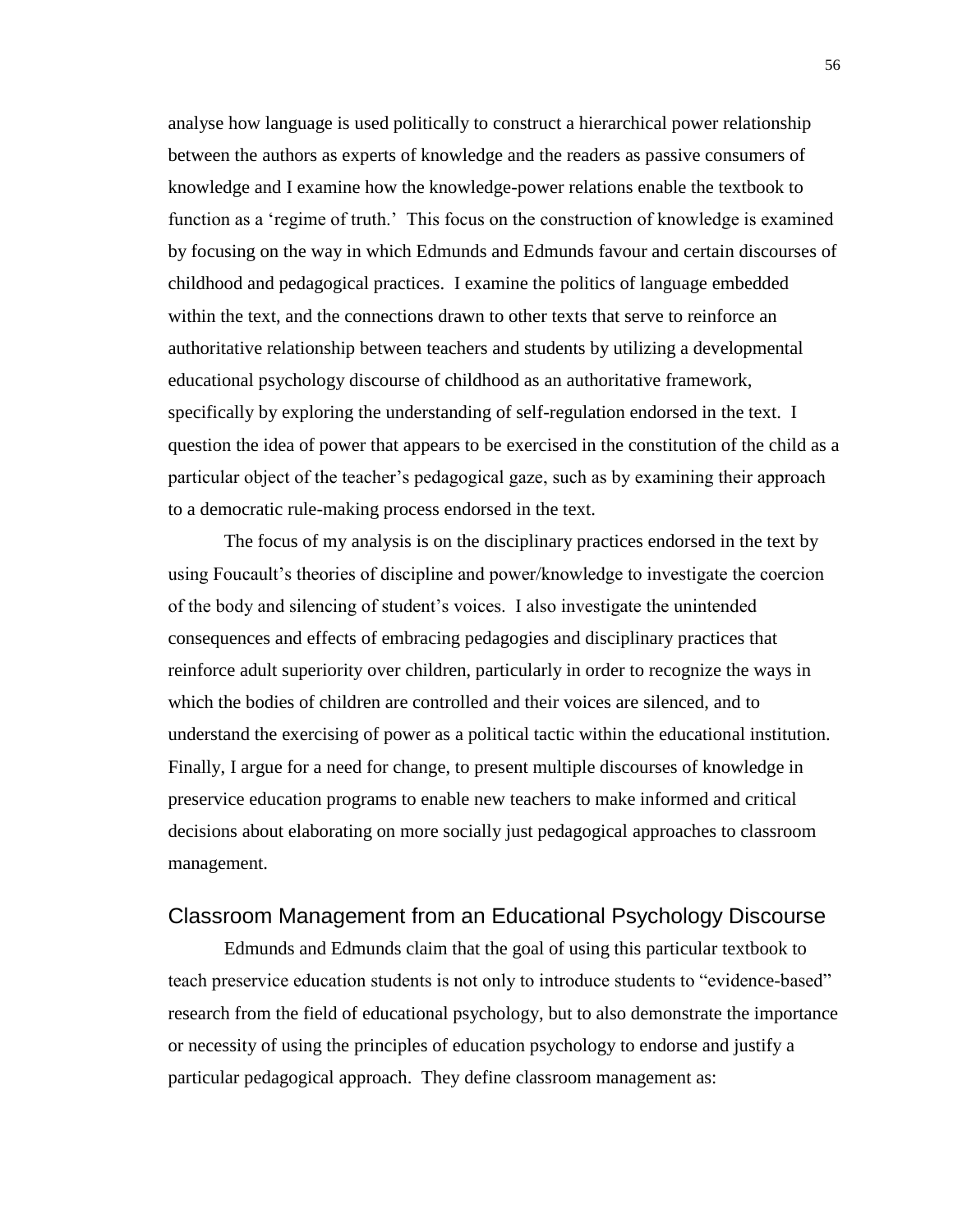…the actions teachers undertake to create environments that support and enhance academic learning and appropriate social-skill development. This does not mean that classroom management is a 'bag-of-tricks' that is suddenly whipped out by teachers whenever students act improperly, nor is it a method of 'controlling' students so that they obediently respond to teacher demands. Rather, classroom management is a coherent set of principles and skills that are applied and integrated into everyday activities of teachers and students who are interacting and working together. (p. 75)

Furthermore, Edmunds and Edmunds state that their intention in writing a book "grounded in the activities of an actual classroom" is to "portray how and when the principles of educational psychology can be applied by teachers" (p. x). They frame their perspective of childhood and classroom management within a discourse of educational psychology with a strong statement that "teaching practices without valid support from educational psychology research are simply a waste of valuable instructional time" (p. 8). Drawing heavily on stage theorists including Piaget, Erikson, Kohlberg, Anderson, Carroll, Sternberg, and Bloom, Edmunds and Edmunds position their text within the discourse of educational psychology, more specifically, developmental educational psychology, which grounds their perspective of childhood and informs the justification and rationale for the classroom management strategies legitimated and endorsed throughout their textbook. James and Prout (1990) claim that psychological explanations of childhood development have, until recently, dominated the study of childhood, and guide many child-rearing and educational practices (p. 10). James and Prout's exploration of social actor theory, along with scholars such as Siegler (1996) and Confrey (1990) argue for the social study of childhood which moves beyond assumptions of the 'naturalness' and 'biological immaturity' of childhood thus making it possible to explore alternative perspectives of childhood and classroom management pedagogy.

Informed by Siegler (1996) and Confrey's (1990) critiques of developmental and cognitive theories that dominate educational institutions, I propose that the developmental educational psychology approach that Edmunds and Edmunds use to understanding childhood, as well as the corresponding classroom management pedagogy informed by this particular discourse, underestimates the competency of the child, and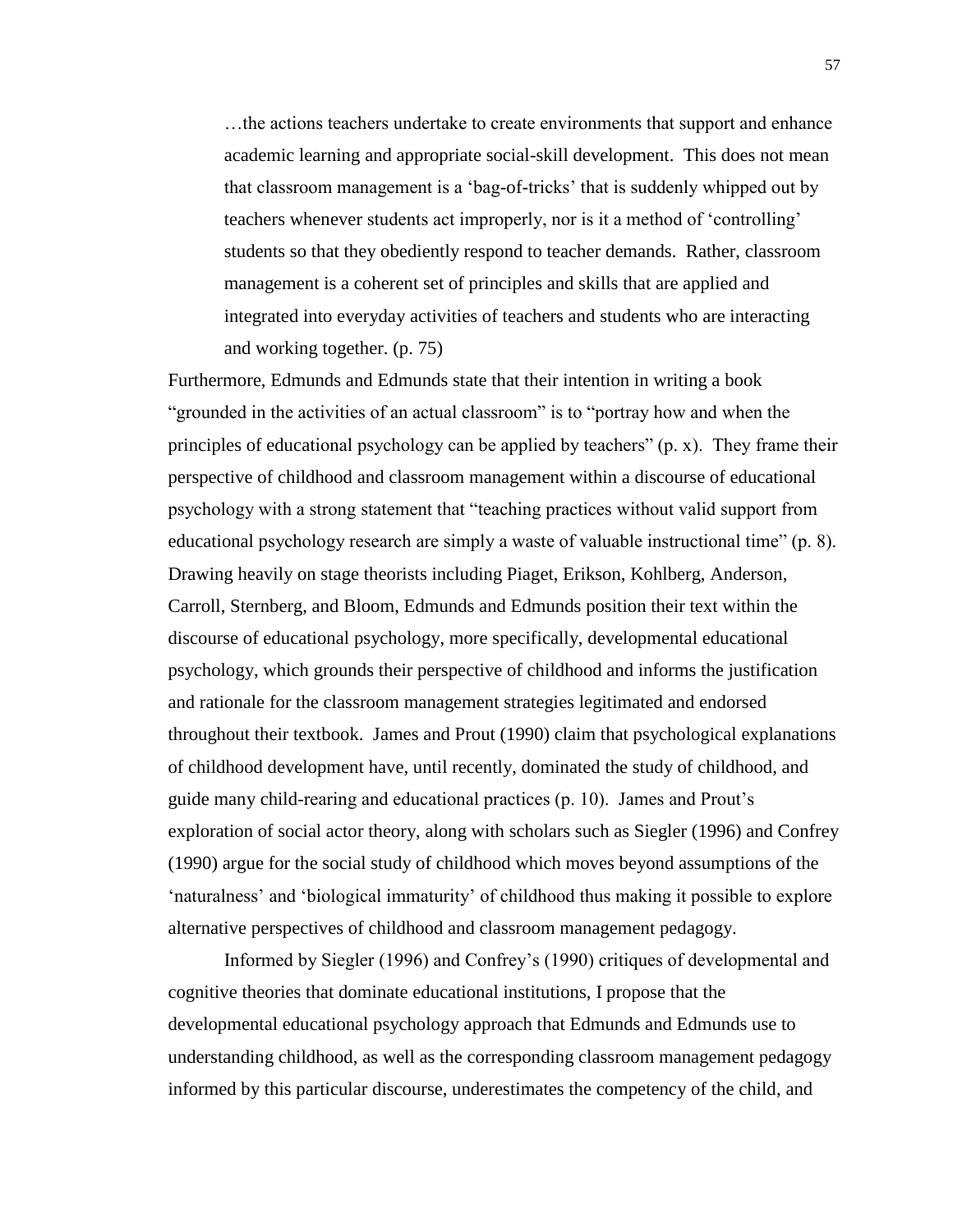leads to practices that limit student participation, agency and voice in the politics of the classroom. Siegler (1996) argues that developmental models have a number of virtues, namely that they outline the order in which developmental change occurs in a "simple, straightforward, and memorable" way (p. 11). Confrey (1990) expresses that the "powerful psychological theories offered by Piaget and Vygotsky… alter educators to the fact that children may see the world and experience objects qualitatively different from adults" (p. 28). However, Siegler and Confrey argue that developmental stage theories are problematic in practice, as such theories "have proven to be inconsistent with a great deal of data. Furthermore, the way in which they are inconsistent with the data has created a serious dilemma" (Siegler, 1996, p. 11). Findings of early competencies in the child are often framed in terms of competencies that the child is thought to lack (p. 12). Siegler argues that it is necessary to "move beyond attempts to characterize *the* way that children of a given age think, and recognize the variability of their thinking" (p. 12). In doing so, the results of children's competency, particularly young children, are surprising and more advanced and complex than developmental models suggest (p. 12). For instance, the "deep-rooted beliefs about essences that support the assumption of a 1:1 correspondence between age and mode of thought" extends to "deep-rooted beliefs regarding agency" (p. 15). Such beliefs disregard the diversity of children in their construction of a universal child and universal developmental measures (Confrey, 1990, p. 32).

Thus developmental theorists may ignore the variability in children's thinking, and ignore their ability to make choices. Unfortunately, this leads to "narrower, less accurate" interpretations about the cognitive capacities of children (p. 16). While adult educators play a major role in teaching students and providing opportunities to learn, I argue that certain developmental models are used to reinforce adult authority over children in a dominating way, specifically in order to deny children meaningful participation in the democratic classroom management approach seemingly endorsed in Edmunds and Edmunds' text. For instance, in using social actor theory, James and Prout (1990) argue that "children must be seen as actively involved in the construction of their own social lives, the lives of those around them and of the societies in which they live" (p. 4).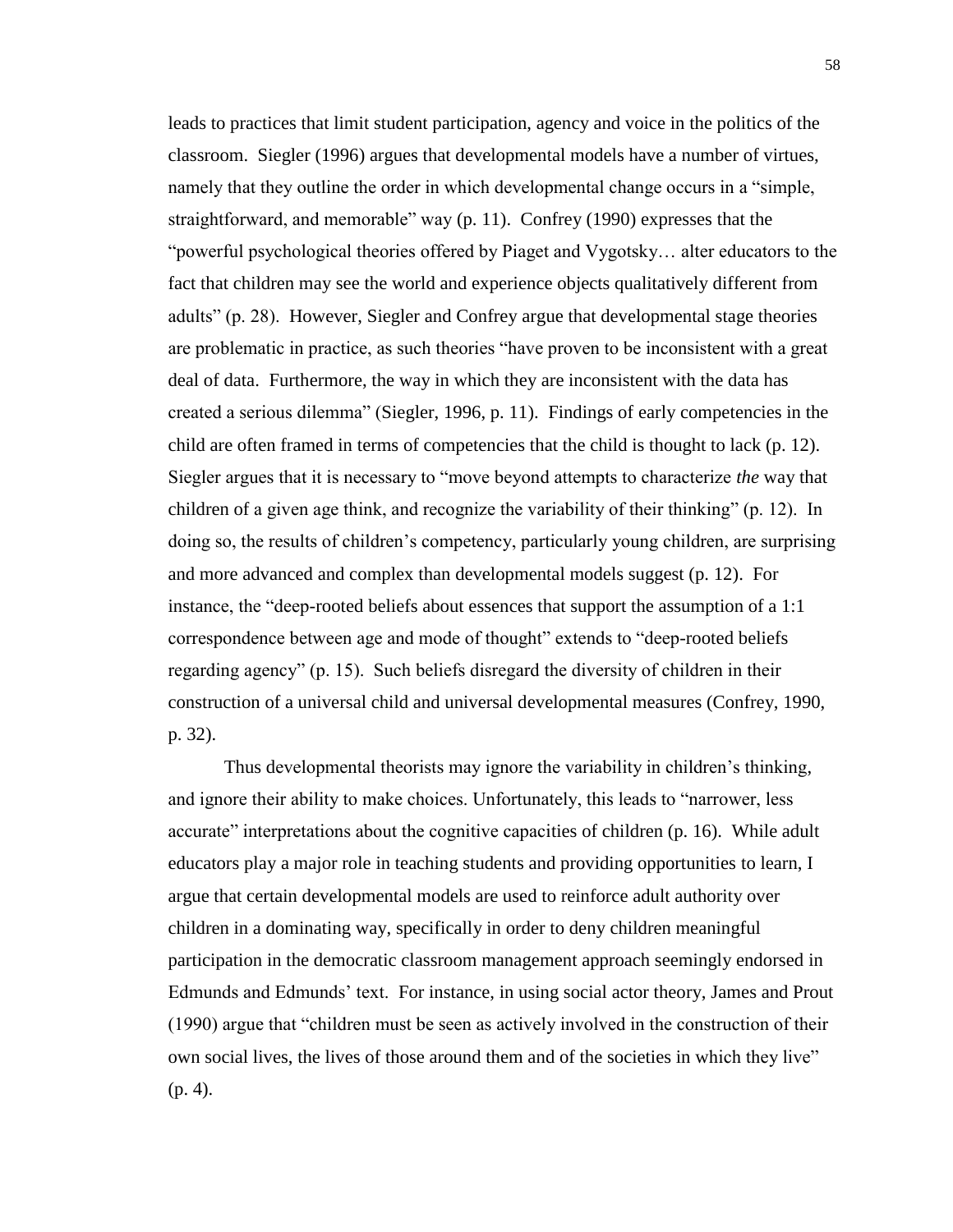I argue for approaches to classroom management in which educators understand the child as a "rights-bearing subject" as opposed to a biological understanding of the child as a "natural phenomena" or a "product of society" (Ryan, 2008, p. 555). This distinction of understanding the child as a political agent is reflected in literature from a social actor theory perspective; especially texts that argue for democratic approaches to classroom management (see Anderson, 2004). While Edmunds and Edmunds state that they use a 'democratic' approach to classroom management, the extent to which children are granted democratic rights is limited and restricted by biological and psychological discourses about the cognitive abilities of children.

Upon closer examination of the textbook, the authors' approach to childhood and classroom management is inconsistent with the "democratic" approach they endorse and, moreover, is more closely affiliated with pedagogical practices that are grounded in a developmental educational psychology discourse in which teachers are positioned and constituted as authoritative figures who are required to establish and maintain hierarchical power relationships in their classrooms (p. 84). As I attempt to illustrate in this chapter, Edmunds and Edmunds present an approach to classroom management, which does not easily align with my own understanding and practices as a classroom teacher. Teachers are constructed in the textbook as particular sorts of subjects and are invested with a particular authority and moral superiority, which are understood in terms of the need to endorse certain hierarchical power relationships in the classroom.

## Expert Knowledge and Politics of 'Truth'

Language is used politically in the textbook to construct a hierarchical power relationship between the authors as experts of knowledge and the readers as passive consumers of knowledge, which enforces knowledge-power relations. In other words, the textbook can be understood as endorsing a 'regime of truth' about childhood and effective classroom management pedagogies. Gee (2011) explains that authors use language in a particular way to "create or sustain social relationships or to end or harm them" (p. 210). In this case, Edmunds and Edmunds use language to establish a hierarchical power relationship with the reader – they represent themselves as the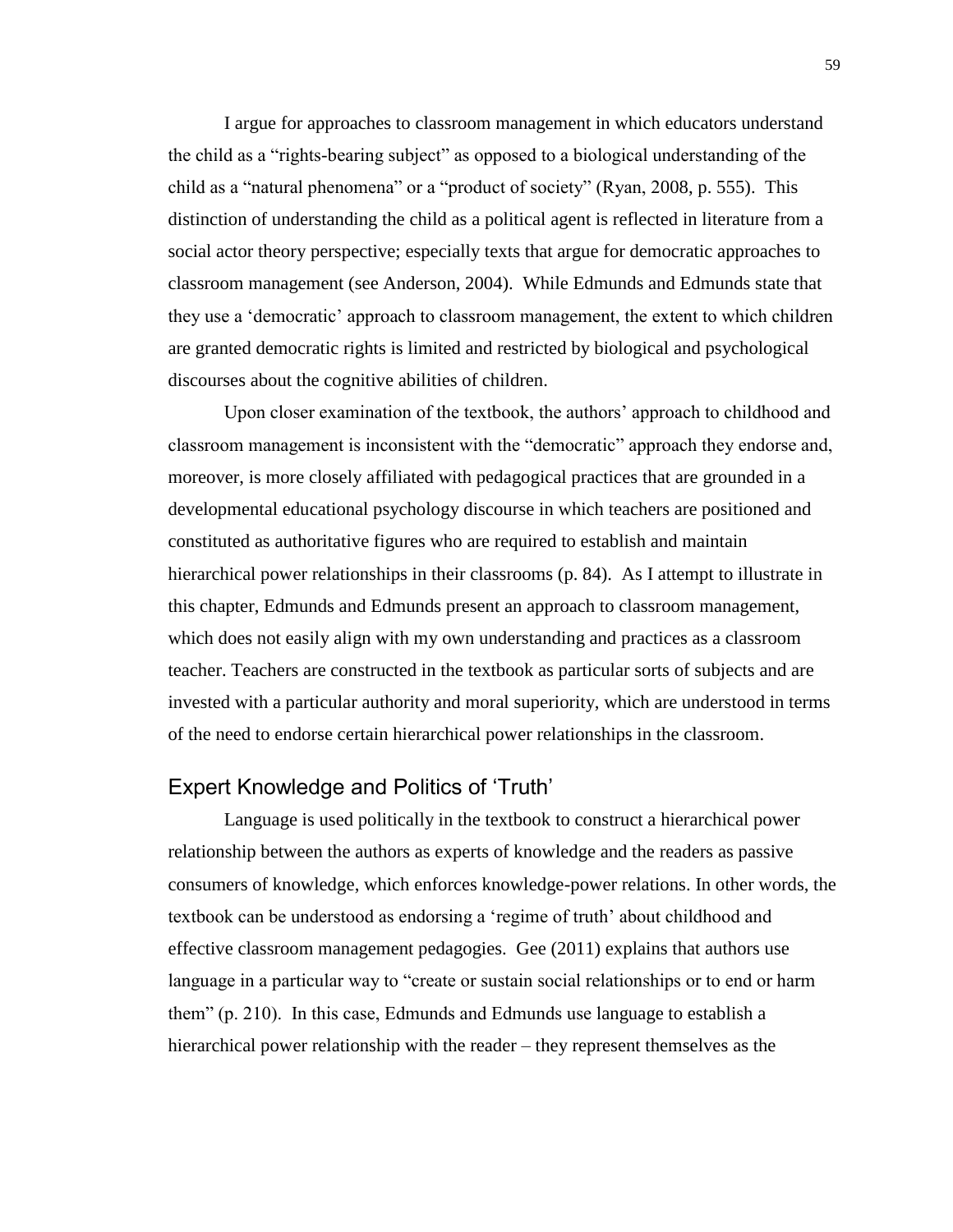authoritative subjects on classroom management requiring the reader to defer to their knowledge and expertise.

Identity, according to Gee (2011), refers to "different ways of being in the world at different times and places for different purposes," specifically how people "recognize and act out different social roles or different social positions in society" (p. 207). Edmunds and Edmunds use fictional characters, Annette Elkins, a new teacher and her professor from a graduate level educational psychology course, Dr. Andrew Cameron, to portray a knower versus seeker relationship; they purposefully construct an expert-novice relationship between themselves and the intended readers. Throughout the textbook, Annette, a relatively new teacher, communicates through e-mails with Dr. Andrew Cameron, her educational psychology professor and "mentor" (p. xvi). By positioning the reader, or preservice education student, as lacking knowledge, Edmunds and Edmunds reinforce their socially constructed identity as having status as knowledgeproducers.

Edmunds and Edmunds state that the purpose of creating the teacher and professor relationship is to "provide readers with detailed explanations of educational psychology concepts, particularly in regard to the questions teachers may have about the relevance of these concepts to classroom activities" (xiii). However, Edmunds and Edmunds tend to reiterate certain dualistic positions involving knower versus seeker, and confident scholar versus confused teacher candidate to depict the relationship between Dr. Cameron and Annette, which is symbolic of the constructed identities that Edmunds and Edmunds create for themselves as knowledgeable producers of the "truth" about classroom management versus the position of the novice teacher as inexperienced, passive consumer of knowledge. To further legitimate the authors' hierarchical positioning within the expert professor versus novice student-teacher relationship, Edmunds and Edmunds deny the possibility that Dr. Cameron may learn anything of value from Annette, as they state that "Dr. Cameron's exchanges with Annette allow him to update and hone his abilities to explain concepts and applications and to direct teachers towards readings pertinent to their classrooms" (p. xiii).

Annette takes on a passive subjugated role, expressing a lack of knowledge as she uses knowledge-lacking phrases such as "I don't know," emphasizing that she has "lots to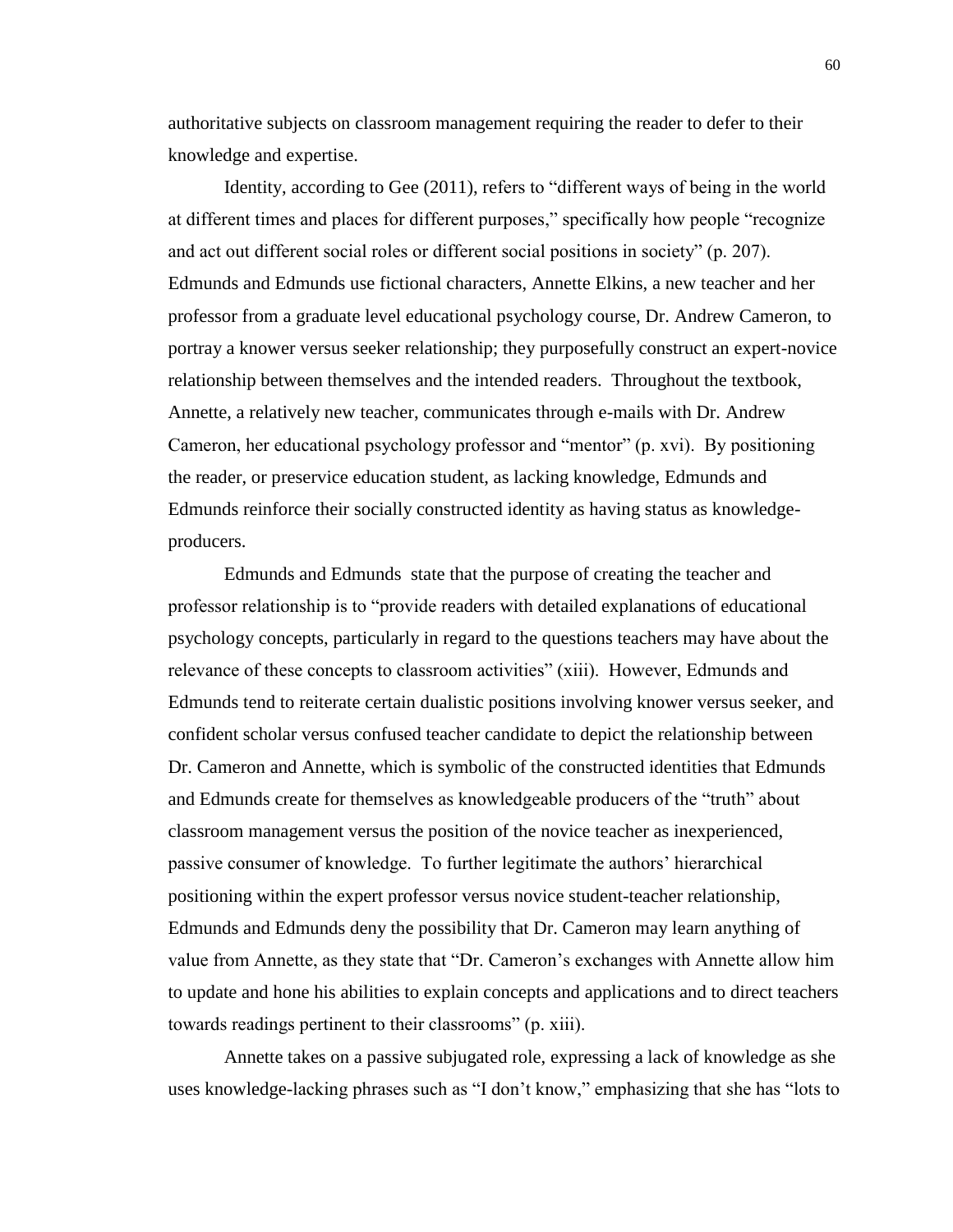learn" and revealing an enlightened experience as she is able to connect educational psychology to her practice as a teacher (p. 5). Preservice education students are positioned with Annette who identifies as being "so lucky to have a mentor like Dr. Cameron," specifically because the textbook is supposedly written in a way that students do not need to take an active role in interpreting or understanding the text (p. 78). In short, the student or reader is required to defer to the authority of the expert. For instance, Edmunds and Edmunds boast that their text is unlike "most educational psychology textbooks", which tends to alleviate teachers of the task of "interpreting the various and often multi-faceted components of the chosen models and incorporating them into a usable plan," as these sort of textbooks 'do the thinking' for the readers. As a recent graduate from a faculty of education, and as a new teacher, I am not passive in my engagement with the textbook, but given my access to critical frameworks and my own experience in the classroom, my own narratives serve to challenge the 'regime of truth' that is being presented in the textbook.

Additionally, the authors use "Think Boxes" that claim to "encourage readers to consider their opinions and reactions to material presented in the text," supposedly prompting preservice education students to "use scholarly knowledge, and understand it in such a way that he or she can test the conclusions of the research, and may falsify it, since knowledge will be seen as testable hypotheses, not conclusions to be followed" (p. 7). However, the 'Think Boxes', for the most part, merely prompt readers to be reflective, in a non-critical manner, on personal experiences or help readers to strengthen their understanding of concepts presented. For example, upon explaining Annette's classroom management strategy, Edmunds and Edmunds include a 'Think Box' that reads: "Imagine that you are a student in Annette's class. How do you think you would react to her approaches to classroom management and instruction?" (p. 132). Prompts do not challenge the reader to think critically about their own beliefs about classroom management or compare ideas presented to those informed by other theoretical positions or epistemologies. Rather the constructed social identity of preservice students as passive recipients of knowledge is reinforced through the 'Think Boxes' which serve to prepare students to respond to test questions and course assignments.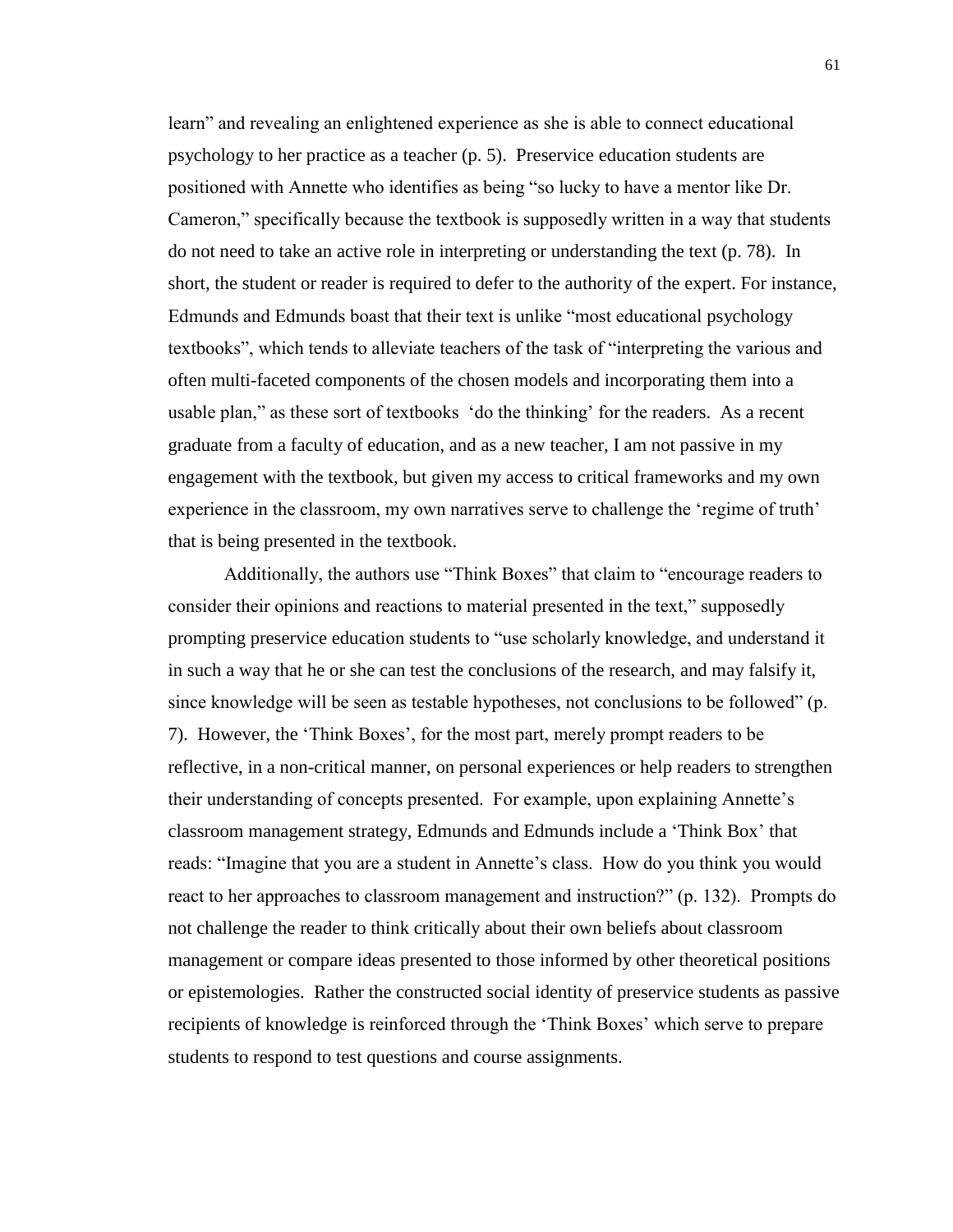The authors "build identities for others" as the textbook frames preservice students as passive subjects in order to build them back up by empowering them with the provision of a specific form of knowledge (Gee, 2011, p. 19). It is in this sense that the textbook functions as a 'regime of truth' and is embedded in certain knowledge-power relations. For Foucault (1978), power relations cannot be understood in binary terms as an "all encompassing opposition between rulers and ruled, nor is power an oppressive force that works top-down in a way that affects the individual unconsciously (p. 94). "Power is not an evil; rather power is a strategic game. I do not see where evil is in the practice of someone who, in a given game of truth, knowing more than another, tells one what to do or transmits knowledge to another". In fact, I believe it is important that preservice students have access to experienced professors and literature about classroom management to inform their practice. However, I see ethical problems with the effects of domination in the arbitrary and useless authority of a teacher, particularly if power is exercised abusively by an authoritarian teacher (Foucault, 1987, p. 130). It is important to "distinguish the relationships of power as strategic games between liberties – strategic games that result in the fact that some people try to determine the conduct of others". It is in this sense that Edmunds and Edmunds support a particular discourse of classroom management, and are concerned with directing preservice education students to embrace particular strategies for regulating student behaviour in the classroom.

A relationship of domination is exemplified when Edmunds and Edmunds manipulate a strategic relationship between themselves and the reader, in order to direct the readers' ways of thinking and behaviours with regards to classroom management. Edmunds and Edmunds first present the supervising teacher as inexperienced in stating "[preservice education students'] practicum experiences are usually filled with momentby-moment, real-life teaching challenges that require mindful and on-the-spot decisions. They rightfully wonder how there could possibly be time to consider the relevant concepts, how conceivable is it that they would properly apply them under such pressing conditions?" (p. ix). Edmunds and Edmunds support a need for preservice students to learn about methods of classroom management in order for them "to develop *teacher self-efficacy*: a teacher's belief in their own abilities to be effective despite the numerous challenges they will encounter" (p. xii).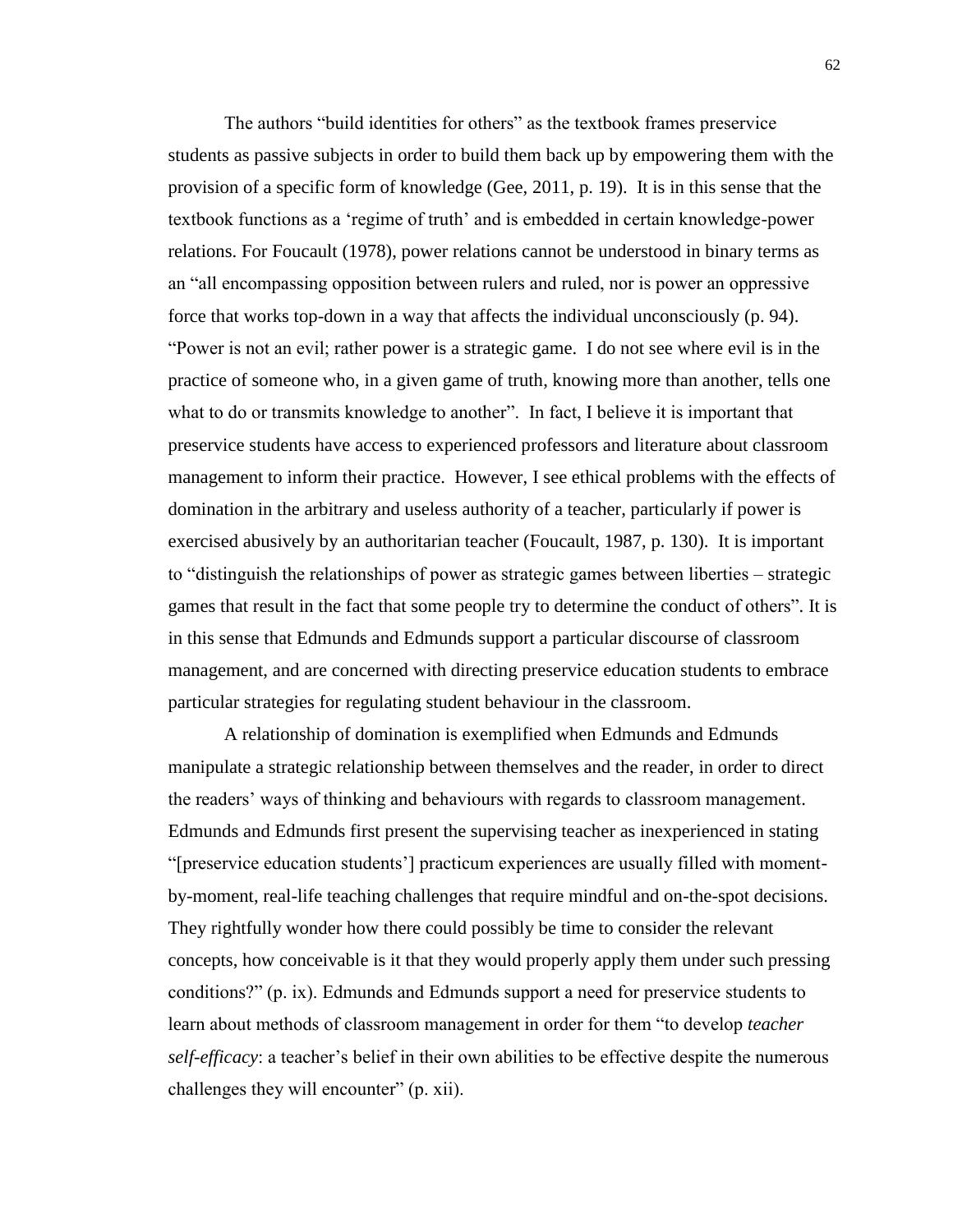As the textbook authors build a particular identity for preservice students as lacking and in need of knowledge, they propose that teachers can feel confident by learning from approaches that are informed by developmental educational psychology, as exemplified when Annette thinks to herself: "'It's important for me to feel confident, not only in my teaching knowledge, but also in my choice of teaching approaches. By taking the time to plan and think things through, I'm providing myself with the best opportunity to be an effective teacher'" (p. 25). Such use of language serves to validate the text book authors' truth claims about effective teaching, and allows the authors to position themselves as experts and all-knowing, without exploring or introducing students to other discourses of classroom management. In short, Edmunds and Edmunds draw on particular discourses of classroom management, which endorse certain pedagogical norms about teacher authority. Such norms require the teacher to direct the behaviour of the child and severely limit student's active negotiation and participation in more socially just pedagogical practices, as I will illustrate later in this chapter.

I am drawn to Foucault and poststructuralist thinkers because they draw attention to different 'regimes of truth'; rather there are multiple truths depending on one's position, values, and beliefs (Mac Naughton, 2005, p. 5). Foucault theorizes subjectivity in terms of the subject's entry into "a certain game of truth" and he acknowledges that one's observations can never be free from pre-conceived notions (Foucault, 1987, p. 120). It is the use of such a conceptual framework that enables me to think about the various ways in which the child is inserted into a game of truth and pedagogical relationship through undertaking a particular sort of discourse analysis which highlights the power relations embedded in specific disciplines such as educational psychology. Within a complex field of social practices, teachers, like myself, are made to adopt certain pedagogical practices and interventions and, hence, to work on themselves as particular sorts of subjects, to cultivate specific capacities, and to regulate themselves. The more I engage in poststructuralist and Foucaultian thinking, I reject certain developmental truths governing childhood and the institution of education, and, as a consequence, I experience the ostracising feelings that coincide with thinking about education in a critically reflective manner. I first experienced these ostracising feelings as a preservice education student.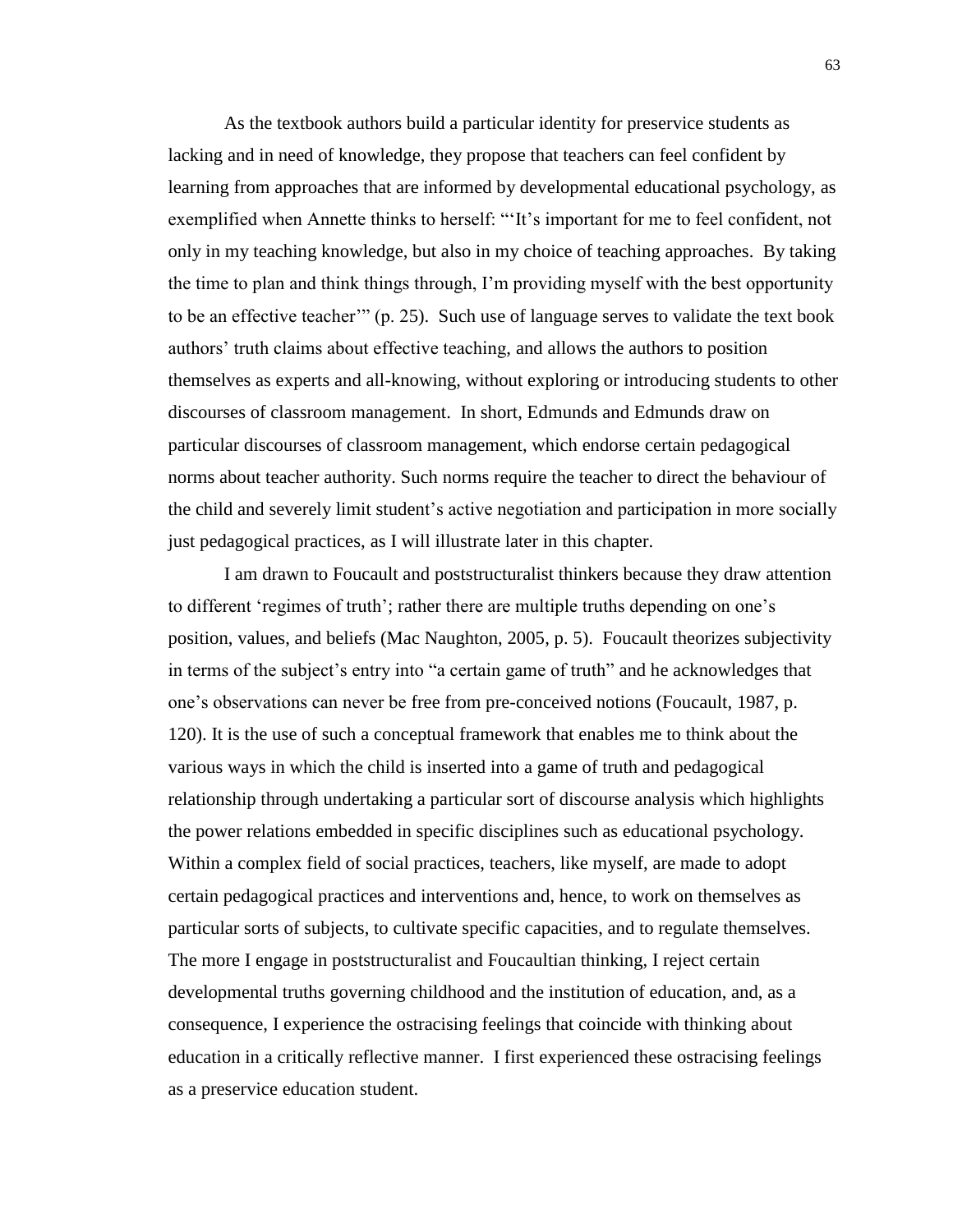While I was encouraged to consider multiple truths and multiple discourses of childhood during my undergraduate education, I often felt that my political understanding of education was dismissed or rejected in certain preservice education courses. For instance, during a pre-service practicum placement, a discussion was prompted amongst teaching staff about whether or not texts dealing with gender diversity and same-sex relationships should be made accessible in the classroom library to young students, or should these texts be held in a separate space for teachers to present when they believe it is necessary to address the topic. I found that my argument to make such texts accessible to young students was dismissed as educators applied developmental discourses presented as the 'truth' about the innocence of childhood, to argue that children are not capable of understanding gender non-conformity and same-sex relationships; it was held that children are not developmentally 'ready' (psychologically speaking) to engage with, and make sense of, such texts.

From a developmental perspective, Edmunds and Edmunds express an inherent connection between age and cognitive ability in proposing that "[teachers] use more direct instruction when teaching students in elementary grades because they have to learn specific skills, and [teachers] use it less in the higher grades because students' problemsolving and critical-thinking skills are more mature" (p. 24). For example, using Kohlberg's Stages of Moral Reasoning, Annette, the fictitious teacher in Edmunds and Edmunds's text, determines that she needs to address rules and routines differently with students based on their age and "level of language and comprehension skills" (p. 81). By extension, Edmunds and Edmunds are able to argue that based on theories of moral development, "the issues of the fairness and appropriateness of rules would be completely lost on the younger students" (p. 81-82).

While Siegler (1996) claims that theories developed by Kohlberg and Piaget have some virtue or merit in their "simple, straightforward, and memorable" descriptions of developmental sequences, which are important as they identify the order in which changes occur, he argues that such theories assume that all children follow the "1:1 relation between developmental status and reasoning", which in practice "proved to be inconsistent with a great deal of data" (p. 11). For instance, he describes a dinner-time conversation in which a child may reveal a variety of ideas "ranging from insightful to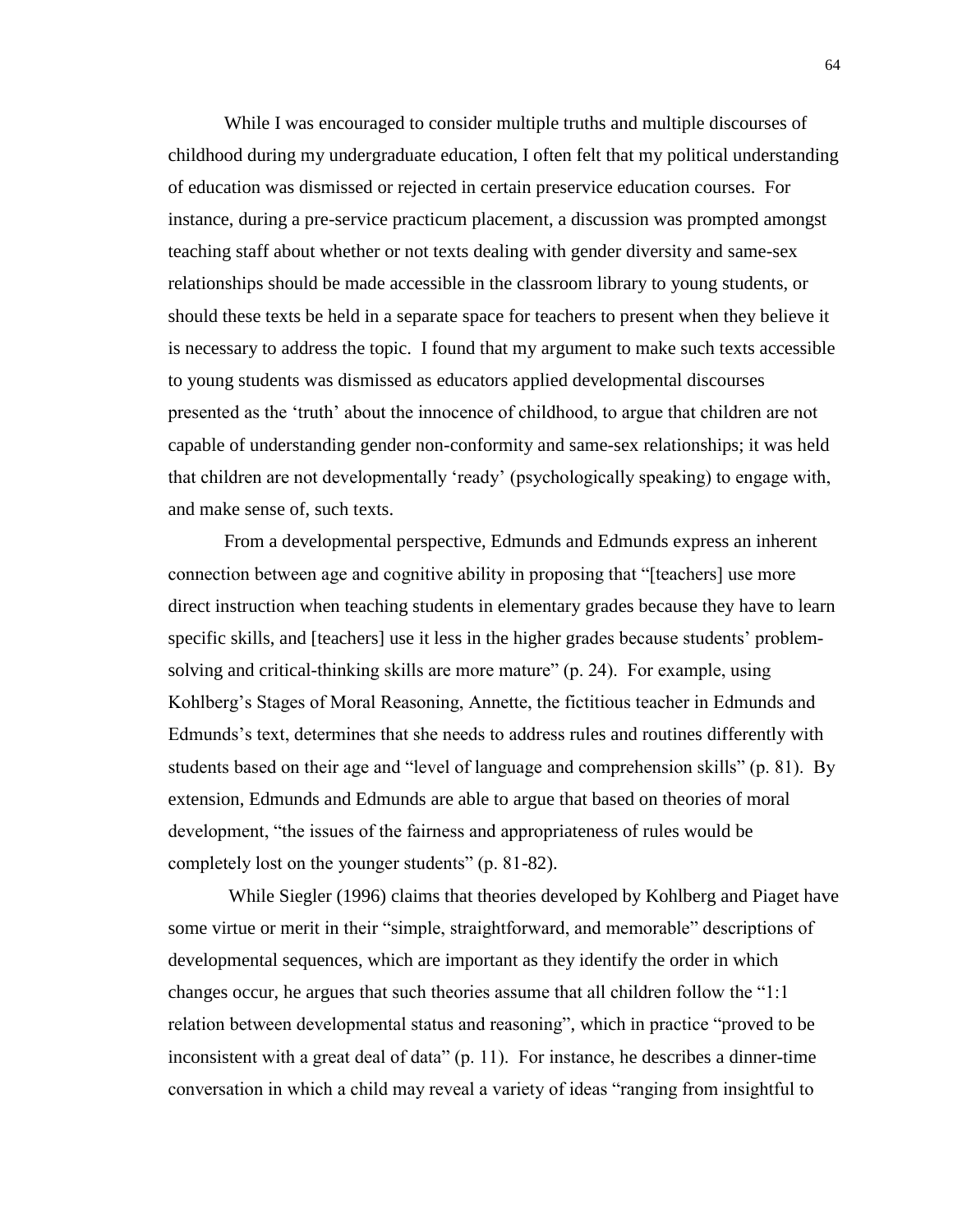incoherent", which may suggest that "children's thinking is far more variable than suggested by traditional theories of cognitive development" (p. 4). Siegler reasons that children have competencies that developmental theories suggest children lack, as children display "impressive reasoning, conceptual understanding, and problem-solving strategies" in a variety of meaningful ways that cannot be easily measured or listed in 1:1 correspondence between age and mode of thought in developmental models (p.11).

In my own practice, while my Kindergarten students may not have the vocabulary to articulate their understanding of higher order concepts in the same manner as adults or older students, they prove to have an understanding of the concept of fairness, though they explain their reasoning in ways that may be interpreted as simplistic. For example, after a fire alarm was pulled by a student with autism I responded to my students' concerns about whether or not there was a real fire. Two students, Carissa and Alex, were not concerned about our safety; they were visibly stressed about what would happen to the student who caused the evacuation. "Is he in big trouble?" Carissa asked. "No" I responded, "The student who pulled the fire alarm has special needs; do you know what that means?" Carissa shook her head, so Alex enthusiastically added "You know, like Stevie," referring to a student in our class who we had not identified as having special needs. Alex elaborated, "Stevie has special needs so he doesn't get in trouble when he runs on desks and stuff." Carissa gave a nod of understanding and expressed that the decision to treat people differently can be fair.

Siegler (1996) expresses that in educational institutions dominated by developmental stage theories presented as 'truth,' such as those elaborated by Kohlberg in Edmunds and Edmunds' text book, children are presented as "slaves of their cognitive structures" (p.11). However, Siegler argues that children possess "multiple ways of performing these cognitive activities", but that they may require adult scaffolding to express themselves in ways that do not correspond to traditional cognitive models (p. 4). Similarly, Confrey (1990) argues that these powerful psychological theories fail to recognize "multiple types of knowledge", as they continue to argue for a universal view of knowledge (p. 32).

My lived experience directly conflicts with Edmunds and Edmunds' reasoning to exclude students in grades one to six from conversations about fairness based on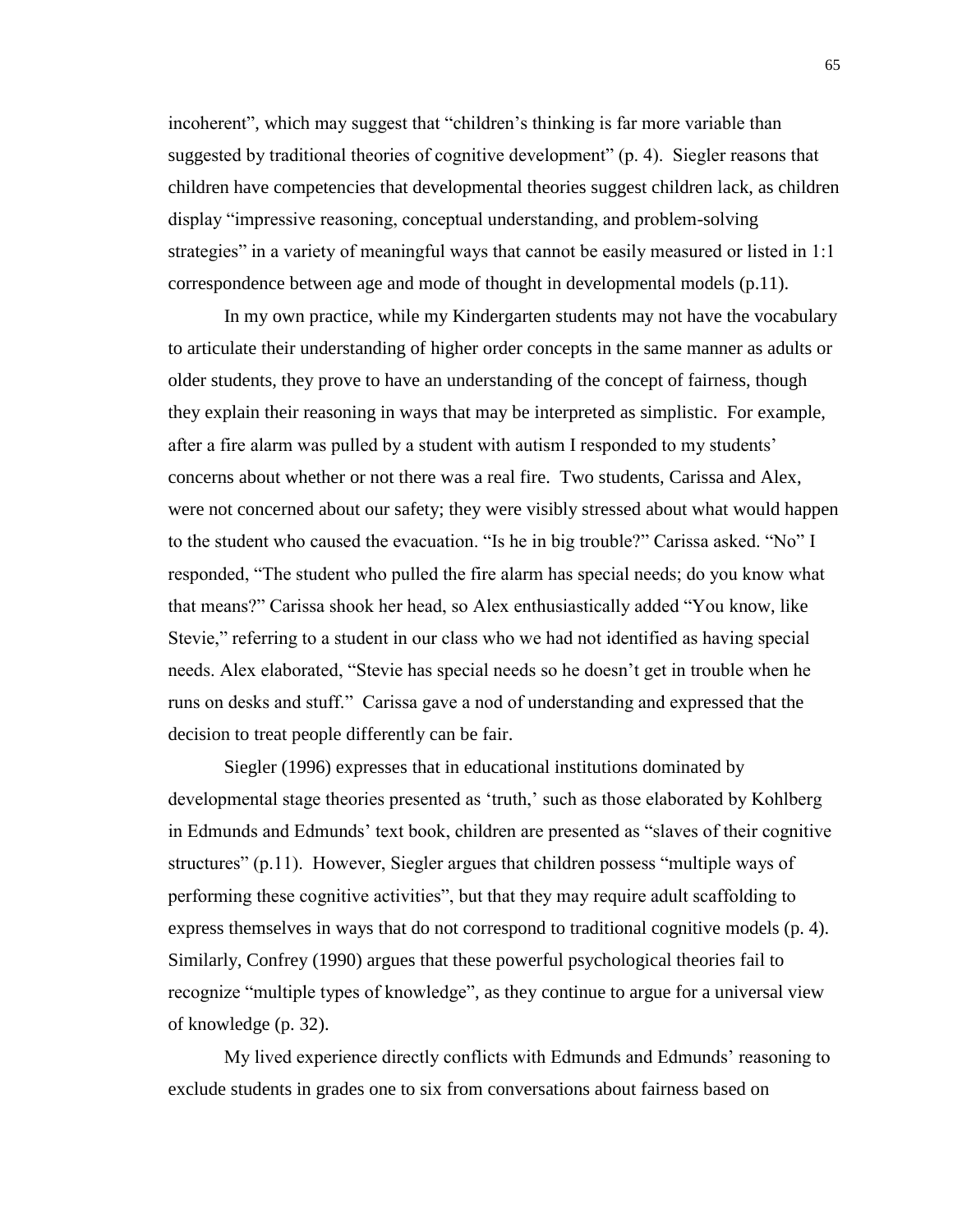Kohlberg's Stages of Moral Reasoning. The connection between age or grade and perceived incompetency or competency of the child is emphasized by Edmunds and Edmunds who continually make reference to the need to understand "at what ages/grades can students be taught/not taught particular curricular concepts (p. 11). In utilizing a developmental educational psychology approach to classroom management, Edmunds and Edmunds legitimate the denial of children's right to be heard on educational matters that affect them by arguing their incompetency to participate in higher-order thinking necessary to determine classroom rules. During the "democratic" rule making process, which will be discussed at length later, Edmunds and Edmunds grant students a token participatory role that is highly-regulated by the teacher and which relies on a position that children "see the world and experience objects qualitatively different from adults" as they develop from cognitive incompetence to competence (Confrey, 1990, p. 28). Edmunds and Edmunds, therefore, ignore the possibility of children's variability in cognitive ability to understand higher-order concepts, and deny all students the opportunity to actively participate in the democratic rule-making process (Confrey, 1990, p. 28). Thus, a developmental educational psychology perspective on the incompetent, developing child is privileged and taught as 'truth' in the textbook, with other more socially just discourses about childhood and classroom pedagogy being excluded or 'disprivileged' (Gee, 2011, p. 102).

# Privileged and 'Disprivileged' Discourses of Childhood and Pedagogy

Gee (2011) claims that in a critical discourse analysis of a text, it is important to examine what is written and how a text is written in order to recognize the "forms of knowledge (ways of knowing) that are relevant in this context and how they are used and privileged or disprivileged" (p. 102). As Issitt (2004) expresses, the study of textbooks is ideal for examining "the patterns of the construction of knowledge" (p. 688). Drawing on Foucault (1975), it must be understood that educators do not "act as isolated individuals; rather they are the product of a contingent history" (May, 2006, p. 16). While Edmunds and Edmunds make numerous claims about their "new" approach to classroom management in a manner that suggests that their scientific and research-informed textbook holds higher status, or is privileged, in comparison to 'older' or different texts, it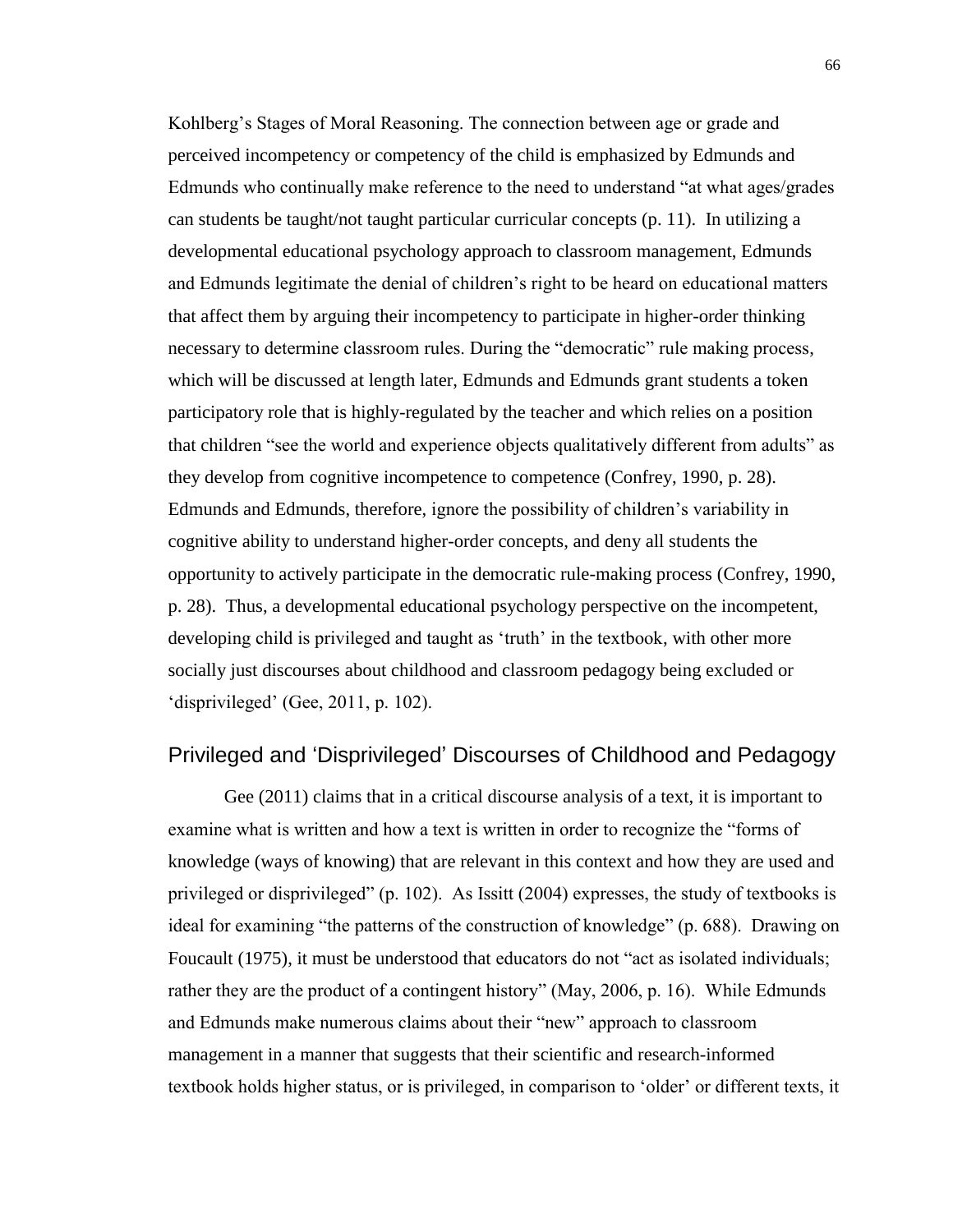shares epistemological claims with the texts that they refer to, particularly in their common developmental educational psychology approach to childhood and classroom management (p. ix). For example, the first sentence in the text states: "This book is different" suggesting that their "new" and "unique" approach to classroom management is one of enlightenment (p. ix).

Gee (2011) recommends examining the purpose when authors make reference to other texts. Edmunds and Edmunds attempt to legitimate their text as unique by comparing their textbook to previous educational psychology textbooks, which they describe as "nothing more than watered-down introductory psychology books" (p. x), or "exhaustive portrayal of educational psychology principles" (p. xii), whereas their textbook supposedly brings "conceptual clarity" to complex phenomena (p. x). However, Foucault's (1975) work can be used to reflect on how educators operate, given certain norms and histories (May, 2006, p. 16). Therefore, Edmunds and Edmunds' actions and thoughts are historically contingent and cannot be understood necessarily as a product of rational choices or of an enlightened consciousness; rather they stem from a history of educational practices embedded within society and which are accepted by many as truth, or simply taken-for-granted, particularly from within the discipline of educational psychology as a regime for endorsing certain truths about managing and directing children's behaviours in classrooms. Issitt (2004) stresses the importance of analyzing the "hands and forces" that create certain textbooks, as much is revealed by exploring the privileged authors, writers and researchers who have the cultural status and "license to produce the 'new'," especially the manner in which their educational and professional experience and perspective of the child and schooling direct the truth claims made in their texts (p. 685).

Gee (2011) explains that language is used to "render certain things connected or relevant (or not) to other things" in order to "build connections or relevance" or even to "break or mitigate" connections that seem inherently connected to each other (p. 19). Edmunds and Edmunds present the handbook that informs their textbook as "the gold standard for issues related to classroom management," using only "the most current research principles" (p. 73-74). Gee (2011) claims that through social language and discourses, the connections that authors make to other texts – the intertextuality at the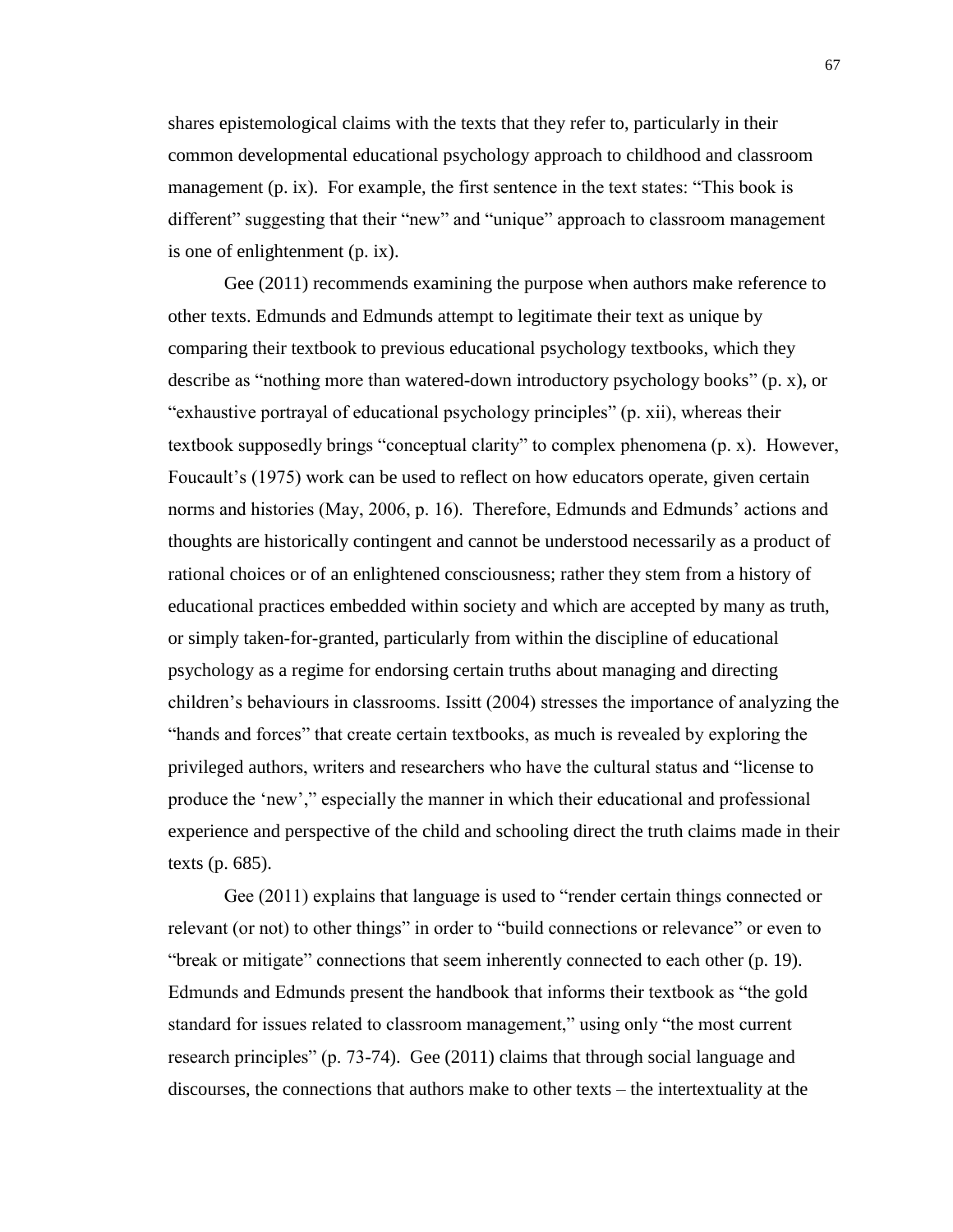basis of legitimating certain claims of truth - serve to reinforce their own discourses and epistemologies (p. 121). As Edmunds and Edmunds state: "'*research*' implies legitimacy and credibility," and is used to further validate the theoretical and research base applied in their textbook (p. 14). In the preface, the authors state that "readers are exposed to current educational psychology research, and they learn how the findings are directly related to classroom learning" (p. xiv). Edmunds and Edmunds validate educational psychology in its own right by identifying that this discourse is founded by a "history of strong empirical support" (p. 77). They connect their work to major stage theorists, including Piaget, Erikson, Kohlberg, Anderson, and Carroll, highlighting specific charts and findings, which serve to validate the textbook, as the work from these particular theorists continues to be central in the construction and maintenance of developmentalism as the dominant discourse shaping the language and practice of education (Blundell, 2012, p. 129). The manner in which the work of Piaget and other developmental psychology theorists is "engrained and naturalized" in a way that it is accepted as the "indisputable truth about childhood and children" is evident in the claims made about educational psychology as informing the ultimate approach to classroom management (Blundell, p. 128). The power of applying language from long-standing theories and empirical work grounded in the discipline of developmental educational psychology amplifies the perceived credibility of the claims and practices endorsed in Edmunds and Edmunds' text, despite the manner in which their biased approach closes off the opportunity to explore other more socially just approaches to classroom management.

Mac Naughton (2005) discusses that poststructuralists believe "the politics of our time and place influence which stories [of childhood and classroom management] are told, when and by whom, which is why some stories are heard more often and given greater status than others" (p. 4). As Edmunds and Edmunds share stories of an approach to classroom management strictly from the discourse of developmental educational psychology, stories of more rights-based, more child-centred approaches to classroom management are silenced or marginalised (p. 4). For instance, Mac Naughton argues that texts grounded in developmental educational psychology dominate the field of early childhood education, whereas "Foucault's ideas of 'disciplinary power', 'docile bodies'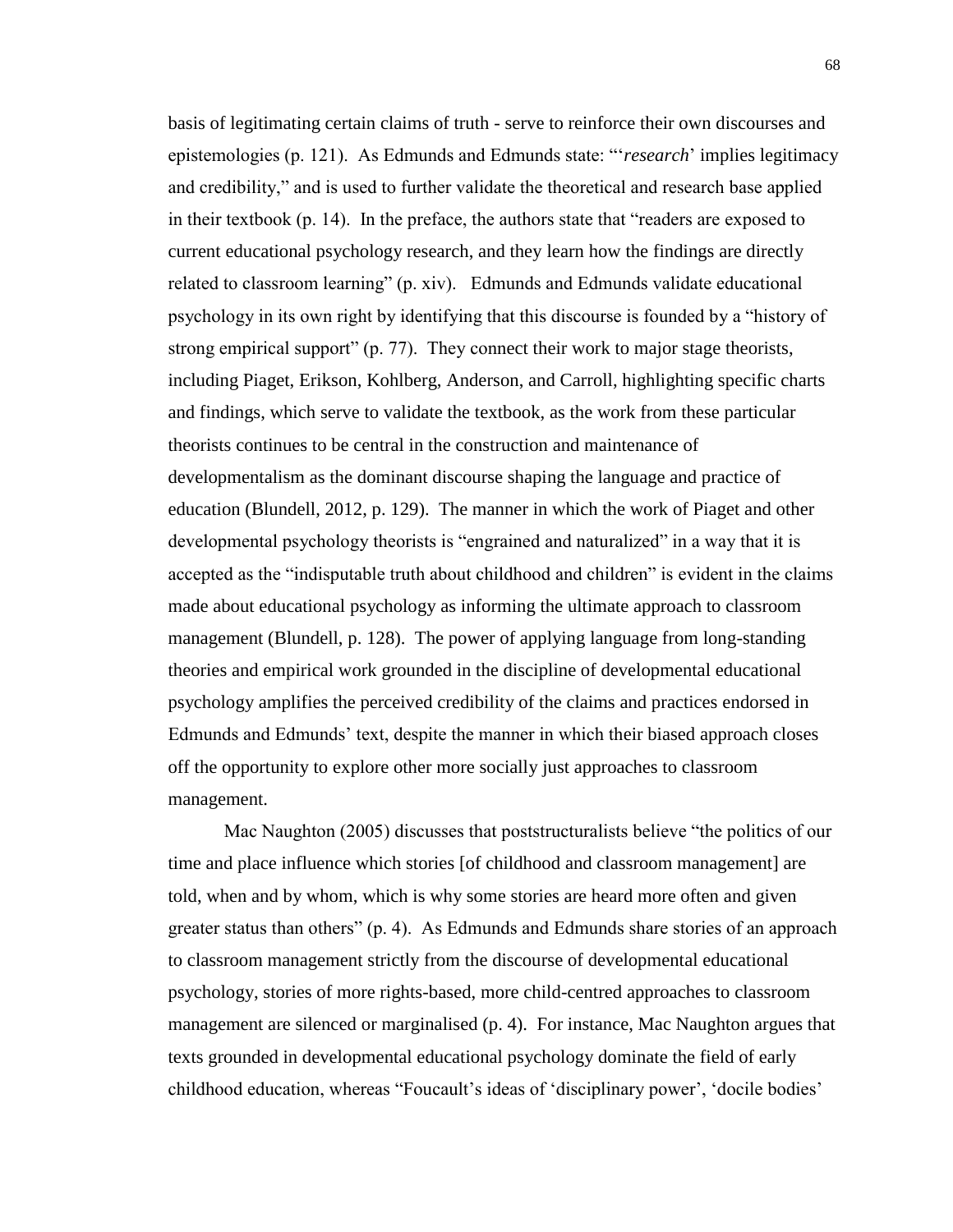and 'power/knowledge'" are rarely found in mainstream early childhood texts. The absence of such understandings is possibly due to his claim that "truth does not exist" (p. 4). Rather he believed that what educators "hold to be true about, for instance, child development or early childhood curriculum, is a fiction created through 'truth games' that express the politics of knowledge of the time and place" (Mac Naughton, p. 5).

## Politics of Language and Power of Discourse

Edmunds and Edmunds utilize the language associated with developmental educational psychology in a political way in order to reinforce an authoritative relationship between teachers and students, particularly notable in the way that they approach self-regulation as a highly individualized and teacher-regulated component of classroom management that serves to exclude or label 'deviant' students. What is being authorized and legitimated for preservice students is a particular approach to classroom management which rejects, or at the very least, closes down a consideration of its limits and other pedagogical possibilities for relating and regulating student behaviour that do not reproduce hierarchical power relationships. Gee (2011) explains that social goods and their distribution, such as being a "good student" or "good teacher" or being accepted as an "acceptable," "normal," "good," or "adequate" student or teacher, are "always at stake" as "language is always 'political' in a deep sense" (p. 7). Textbooks are not neutral; they present a particular 'regime of truth'. Like any textbook, Edmunds and Edmunds use language that is informed by a particular discourse of childhood and knowledge underpinning the approach to classroom management being advocated, and which is embedded in value-laden systems and presented as a privileged "truth" (Stake, 2005, p. 690). As Stake (2005) argues, textbooks are "a key mechanism for the production and reproduction of ideas," so by denying preservice students' access to multiple epistemologies surrounding the discourse of childhood and classroom management, possibilities for new teachers to elaborate more social just pedagogies are closed down (p. 688).

However, as aforementioned, the knowledge provided is implicated in a particular regime of truth that relies solely on developmental educational psychology to justify its legitimacy. For instance, Edmunds and Edmunds claim that the core of educational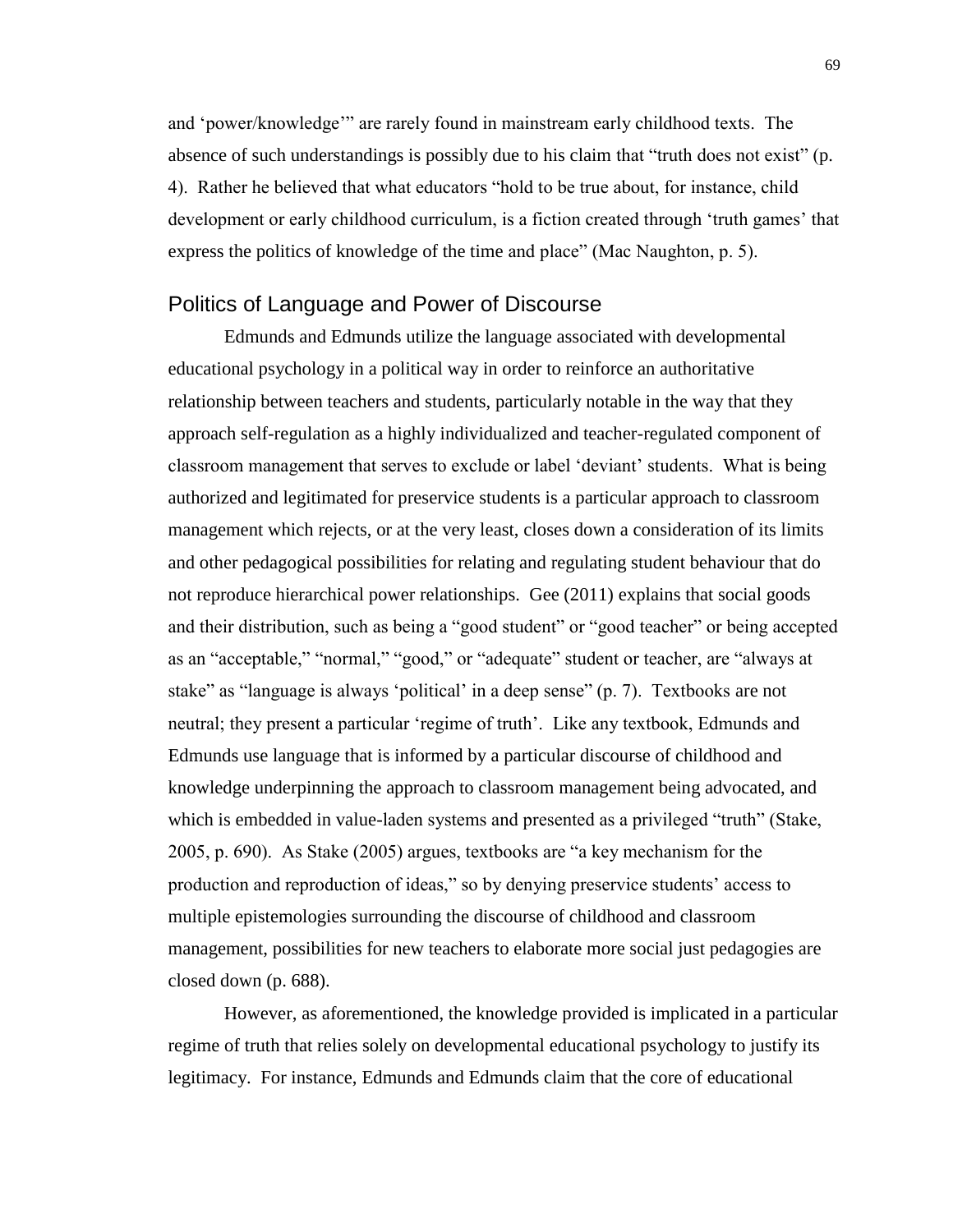psychology "is the understanding of teaching and learning. It is a broad domain because everything that happens between teachers, students, and curricula within classroom finds its essence here" (p. 10). They cite the development of children as an essential understanding of educational psychology as the discipline answers "at what ages/grades can students be taught/not taught particular curricular concepts?" and "how do changes in students' cognitive, social, emotional, moral, and physical development influence the teaching and learning process?" (p. 11). Edmunds and Edmunds further privilege the field of developmental psychology by reinforcing that "while many of the other disciplines within the social sciences influence education, such as philosophy, sociology, and psychology, it is educational psychology that explains it" (p. 10). They suggest that educational psychology reveals "the fundamental reasons 'why' certain things happen in everyday classrooms" and so teachers have an obligation to use related theories in their classroom management practices: "it is equally obligatory, therefore, to diligently implement the research principles of educational psychology" (p. 10). While Edmunds and Edmunds refer to Annette's exploration of educational psychology, they purport to guide preservice education students in stating that "there is a wealth of information at her disposal as a result of research conducted within the discipline of educational psychology… she has a better understanding of how [practices were] carefully determined to be both valid and applicable to classrooms" (p. 17).

 Edmunds and Edmunds use language politically to reinforce the legitimacy of their approach to classroom management by using taken-for-granted claims about the importance or necessity of implementing practices that are grounded in educational psychology. In the same manner, they depict the use of research grounded in educational psychology as a necessary basis for good teaching and learning, using a reference by Sternberg (2008) to express "why psychological theories about learning and instruction need to be applied to education" (Edmunds  $\&$  Edmunds, 2010, p. 10). The quote utilizes value-laden terms, such as identifying educational psychology as having a "scientific basis" to suggest that educational psychology research is valid in comparison to other research that is supposedly only able to "guess what intuitively might make sense" (p. 10). The discipline of educational psychology is presented as providing "vital understandings" for educators and as an uncontested truth because of its historical use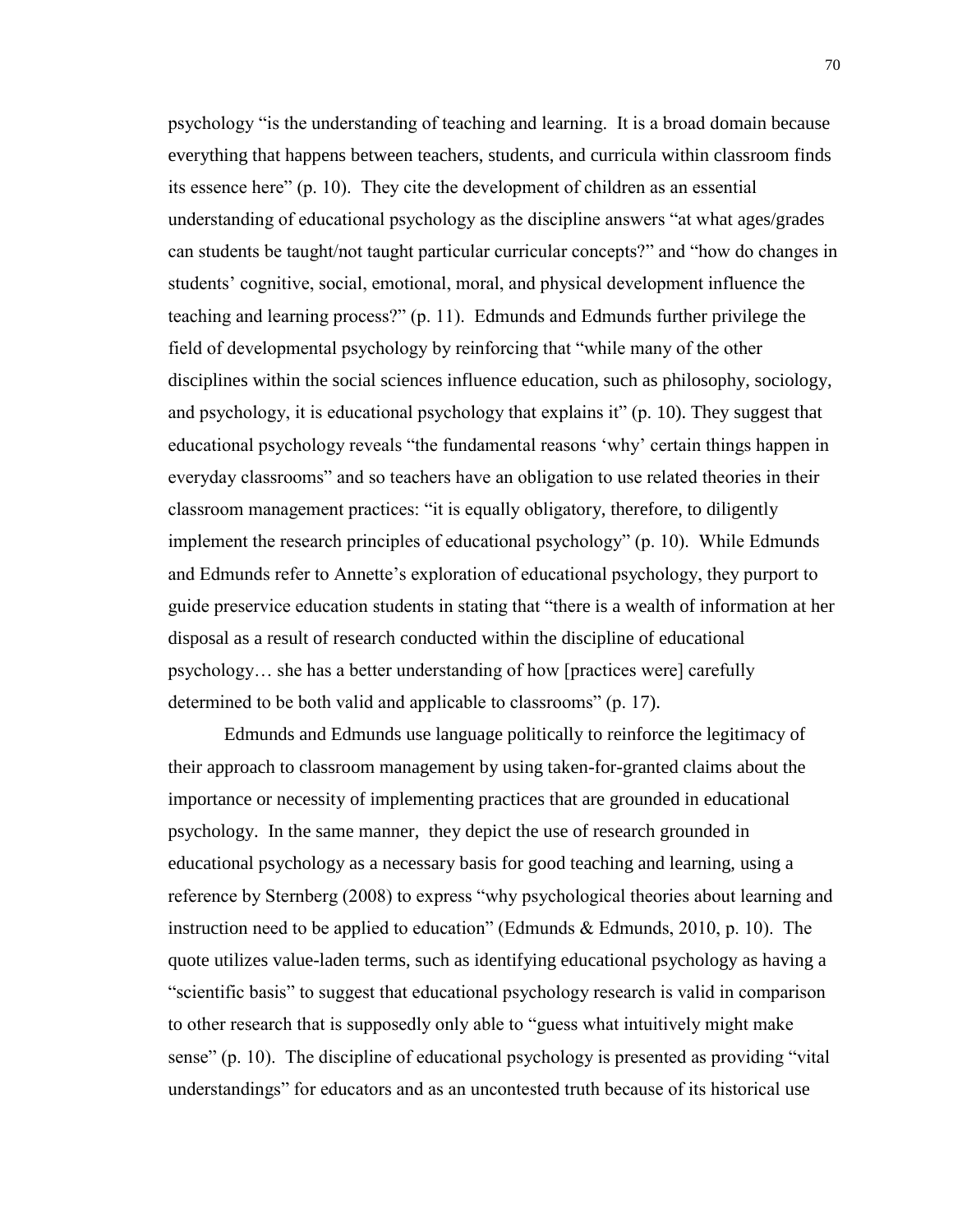and scientific legitimacy in education (p. 12). For example, Edmunds and Edmunds comment repeatedly on the long-standing tradition of using research based in educational psychology which "come[s] from a long line of efforts… more than a century ago" (p. 12).

While a developmental discourse of childhood and schooling is a part of certain historical contingencies and norms governing how educators come to understand the profession and approaches to learning and cognitive development today, May (2006) reasons that it is by reflecting on these contingencies that opens up possibilities for thinking otherwise as, "we do not have to be who we are" (p. 16). Edmunds and Edmunds argue that it is essential for preservice education students to learn about the history of educational psychology "so that current research methods can be properly situated, appreciated, and understood" (p. 16). However, it is problematic that a developmental educational psychological approach to classroom management is the only perspective that preservice education students are introduced to in this course, particularly because the developmental 'regime of truth' is taught as the only 'truth' and explored as an exclusively authoritative framework for addressing classroom management (p. 12).

# Developmental Psychology as 'a Regime of Truth' and Authoritative Framework

Edmunds and Edmunds present their material in a manner that appears to be unbiased and apolitical, as the language that is used to present their research both supports their identity as knowledgeable subjects and enables the authors to cast other forms of knowledge as irrelevant or at least to ignore their political significance (Gee, 2011, p. 121). As discussed in the literature review, the authors' interpretation of classroom management is grounded in a particular discourse about the child, which is reflected in the pedagogy endorsed in the approach to classroom management that is being authorized or advocated in the textbook. In interpreting Edmunds and Edmunds' explicit claims made about classroom management, specifically the perspective presented about "effective classroom management" and their approach to self-regulation, there are a number of elements essential to analysing their definition of classroom management which correspond to their perspective of childhood and schooling.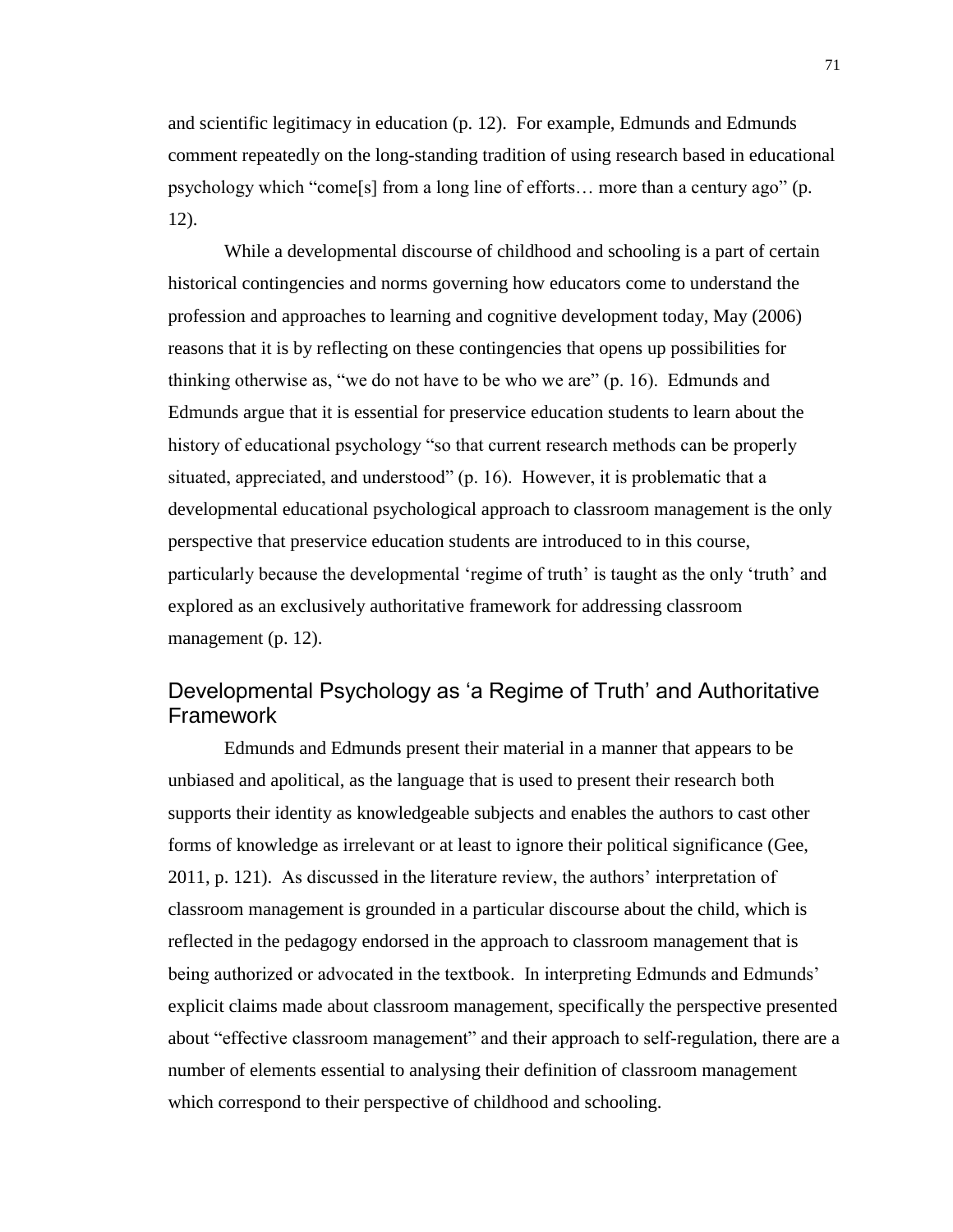To Edmunds and Edmunds, the purpose of classroom management is to enhance academic learning, which they argue can only take place when students learn to develop self-regulation in order to monitor and change their behaviours (p. 75). Classroom management, according to Edmunds and Edmunds, is interwoven into all aspects of schooling through "a coherent set of principles and skills that are applied and integrated into the everyday activities of teachers and students who are interacting and working together" (p. 75). Furthermore, they claim that classroom management is not a method of 'controlling' students "so that they obediently respond to teacher demands," but rather that it is about engaging students in the process of classroom management and teaching students to think about their behaviours and to behave in a particular manner, which requires teachers to create a "orderly and psychologically secure space that compels students to think about how they behave in their environment, rather than simply reacting to their environment without thinking" (p. 71).

In the same way that Servan in Foucault (1977) states: "a stupid despot may constrain his slaves with iron chains; but a true politician binds them even more strongly by the chain of ideas," Edmunds and Edmunds use regulatory power and surveillance to 'train' children to think in a certain manner about their behaviours so that they can act to change behaviours on their own (p. 102). For instance, Edmunds and Edmunds' declare: "We never actually change children's behaviours, we change their thinking and they change their behaviour" (p. 98). While what Edmunds and Edmunds are proposing looks like a Foucauldian approach in terms of using hierarchical gaze, surveillance, examination and self-regulatory strategies to 'direct' and 'monitor' children's behaviour, their approach to self-regulation limits opportunity for child agency in determining behavioural goals, as well as the processes for achieving goals. Moreover, it "ignores the role of others and of social context in shaping self-regulatory capacitates" (Yowell  $\&$ Smylie, 1999, p. 470).

Edmunds and Edmunds propose that self-regulation is a key component of their classroom management approach; self-regulation is not inherently 'bad' or 'evil'. However as Yowell and Smylie (1999) explain, the thinking behind self-regulatory strategies as a pedagogical approach to classroom management can serve to limit and restrict student agency and autonomy or, on the other hand, it may "promote individual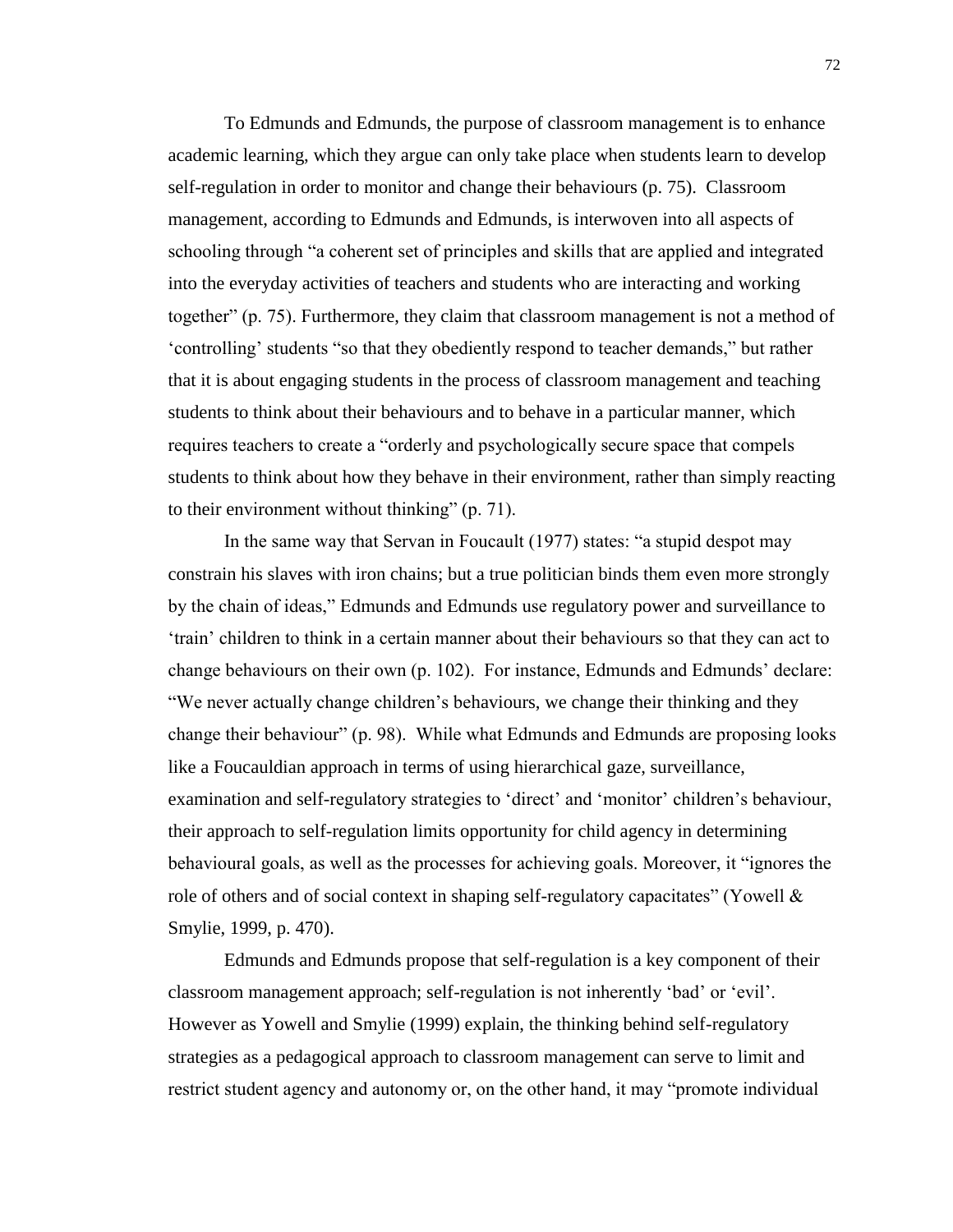growth and social change" (p. 471). They explain that there are two dominant discourses surrounding the theory and practice of self-regulation (p. 470). According to Yowell and Smylie, "Cognitive and social psychologists generally define self-regulation in terms of an individual's selection and tenacious pursuit of goals" (p. 470). Specifically, selfregulation is the capacity to set goals, define and pursue the strategies required to achieve these goals, and effectively manage the challenges and frustrations that occur along the pursuit to achieve these goals (p. 470). For instance, Edmunds and Edmunds present an example of a child named Zack who is diagnosed with Attention Deficit Hyperactivity Disorder (ADHD) (p. 102). In order to help him achieve a teacher-directed goal to focus, complete assignments and avoid distracting his peers, Edmunds and Edmunds recommend teaching the child a strategy to use a personalized check list to identify whether or not he is "on task" in order for Zack to self-regulate this own behaviours (p. 102). When Zack encounters difficulties in his pursuit to master his self-regulatory goal, he is taught to ask for the teacher to help him re-focus and get back "on-task" (p. 102).

While it is important for a teacher to teach students to self-regulate their behaviours so that everyone can work cooperatively in a respectful, learning environment, Yowell and Smylie (1999) argue that a particular discourse of selfregulation, specifically a "cognitive and social psychology definition" connected only to the selection and pursuit of goals "is overly narrow", due to the exclusive focus on the individual, which "implies that the regulation of [behaviour], and the emergence of the self, more generally, is strictly an individual process" (p. 470). Furthermore, the cognitive and social psychology definition "emphasizes only processes inherent in goal pursuits while saying little about the normative content of those goals" (p. 470).

For instance, I have a student in my class, Stevie, who exhibits many of the "annoying" characteristics that Edmunds and Edmunds use to describe Zack (p. 102). Stevie is diagnosed with a behavioural disorder and developmental disability; he chases and hits students in a playful manner when he becomes over-excited. Rather than approach self-regulation purely as an individual process, I teach Stevie individual selfregulation strategies, such as how to recognize when he is becoming overly-excited and strategies he can use to calm himself down (such as to play in the 'centre for one,' an area with a comfortable chair, play-doh, stress balls and books). Furthermore, I also teach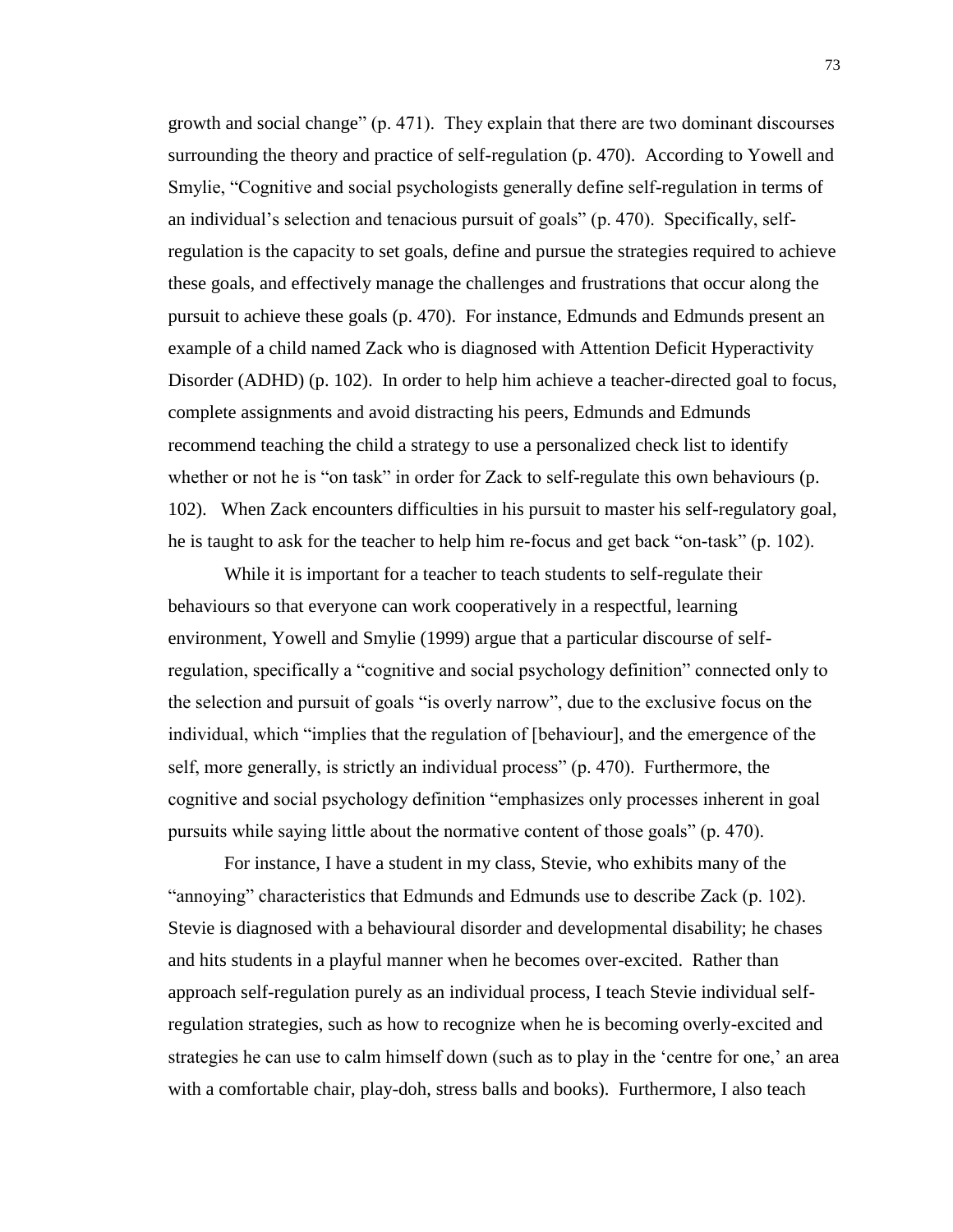strategies to the rest of my students, specifically ways that they can self-regulate their own behaviours in a way that will help Stevie calm down (such as by sitting down immediately if Stevie starts chasing them, to freeze and say 'stop,' or to move closer to a teacher as opposed to laughing, screaming, or running faster). In this way, students recognize how their behaviours work to excite or calm Stevie which hinders or helps Stevie to self-regulate his own behaviours. Yowell and Smylie (1999) refer to the individual or "intrapsychological" aspect as well as the social and interpersonal interactions in their approach that counters the cognitive and social psychology discourse to self-regulatory practices (p. 470).

Yowell and Smylie (1999) extend the cognitive and social psychological definition of self-regulation to include the "intentional and planful pursuit of goals in a manner that is flexible and that promotes individual growth and social change" (p. 471). Furthermore, Yowell and Smylie argue that "the development and support of selfregulation can be characterized by reciprocal interactions within, and between, the following sets of individual and social context elements: (a) internalizations and close personal relationships, (b) empowerment and environment contingency, and (c) future orientation and social capital" (p. 471). Using Yowell and Smylie's understanding of self-regulation, it is possible to elaborate on more social justice pedagogical approaches within the student and teacher relationship, specifically by understanding the teacher's role not as an authoritative figure, but as crucial in the "development of self-regulation in democratic communities" (p. 473). The teacher is able to guide the class towards "growth of mutual respect and belonging that may result from close interpersonal relationships, empowered pursuit of culturally appropriate goals that is contingent on organizational relations and participation in democratic process that is shaped through sociocultural relations" (p. 473).

Edmunds and Edmunds hierarchical, authoritarian structure of classroom management lends itself to highly teacher-directed and teacher-regulated approaches which provide "little support for student autonomy or trust, and in some cases suppress the emergence of students' self-regulatory capacities" as well as limit the potential for establishing caring relationships (p. 475). On the contrary, Yowell and Smylie endorse self-regulatory practice that perceives the child as having autonomy by involving the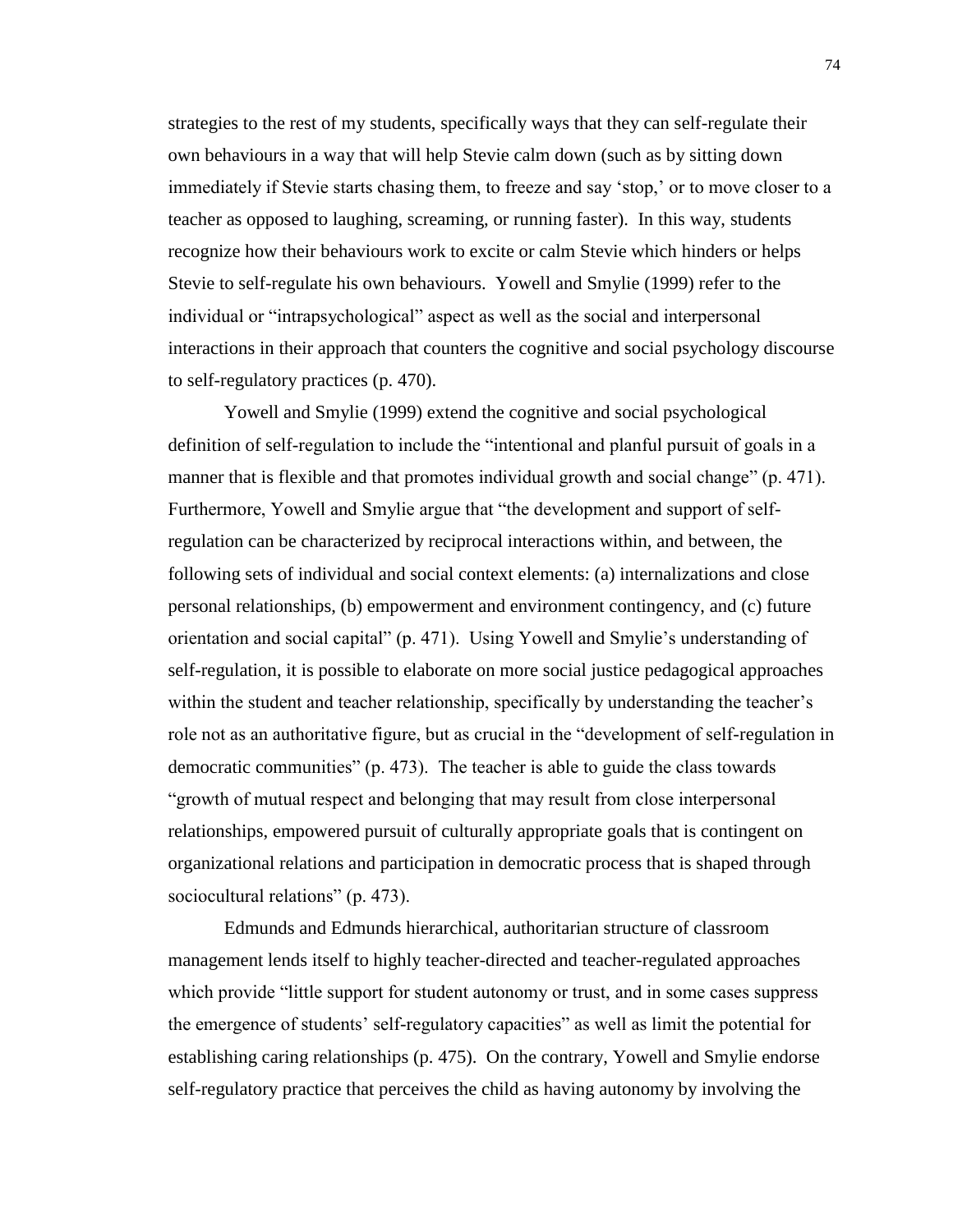child's "expression of interest, thoughts, and values as well as the freedom to make choices" (p. 474). Arguing that "self-regulation is a socially constructed and embedded concept," Yowell and Smylie recommend practices that foster close personal relationships between teachers and students and amongst students (p. 487). They also advocate for ensuring active student participation in the selection of goals, tasks and plans and processes of self-regulation that involve students in "cultural enrichment," whereas Edmunds and Edmunds endorse an approach of "rote memorization and understanding of cultural knowledge" about adherence to cultural and behavioural norms and 'appropriate' social interactions (p. 481). Finally, Yowell and Smylie (1999) argue that "without developing the self-regulatory capacities of youth, the individual and social relations that are so important to them, schools fail to fully support democratic communities. Indeed, they may jeopardize them" (p. 488). By analyzing the discourse of childhood endorsed in the textbook, I raise concerns about the pedagogical approach that regulates student voice and limits student agency in embracing a more 'democratic' pedagogical approach to classroom management.

# Discourses of Childhood and Implications for Pedagogical Approaches

Drawing on the work of Michel Foucault and James Paul Gee, I analyse the implications of the developmental educational psychology discourse of the child that Edmunds and Edmunds endorse in their textbook. I interrogate the idea of power that appears to be exercised in the constitution of the child as a particular object of the teacher's pedagogical gaze. I am concerned to foreground the power relations and norms governing the specific pedagogical approach to classroom management that is being advocated, specifically by identifying the ways in which the bodies of children are regulated and voices of children are silenced. I am particularly concerned with the way in which Edmunds and Edmunds' approach to classroom management uses research drawn from the discipline of developmental educational psychology to seemingly endorse more socially just pedagogical practices. However, these frameworks and modes of thinking actually limit the possibility to perceive children as competent, political actors and, in this sense, deny them the opportunity to engage in classroom management in an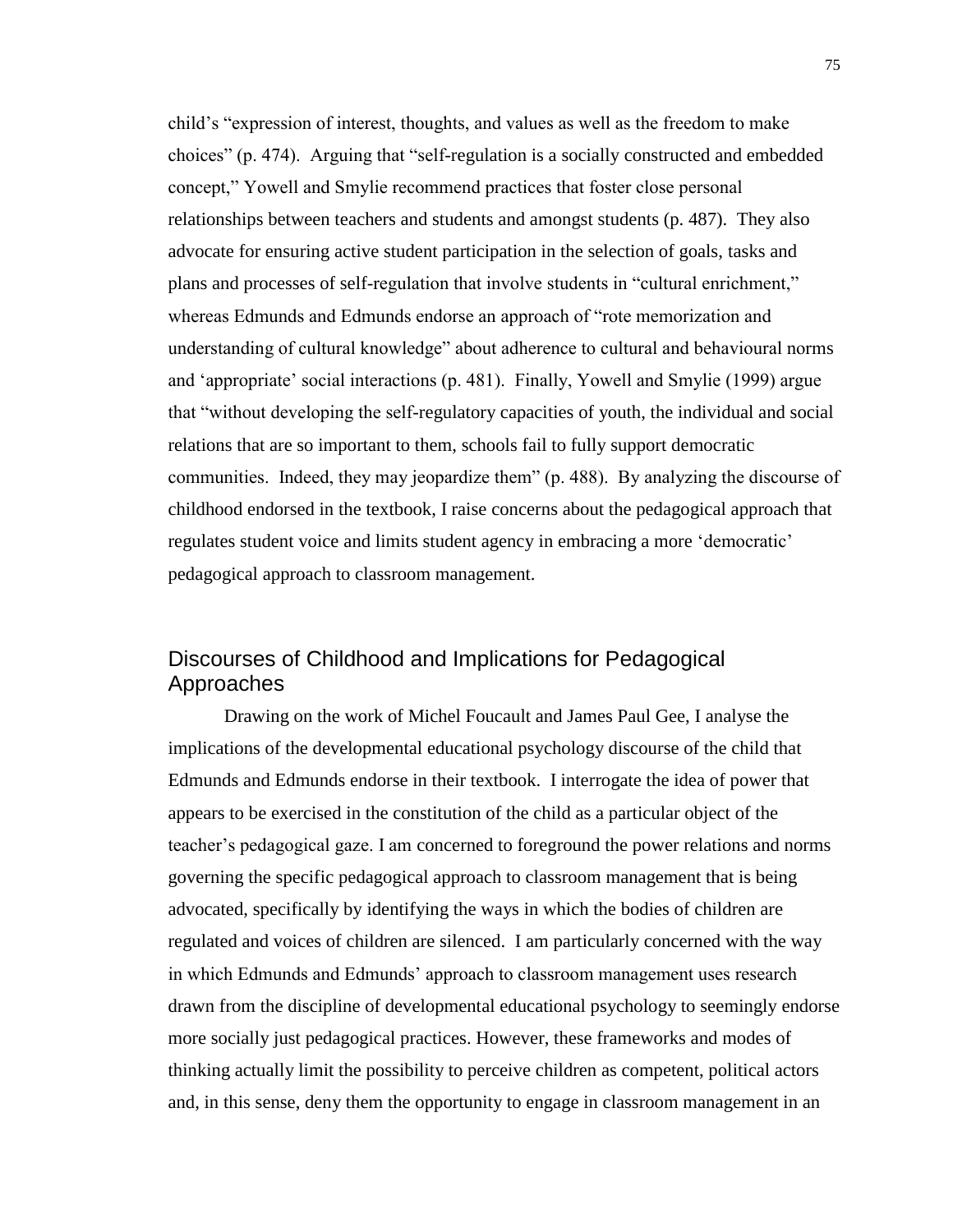authentic and meaningful manner – they ignore pedagogical approaches from alternate epistemological standpoints that encourage children's voice and active participation (Hooks, 1994; Foucault, 1972, p. 131).

Educators are encouraged to relate to themselves as authoritative subjects and to regulate student behaviour within specific regimes of knowledge-power relations derived from developmental psychological approaches to theorizing. Foucault (1987) emphasizes that individuals are not free to invent a form of subjectivity on their own, rather "the way in which the subject constitutes himself in an active fashion, by the practice of the self… They are patterns that he finds in his culture and which are proposed, suggested and imposed on him by his culture, his society and his social group" (p. 122). Foucault (1972) defines "truth" as a creation of this world, "produced only by virtue of multiple forms of constraint…induces regular effects of power" (p. 131). Each society, including the discipline of educational psychology, "has its regime of truth, its 'general politics' of truth: that is, the types of discourse which it accepts and makes function as true; the mechanisms and instances which enable one to distinguish true and false statements, the means by which each is sanctioned; the techniques and procedures accorded value in the acquisition of truth; the status of those who are charged with saying what counts as true" (p. 131). Within these regimes of truth, the subject, or rather the teacher and the student are constituted in a certain way, and are required to construct themselves or to become certain subjects, given the particular regime of knowledge/power relations that inform the conceptualization of the child and the approach to classroom management that is being endorsed.

While distinctively positioning their work and framing their approach to classroom management within the discipline of developmental psychology, Edmunds and Edmunds, on the surface, endorse pedagogical practices that value student voice and participation in classroom management. The first rule that Edmunds and Edmunds include in "The Invitation" is that all rules will be "democratically decided upon" (p. 84). Democracy in education, according to Anderson (2004), involves seeking public interest to develop a "morality based upon concerns for others," an understanding that "governing others is never simple because of the plurality of differences among people," opportunity for people to govern themselves in "reliable, trustworthy ways" and, most importantly,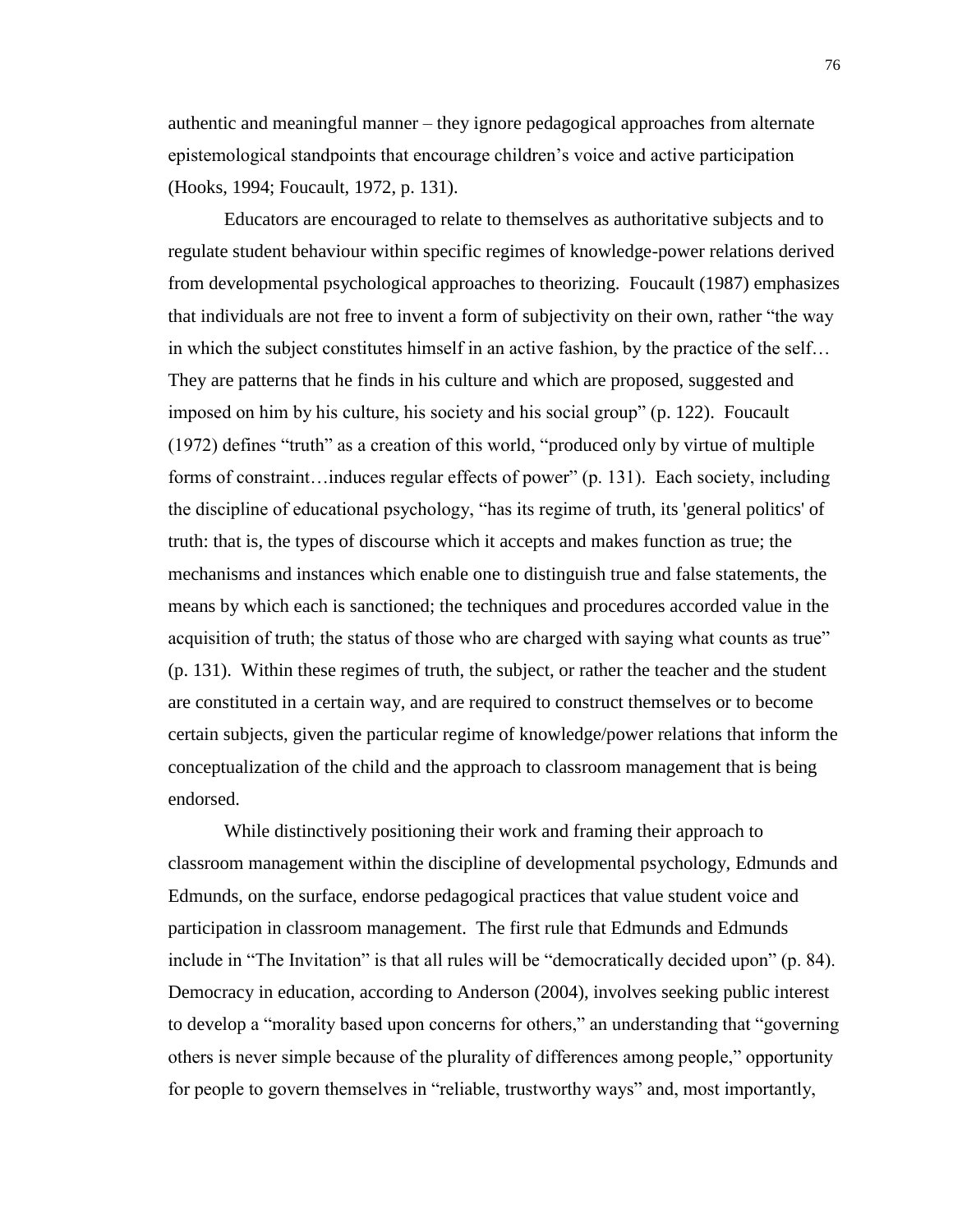students need an education to "learn how to govern themselves and others in ways that are democratic" (p. 3). While Edmunds and Edmunds claim that their approach to classroom management is democratic in nature, the application of their classroom management approach does not provide students with participatory rights or enable students to govern themselves and others in a democratic manner. For example, the concept of democracy is introduced by Annette, with little explanation of what it means, or how it looks in the classroom. Rather, democracy is presented in stark comparison to the overtly authoritarian approach to classroom management applied by the teacher Annette replaces, named Mr. Dawe (p. 82).

The conversation in the textbook is prompted by Tara, an older student, who expresses her concerns about the former teacher in asking "'Miss, before..., uh, Mr. Dawe just told us all the rules and we had to obey them… when we did something wrong, he would yell at us or make us write lines… and some of his rules weren't even fair.' Her voice softens, 'Are you going to do that, too?'". Annette challenges her students to identify what was unfair about Mr. Dawe's approach, to which a student responds "'Mr. Dawe didn't trust us... He just never gave us a chance... it was so not fair'" (p. 82). From here, Annette lays the foundation for suggesting a democratic approach to determining rules and consequences for adhering to or breaking the classroom rules. She listens to her students' complaints about Mr. Dawe and responds: "'I think we can make the rules fair for everyone and only use punishments that are suitable and ones that you agree to'" (p. 82). Once her students cling to the idea that they will "agree to" the rules and consequences Annette announces: "'You see, rules can be fair… but, what really makes rules, rewards, and punishments fair is when everyone in the class has a chance to understand them, talk about them, and then agree to them by a majority vote'" (p. 83).

Contrary to Annette's statement that all rules will be democratically decided upon, she adds a qualifying comment as follows which reinforces her hierarchical status in the rule-making process: "'Except for a few mandatory rules that Mrs. Nugent and I have decided are best for everyone in our school and our classroom… we will also decide what happens when the rules are either followed or broken'" (p. 83). The first nonnegotiable, teacher-determined rule that Annette posts is "Rule #1: All our rules will be fair and reasonable, and they will democratically decide upon. They will be posted on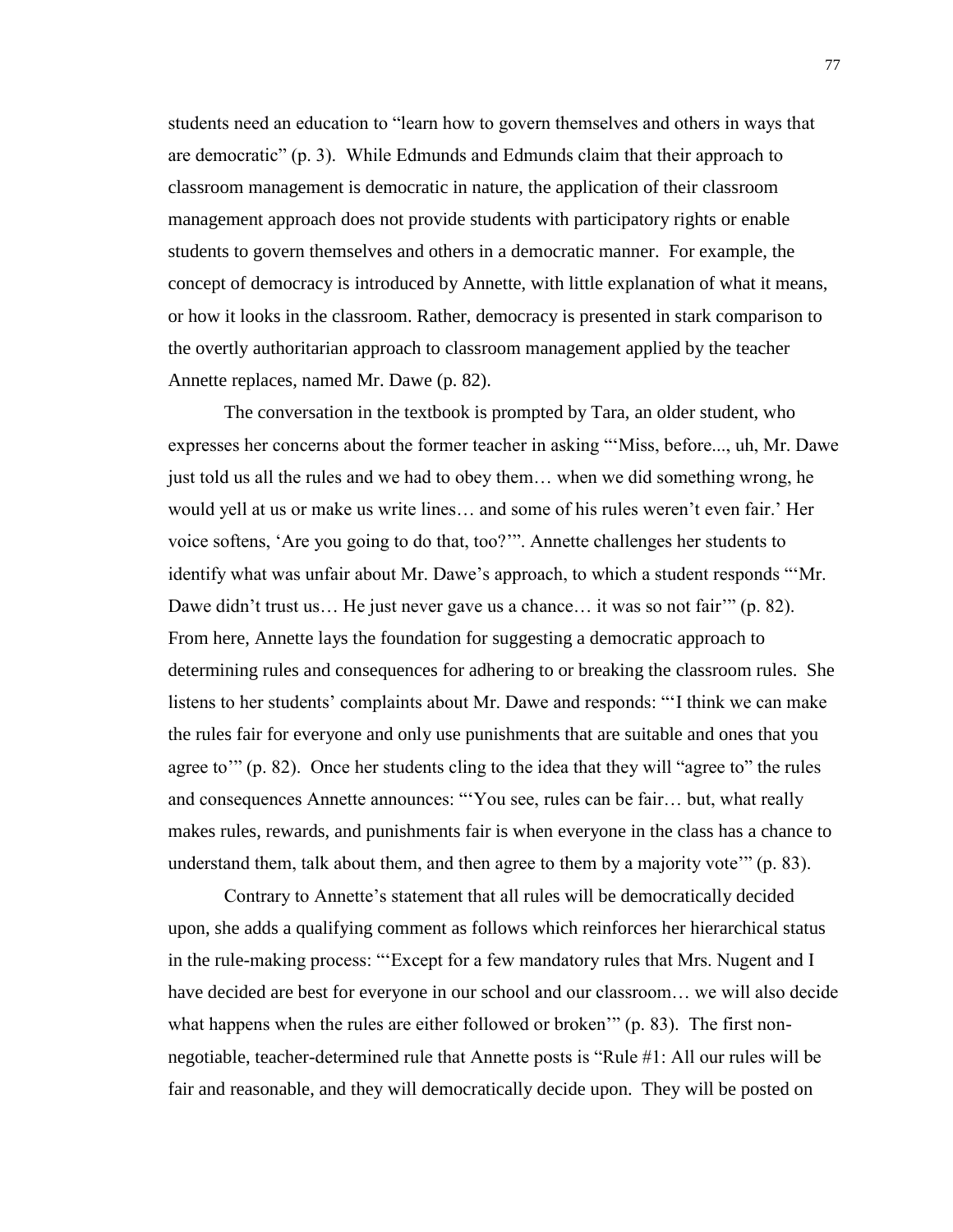the wall for everyone to see and they will be enforced" (p. 84). Anderson (2004) argues that education is "necessary because citizens do not easily learn how to govern themselves and others in ways that are democratic" (p. 1). However, while Annette waits for students to ask questions about the meaning behind this rule, she does not attempt to engage students in a conversation about democracy (Edmunds, 2010, p. 85).

Anderson (2004) illuminates the challenges of undertaking democratic classroom management pedagogy in stating that "classroom rules may look fine on paper, but applying the rules with students who differ in their experience, minds and bodies is seldom easy" (Anderson, 2004, p. 2). While Anderson iterates, "even one of the foremost democratic theorists, Robert Dahl (1998), bemoaned that a "tidy set of ideas" about democracy is not available," Anderson argues that there are fundamental aspects that must be included for a classroom management approach to be labeled 'democratic,' such as the education of students about democracy and their role in a democratic society (p. 4). While Annette's approach to classroom rules involves student participation more than Mr. Dawe's authoritarian approach, the example of Annette's approach to setting class rules demonstrates that there are definite limits to the democratic participation of students in setting the rules. However, Anderson (2004) suggests that students can participate in a meaningful and more active manner when the idea of democracy is explicitly taught and discussed continuously with students (p. 2).

Edmunds and Edmunds use developmental stage theories in a way to establish that children are not cognitively able or ready to engage in higher-order-thinking, and in making this argument, they enforce a highly-regulatory version of democracy in which students are denied the opportunity to participate actively in negotiating the classroom rules and consequences (p. 83). While students are invited to provide input in creating additional rules, beyond the mandatory rules determined by the teacher, the additional rules are not entirely student-created or student-driven; rather the process is highlyregulated by the teacher. While I believe that ultimately teachers are primarily responsible for classroom management, the teacher still has a major role to play in enabling students to participate in a democratic classroom environment. Edmunds and Edmunds restrict the opportunities for students to develop their own 'additional rules' as they enforce that "before the rule-making process started, Annette had formulated a series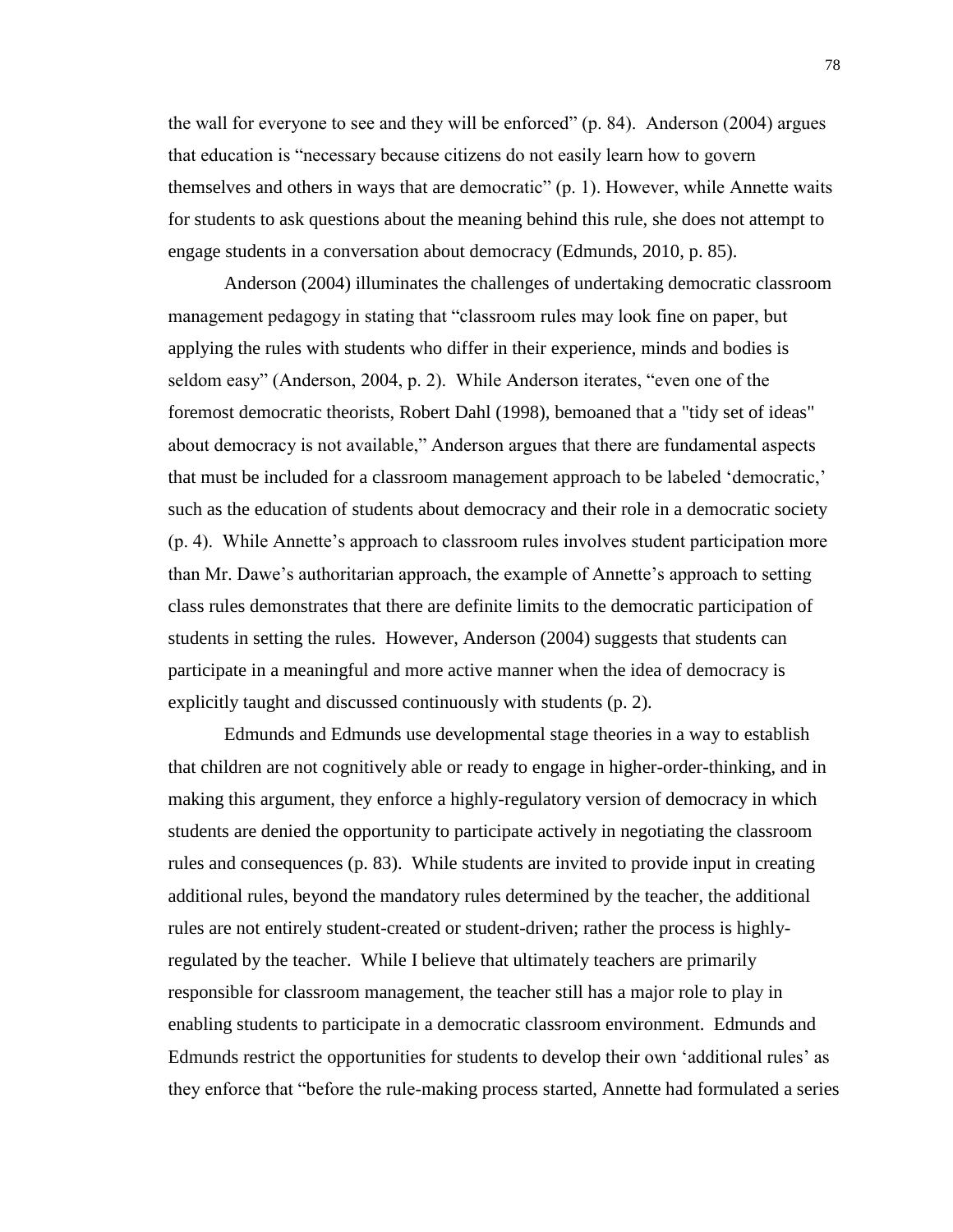of other rules that she thought would be helpful based on her past teaching experiences" (p. 96). They suggest that teachers should persuade or ask leading questions to direct their students to recommend rules that are teacher-driven (p. 96). Furthermore, Edmunds and Edmunds suggest that the teacher has the authority to "veto a rule" even if it is approved by students through a majority vote (p. 95). A hierarchal understanding of adults as superior moral and authoritarian subjects in relation to children as subjugated subjects is expressed by Edmunds and Edmunds who assert that "teachers are primarily responsible for the overall direction that instruction takes, for the way the classroom is managed and governed, and for the establishment of the academic and social tone that students operate in" (p. 24). While many would not dispute that the full responsibility lies with the teacher for ensuring a safe and productive learning environment in the classroom, there are clearly some questions that need to be raised about the extent to which and nature of student involvement in the instructional decisionmaking process.

While Annette acknowledges that students have a role in constructing their own knowledge and skills, she reasons that knowledge construction is a part of children's *normal* development: "Rather than simply absorbing information, students develop their own cognitive structures, and they actively construct their knowledge and skills" (p. 24). However, the authors use theories of cognitive development to express concern about young children's ability to construct their own knowledge and caution educators to direct and supervise children throughout this process, as Annette states that while "students get to construct their own meaning and knowledge under my watchful guidance… [she] can keep [students] from constructing knowledge only on their own and/or constructing knowledge that is obviously incorrect" (p. 24). In this manner, Edmunds and Edmunds appear, on the one hand to construct the child as competent in having the ability to construct knowledge, while, on the other, endorsing a pedagogical approach that serves to limit, constrain and guide students' knowledge construction under the normalizing gaze of the authoritarian teacher. Edmunds and Edmunds utilize a 'technology' to "produce, transform or manipulate" the classroom environment and presentation of knowledge, as a means to "determine the conduct of individuals and submit them to certain ends or domination" (Foucault, 1988, p. 18). Foucault interprets this "governing of the soul" as a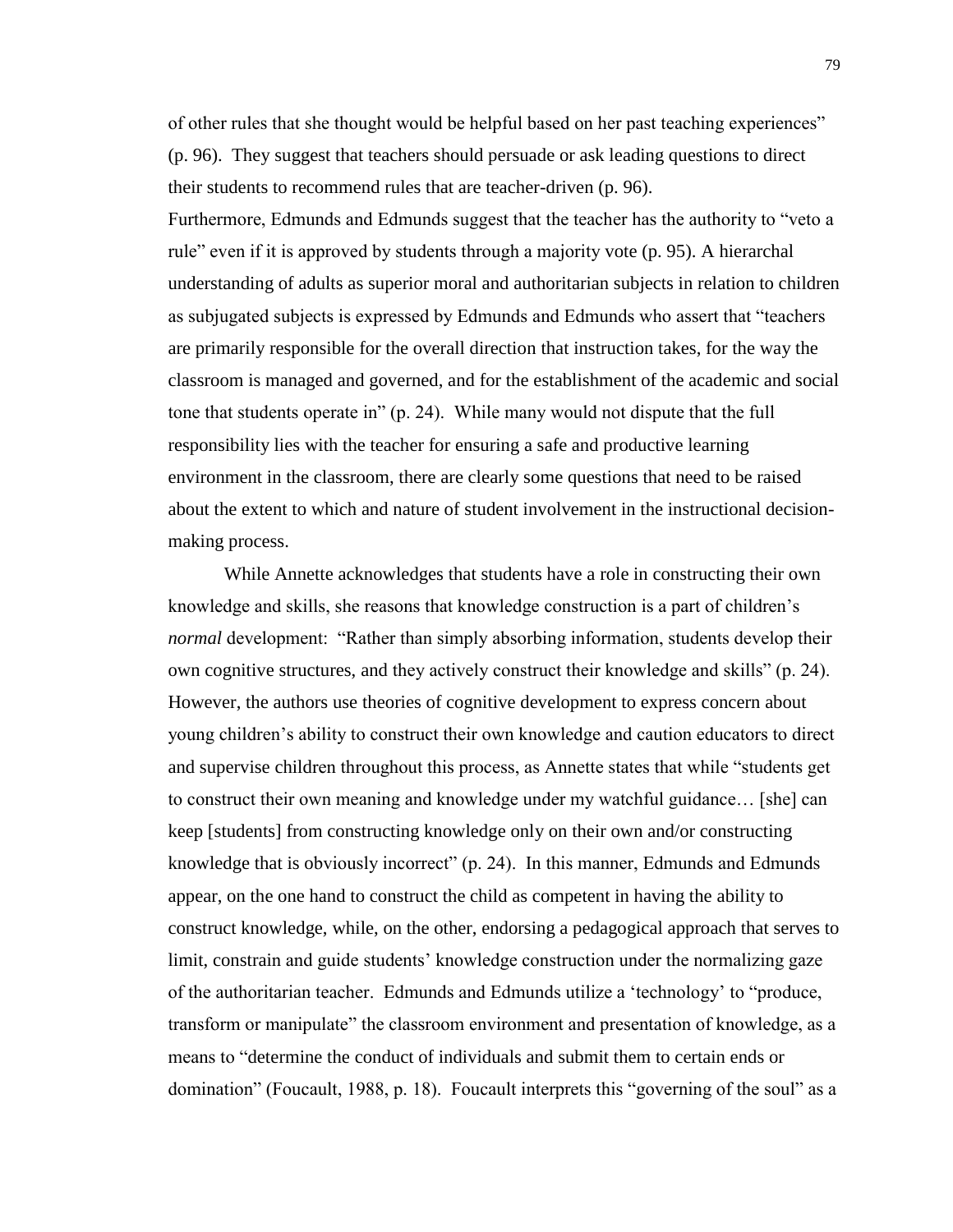social education process in which students are understood as 'subjects' who are to be regulated, supervised and morally directed under the constant gaze of the teacher (p. 18).

Edmunds and Edmunds propose classroom management practices that engage students in rule-creation through regulation and go as far as to identify their method as "democratic" (p. 84). Their proposed efforts to hear children's voices through collaborative methods suggest that the teacher-versus-student hierarchy is disrupted in their "unique approach" (p. xi). However, closer analysis of their textbook reveals that while appearing to present students from a political child perspective that acknowledges student voice and participation in the rule-making process, Edmunds and Edmunds reposition teachers in a highly regulatory manner which serves to assert the teacher's superiority over students and to reinforce, rather than ameliorate, the normative hierarchical process.

Despite propositions that suggest Edmunds and Edmunds believe students should be active in the classroom management process, they are autonomous only in a very limited sense as defined by the terms of the theoretical framework that is imposed to legitimate and justify a particular approach to addressing classroom management. Furthermore, by endorsing particular classroom management strategies within this regime of power/knowledge relations, preservice students are not really encouraged to consider alternative and more democratic approaches that are committed to engaging students more authentically in negotiating classroom management processes. For example, Hooks (1994) argues for teaching in a manner that "respects and cares for the souls of our students" proposing that "to educate as the practice of freedom is a way of teaching that anyone can learn" (p. 13). Drawing heavily on the work of Paulo Freire and social activists, Hooks argues that education can be transformed around the self-actualization of teachers and empowerment of students (p. 15). She describes education as a place of intellectual "promise and possibility," in which the child has the "right to be an independent thinker" (p. 4). Otherwise, the classroom feels "more like a prison, a place of punishment and confinement" (p. 4). For students to reveal themselves, take risks, challenge norms and think critically, teachers must allow themselves to be vulnerable before their students (p. 21).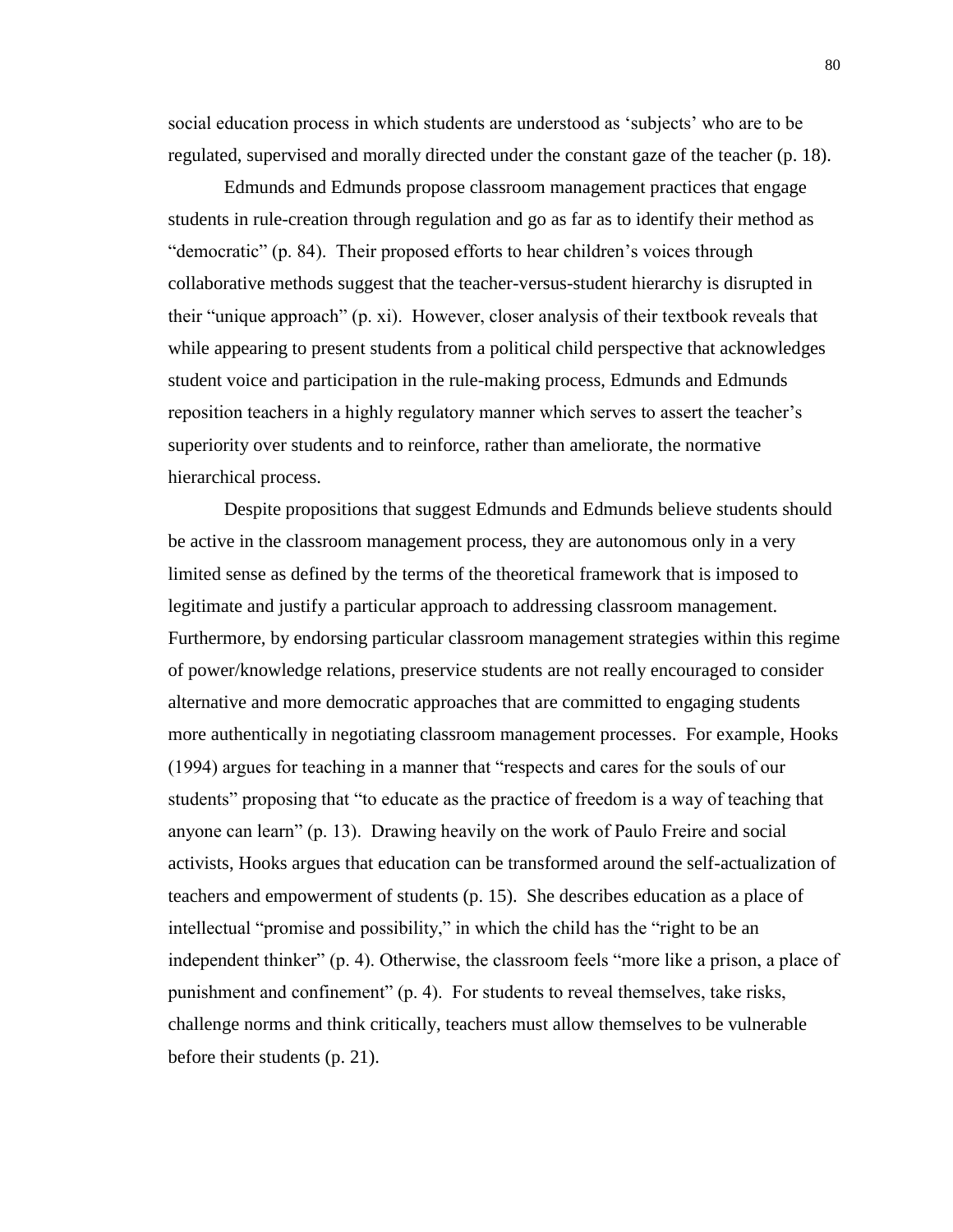Hooks shares a narrative of the kind of passionate teacher and student relationships that came to life in her classroom: "He was taller than six feet; I remember the day he came to class late and came right up to the front, picked me up and whirled me around. The class laughed, I called him "fool" and laughed. It was by way of apologizing for being late, for missing any moment of classroom passion" (p. 198). The exercise of power expressed in Hook's narrative contrasts significantly to a narrative in Edmunds and Edmunds textbook in which the teacher guides students to determine the appropriate rules and consequences for late arrival: "Rule #7: Students must be on time for class. Each month, if there are less than eight instances of students being late, the class earns the privilege of watching a movie during class time. A student who is late must apologize to the class and stay in the classroom during morning recess" (p. 96). Edmunds and Edmunds' approach to classroom management is not consistent with the "practice of freedom" advocated by Hooks (1994); rather their approach "strives to reinforce domination" (p. 4). In this sense, preservice students are only introduced to one 'truth' which limits their ability to explore multiple truths about childhood and classroom management and select approaches that best align with their beliefs or enable them to explore more equitable and social justice pedagogies.

My approach to classroom management challenges developmental 'truths' about the child in favour of practices that engage the children actively in the politics of classroom management as competent, social actors. I understand the child as having a right to participate in democratic decision-making that is authentic. I understand power through a Foucaultian lens as something that is exercised and "deployed and given concrete expression" as opposed to "an all encompassing opposition between rulers and ruled" (Foucault, 1987, p. 90). While I understand that power can work as an oppressive force that emanates from top down, in a monarchial fashion, I understand this is only one form of power, a form that I attempt to minimize or eliminate in my practice (p. 90). As Foucault states, the exercise of power "must not be sought in the primary existence of a central point, in a unique source of sovereignty… power is not an institution, and not a structure; neither is it a certain strength that we [educators] are endowed with it is in the name that one attributes to a complex strategically situation in a particular society" (p. 92-93).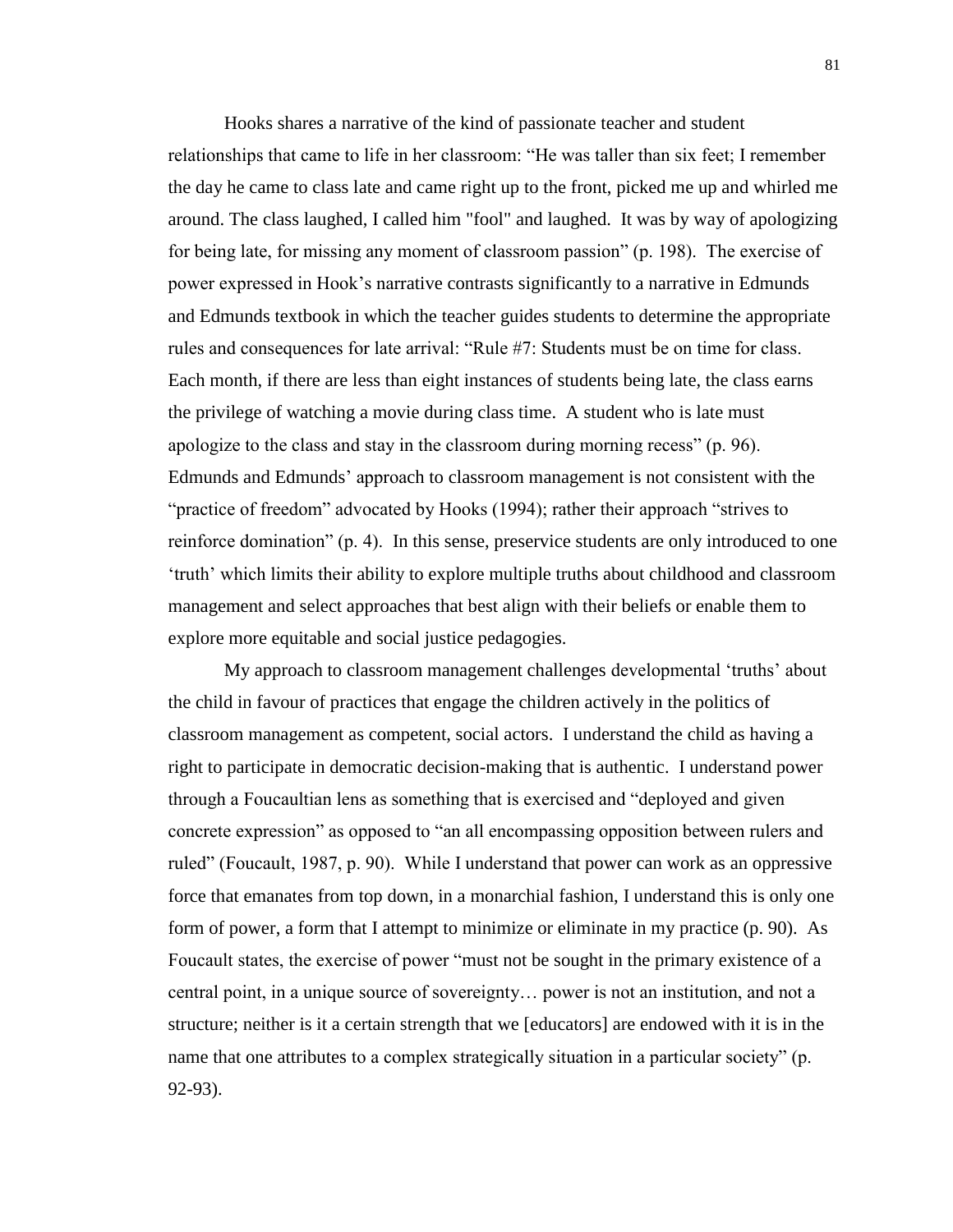As a teacher, I recognize that there must be some form of order in a classroom for learning to take place, and so, like any relationship, whether it be one of love, institutional, or economic, "power is always present" when one means to direct the behaviour of another (Foucault, 1987, p. 122). Furthermore, in any given game of truth, I know more about some things than my students and I am able to teach, guide, communicate skills and transmit knowledge – the power at play between me and my students in the transfer of knowledge is not necessarily evil or bad. However, I critically reflect on the way in which I transmit knowledge to avoid exercising power in the form of domination. For example, a normal practice in Kindergarten classes involves having all students sit on the carpet or in a circle to engage in a group activity. It is also normal practice for the teacher to strategically label or place students in assigned spots based on how they interact with certain students in order help students listen attentively. Rejecting an authoritarian approach to simply tell students where they need to sit, I strive for an approach in which students have the opportunity to make decisions about where they sit and voice their concerns. When my students gather on the carpet, we discuss how to make good decisions about where to sit. I use their language and comments to re-visit our discussion on a daily basis. For example, once students are settled I ask students to think about whether or not the person they are sitting beside "makes them giggle" or "bothers them" and if so, "Where is a better place for you to sit?" Students move away from their close friends or point out others who "always giggle when they're together" and they recommend "better places to sit."

Rather than announce that only one person can talk at a time, I prompt regular discussions about "how it feels when everyone is listening or not listening to you" and I prompt discussions about strategies we can use to both show peers that they are listening, such as making eye contact with the speaker, or to attain everyone's attention, for example, I have taught students to say "I'm waiting for everyone to look at me". While I still aim to regulate students' behaviours in accordance with certain behavioural norms to sit still and listen, I try to do so in a manner that diminishes domination and engages students in the self-regulatory power and politics during 'carpet time'. This is just one example of how I aim to establish a Kindergarten classroom in which I "sustain ethical, democratic lives with children every day" and "recognize the political processes and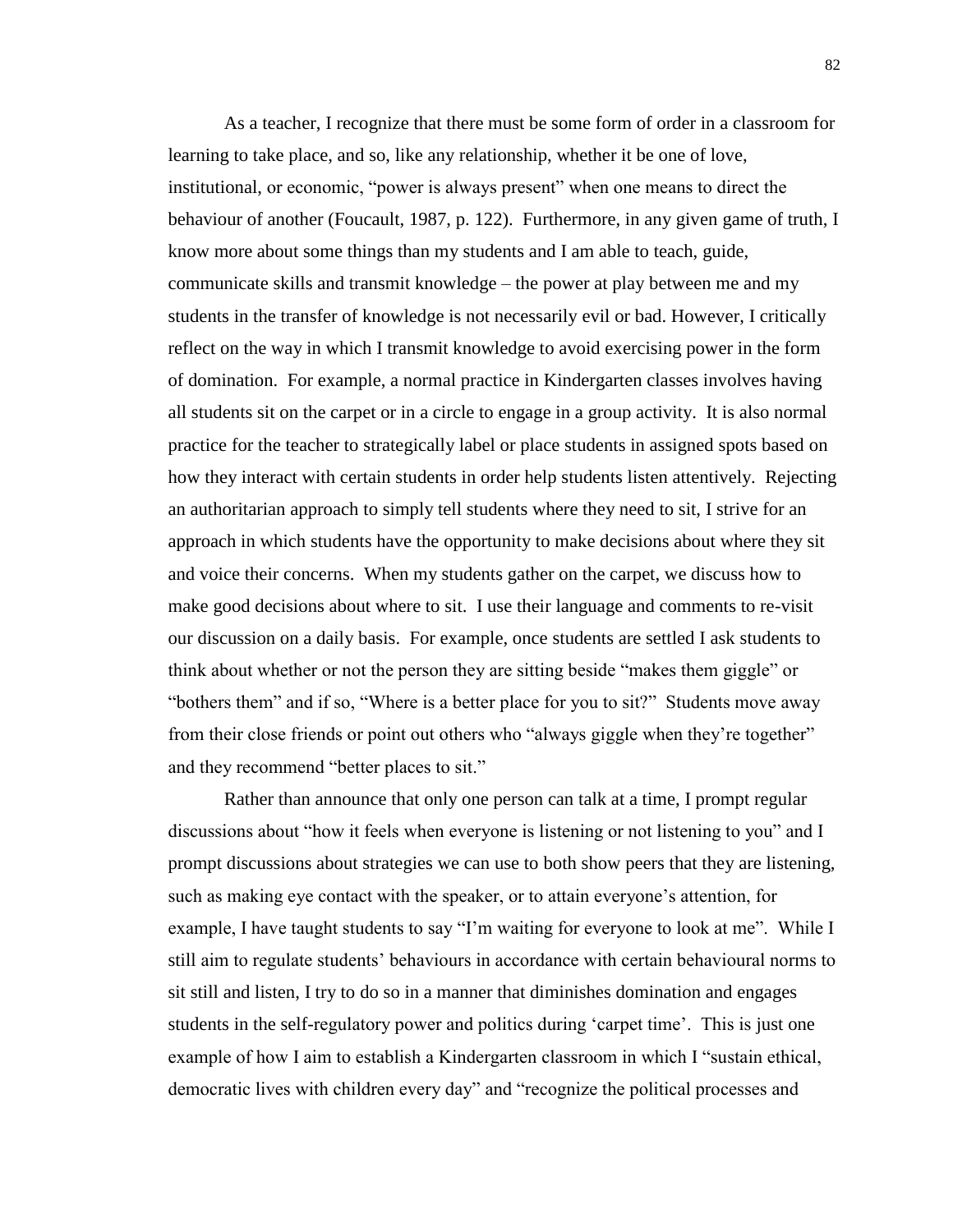effects of privileging one form of knowledge" of the child, early childhood education, and classroom management over another (Mac Naughton, 2005, p. 2).

Most concerning about the seemingly democratic classroom management process advocated by Edmunds and Edmunds is that they argue that students do not have the right to argue their punishment in the moment the punishment is being executed (p. 83). The misleading process that appears to provide students with participatory rights in designing the classroom management system functions to silence students' voices in a systematic manner. Edmunds and Edmunds employ a romantic perspective of the child to validate "tough-love" disciplinary action. Romantic perspectives of childhood, according to Milner and Tenore (2010), interpret student misbehaviour as the result of an emotional disconnect between students and teachers (p. 567). From this perspective, the authors appeal to sentimental images of innocent children needing to be loved and cared for to argue that trusting relationships between students and teachers are essential to effective classroom management (Sutton et al., 2009, p. 131; Marshall, 2008, p. 358). In this sense, Edmunds and Edmunds argue that students will trust that their teachers know what is in their best interest, even if it requires a student to receive a particular punishment for misbehaviour, despite whether or not the student agrees with the punishment in the moment. For example, they cite Dreikurs and Cassel (1992) who claim that "the most widely accepted explanation about why individual students behave badly" is that "while humans have an innate and prevailing need to be well received and appreciated, some feel they can obtain this desired acceptance by engaging in negative behaviour" (Edmunds & Edmunds, 2010, p. 74).

Edmunds and Edmunds endorse the practice of constructing school environments which "satisfy the three following fundamental student needs" as a basis for engaging and motivating students in the classroom: (p. 85).

1. To belong and feel connected and to sense that teachers believe in them and will treat them with respect – satisfying this need reduces the likelihood of disruptive, angry student behaviours;

2. To feel autonomous and possess a sense of self-determination, and to feel they are expected and permitted to have ownership, responsibility, and accountability for their actions – satisfying this need increases positive behaviours; and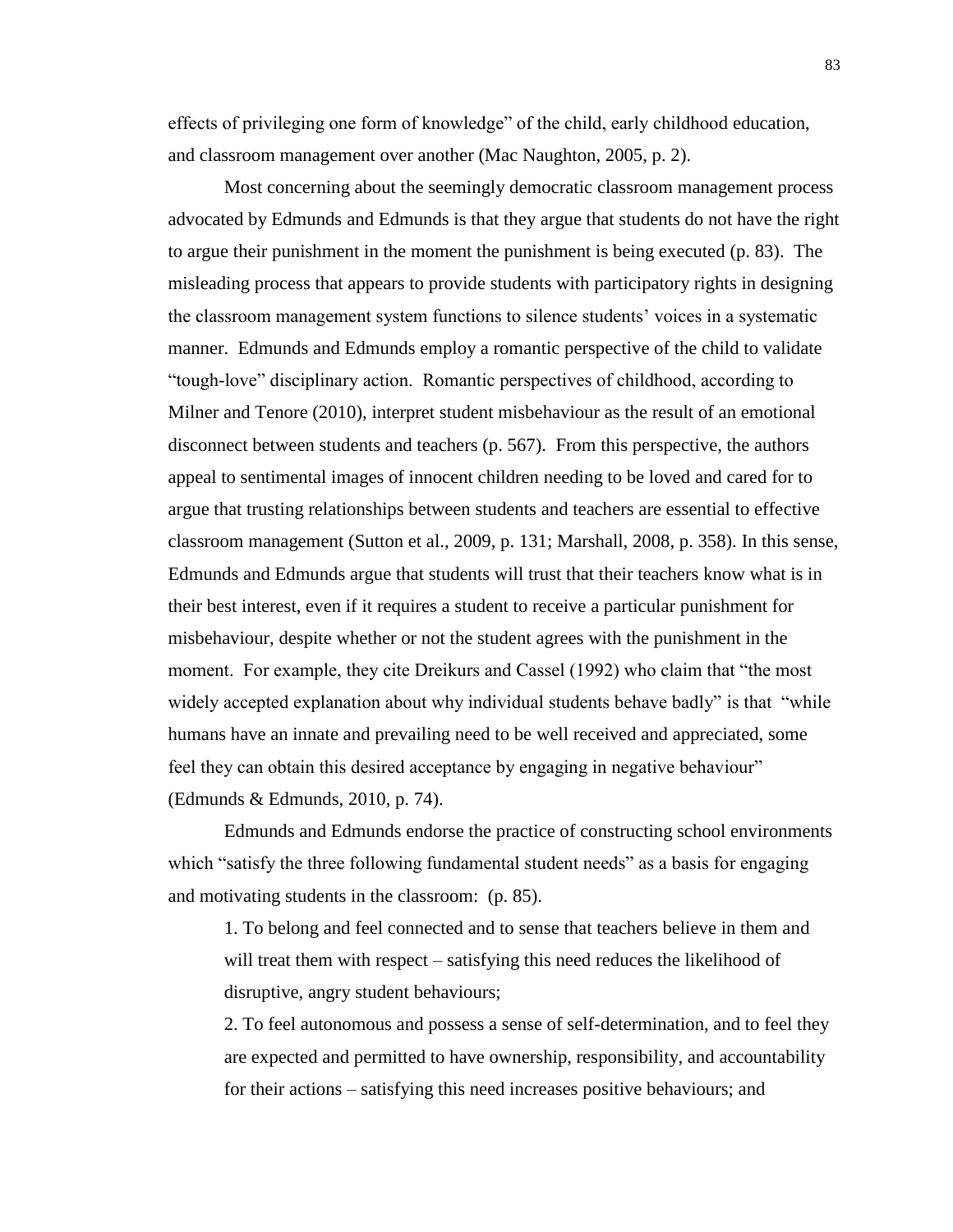3. To feel competent, successful, and accomplished – satisfying this need appeases our basic motivation to enhance our self-esteem, the primary motivating force for all human activity (p. 85)

The model presented in the textbook combine elements of developmental educational psychology discourse with a romantic image of the child perceived as an object whose psychological needs must be satisfied to achieve preferable behavioural outcomes. Objectifying analogies of the child are used throughout the textbook in a manner that portrays the child as an object with needs that must be fulfilled through education. For example, Edmunds and Edmunds use an analogy of children as cars to highlight the role of teachers in the driving seat, driving their students: a child is like a "car motor that is always running, even when the car is parked; all the child needs is for a teacher or parent to slip their mind into gear by asking them a question or presenting them with something that is interesting or odd," the reason being, as Edmunds and Edmunds identify, is that when the perceived need is filled by an adult, "like the engaged car, the child's learning will then move ahead" (p. 47-48). Furthermore, by constructing the child in such an objectifying manner, the authors are able to identify adults as wiser or more knowledgeable because they understand what the child 'needs,' and therefore can make judgements about the need to treat the child in strict or harsh ways, arguing that it is in the child's best interest in the long run, or rather, that they have the knowledge and experience to 'drive' students.

Edmunds and Edmunds use a story about a grade nine student who appears to have an inherent need to be "liked" (p. 79). Through a tale of tough-love his teacher follows through with strict disciplinary measures because she believes it is in the best interest of the child to be punished for his misbehaviours. Grasping onto the idea that the child needs to be "liked," the teacher explains to the student that she likes him as a person; however, she does not appreciate his behaviours (p. 79). Upon realizing that he is "liked" by his teacher, the student is able to see the ultimate reason that he is being punished and the student decides to behave in an appropriate manner (p. 79). The story serves to legitimate Edmunds and Edmunds' argument that it is in the child's best interest to execute the "agreed-upon" punishment for breaking the "democratically-determined" rules without opportunity for the child to argue or refuse the punishment, assuming that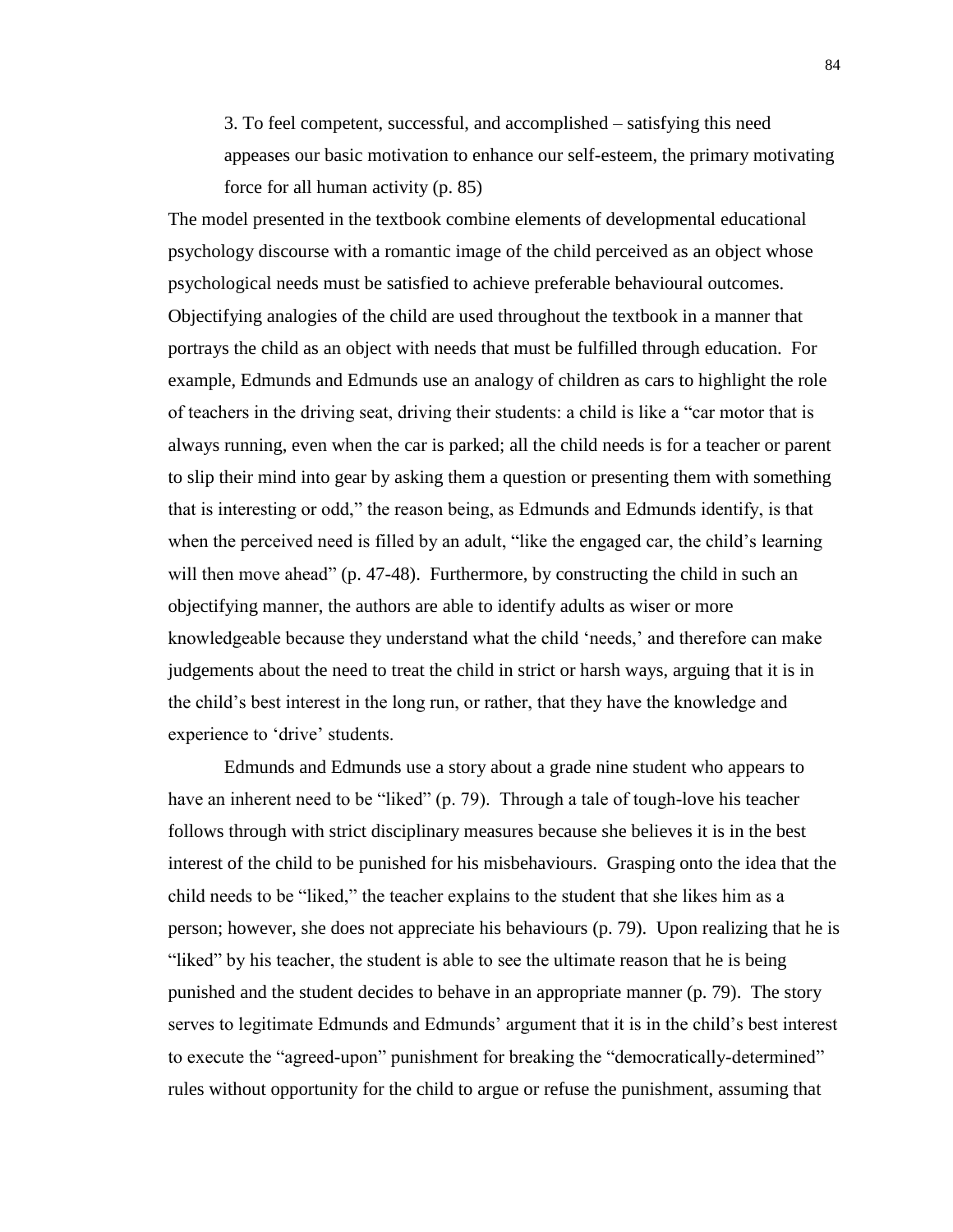teacher's intention is to teach the student a lesson or help the student in the long run. This process illuminates the way in which the child's voice is only heard in specific instances when it fulfills a certain need for the child to feel like a participant in the 'democratic' process; otherwise the child's voice is constricted or silenced.

While Edmunds and Edmunds claim to endorse a democratic pedagogy in which teachers collaborate and cooperate with students to engage them fully in the classroom management approach, the extent of hearing students' voices is highly regulatory and serves to assert the teacher's superiority over students. The power exercised reinforces rather than breaks down the hierarchal disciplinary process. By appearing to value students' perspectives, Edmunds and Edmunds reposition teachers as authoritarian subjects or actors using arguments that adults ultimately know "what is best for everyone" (p. 83). The developmental educational psychology discourse that reinforces adults as more knowledgeable, capable, authorities is reinforced in specific examples of the disciplinary practices endorsed in Edmunds and Edmunds' text.

## Disciplinary Practices

Gee uses the term "practice" as a "socially recognized and institutionally or culturally supported endeavor that usually involves sequencing or combining actions in certain specified ways" (p. 210). The pedagogy and discourse presented in the textbook have implications for both the preservice students enrolled in the particular Faculties of Education that use the text, as well as practical implications for the sorts of practices validated in elementary schools. The knowledge constructed in the textbook is validated by the requirement for preservice education students at the Faculty of Education to use the textbook chapters that discuss "The Invitation" in order to write a paper about "how they would construct and deliver their own behaviour and classroom management system to solve the problems they observed" (Course Syllabus, 2010). Sondergaard (2002) argues for the use of poststructuralist perspectives to examine the processes of subjectification in which "identities and social categories are constructed through processes of exclusion," which extends to the processes of one group "becoming subordinated by power" and "becoming a subject" (p. 188).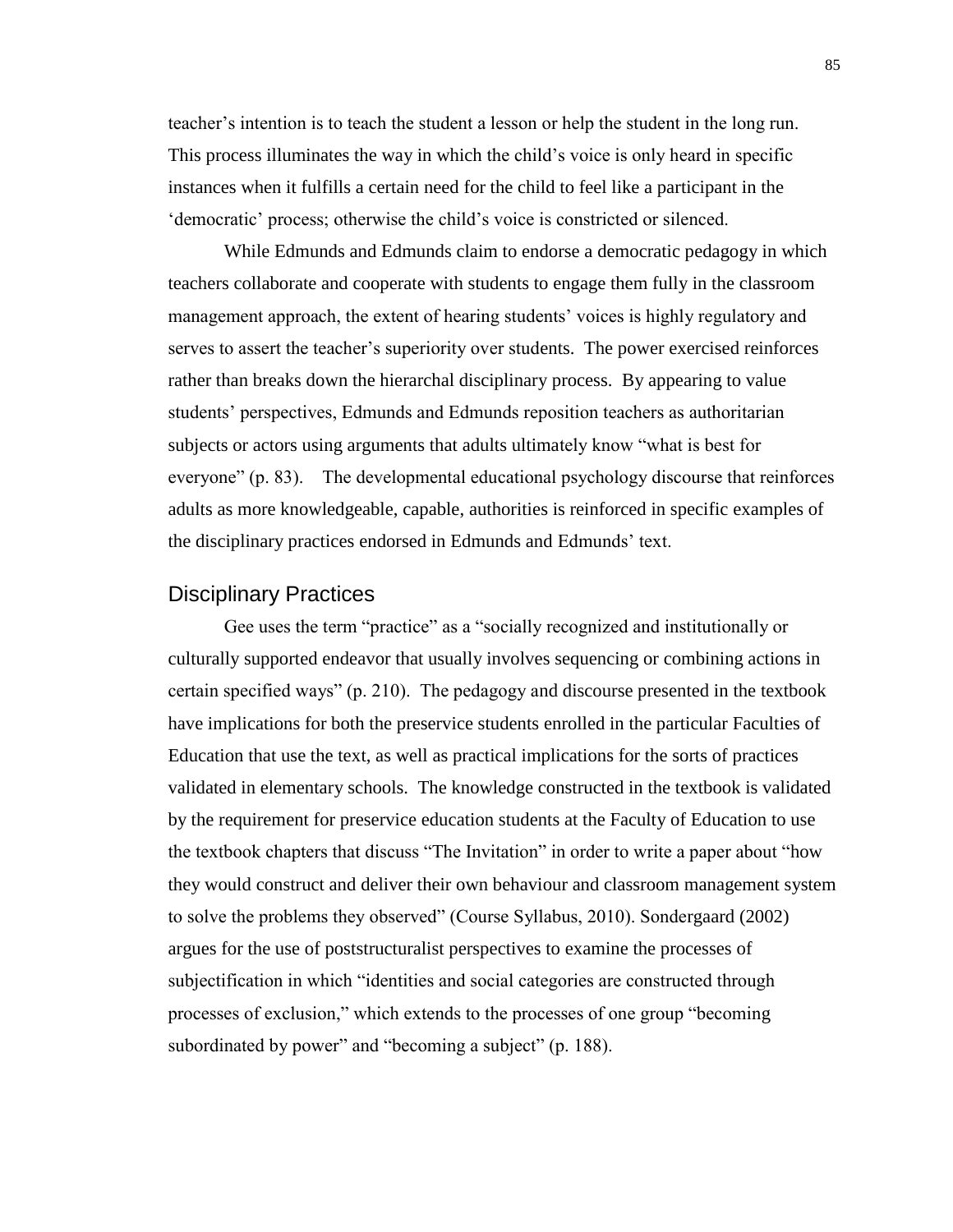By identifying specific chapters that discuss "The Invitation" as required reading and as necessary for an examination and assignment, Edmunds and Edmunds position the learner as a "subordinate" in a familiar relationship reiterated throughout the textbook in which the teacher and academic are positioned as the superior, knowledgeable expert (Issitt, 2004, p. 689). Beyond the use of the textbook in a specific course, the discourse and pedagogy endorsed in the textbook have real implications for the practices that are validated and applied in elementary classrooms. By examining examples from the textbook in connection with Foucault's understanding of disciplinary training, I question more specifically the notions of power that inform and are embedded in the approach to classroom management in Edmunds and Edmunds text.

I focus in particular on "The Invitation" section of the textbook which is where Edmunds and Edmunds' "unique approach" to classroom management is explained in detail. I use Foucault's theories of discipline and power/knowledge to investigate the coercion of the body and silencing of students' voices endorsed in the classroom management approach, despite the authors' claims that their approach involves collaboration and cooperation between teachers and students. I also investigate the unintended consequences and effects of embracing pedagogies and disciplinary practices that reinforce adult superiority over children, specifically in order to recognize the ways in which the bodies of children are controlled and their voices are silenced, and to understand the exercising of power as a political tactic within the educational institution. Foucault (1975) raises concerns about the disturbing resemblance between schools and prisons, as the institution of education has a long history of enforcing bodily controls on children and restricting their movement and voice (p. 202). He claims that while "the historical grip of [pedagogical] practices is a tight one," its grip is not so tight that educators are eternally bound to a particular path. Rather by understanding the power exercised and endorsed in classroom management texts such as Edmunds and Edmunds "The Invitation," educators may deconstruct and intervene upon the historical or dominant approaches to classroom management in an attempt to realize more social justice and democratized pedagogies (May, 2006, p. 21). My own personal narratives highlight my conflicts with the theory and practice endorsed in the textbook, as I counter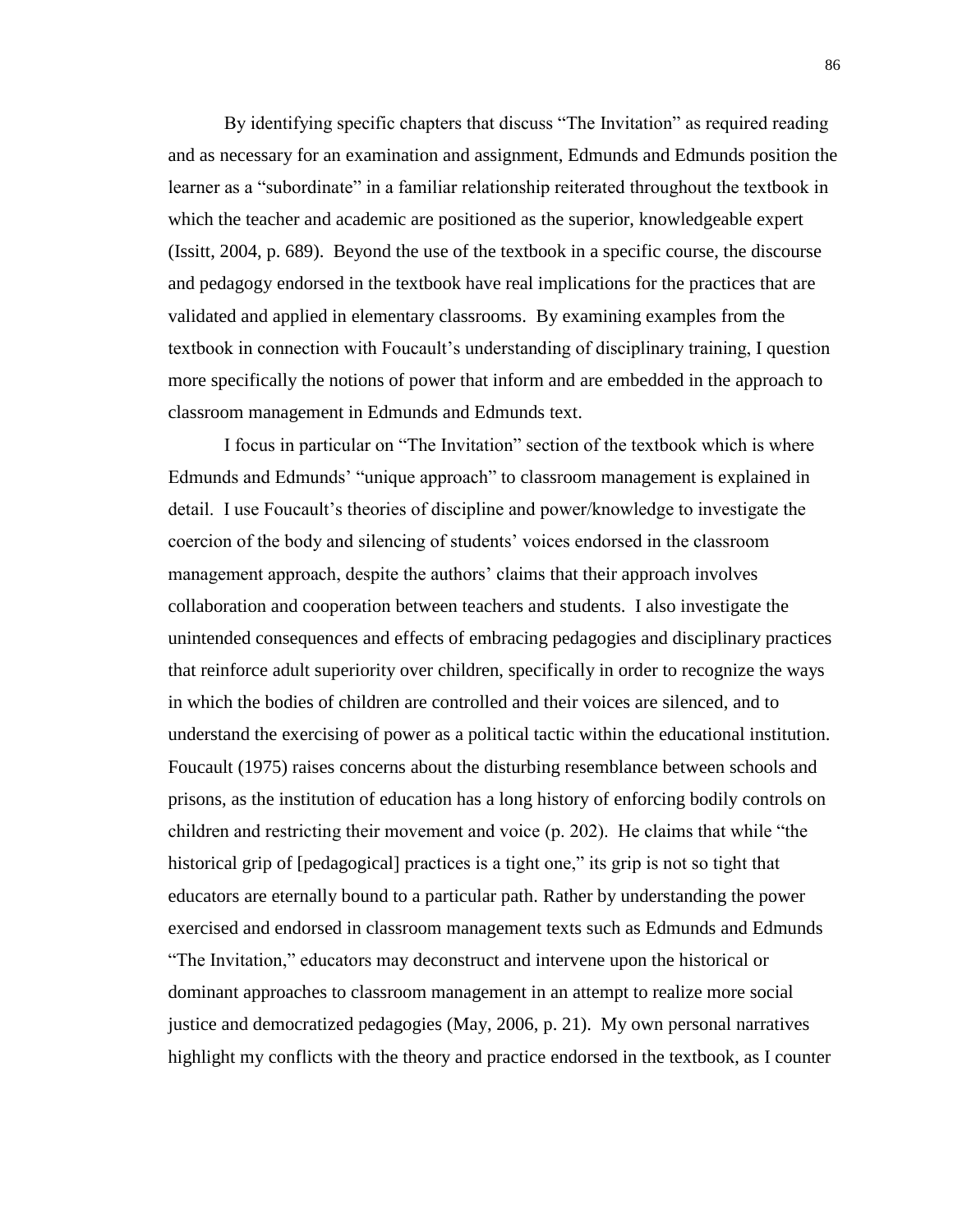Edmunds and Edmunds' universalizing assumption that their approach "can be easily adapted by all teachers" (p. 75).

#### Hierarchical Observation

Foucault explains that the disciplinary process involves the "coercion of the body by means of observation" (May, 2006, p. 138). In my Kindergarten class, my teaching partner was annoyed with how our students hide in the classroom puppet theatre to avoid going outside for recess. I watched as my teaching partner roughly disassembled the structure. As I nodded in approval, I recalled Foucault's (1977) statement that "visibility is a trap" (Foucault, 1977, p. 200). Edmunds and Edmunds' approach to classroom management extends beyond attempts to get students to behave when there is a teacher in the classroom observing students; rather they aim to create an environment in which the gaze of the teacher feels constant, whether or not the teacher is even present in the classroom. For example, upon determining classroom rules, Annette engages students in an assignment and then she inconspicuously leaves the classroom for a moment. When she returns she states: "I was gone for about two minutes, but it didn't seem to matter because all of you carried on as if I was still here. I am very impressed and you should be too" (p. 97). Annette praises the students for conducting themselves in accordance with classroom rules during her "first little experiment" (p. 97). Edmunds and Edmunds emphasize the necessity of the constant gaze to control student behaviour, not only through adult supervision, but also through peer-monitoring and self-regulation.

The systematic power Edmunds and Edmunds endorse in the textbook appears to provide students with active participatory rights in determining the classroom rules, collaborating with teachers, monitoring their peers and themselves, and essentially the opportunity to be treated as autonomous beings with control of their future punishments or rewards. However, upon closer examination, the power exercised in Edmunds and Edmunds' approach to classroom management utilizes more systematic ways of coercing the body to behave in a particular way by 'training' students to self-regulate their own behaviours and pressuring their peers to conform to particular behavioural norms. For instance, when "[Annette] is reminded of Dr. Cameron's prophetic words about children's behaviour – 'We never actually change children's behaviour, we change their thinking and they change their behaviour,' " Edmunds and Edmunds are using a scientific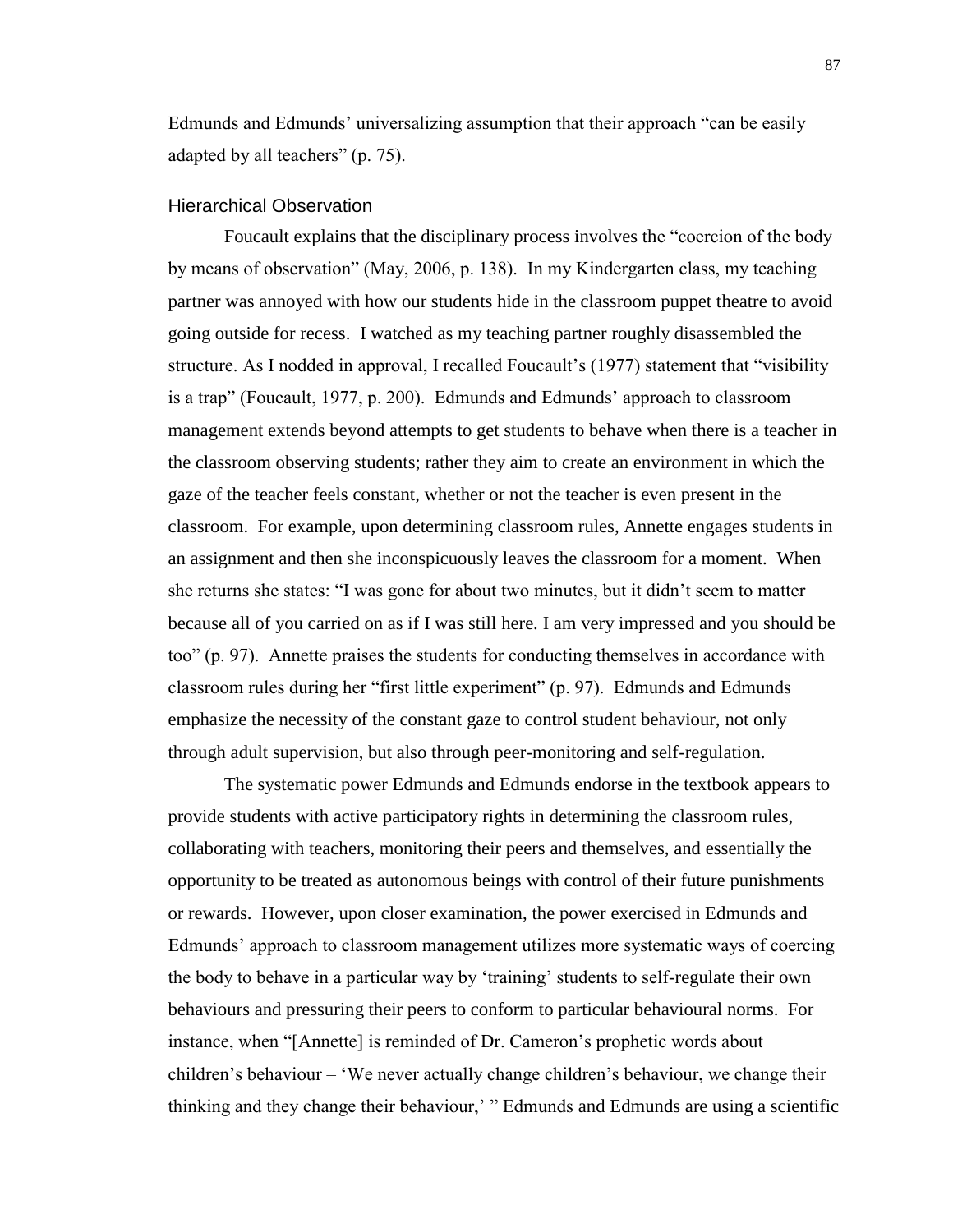argument to suggest that with an understanding of the body and children's cognitive abilities, educators are able to work on and mould the student body and mind as they wish (p. 98). The process of hierarchal observation is one element of the disciplinary process described by Foucault (1977) (p. 138).

Through the constant gaze and exercise of supervision of the teacher, Edmunds and Edmunds endorse directing the student body, not through corporal punishment or physical force, but by means of observation and normalizing judgement. This normalizing power is not evil; rather it is a 'strategic game' that is applied in schools that are designed in a way to be an "apparatus for observation" (Foucault, 1977, p. 172). For instance, I attended a Kindergarten-teacher workshop in which a presenter explained how teachers can organize their furniture so that centres, shelving, and tables are placed in chunks throughout the classroom with defined paths for walking as open spaces are known to encourage running – the design appears much like a corn maze. They recommended using walls and shelving slightly above students' eye level so that they cannot see their peers, but low enough to enable teachers to gaze upon individuals from anywhere in the room, much like the design of the Panopticon . The Panopticon, as Foucault (1977) describes, is constructed with a ring around a central core so that guards can see inside each prison cell. Guards cannot look into all of the prison cells simultaneously, nor can teachers observe every student simultaneously, therefore one cannot be sure when he or she is being monitored or under surveillance so inmates and students learn to monitor themselves to avoid punishment that would result from contravening institutional norms (p. 200). The practice of hierarchical observation does not need to be oppressive as Foucault's analogy suggests, rather I explore whether or not Edmunds and Edmunds endorsed use of peer and self-monitoring is pursued in a way that reinforces 'a state of domination' or used more productively and according to norms which facilitate democratic participation (Foucault, 1987, p. 130).

Edmunds and Edmunds propose that surveillance and enforcement of rules is a "collaborative and collective" preventative strategy that involves other staff members such as the principal, educational assistances, resource-room teacher and other adults (p. 79). They state that the collective all-seeing eye effectively prevents student misbehaviour because "simply 'knowing that the principal knows' will be an effective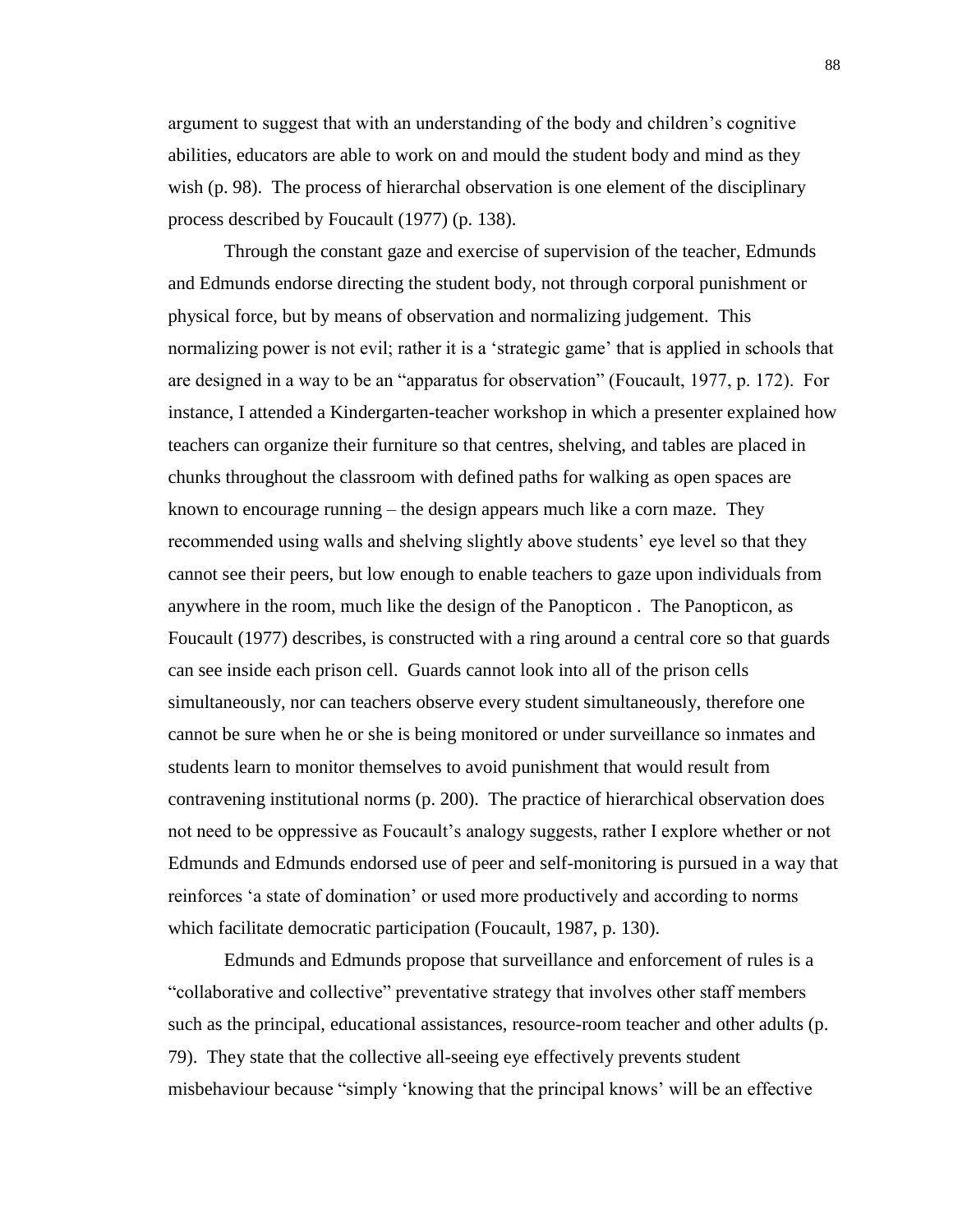behavioural deterrent for many students because it eliminates their ability to pit the teacher against the principal (or their parents), and it increases their accountability for their conduct beyond the comfortable confines of the classroom" (p. 95). Edmunds and Edmunds exemplify the power of eye-contact, as Annette "slowly looks into each set of eyes" as she explains the rules and states "'you see, rules can be fair,'" followed by a prolonged gaze "directly in the eye" of the problem-student (p. 82-83). Students are not secretly monitored; rather Edmunds and Edmunds promote ensuring that students feel that they are always being observed. They state: "tell the student that you will be monitoring his/her behaviour and in one to two days you will review with him/her how things are going" (p. 80). Like the prisoners of the Panopticon monitor their own behaviours because they do not know when they are being observed, students are made to assume that they are always being watched, even by their own peers, and so they must self-regulate their own behaviours – this disciplinary process is not necessarily 'bad.' However, Strain (1981) argues that students must be taught how to peer-regulate in an equitable and socially just manner so that the teacher and student gaze may be used more productively and less oppressively.

Edmunds and Edmunds essentially use the term "co-regulated environment" in the same manner Foucault uses the analogy of the Panopticon in prisons to express the power of the invisible observer either internal or external to the subject being controlled (p. 77). "The Invitation" claims to use the "powerful motivational dynamic evident in self-regulating management" (p. 76-77). Teachers cannot be the "lone manager," rather "students of all ages have the capacity and ability not only to help manage the classroom, but also to regulate their own behaviour within it" (p. 76). Therefore, it is not through physical force that teachers control student behaviour, rather they explicitly teach "cognitive strategies for (a) making choices, (b) reflecting on the personal meaningfulness of these choices, (c) seeing their choices through to completion, and (d) reflecting on the outcomes of their actions" in order to coerce students to behave as though they are always being watched and conform their actions to an identified norm (p. 77). Strain (1981) argues that peer-monitoring approaches are effective when students received adequate education on how to be socially just and equitable peer-monitors, as well as when they are perceived by educators as "agents of behaviour-change" and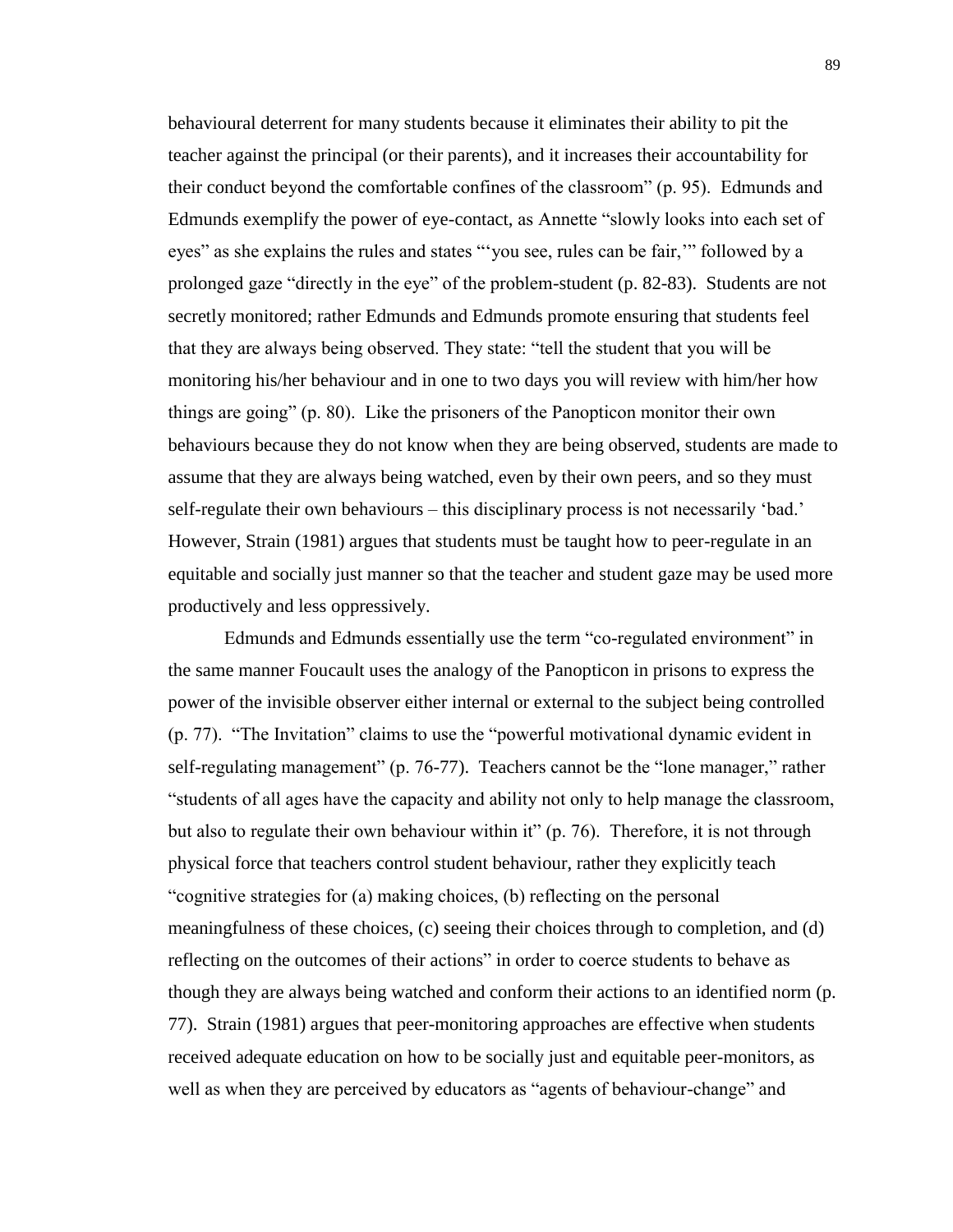"control agents" (p. 328). In an analysis of peer-monitoring programs, Strain found that peers almost exclusively focused on deviant actions exhibited by children whereas prosocial or 'acceptable' behaviours exhibited by these same children went entirely ignored (p. 337).

While Edmunds and Edmunds address this issue by endorsing reinforcements for appropriate behaviours, modelling this behaviour is not sufficient in educating students on how to peer-regulate student behaviours. Strain (1981) continues to explain that when students are taught to provide reinforcement to appropriate classroom behaviour, the result is improved student performance, suggesting that when students have education on how to be effective, socially just peer-monitors, they are able to achieve many of their desired behavioural goals (p. 337). Edmunds and Edmunds' do not discuss educating students about their role in a peer-monitoring, hierarchical observation approach to classroom management. Strain (1981) cautions educators of the ethics of using peermonitoring practices, as the approach places significant responsibility on the students to manage their peers' behaviours. Strain argues that teachers must accept the responsibility for choosing to use this form of management and to ensure that students do not manipulate power in an irrelevant or harmful manner, or in a dominating manner (p. 181). Educating students on effective hierarchical observation and peer-monitoring classroom management pedagogy can modify the 'distributions of power' and the 'appropriations of knowledge' in a way that enables students to be 'matrices of transformation' in a movement towards more democratic, equity and socially just classroom management by enforcing norms that correspond to those that govern democratic pedagogy (Foucault, 1987, p. 130).

#### Normalizing judgment

Foucault (1975) claims that the power of hierarchical observation and normalizing judgement serve to "homogenize the social body" (p. 184), just as Edmunds and Edmunds state that the purpose of textbook is for educators to understand how "assimilation can occur on a daily basis in their classroom" (p. ix). Lorentzen (2006) describes Foucault's tactics of normalizing judgement as a process in which certain norms are brought into being by a "ruling class," and "once the norms are constructed, society as a whole begins to police all of its members to certify that they conform," and,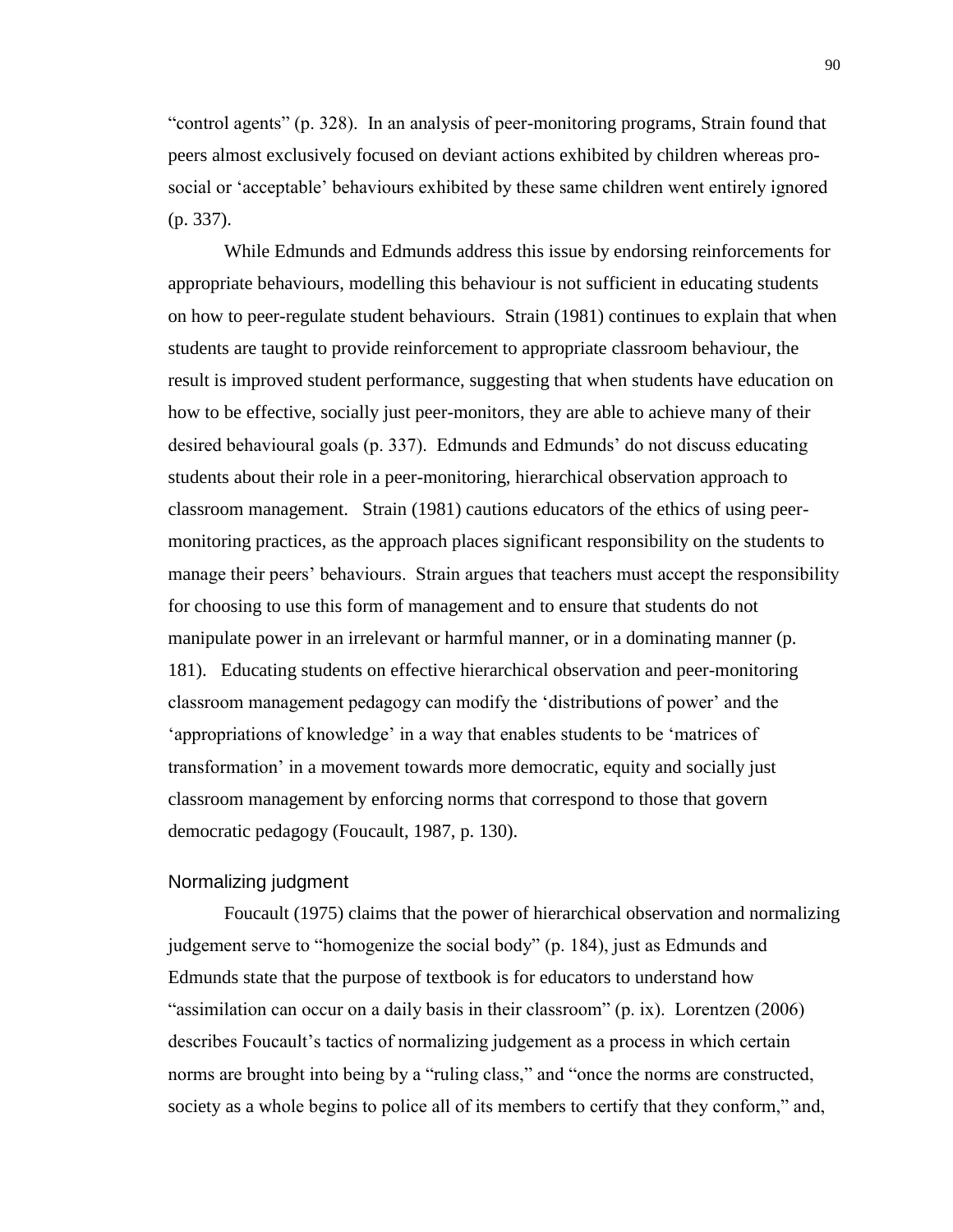finally, "the power of punishment" is disguised as a more beneficial or compassionate form of discipline (p. 11). Edmunds and Edmunds address the issue of working with a diverse group of children by expressing a need for students to conform to a certain way of being in the classroom and even encourage fostering an environment of assimilation (p. ix). They endorse assimilation, conformity, and self or peer-regulation, which are not inherently "bad," however, given the sort of normalizing judgement that informs their particular approach to classroom management the consequences of conformity may have "deadening limitation that threaten possibilities for human agency" (Lorentzen, 2006, p. 12). Gee (1999) discusses uncontested, typical stories or "figured worlds" that constitute the teacher as an authoritative subject in a hierarchical disciplinary apparatus that is reinforced in the narratives in Edmunds and Edmunds' textbook (p. 69). While I recognize the more democratic or rights-based approach to classroom management that I subscribe to is also a space with power-relations and normative practices, my concern is that preservice students at this Faculty of Education are only presented with one story of a teacher and student relationship embedded in a particular approach to classroom management in which the teacher is invested with a particular authority that denies more authentic student negotiation and participation.

As discussed in the literature review, approaches to classroom management which borrow from, or rely on, developmental psychology have long dominated education systems, so it is extremely challenging for teachers like me who wish to embrace alternative approaches such as those endorsed by educators such Hooks (1994). Edmunds and Edmunds endorse a common practice, in which the teacher, Annette, determines classroom rules in advance, presents the rules to students, and then the teacher determines rewards and punishments for adhering or breaking said rules (p. 80). Gee (1999) expresses that educators use such "typical stories" so that they can "go on about the business of communicating, acting, and living without having to consciously think about everything – all the possible details and exceptions – all the time" so while certain practice may appear to "work," these typical stories may also serve to "marginalize people and things that are not taken as "normal" or "typical" in the story (p. 70).

I experienced the marginalizing feelings that Gee (1999) describes before my first day teaching while I was setting up my class (p. 70). I intended to 'do' classroom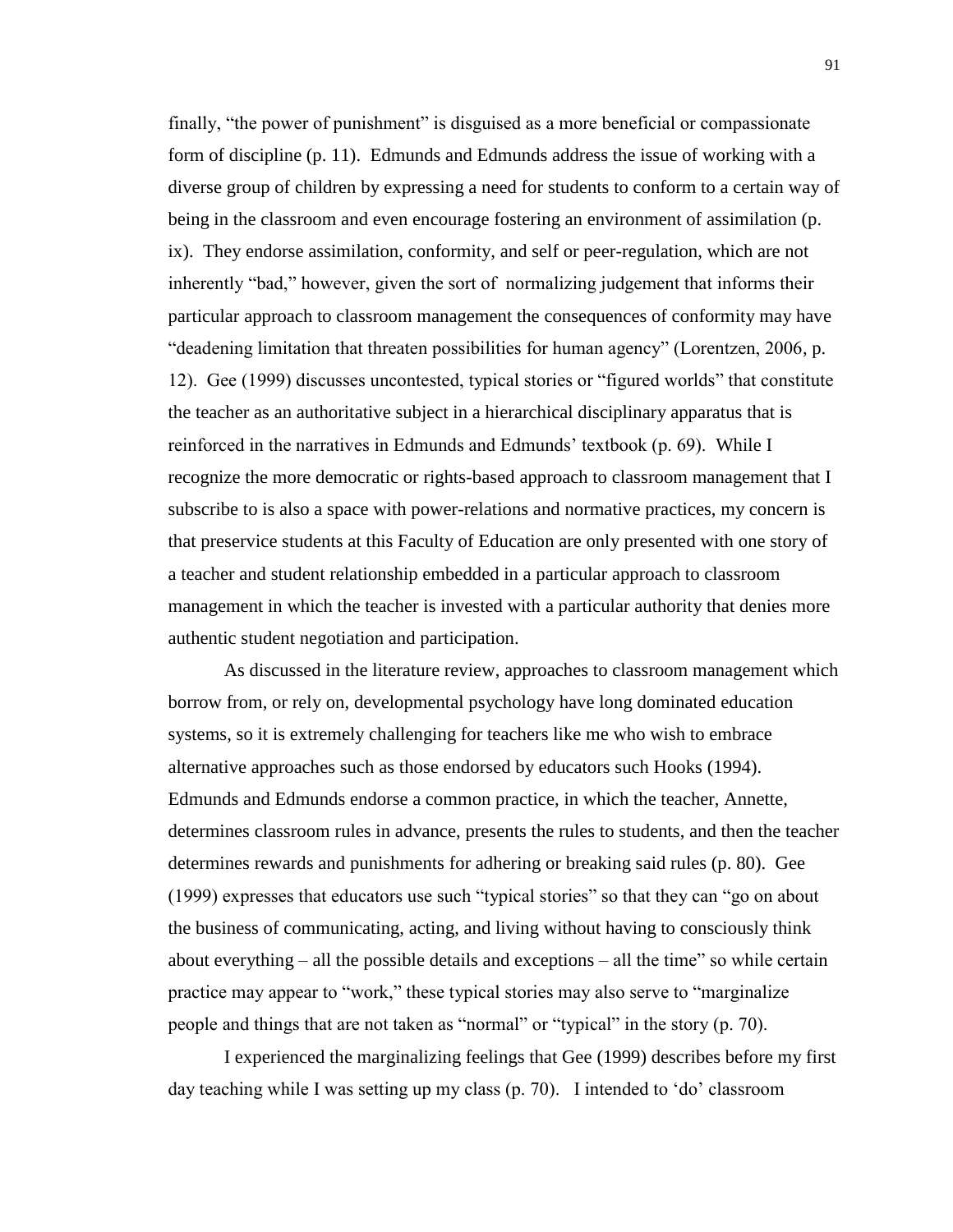management in an atypical manner that countered some aspects of the typical process endorsed in texts like Edmunds and Edmunds. Upon arriving to set up my classroom, the other Kindergarten teacher explained the classroom management system she implements called the "Choice Board." Her system consists of a large Bristol board display at the front of the class. Each child's name is printed under a laminate sheet that contains four rectangles of colour paper. Basically, every child starts out with the same colour piece of paper and when a child misbehaves, the child must walk over to the board and switch their card to a different colour that corresponded to the severity or frequency of the student's "poor choice." Students have the opportunity to switch their cards back up the colour scheme if their behaviour improves and at the end of the day students with the card colour that corresponds to the best behaviour are rewarded with a stamp on their hands. Another Kindergarten teacher uses a similar approach only using a set of studentspecific bees that move up or down a bee hive to display or classify each student's behaviour. Both teachers utilize elements that are informed by discourses drawn from the field of developmental psychology to inform their classroom management pedagogy, namely an operational-conditioning process to reward students for certain behaviours using stamps as token reinforcement, and like Edmunds and Edmunds the teachers assume power to determine a set of rules without any 'real' or authentic input from students (p. 80).

I observed that most primary teachers at my school use similar approaches to classroom management, whereas my approach does not visually classify, rank, or display student behaviour or include a token reinforcement system. On the first day of school, the music teacher entered my classroom, slowly glared around my classroom and then looked down at me and in his deep, booming voice questioned: "Where is your classroom management system?" Perplexed by the use of the word "where," suggesting that classroom management needed to be a concrete display for all to see, I explained that I intend to use and provide him with some examples of role play, discussion prompts, and community-building activities that I have planned for the first day. A look of pure disgust came over his face and, without a word, he walked away. As a new teacher, I fear being significantly different from the other teachers, and so feeling the normalizing gaze and judgement of my co-worker, I made a conscious decision to include a visible reward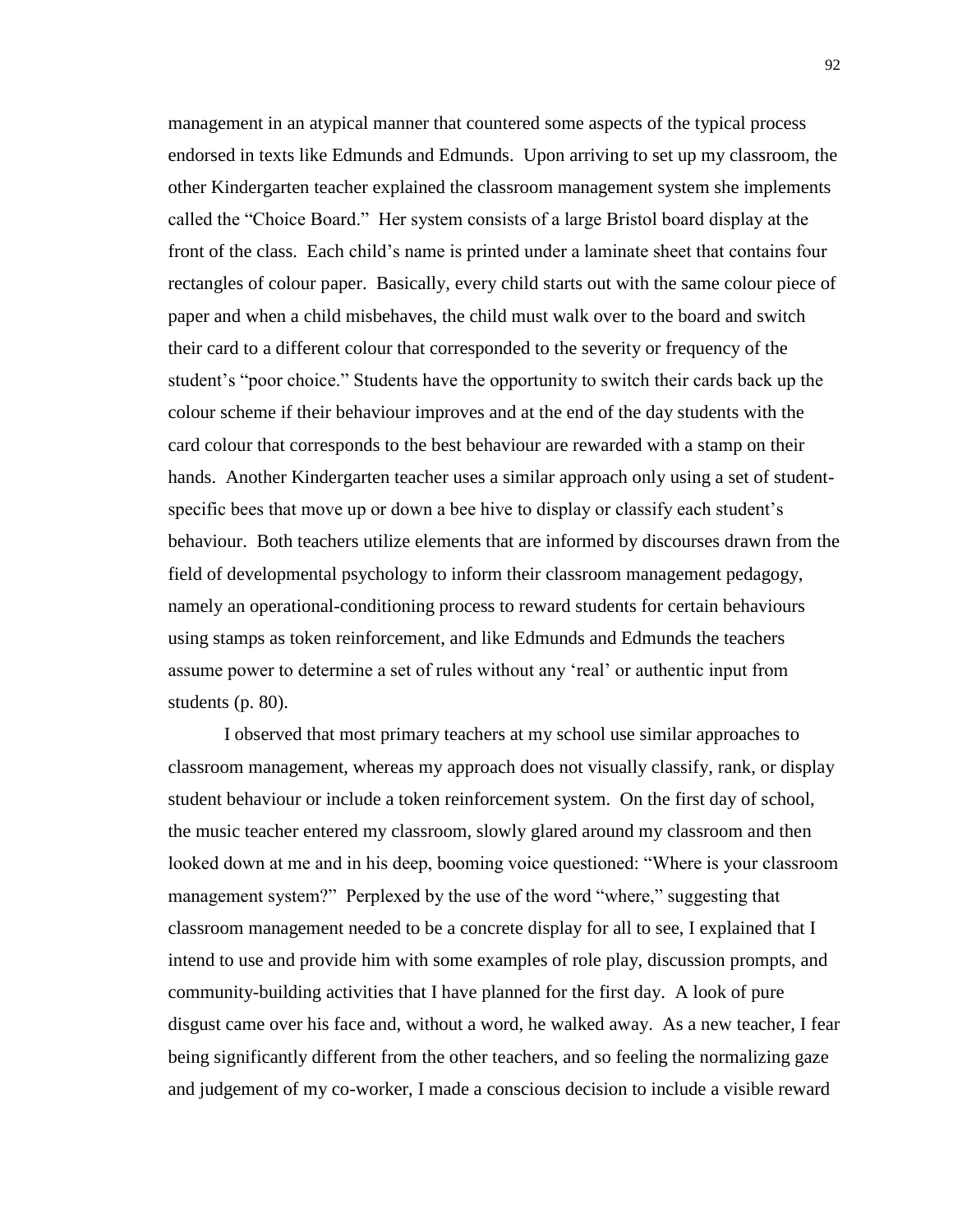system in my classroom. I changed my approach to classroom management due to a pressure to conform to the institutionalized norm despite my opinion that the particular categorizing and hierarchal display of student behaviour is not in my students' best interest.

Foucault (1975) explains that in a standardized system, such as the institution of education, non-conformity to established classroom rules or social behaviours is punishable and corrective disciplinary punishment is perceived as necessary for a child's natural development (p. 177). Edmunds and Edmunds argue that it is in the best interest of the child to be compared, ranked, and even excluded through a normalizing process in order for students to effectively be "transformed" (p. 71) into "socially competent students" (p. 105). The view that their approach is universally beneficial and applicable denies diversity in teachers and students who reject aspects of a developmental approach to classroom management. Edmunds and Edmunds recommend classroom management practices that put pressure on students to display specific behaviours in order to be accepted by their peers: "If a classroom environment is set up to recognize and foster positive behaviour amongst students, the motivation for engaging in negative behaviour should decrease, especially if the negative behaviour is exhibited as a way to gain acceptance" (p. 75).

Edmunds and Edmunds recognize the impact of peer-monitoring in changing a student's behaviour and promote a manner of exercising this power to encourage students to finish their in-class assignments quickly (p. 92). For instance, in Edmunds and Edmunds' text, Annette explains to students that once they have all finished their in-class work, they may have free-time and chat. One student, Jackson, complains: "Aw, that sounds like everyone will be bugging me to hurry because I'm always last and they will want to talk and I'll never get to talk because I'm so slow" (p. 92). While I do not want children to talk and engage in excessive off-task behaviour, I propose using the normalizing forces of the disciplinary process in order to engage students more productively in learning tasks in the classroom, while avoiding embarrassment or shaming of students. I also believe it is more beneficial to understand why students engage in off-task behaviours as opposed to simply 'training' students to conform and respond obediently to the dominating pressure from peers. For instance, Hooks (1994)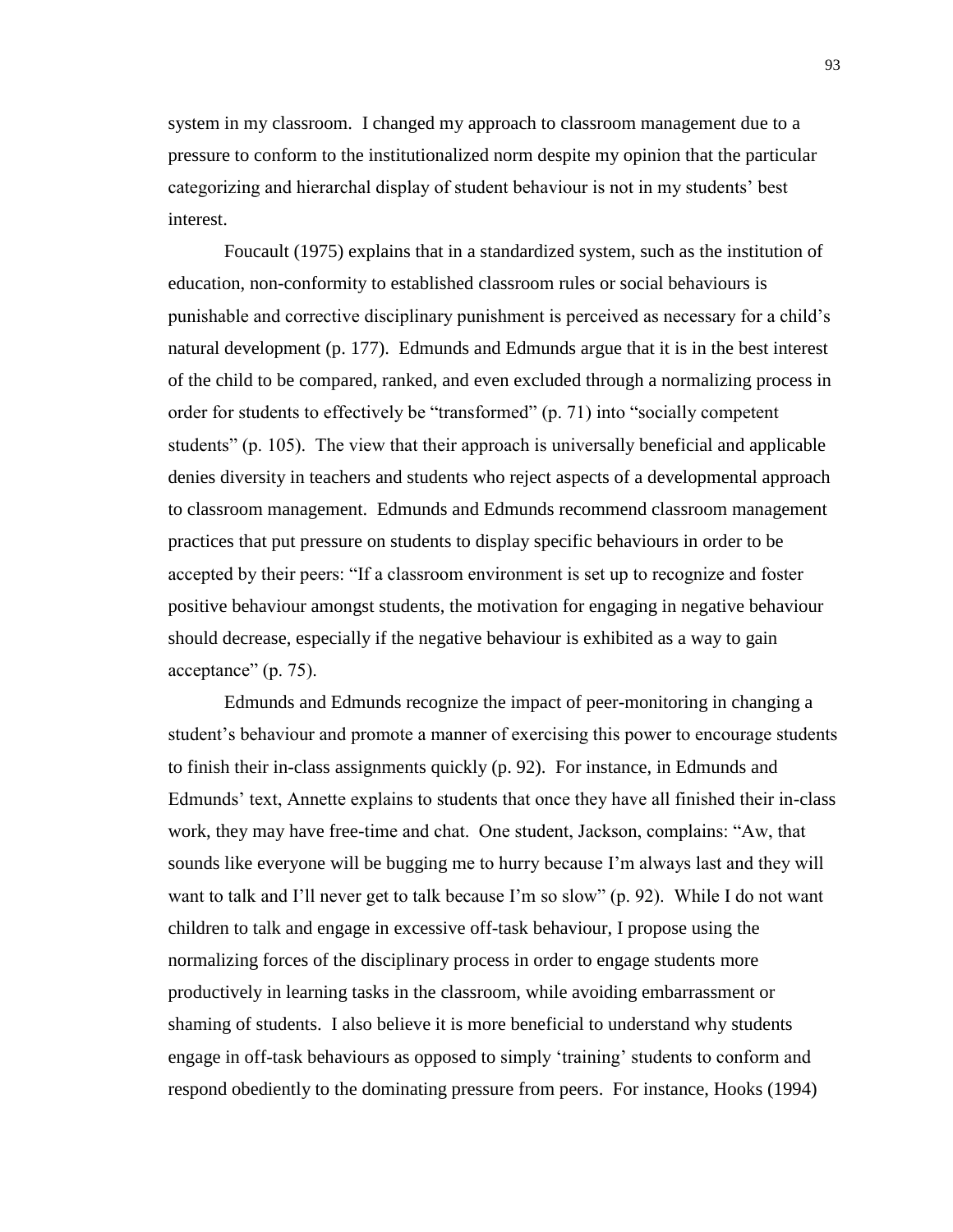discusses alternative means to engage students and even invite argument to confront the "ever-present boredom" experienced in many classrooms (p. 5). She writes about the classroom as a space of excitement, in which teachers have flexible agendas to "allow for spontaneous shifts in direction," where students are "seen in their particularity as individuals… and interacted with according to their needs" in order to "stimulate serious intellectual and/or academic engagement" (p. 7).

In the same way that Edmunds and Edmunds promote the use of peer-monitoring as a normalizing force of judgement to change student behaviour, I felt the gaze once again of my school music teacher regulating my classroom management practices, both as a way to redirect my practices and to bring them into alignment with his own. The music teacher approached me early in September, frustrated that I have not taught my students to "sit-still and shut-up," as he demanded to know how he can "give students an education if they are squirming around, touching each other and talking." While I believe it is important for students to self-regulate their behaviours and to conform to certain norms, I reject practices of shaming or embarrassing students into conformity and obedience. For instance, when Mya was playing with her t-shirt instead of listening to a peer, I pulled Mya aside to prompt a discussion with these questions: "Why are you sticking your hands in your shirt instead of listening to James? How might James feel when you play with your shirt when he is talking? How can you show James that you care about what he is saying?" Alternatively, the music teacher publically humiliated Mya later that day by pointing out that "everyone else is sitting and listening, except for Mya who is sticking her hands in her shirt. You need to apologize!" The music teacher and I aim to mobilize and exercise power differently in our classroom, the music teacher presenting himself as an unquestionable authority, whereas I attempt a more respectful, non-authoritative approach which involves engaging in a dialogue with students about unacceptable or disrespectful behaviour.

While conformity, to some extent, is necessary for the functioning of the class as a whole, the following story from Edmunds and Edmunds highlights an unquestioned practice to promote self-regulation that may serve to divide students in terms of their capability or inability to 'pay attention,' a highly valued skill in Education. They refer to Zach as an example by which to illustrate how certain behaviours are understood and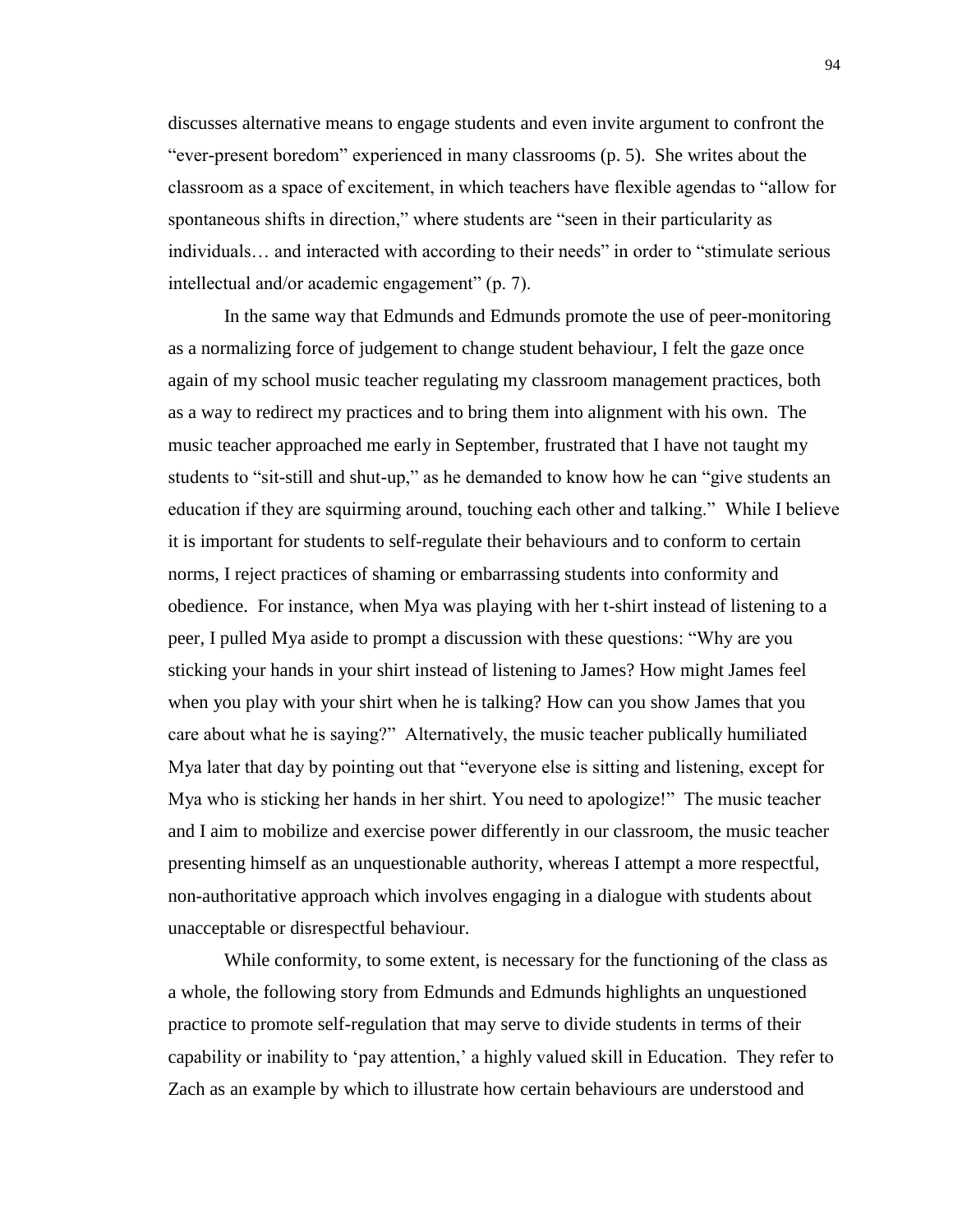thought about by educators. They use this example to bring to light some issues of how labelling and stigma reinforce a power hierarchy and present a more subtle means to prompt a student to self-regulate his behaviours. Zack is diagnosed with ADHD and his "problems" include "blurting out answers, interrupting when others are talking, fidgeting during the singing of *O Canada*, and disruptively going to the window on the other side of the room to check out passing airplane when Annette is teaching" (p. 99). Zach's behaviours are understood from a developmental standpoint, highlighting his insufficiencies in comparison with his more able peers, as his behaviours are expressed as "impulsive," "annoying," "disruptive," "inappropriate," and simply "bad" (p. 101-103).

There is an identified need to teach Zach to self-monitor his own behaviours and conform to socially constructed norms of appropriate student behaviour or rather "change his behaviours for the better" and "improve his status with the other children" (p. 103). The individualized strategy requires Zach to self-monitor his own behaviours in an extremely structured manner, as he is given a timer that beeps in two minute intervals, at which time he looks at a "Self-Monitoring Checklist" and checks-off whether or not he is "on-task" or "not on-task" (p. 102). If he is off-task, he is to report this to the teacher immediately so that he can seek assistance in re-focusing (p. 102). The whole process involves close supervision, close contact with Zach's parents so that the strategy can be implemented at home, and frequent discussions with Zach about his progress (p. 103). Any difference in behaviour exhibited by students is addressed through similar interventions in Edmunds and Edmunds' text, which promote strict controls on the body and voice of students.

Edmunds and Edmunds rely strictly on behaviourist psychology and ignore the impact that Yowell and Smylie (1999) discuss of the collective social aspect of self or peer-monitoring classroom management approaches. While students like Zach in the Edmunds and Edmunds text require excessive monitoring and support to learn in mainstream classrooms as well as for other students to learn in a classroom with minimal disruptions, I reject the rigid monitoring of student behaviour which denies them any sort of agency or voice that is endorsed in Edmunds and Edmunds' text. I do not present an easy solution for supporting students with 'annoying' and disruptive behaviours like those exhibited by Zack, rather I endorse a practice in which educators recognize that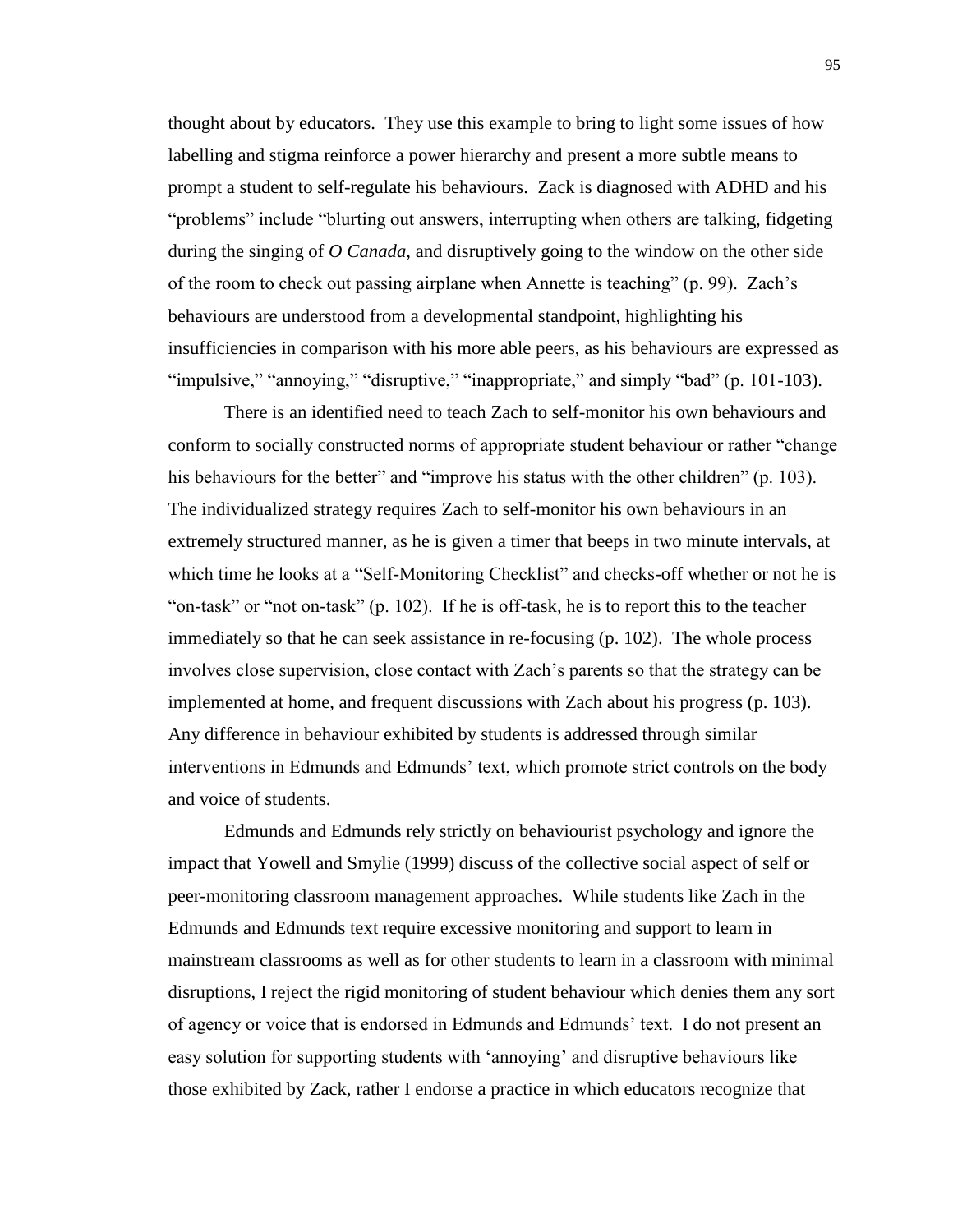"pedagogical decision-making is political". This practice requires the need for teachers to examine their actions and to question their own practices in terms of the "operation and effects of the power relationships *between* people" in an effort to "transform oppressive or inequitable teaching and learning processes" (Mac Naughton, 2005, p. 7).

#### **Examination**

The highly individualized monitoring system identified by Edmunds and Edmunds in their approach to changing Zack's disruptive behaviours is explored in the third element of the disciplinary process, examination, which is when the child is documented and compared relative to the norm in a "highly ritualized" fashion (Foucault, 1975, p. 184). Like hierarchical observation and normalizing judgement, the process of examination and feedback is not inherently 'evil' or 'bad,' rather it can be 'good' and productive in developing a democratic classroom society when utilized in a critically reflective and purposeful manner. My concern is that this process of examination may also be manipulated in power relationships as means to dominate children or serve to deny children agency or voice.

The examination and feedback component of disciplinary training is a technique that "possesses a normalizing gaze, a surveillance that makes it possible to qualify, to classify and to punish" (Foucault, 1977, p. 184). Explicit self-monitoring systems, like the check-list prescribed for Zack, is the "formalisation of the individual within power relations" and the manner in which an individual is "described, judged, measured, compared with others, in [their] very individuality" (p. 191). My concern is that Edmunds and Edmunds endorse applying strict regulatory approaches that serve to classify, categorize, and control students in a certain way. However, they do not discuss the equity and social justice implications that correspond to this process.

Llamas (2006) discusses that the classification practices devised to differentiate groups or individuals from one another have social implications on the way that students see each other and themselves. For instance, Llamas finds that students who receive poor grades or 'annoy' the teacher develop "bad reputations" and "they are a bit isolated in class" (p. 675). For instance, a student in my class, Nathan, is continually disruptive on the carpet by making 'farting' noises, or giggling excessively and whispering swear words. The approaches I use with this student, such as time-outs or asking other students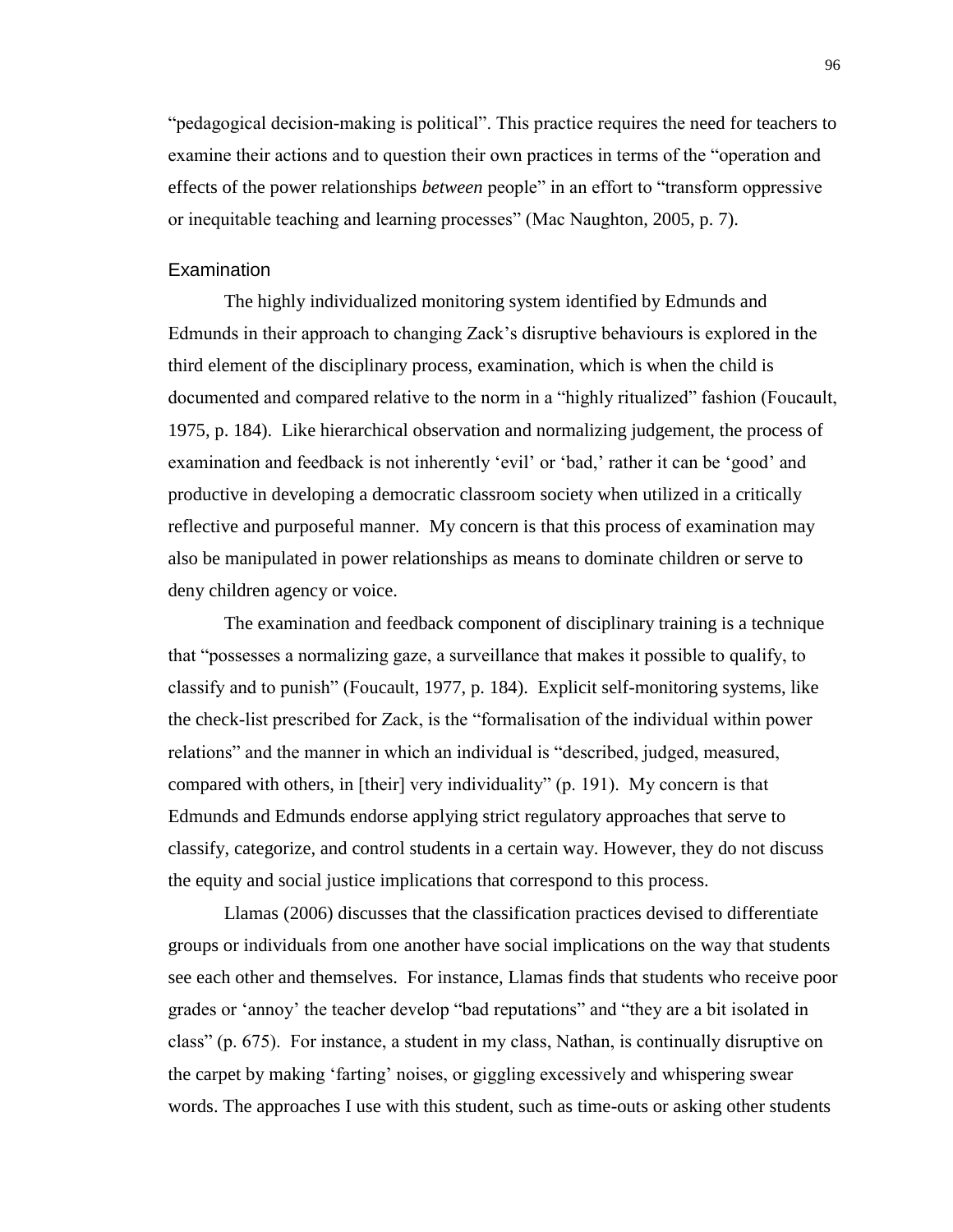to ignore Nathan's inappropriate behaviours have contributed to students isolating Nathan from their social groups or refusing to sit beside him on the carpet. Nathan's inappropriate behaviours, as well as my reactions to his behaviours have led to students identifying him as "bad." Similar to the check list Edmunds and Edmunds recommend for the character, Zack, I address Nathan's inappropriate behaviours using a rigid behaviourist psychology reward system in which he earns stickers throughout the day for using appropriate language, however, his other 'annoying' behaviours continue.

I believe that the problem with using these rigid monitoring systems is that it is completely teacher-directed, and that the whole process denies students like Nathan or Zack opportunity to voice their perspectives, problems or concerns in a way that might enable them to change their behaviours for more meaningful reasons than simply to conform to the standardized behavioural norms enforced in the classroom. For instance, Nathan later revealed to his parents that he does not know how to make friends and so he behaves inappropriately to make his peers laugh and he does not understand why no one will play with him anymore. Nathan's case leads me to wonder if there is a social issue at play in Zack's perceived inability to "stay on-task"; unfortunately this element is not explored in Edmunds and Edmunds text. Instead, rebellious or non-conformist behaviour is perceived in Edmunds and Edmunds as 'annoying' and 'disruptive', which lends to "dividing practice as part of disciplinary power" which works to "produce and regulate difference within, between and among students" (Meadmore, 1993, p. 71). Meadmore warns that practices of individuation should be used with caution and be reflected upon critically and continually in search of more equitable and socially justice practices (p. 71)

Foucault (1995) explains that with power there is resistance: "From the very moment there is a power relation there is a possibility of resistance. We are never trapped by power; it is always possible to modify its dominance in determined circumstances and according to a precise strategy" (p. 162 in Llamas, 2006, p. 680). Llamas (2006) suggests that educators examine resistance and defiance as everyday acts that "can alter organizational context and their social practices" in a way that is mutually beneficial for students and teachers and in equitable and socially just ways (p. 680). He explains that the individualizing and dividing process of examination can serve to isolate and further disadvantage certain students or enable "rebellious behaviour from students to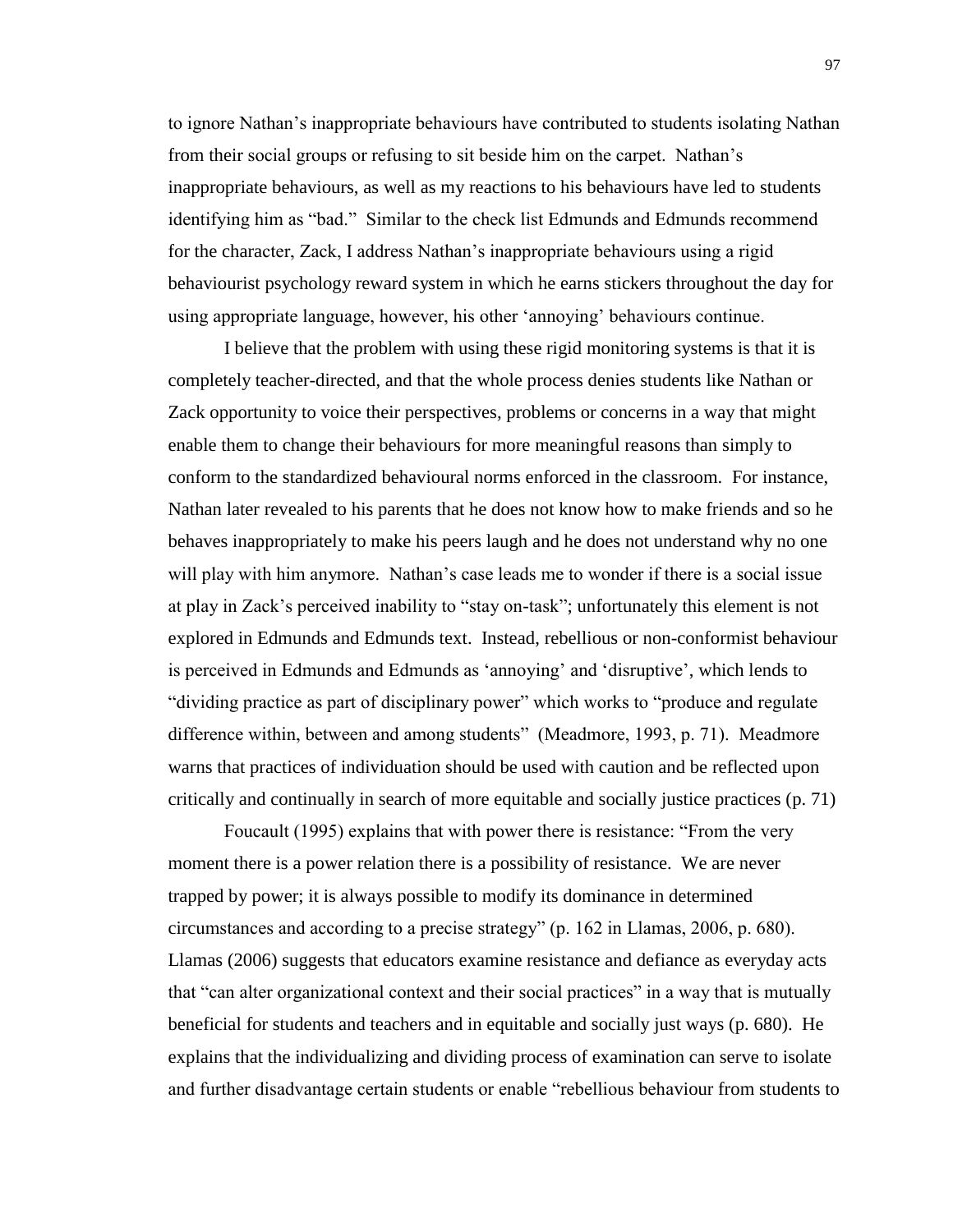reveal the social processes by which classroom order is constructed, maintained and altered" and move towards less oppressive and more democratic means of classroom management (p. 681).

### **Conclusion**

Through a singular case study - a discourse analysis of a specific textbook that is used to introduce effective classroom management strategies to teacher education students - I relied heavily on Gee (2011), Foucault (1975, 1977), and Hooks (1994) to explore the equity and social justice implications of the exclusive approach presented by the authors. Edmunds and Edmunds utilized a developmental educational psychology approach to classroom management, and claimed that the goal of using this particular textbook was to introduce students to research from the field of educational psychology, as well as to demonstrate the importance or necessity of using the principles of education psychology to endorse and justify a particular pedagogical approach. The authors claimed to present a "democratic" approach to classroom management, however, the examples of this approach served to reinforce and constitute educators as authoritative figures who are required to establish and maintain hierarchical power relationships in their classrooms. I weaved in my autoethnographic narratives about my own experiences navigating applications of classroom management pedagogy as a first year Kindergarten teacher as a means to counter and challenge the universalized positions that are endorsed in the textbook about what constitutes effective classroom management strategies and approaches in the classroom.

The authors used language politically and strategically as they constructed a relationship between themselves and the readers; specifically a 'knower versus seeker' hierarchical power relationship. This hierarchical power/knowledge relation enabled the textbook to function as a 'regime of truth,' which presented the discourse of developmental educational psychology as the uncontested truth in understanding the child and implementing effective classroom management pedagogy. Moreover, by privileging a developmental discourse of the child, Edmunds and Edmunds *disprivilege* discourses of childhood and pedagogical practices that do not rely on theories and perspectives that are informed by the discipline of educational psychology, thus limiting preservice education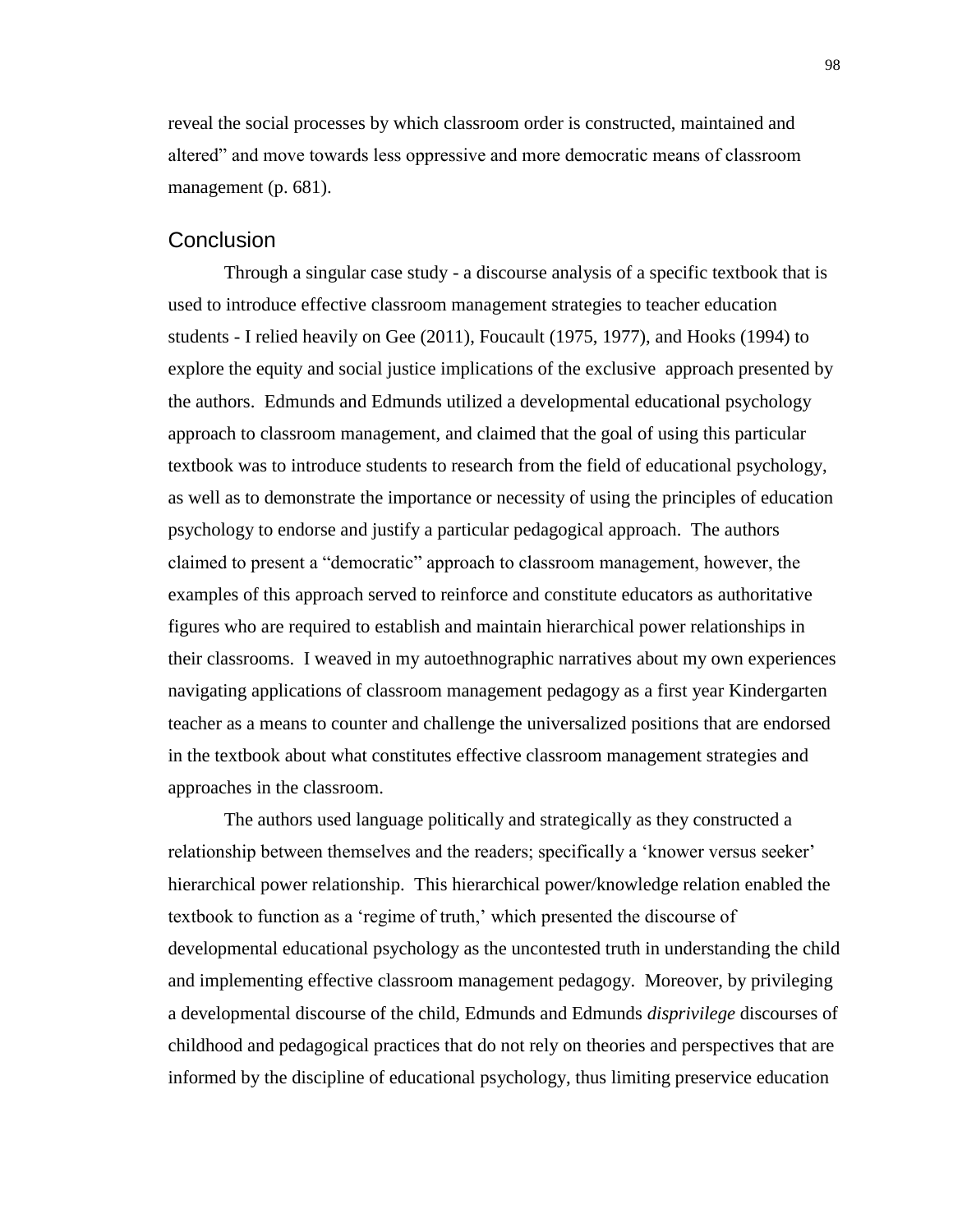students' access to more equitable and socially just approaches. I examined the limits of an exclusive developmental educational psychology discourse, specifically by exploring children's understandings of 'fairness,' as well as the understanding of self-regulation endorsed in the textbook in which the process is perceived as an individualized problem and the social effects of self-regulation are not addressed.

Furthermore, I interrogated the idea of power that appeared to be exercised in the constitution of the child as a particular object of the teacher's pedagogical gaze, specifically by examining the highly teacher-regulated approach to a democratic rulemaking process endorsed in the text. I explored the classroom management practices endorsed in the textbook by using Foucault's theories of discipline and power/knowledge, as I investigated the systematic coercion of the body and silencing of student's voices, as well as the unintended consequences and effects of embracing pedagogical practices that reinforce adult superiority over children. Developmental educational psychology continues to dominate the field of education as an unquestioned practice; however my analysis suggests that change is needed so that multiple discourses of knowledge production in preservice education programs can be made available to enable new teachers to make better informed and critical decisions about promoting more social just pedagogical approaches to classroom management.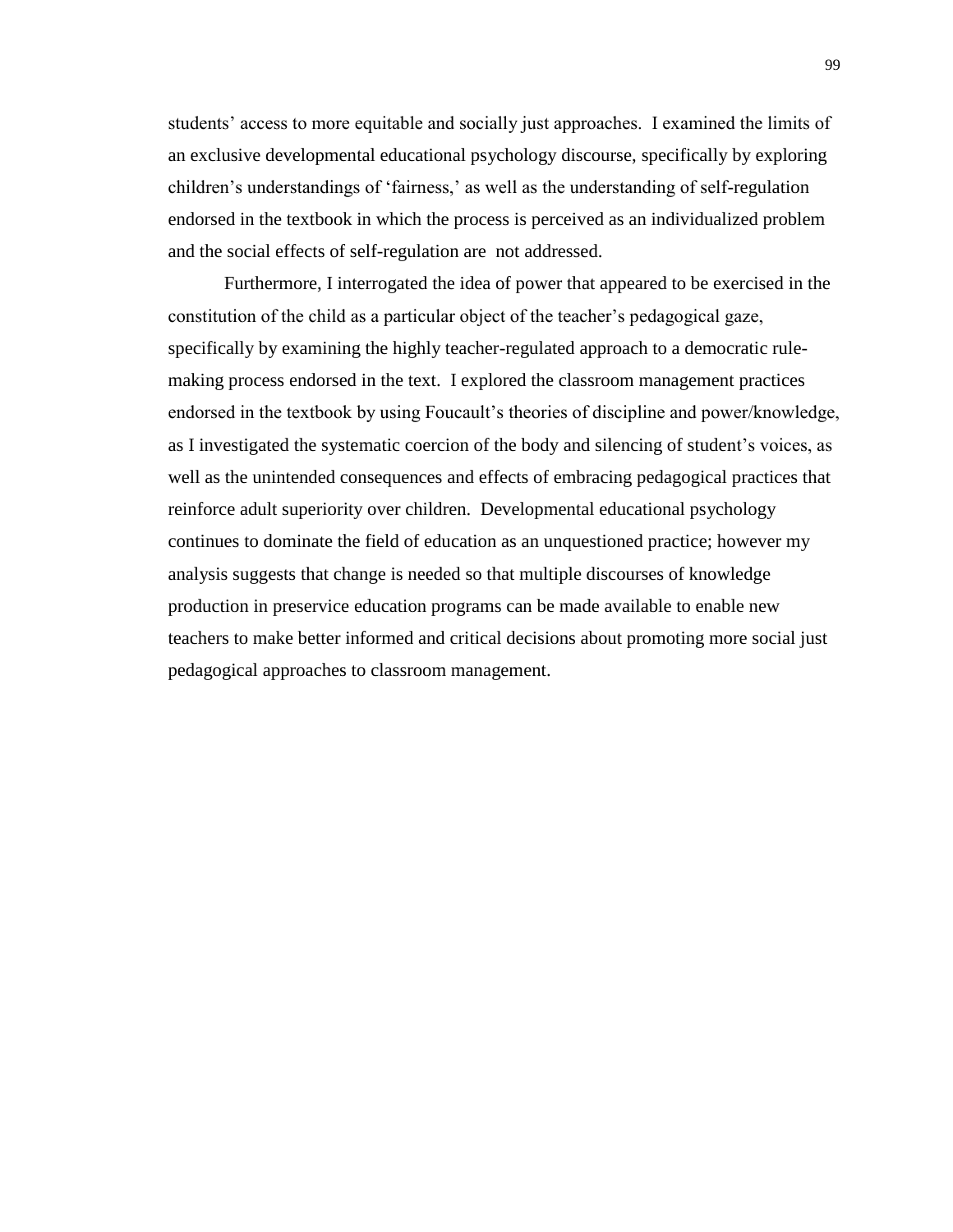# Chapter 6 **Conclusion**

## Beyond a Singular Regime of Truth

In this thesis, I investigated the discourses of childhood and classroom management pedagogy endorsed in an official preservice education textbook. I was concerned to understand how the textbook constituted the child as an object of specific pedagogies, particularly how it framed and legitimated certain approaches to classroom management. My reading of the textbook was informed by the work of Gee (2011) and Foucault (1977-1982). As a basis for building knowledge and understanding about the limits and possibilities for elaborating more social justice pedagogical practices in classrooms, I focused on how childhood is constituted in the textbook, the sorts of discourses that informed the pedagogical approaches to modern classroom management, and some of the ways in which the bodies and voices of children were regulated were silenced.

To understand and interpret literature about classroom management, I used Ryan's (2008) "Landscape of Modern Childhood," to divide research into four categories: the developing child, the conditioned child, the authentic child, and the political child (p. 558). The significance of sorting literature into these categories is that it highlighted an inconsistency of definitions of classroom management and a wide variety of pedagogical approaches. The literature examined also highlighted the political aspect of research connected to the discourse of childhood which authors subscribe to, particularly as it extended to the claims about pedagogical practices endorsed in the readings. The process of searching for research about classroom management also revealed a gap in literature that explored the politics of certain discourses of childhood and pedagogical practices endorsed in set textbooks dealing with classroom management for preservice teacher education students.

Within my critical discourse analysis of the textbook and corresponding course syllabus, I examined the way in which the child is constituted in the language used in the textbook, the sorts of discourses that inform the pedagogical approach to modern classroom management legitimated by the author and the phenomena of specific ways in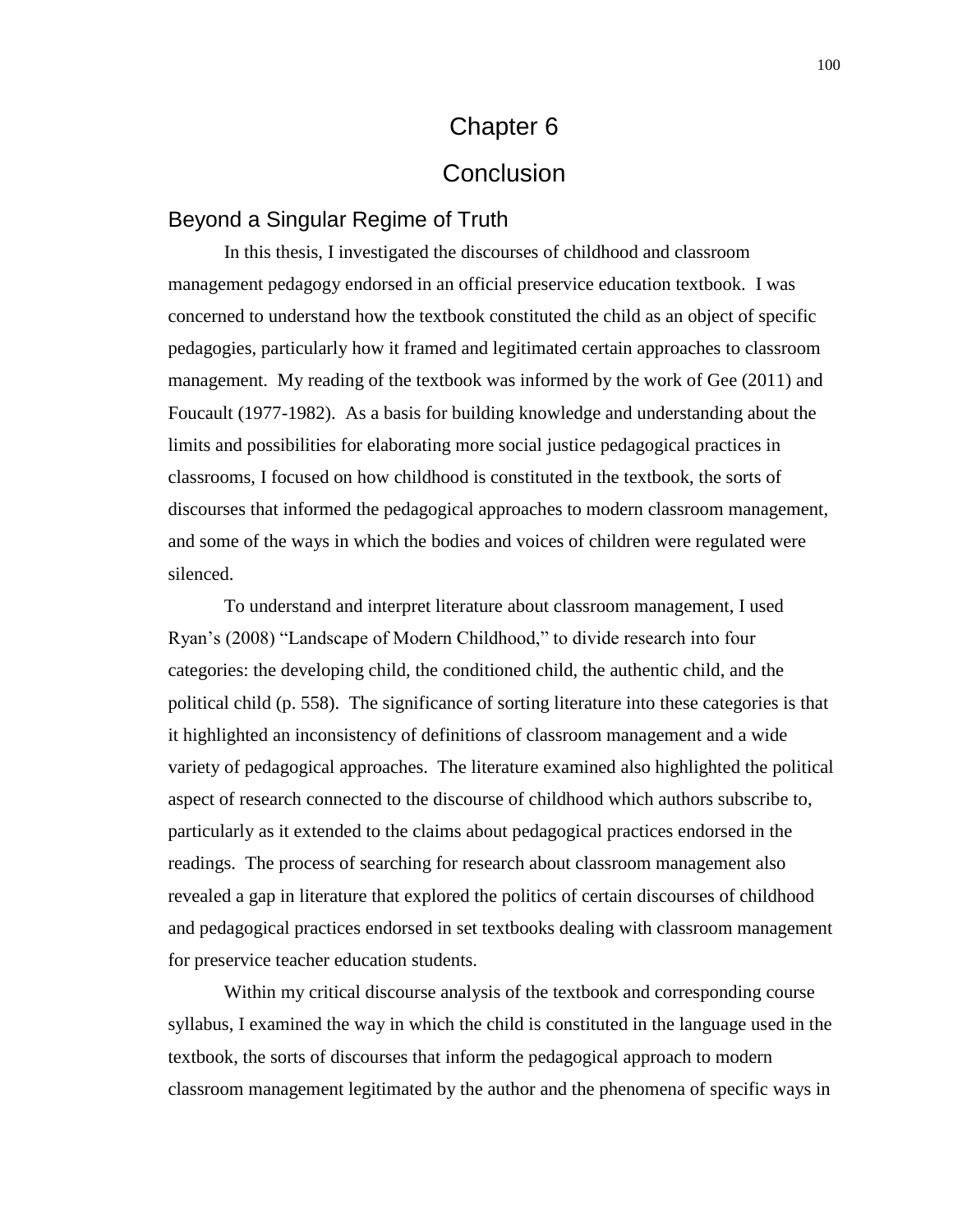which the bodies and voices of children were regulated and silenced in the classroom management practices endorsed in the textbook. The bounded and focused case study of this particular textbook and syllabus allowed for a deeper understanding of the political significance of the various discourses at play in how classroom management is constituted and the idea of the child-student that is implicated in such discourses.

While engaging heavily in classroom management texts both for the purpose of this study, as well as for my own professional growth as a first year teacher, I continuously reflected on my own trials and tribulations, internal conflicts, and questions about who I am and who I want to be as an educator. The purpose of weaving my own autoethnographic narratives throughout the analysis was to challenge the particular claims about teachers that were prescribed to educators in the classroom management textbook by presenting my individual lived experience as counter narratives. Counter narratives, according to Bamberg and Andrews (2004), contradict "dominant and hegemonic narratives" (p. 1). Rather than using my personal narratives as means to 'pit strategies' against those of Edmunds and Edmunds, I apply what Bamberg and Andrews (2004) identify as "narratives-in-interaction" in order to "bring off and more intelligibly manage emergent identities" (p. 1). The autoethnographic methodological choice also provided an opportunity for me to critique, challenge and reflect on my own classroom management pedagogy as I began to understand myself as a researcher and an educator. The purpose of the textbook discourse analysis was to entertain possibilities for elaborating more socially just practices in classrooms by addressing the implications of the political presentation of knowledge in the textbook that authorized certain pedagogical strategies in terms of how to best manage children in the current Ontario education context.

In my analysis of the textbook, I explored how the textbook authors, Edmunds and Edmunds (2010), used language to make certain pedagogy and discourses of childhood "significant or important in various ways" as well as "to lower their significance or importance" (Gee, 2011, p 211). The perspectives and pedagogy endorsed or dismissed in this textbook have implications for how preservice students believe they need to 'do' classroom management in order to be effective teachers and, hence, conform to certain normative practices and standards . By rejecting or denying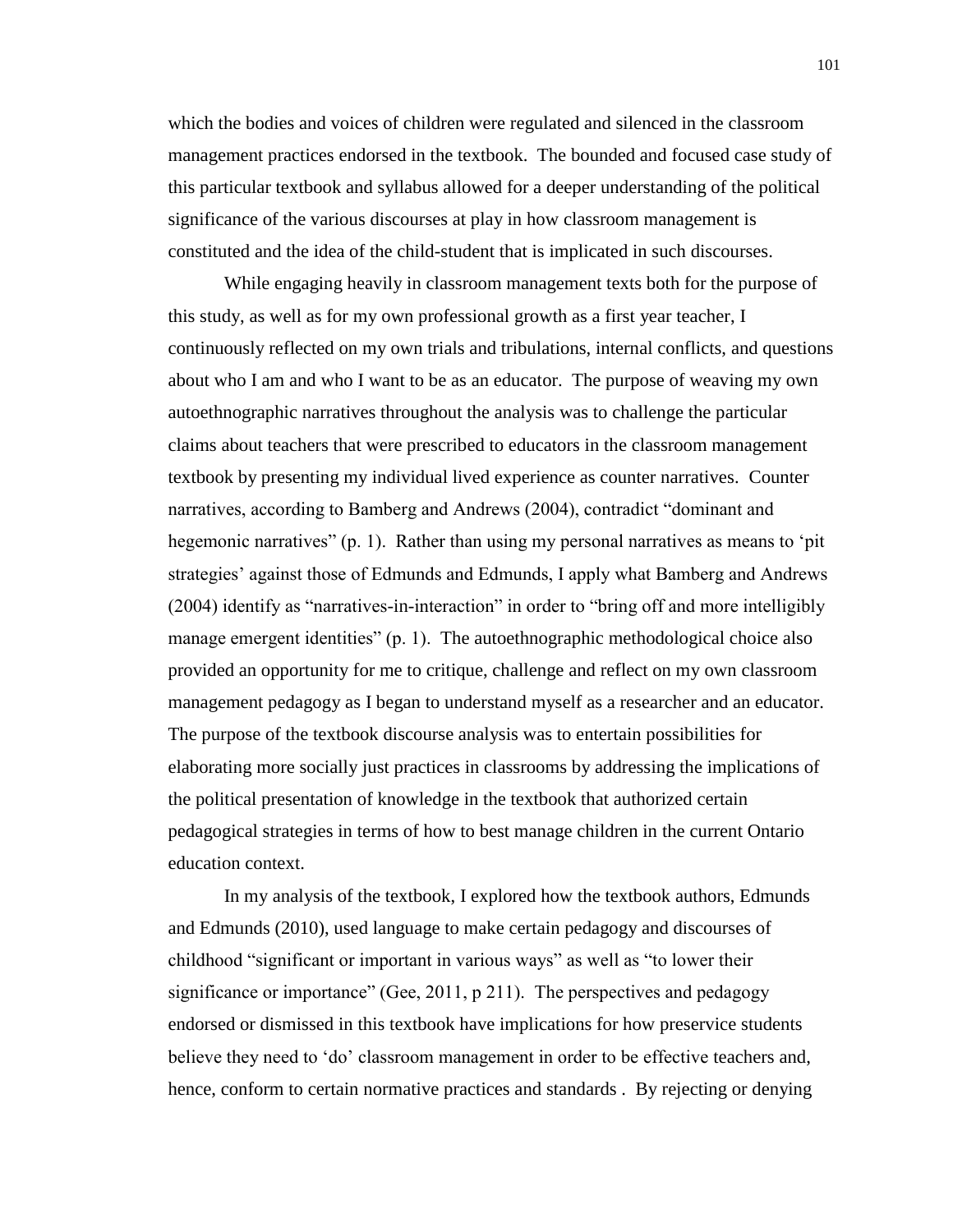access to more socially justice pedagogical approaches, Edmunds and Edmunds reinforce the historically contingent forms of knowledge derived from educational psychology as 'truth' and more valid than other forms of disciplinary knowledge. I have showed through the discourse analysis of the textbook that this critical position on the politics of knowledge is consistent with that offered by Gee who expressed that authors use language to render certain ways of thinking as significant or to lessen their significance,(p. 17). In this sense the principles of educational psychology are presented in the textbook as unquestionable and necessary: "given the importance of integrating the concepts of educational psychology into all aspects of all learning environments…" (Edmunds & Edmunds, 2010, p. ix). The phrase "given the importance" depicted educational psychology as an uncontestable discipline and as a basis for justifying the approach to classroom management that was endorsed (p. ix).

While Edmunds and Edmunds do acknowledge that the discipline of educational psychology has evolved over time and that there has been new development, this does not necessarily mean that more progressive or socially just teaching practices are embraced. Gee (2011), for example has argued that new practices are often transformed from old ones, and that t so called 'new' or improved practices may still rely on or borrow elements from older practices to create something only perceived as 'new' (p. 18). I have tried to illustrate in the thesis through my analysis of the textbook that while Edmunds and Edmunds have presented current research and theory about classroom management, their approach sets certain limits to thinking about classroom management given their over-reliance on developmental educational psychology as regime of truth (Foucault, 1977). Exploration of more democratic or socially just pedagogy, and a consideration of what critical theory and sociological perspectives have to offer, may open up opportunities to explore classroom management and relations between teachers and students that do not involve the exercise of hierarchal or dominating power systems (Foucault, 1977).

The significance of denying access to alternative discourses of childhood and classroom management is that there is limited potential for teacher education candidates to explore power as productive in addressing equity and social justice matters in their classrooms. Explaining how power can be productive, Foucault (1980) stated: "What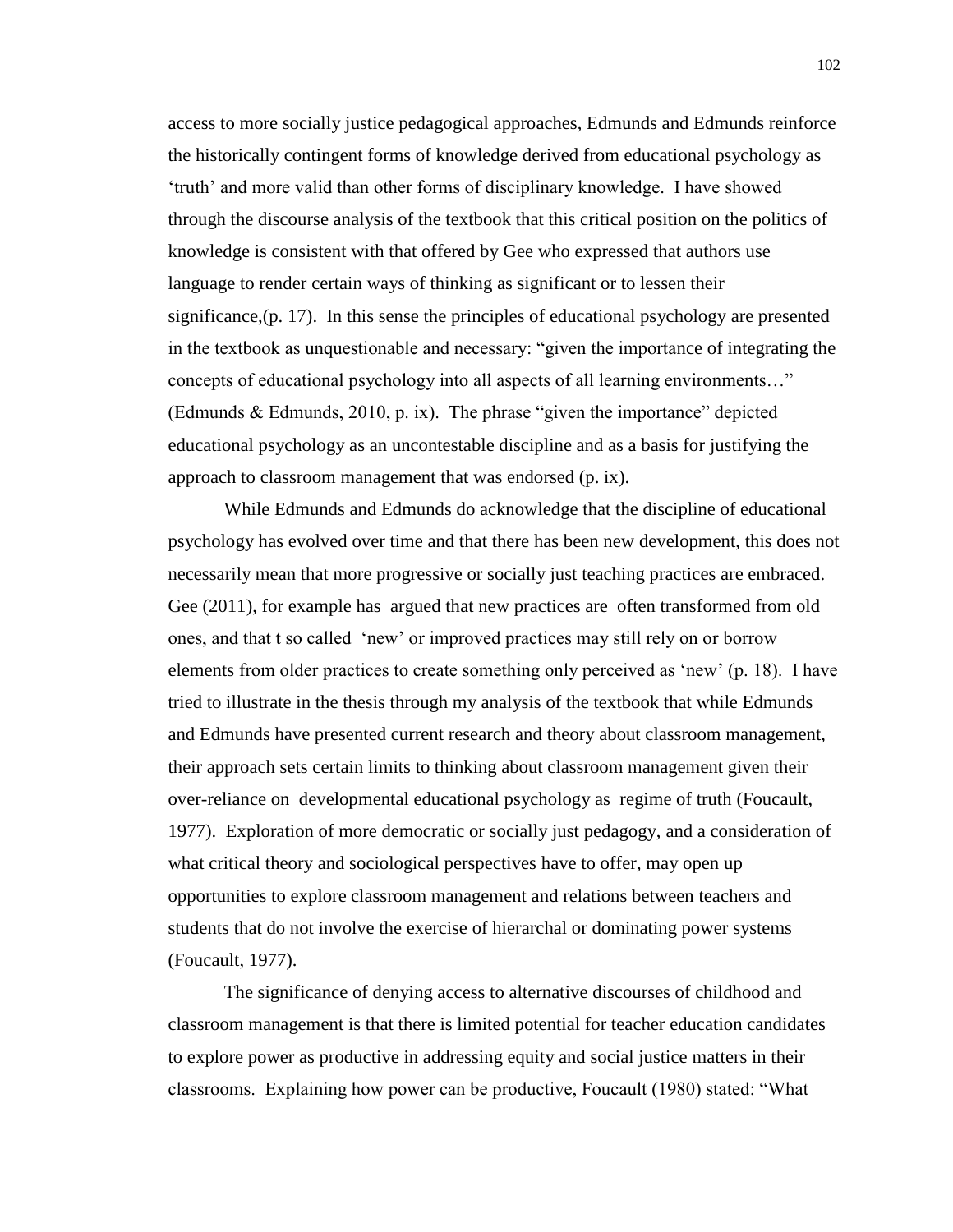makes power hold good, what makes it accepted, is quite simply the fact that it doesn't weigh on us as a force that says no, but that it traverses and produces things, it induces pleasure, forms knowledge, produces discourse. It needs to be considered as a productive network which runs through the entire social body, much more than as a negative instance whose function is repression" (p. 119 in Meadmore, 1993, p. 59-60). For instance, Hooks (1994) expresses that educators who utilized progressive engaged pedagogy worked to transform education "so that it [did] not reflect biases or reinforce systems of domination," however, the individuals Hooks discusses were willing to take risks and resist norms about appropriate and effective classroom management and teacher/student relationships ingrained in education and reinforced in texts like Edmunds and Edmunds' textbook (p. 21).

## **Implications**

Further research is necessary to explore how socially just pedagogical approaches may be incorporated into the curriculum within Faculties of Education to enable preservice teachers to make informed decisions about their classroom management practices. While educational psychology dominate the classroom management literature, I am inspired by May's (2006) interpretations of Foucault's (1977) argument that while "the historical grip of [pedagogical] practices is a tight one… it does not hold so tightly that educators are eternally bound to a particular path; instead by understanding history "[educators] can intervene upon it" (May, 2006, p. 21). Weedon (1999) argues that by exploring language from a poststructuralist lens, one "opens up space for alternative voices" in interpreting social constructions and practices that are typically perceived as normal or natural (p. 4). Social actor theory, according to James and Prout (1990) offers an alternative way of understanding childhood and the child as a political agent by moving beyond assumptions of the naturalness of childhood (p. 10). Scholars who produce research from 'the political child' perspective advocate for classroom management pedagogy and preservice teacher education which values children's voice, acts on their claims, and shifts control and responsibility from teachers to students for meaningful participation in their education (For instance, see Freiberg & Lamb, 2009;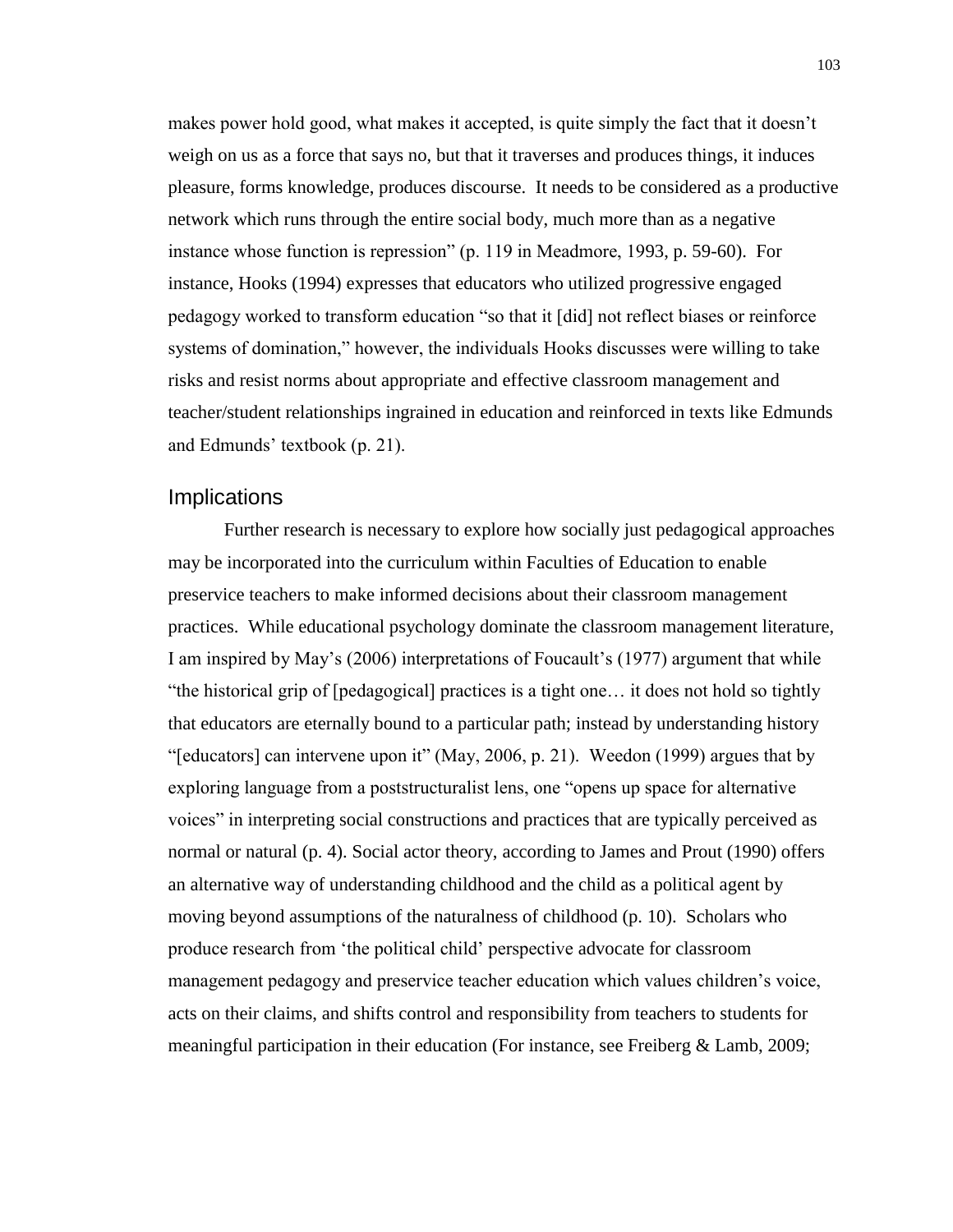Hall & Rudkin, 2011; Lundy, 2007; Marzano, 2011; Milner & Tenore, 2010; Tzuo, 2007).

Based on my own personal experience as a new teacher as well as the research I have explored about discourses of classroom management, I argue that preservice education students be introduced to multiple discourses of classroom management that are not limited to that those drawn solely from the realm of educational psychology. Perhaps if classroom management education is integrated into other areas of study, as opposed to being exclusively taught in one preservice education course, then the responsibility of teaching classroom management theory and strategy would not fall solely on those professors with a background in educational psychology. For instance, I propose the possibilities of exploring discourses of classroom management in the mandatory social foundations courses which draw on sociological and critical theoretical perspectives in the field of education. In order to ensure that a more equitable and socially justice teacher education is delivered, there is a need for an explicit focus on classroom management from an alternative disciplinary perspective than that which informs the Edmunds and Edmunds textbook. Additionally, students would benefit from preservice education that strategically integrates a focus on classroom management from a critical perspective within curriculum or equity and social justice courses that are offered as part of the teacher education program. This would enable students to engage with various disciplinary approaches and to create a more dialogic and critical space for discussion and reflection on the most effective practices.

In conclusion, I would like to remind the reader of the story that prompted this thesis, the story of my disruptive student who refused to sit in her carousel desk and argued: ""Yeah, maybe I'll work better IN MY CAGE!" Llamas (2006) expresses that by exploring defiance from perspectives other than behaviours that need to be changed, educators may "open up the possibility of different forms of thought, of seeing and acting [through a] struggle together [with teachers and students] for a more equitable and fair schooling" (p. 681). My concern is that by limiting preservice students' access to other truths and perspectives on classroom management,, the well-intended efforts of Faculties of Education serve to restrict the potential for promoting more informed and critical reflections on pedagogical practices. I hope that my research will encourage teacher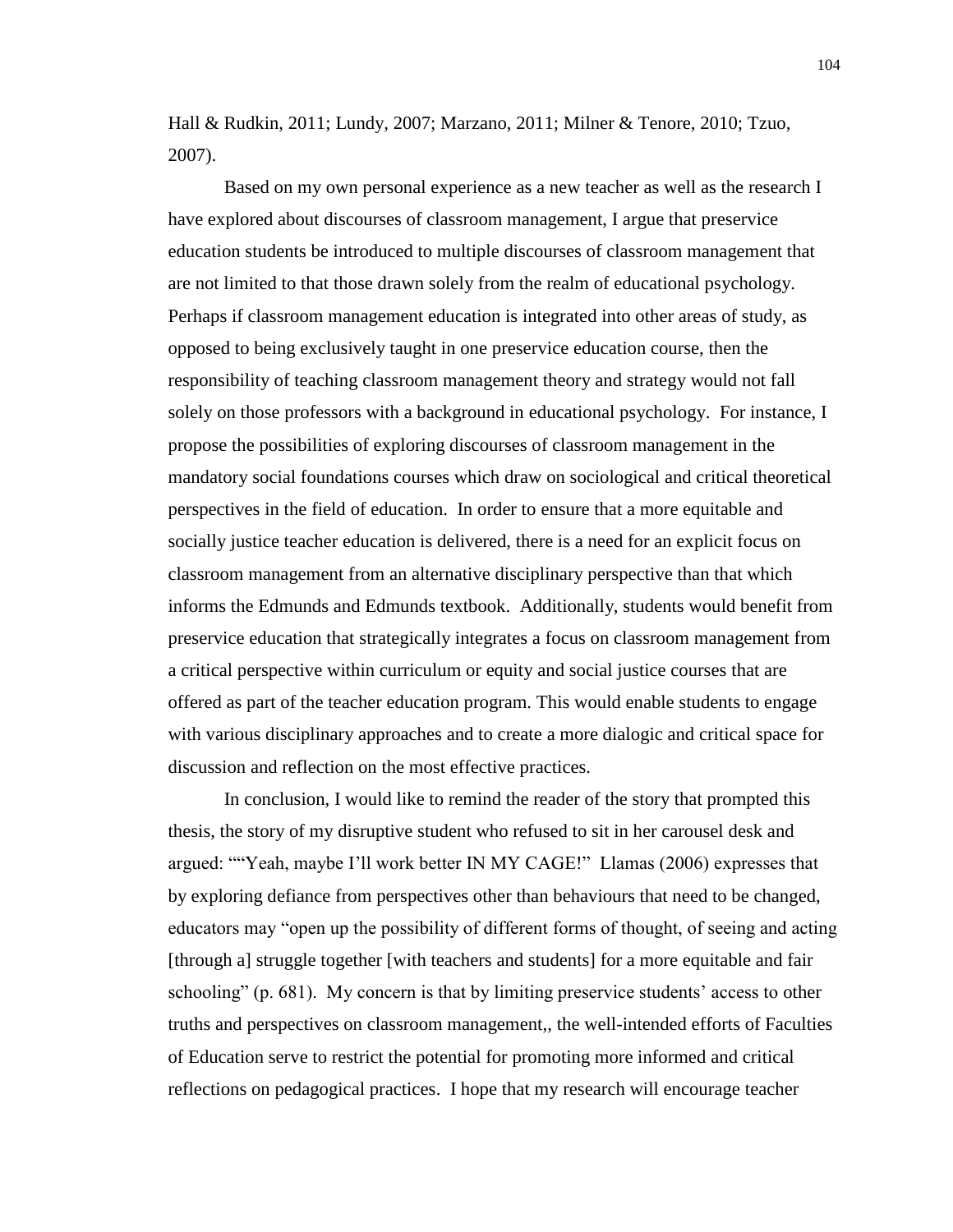educators and policy makers to reflect on the treatment of children and inspire systemwide change towards supporting socially just pedagogical approaches, because no child should ever feel like she is a prisoner trapped in her cage.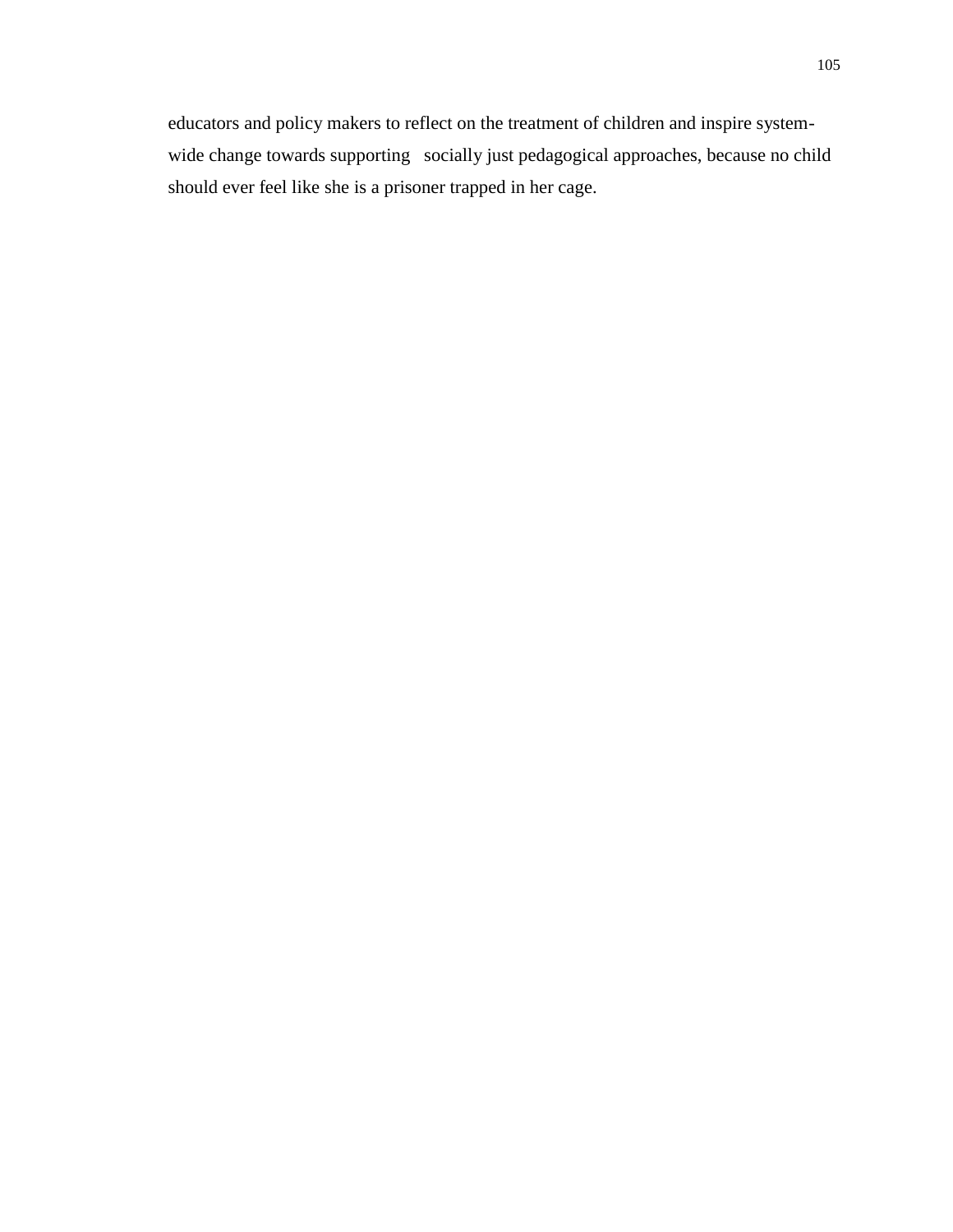## References

Anderson, J. K. (2004). What is democracy? *Kappa delta pi record*.

- Andrews, T. (2012). What is social constructionism? *Grounded theory review an international journal.*
- Bamberg, M. & Andrews, M. (2004) Considering counter narratives: Narrating, resisting making sense. Amsterdam: Benjamins.
- Bartman, A. (2002), *Spare the rod and spoil the child – corporal punishment in schools around the world*. Indiana International and Comparative Law Review.
- Besley, A.C. (2005). Jim Marshall: Foucault and disciplining the self. *Educational philosophy and theory*.
- Burr, V. (2003). *Social constructionism. 2nd ed.* New York: Routledge.
- Boghossian, P. (2001) "What is Social Construction?" *Times Literary Supplement.*
- Blundell, D. (2012). *Education and constructions of childhood*. New York: Continuum international publishing group.
- Charles, C.M. (2002). *Essential elements of effective discipline*. Boston: Allyn & Bacon.
- Cohen, et al. (2011). *Research methods in education*. 7<sup>th</sup> eds. London: Routledge Falmer
- Confrey, J. (1990). Steering a course between Vygotsky and Piaget. *Soviet studies in mathematics education.*
- Covell, K. (2010). School engagement and rights-respecting schools. *Cambridge journal of education.*
- Denzin, N., Lincoln, Y. (2005) *SAGE handbook of qualitative research*. 4<sup>th</sup> ed. Sage publications Ltd.
- Denzin, N.K. (1997). *Interpretive ethnography: ethnographic practices for the 21st century*. California: Sage publications Ltd.
- Edmunds, A., & Edmunds, G. (2010). *Educational psychology: application in Canadian classrooms*. Oxford University Press: Toronto.
- Englehart, J.M. (2012). Five half-truths about classroom management. *The Clearing House*.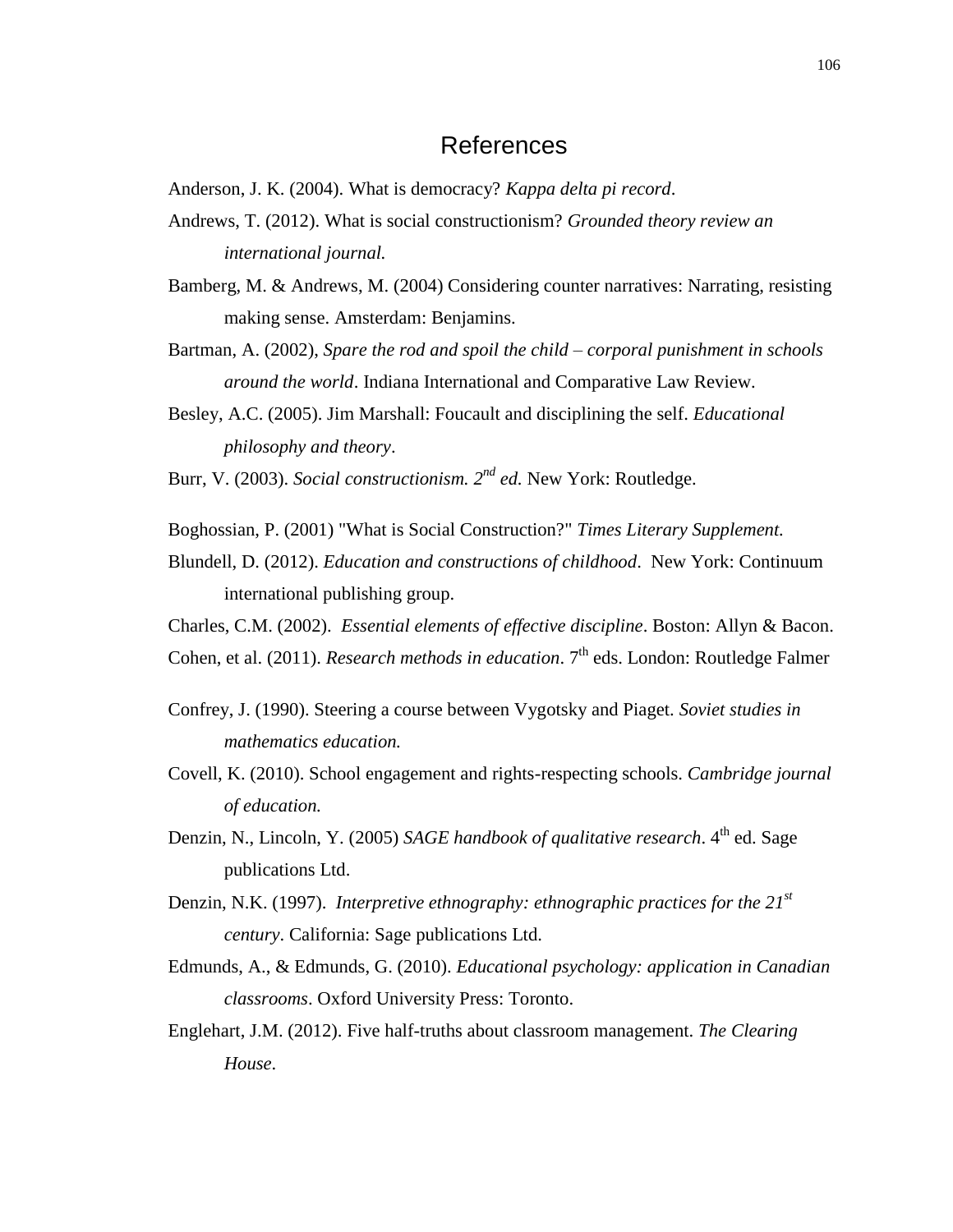- Evertson, C., and Weinstein, C.(2006) *Handbook of classroom management: research, practice, and contemporary issues*. New Jersey: Lawrence Erlbaum Associates.
- Farkas, S., & Johnson, J. (1997). *Different drummers: How teacher of teachers view public education.* Brophy, J. (1988). Educating teacher about managing classrooms and students. *Teaching and teacher Education.* New York: Public Agenda.
- Foucault, M., (1972). *Power/Knowledge: selected interviews & other writings 1972- 1977*. New York: Vintage Books.
- Foucault, M., (1977). *Discipline & Punish: The Birth of the Prison*. New York: Vintage Books.
- Foucault, M., (1987). The ethics of care for the self as a practice of freedom. *Philosophy and Social Criticism.*
- Foucault, M., (1984) *The Foucault reader*. New York: Random House Inc: Paul Rabinow.
- Foucault, M., (1982) *Beyond structuralism and hermeneutics.* Chicago University of Chicago Press.
- Foucault, M., (1988) *Technologies of the self*, *in:* in L.H. Martin, H. Gutman & PH Hutton (Eds) *Technologies of the Self*. Amherst: University of Massachusetts Press.
- Freiberg, H.J., & Lamb, S.M. (2009). Dimensions of person-centered classroom management. *Theory into practice*.
- Gee, J.P. (2011). An introduction to discourse analysis: Theory and method. 3<sup>rd</sup> ed. New York: Routledge
- Gergen, K.J. (2001). Social construction and pedagogical practice. Social Construction n Context. Swarthmore College: Sage publications Ltd.
- Gibbs, J. (2001) *Tribes: a new way of learning and being together.* Windsor, CA: CenterSource Systems.
- Hall, E.L. & Rudkin, J.K. (2011). *Seen and heard: Children's right in early childhood education*. London, ON: The Althouse Press.
- Heydon, R. (2008). *Early childhood curricula and the de-pathologizing of childhood*. Toronto: University of Toronto Press.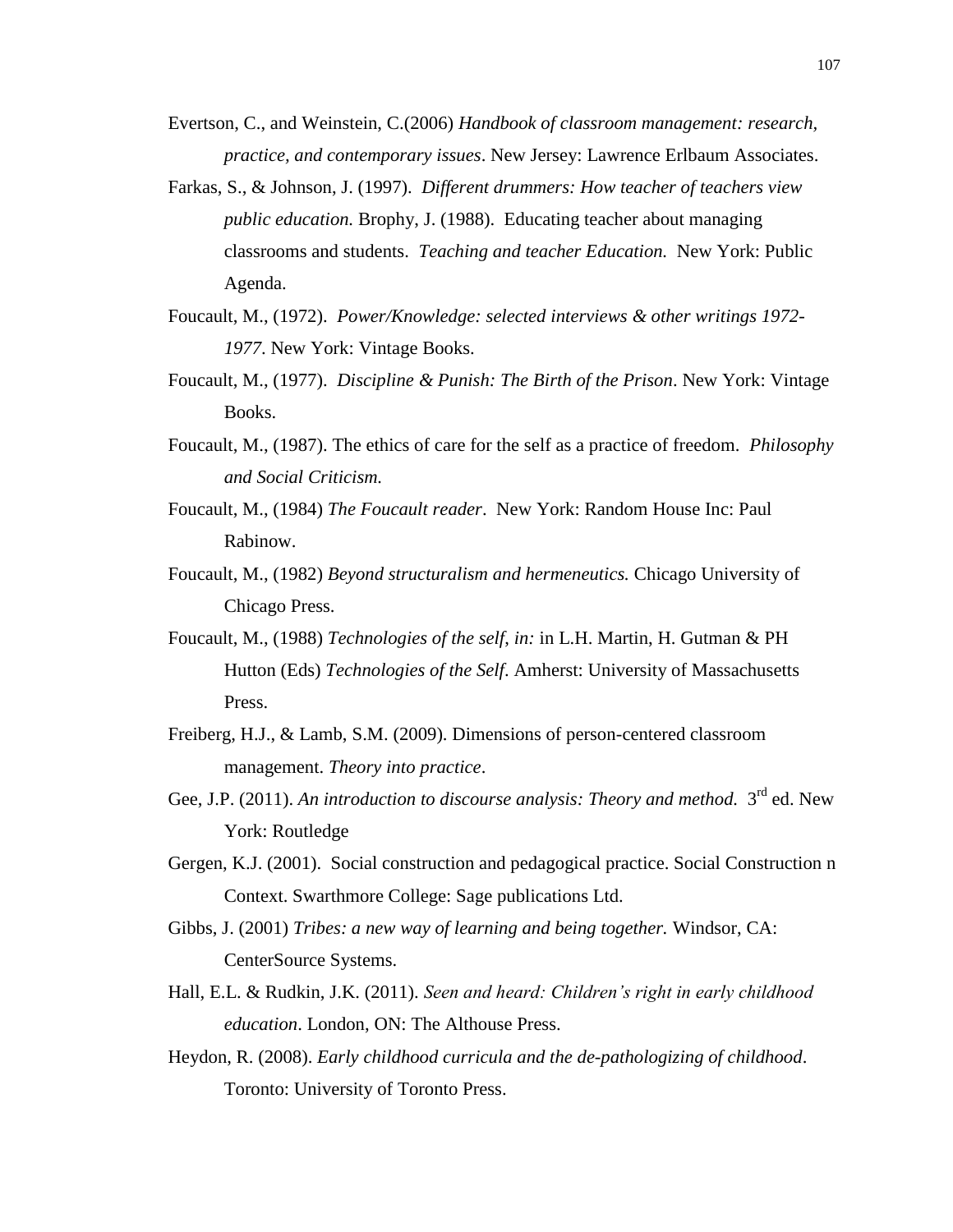- Hooks, B. (1994). *Teacher to Transgress*: *education as the practice of freedom*. London: Routledge.
- James A., & Prout, A., (1990) *Constructing and reconstructing childhood: Contemporary issues in the sociological study of childhood.* London: The Falmer Press.
- James A., & Prout, A., (1997) *A new paradigm for the sociology of childhood?* Constructing and reconstructing childhood. Second Edition. London: RoutledgeFalmer Press.
- Jones, F. (2007). *Tools for Teaching – discipline, instruction, motivation. 2nd Ed.*  California: Fredric H. Jones & Associates, Inc.
- Jones, S.H. (2005). *Autoethnography: making the personal political*. The sage handbook of qualitative research  $3<sup>rd</sup>$  Ed. London: Sage publications.
- Issitt, J. (2004). Reflections on the study of textbooks. *History of Education.*
- Kilimci, S. (2009). Teachers' perceptions on corporal punishment as a method of discipline in elementary schools. *The journal of international social research.*
- Kokkinos, C.M., Panyiotou, G. and Davazogklou, A.M. (2004) 'Perceived Seriousness of Pupils' Undesirable Behaviour: The Student Teacher Perspective' *Educational Psychology.*
- Llamas, J.M.C. (2006). Technologies of disciplinary power in action: the norm of the 'good student'. *Higher Education*.
- Little, S.G., & Akin-Little, A. (2008). Psychology's contributions to classroom management. *Psychology in the schools.*
- Lorentzen, E.G. (2006). Foucault's normalizing judgement, deviancy and Woolf's Mrs. Dalloway. *Humanities international complete.*
- Lundy, L. (2007) 'Voice' is not enough: conceptualising article 12 of the United Nations Convention on the Rights of the Child. *British Educational Research Journal.*
- Mac Naughton, G. (2005) *Doing Foucault in early childhood studies: applying poststructural ideas*. New York: Routledge.
- Marshall, D., (2008) Children's rights and children's action in international relief and domestic welfare: the work of Herbert Hoover between 1914 and 1950. *Journal of the history of childhood and youth*.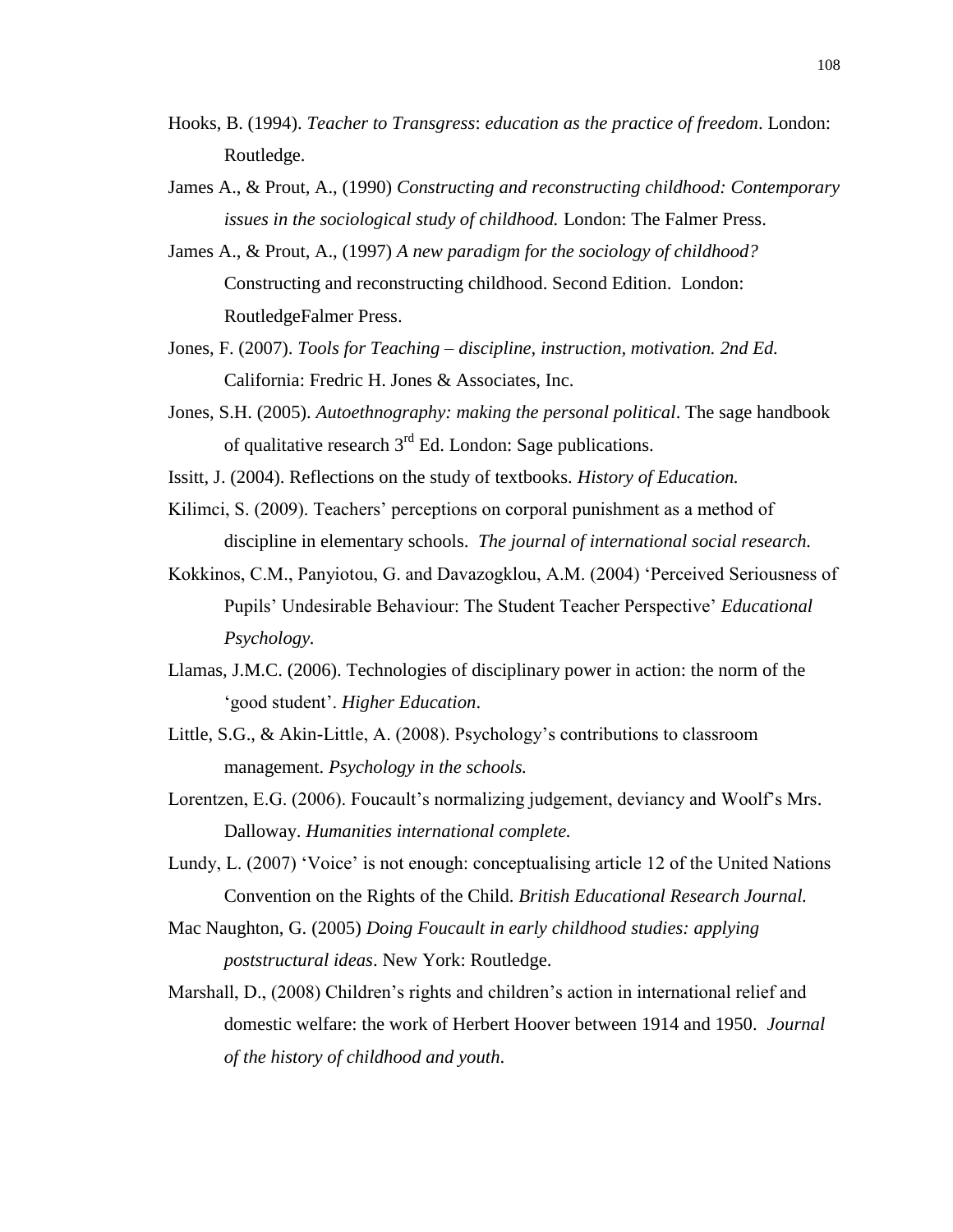- Marzano, R.J. (2011). Classroom management: whose job is it? *Association for supervision and curriculum development.*
- May, Todd. (2006). A history of the prisons. The Philosophy of Foucault. *McGill-Queen's University Press*.
- Meadmore, D. (1993). The production of individuality through examination. *British journal of sociology of education*.
- Midthassel, U.V. (2006). Creating a shared understanding of classroom management. *Educational management administration and leadership*.
- Millei, Z. J. (2005) The discourse of control: Disruption and Foucault in an early childhood classroom. *Contemporary issues in early childhood.*
- Milner, H., & Tenore, F. (2010). Classroom management in diverse classrooms. *Urban Education*.
- Morris, M. (2000). "Dante's left foot kicks queer theory into gear" in S. Talburt  $& S. R.$ Steinberg (Eds.) *Thinking queer: Sexuality, culture, and education*. New York: Peter Lang.
- Nelson, J.R., Johnson, A., & Marchand-Martella, M. (1996). Effects of direct instruction, cooperative learning, and independent learning practices on the classroom behavior of students with behavioral disorders: A comparative analysis. *Journal of Emotional and Behavioral Disorders.*
- Noguera, P. A. (2003). Schools, prisons, and social implications of punishment: Rethinking disciplinary practices. *Theory Into Practice.*
- O'Farrell, Clare. (2007). Key concepts. *Michel-Foucault.com*. Retrieved from http://www.michel-foucault.com/
- Paolucci, E. O., & Violato, C. (2004). A meta-analysis of the published research on the affective, cognitive, and behavioral effects of corporal punishment. *Journal of Psychology: Interdisciplinary and Applied*.
- Redman, D. (1994) *Karl* Popper's theory of science and econometrics: the rise and decline of social engineering. *Journal of Economics.*
- Ryan, P.J. (2008). How new is the 'new' social study of childhood? The myth of a paradigm shift. *Journal of interdisciplinary history.*
- Siegler, R.S. (1996). Whose children are we talking about? *Emerging Minds*.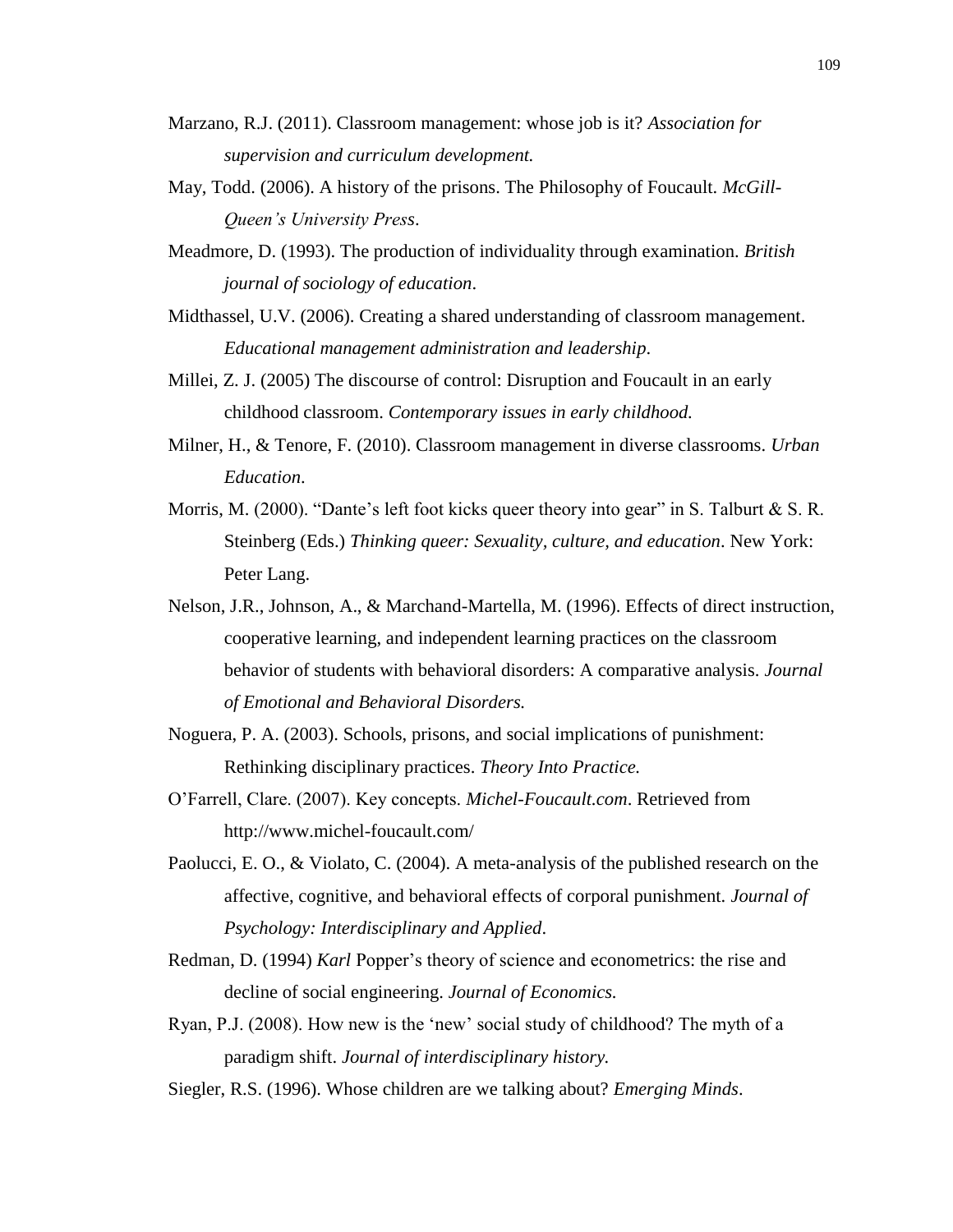- Simonsen, B., S. Fairbanks., A. Briesch., D. Myers., & G. Sugai. (2008). Evidence-based practices in classroom management: considerations for research to practice. *Education and treatment of children.*
- Stevenson, C., and Cutcliffe, J. (2006). Problematizing special observation in psychiatry: Foucault, archaeology, genealogy, discourse and power/knowledge. *Journal of psychiatric and mental health nursing*.
- Strain, P.S. (1981). The utilization of classroom peers as behavior change agents. New York: Plenum Publishing Corporation.
- Sondergaard, D.M. (2002). Poststructuralist approaches to empirical analysis. *Qualitative studies in education*.
- Sutton, R.E., Mudrey-Camino, R., & Knight, C.C. (2009). Teachers' emotion regulation and classroom management. *Theory into practice.*
- Stake, R. (2005). Qualitative case studies. The sage handbook of qualitative research  $3<sup>rd</sup>$ Ed. London: Sage publications.
- Tzuo, P.W. (2007). The tension between teacher control and children's freedom in a child-centered classroom: resolving the practical dilemma through a closer look at the related theories. *Early Childhood Education Journal*.
- United Nations. (1989) Convention on the rights of the child. Retrieved 23 December 2012 <http://www2.ohchr.org/english/law/crc.htm>
- Weedon, C. (1999). *Feminism, theory and the politics of difference.* Oxford: Blackwell Publishers Ltd.
- Yowell, C.M. and Smylie, M.A. (1999). Self-regulation in democratic communities. *The elementary school journal*.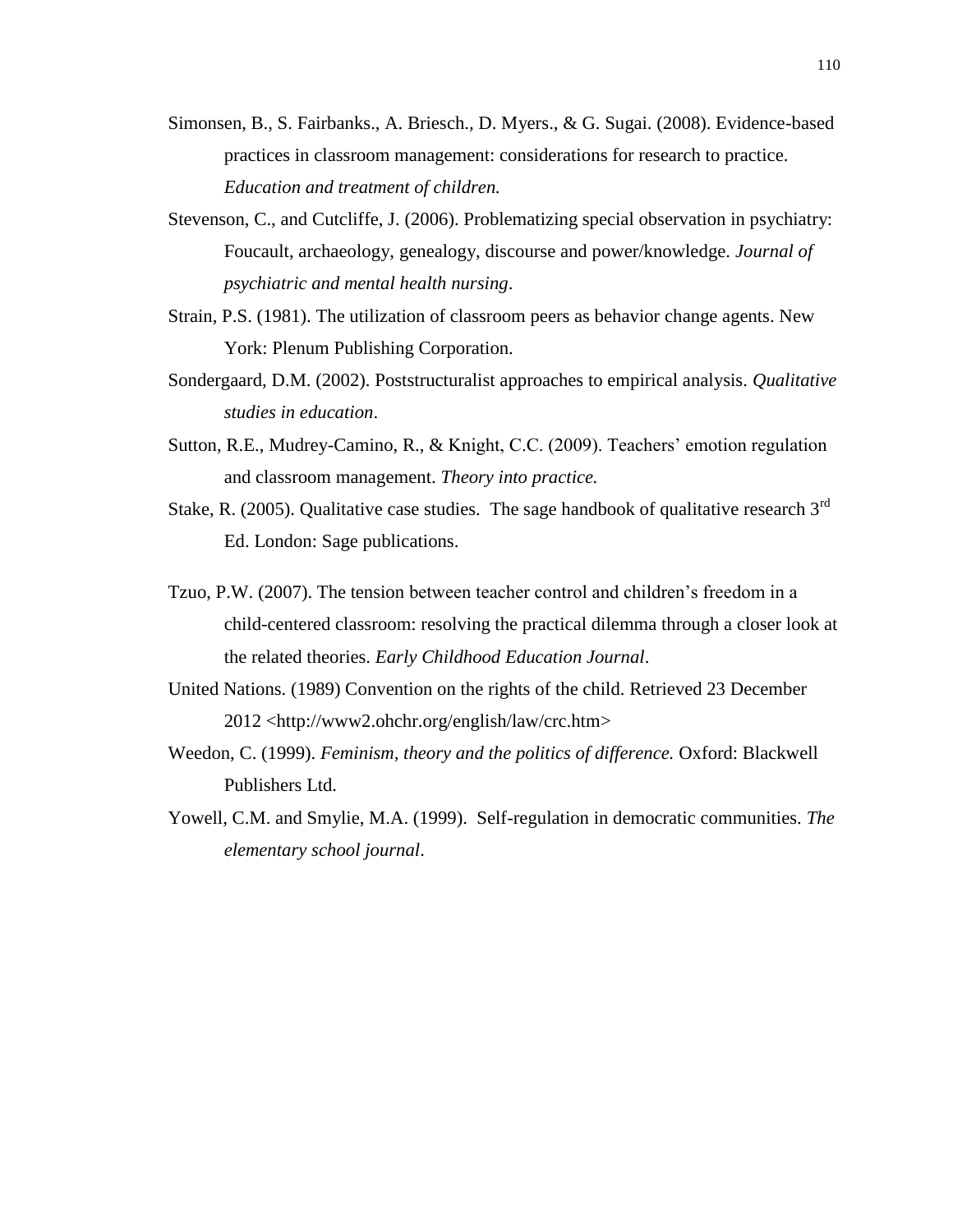## Appendices

Appendix A.

Gee (2011) outlines seven "building tasks" that can lead to a total of forty-two subquestions which I will use to in my discourse analysis:

- 1. Building Task 1: Significance: How are situated meanings, social languages, figured worlds, intertextuality, Discourses, and Conversations being used to build relevance or significance for things and people in context?
- 2. Building Task 2: Practices (Activites): How are situated meanings, social languages, figured worlds, intertextuality, Discourses and Conversations being used to enact a practice (activity) or practices (activities) in context?
- 3. Building Task 3: Identities: How are situated meanings, social languages, figured worlds, intertextuality, Discourses and Conversations being to enact and depict identities (socially significant kinds of people)?
- 4. Building Task 4: Relationships: How are situated meanings, social languages, figured worlds, intertextuality, Discourses and Conversations being used to build and sustain (or change or destroy) social relationships?
- 5. Building Task 5: Politics: How are situated meanings, social languages, figured worlds, intertextuality, Discourses and Conversations being used to create, distribute, or withhold social goods or to construe particular distributions of social goods as "good" or "acceptable" or not?
- 6. Building Task 6: Connections: How are situated meanings, social languages, figured worlds, intertextuality, Discourses and Conversations being used to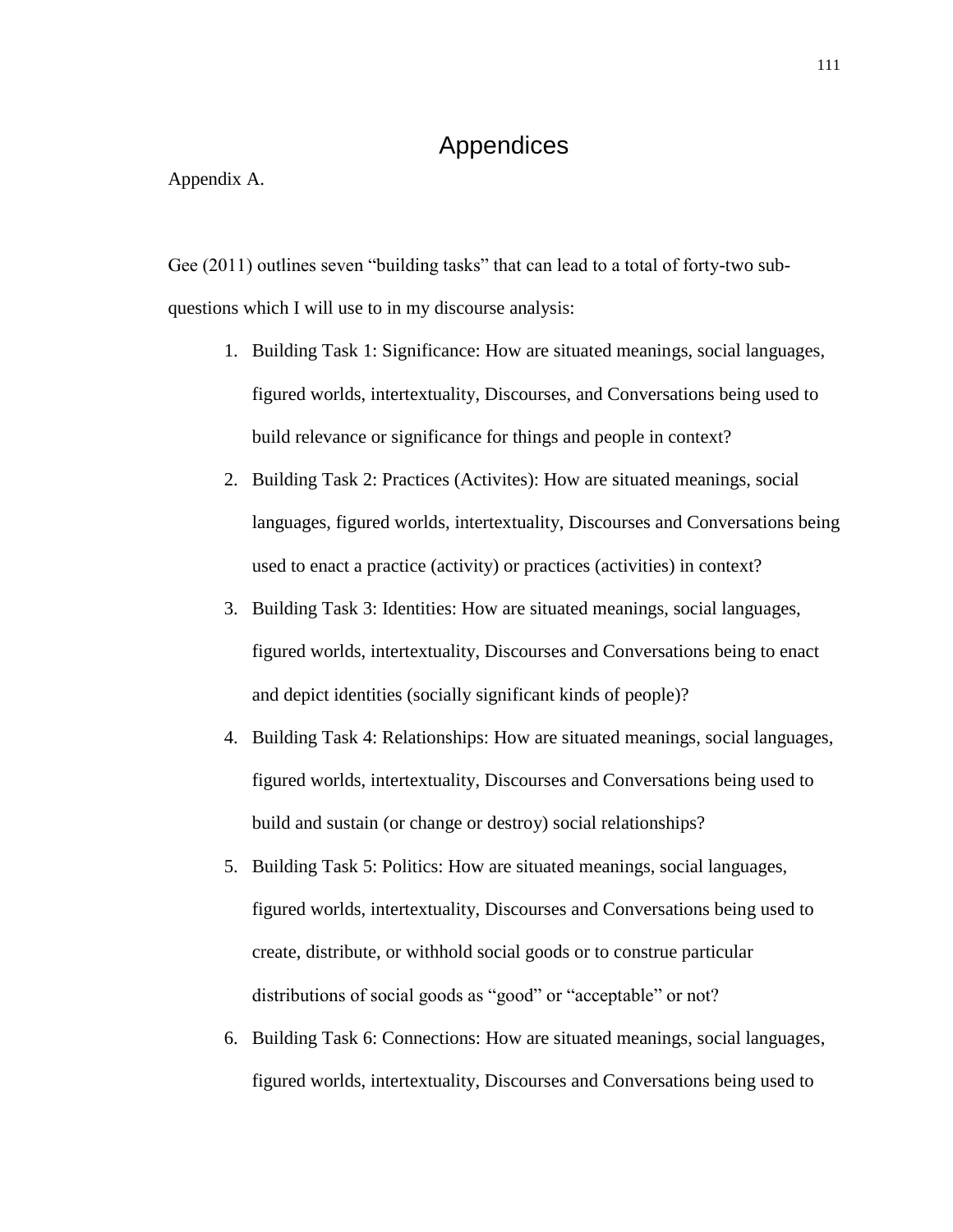make things and people connected or relevant to each other or irrelevant to or disconnected from each other?

7. Building Task 7: Sign Systems and Knowedge: How are situated meanings, social languages, figured worlds, intertextuality, Discourses and Conversations being used to privilege or disprivilege different sign systems (language, social languages, other sorts of symbol systems) and ways of knowing? (p. 121-122).